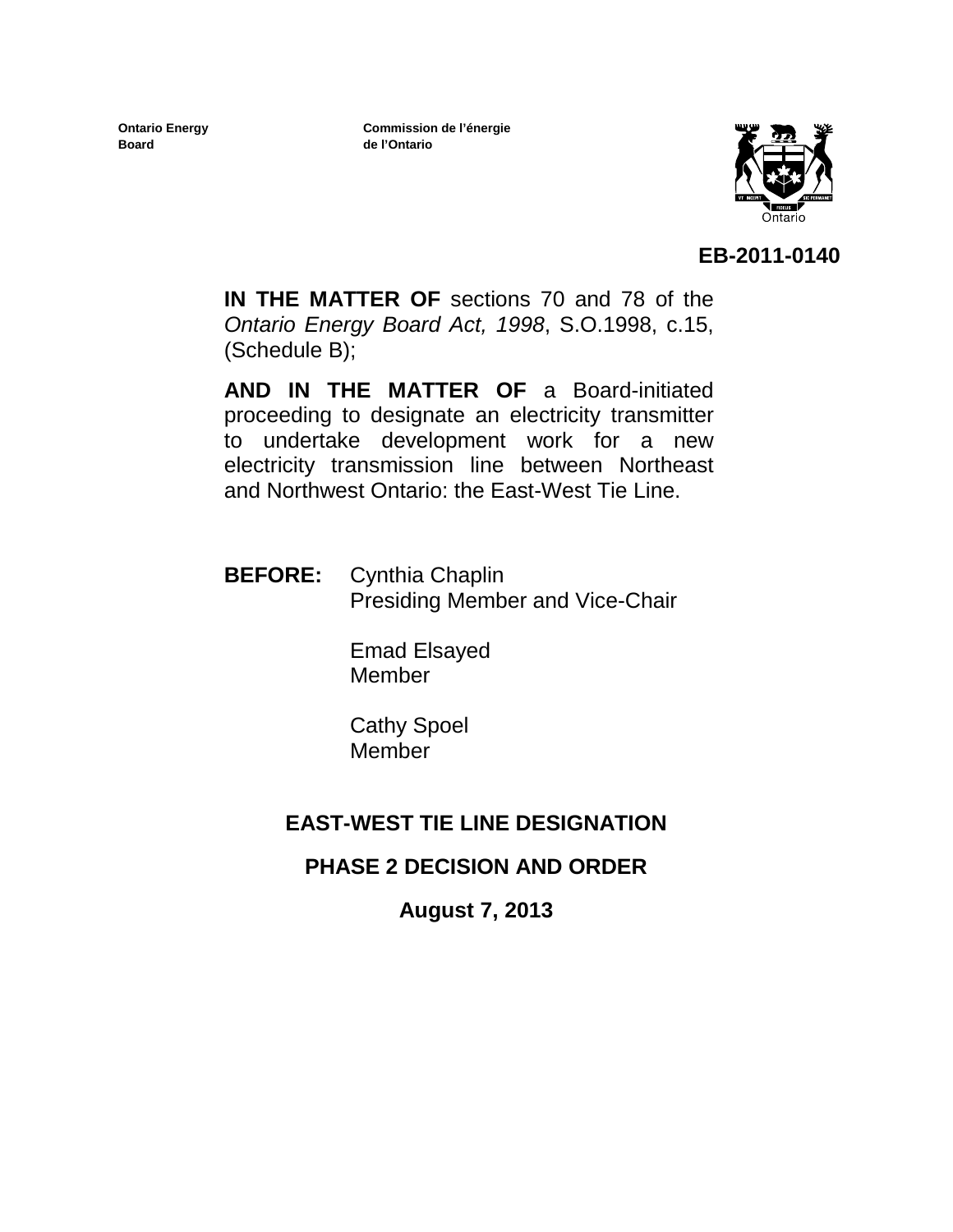#### **DESIGNATION DECISION**

The Board has decided that the designated transmitter for the development phase of the proposed East-West Tie line is Upper Canada Transmission Inc. This selection is based on the submitted applications as well as the subsequent interrogatory answers and submissions.

#### **BACKGROUND**

This decision is the result of a process initiated by the Ontario Energy Board to designate a transmission company to undertake development work for the proposed East-West Tie line. The Ontario Government published its Long Term Energy Plan in November of 2010. The Plan identified five priority transmission projects, one of which was the East-West Tie, an electricity transmission line running between Thunder Bay and Wawa, Ontario. On March 29, 2011, the Minister of Energy wrote to the Board to express the government's interest in the Board undertaking a designation process to select the most qualified and cost-effective transmitter to develop the East-West Tie line.

#### **Origin of Designation**

The origin of the designation process is the Board's policy for transmission development. That policy was developed through a consultation process and culminated in the Board's report entitled *Board Policy: Framework for Transmission*  Development Plans.<sup>[1](#page-1-0)</sup> The report describes the issues considered through the consultation and the Board's conclusion that economic efficiency in transmission service is best pursued by introducing competition, and that providing greater certainty for cost recovery of development work would encourage participation in the competitive process. In describing the goals of the policy, the Board said:

The Board believes that this policy will:

• allow transmitters to move ahead on development work in a timely manner;

<span id="page-1-0"></span>**Phase 2 Decision and Order** 2 **August 7, 2013**  $1$  EB-2010-0059 issued August 26, 2009.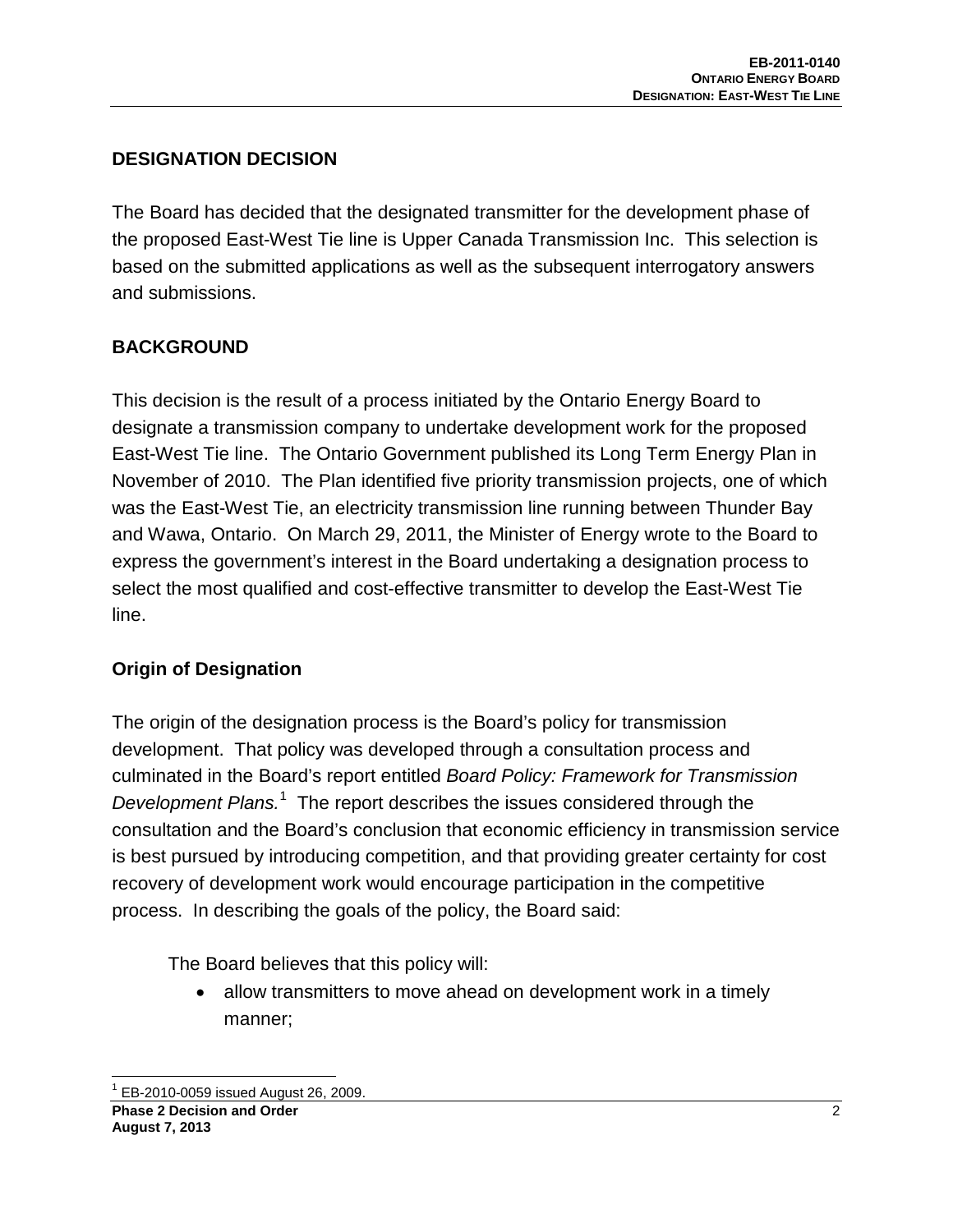- encourage new entrants to transmission in Ontario bringing additional resources for project development; and
- support competition in transmission in Ontario to drive economic efficiency for the benefit of ratepayers.

A transmission utility seeking to build a major transmission line applies to the Board under section 92 of the *Ontario Energy Board Act, 1998* ("the OEB Act") for leave to construct the line. Before bringing an application for leave to construct, the transmitter incurs costs to complete "development" work, which includes negotiating access and land rights, acquiring permits, conducting environmental assessment activities, consulting with affected communities, preparing line design and engineering studies, conducting economic feasibility studies, and obtaining a system impact assessment. The development phase ends with the filing of an application for leave to construct the line.

#### **Board Authority to Implement Designation**

The Board does not have the jurisdiction or authority to procure transmission services, or the authority to enter into contracts with transmitters to build or operate transmission infrastructure. The Board premised its original policy on its authority under section 70(2.1) of the OEB Act to require the filing of plans for the expansion of the transmission system to accommodate the connection of renewable energy generation facilities. The East-West Tie line is not primarily needed for the connection of renewable energy generation facilities. However, the Board has broad licensing and rate making jurisdiction under sections 70, 74 and 78 of the OEB Act to prescribe conditions under which a transmitter engages in owning or operating a transmission system, to amend transmission licences, and to set transmission rates. Subsection 78(3.0.5) specifically provides the Board with authority to provide incentives to a transmitter for siting, design and construction of an expansion to the transmitter's transmission system. In this decision, the Board will make an order under the authority of these sections to give effect to its decision on designation.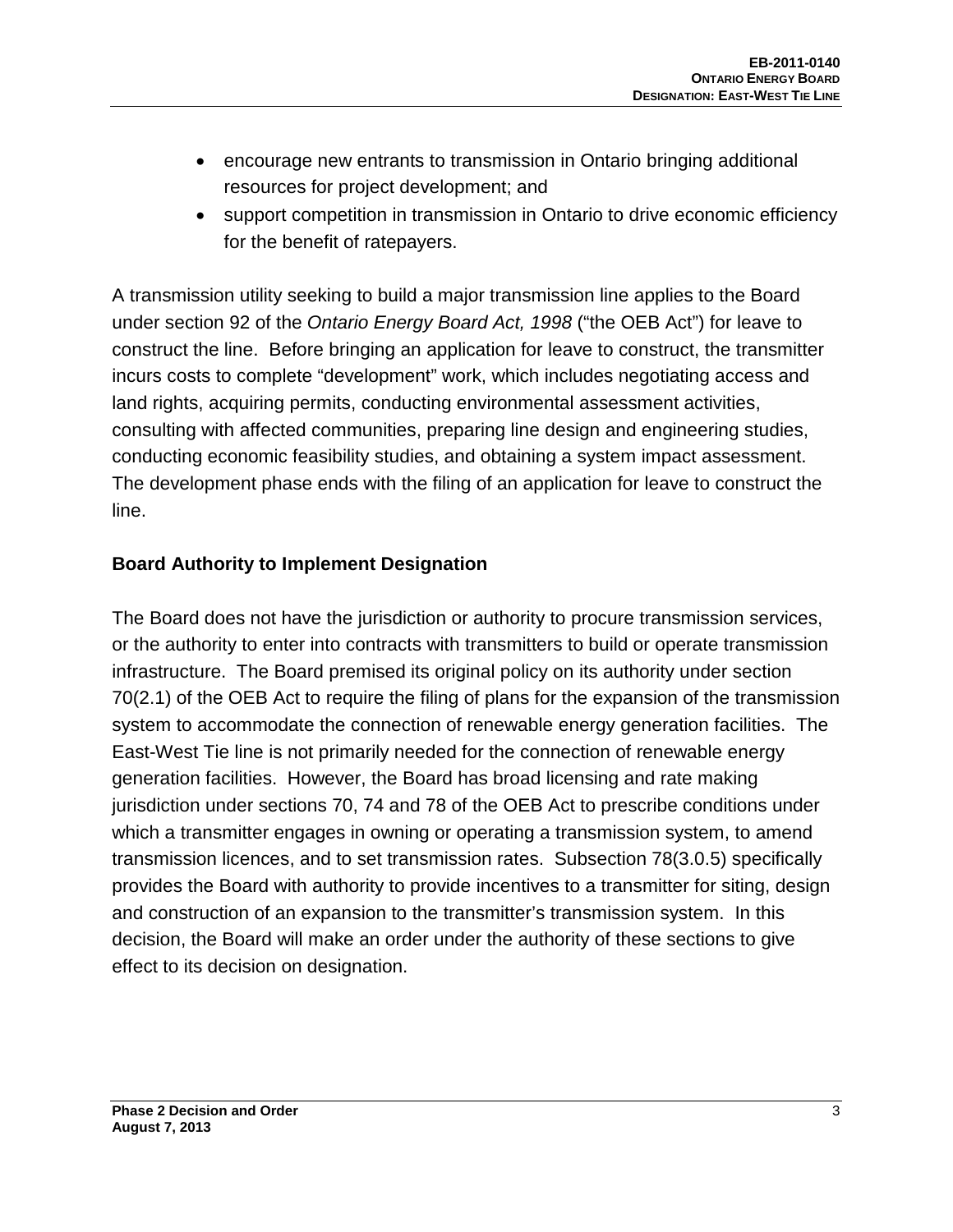#### **Implications of Designation**

Designation does not carry with it an exclusive right to build the line or an exclusive right to apply for leave to construct the line. A transmitter may apply for leave to construct the East-West Tie line, designated or not. In designating a transmitter, the Board is providing an economic incentive: the designated transmitter will recover its development costs up to the budgeted amount (in the absence of fault on the part of the transmitter), even if the line is eventually found to be unnecessary. The designation may be rescinded and costs denied if the designated transmitter fails to meet the performance milestones for development or the reporting requirements imposed by the Board in this decision.

#### **Initiation of Designation for the East-West Tie Line Project**

After receiving the Minister's letter, the Board sought and received from the Ontario Power Authority (the "OPA") a preliminary assessment of the need for the East-West Tie line, which provided planning justification to support the implementation of a designation process. The OPA indicated that the primary driver for the East-West Tie line is the need to ensure long-term system reliability in northwestern Ontario. The Board also received a feasibility study of options for meeting the transfer capability requirements for the line from the Independent Electricity System Operator (the "IESO").

A double circuit 230 kV electricity transmission line already exists between Thunder Bay transmission station ("TS") and Wawa TS. The East-West Tie line project involves the construction of a new transmission line which, in conjunction with the existing line, will increase capacity and reliability of electrical transmission between northeast and northwest Ontario. The length of the new line will be approximately 400 kilometres.

The specifications for the East-West Tie line project were defined as follows:

- A new line that, in conjunction with the existing line, will provide total eastbound and westbound capabilities in the East-West corridor in the order of 650 MW, while respecting all NERC (North American Electric Reliability Corporation), NPCC (Northeast Power Coordinating Council), and IESO reliability standards.
- Lifetime of at least 50 years.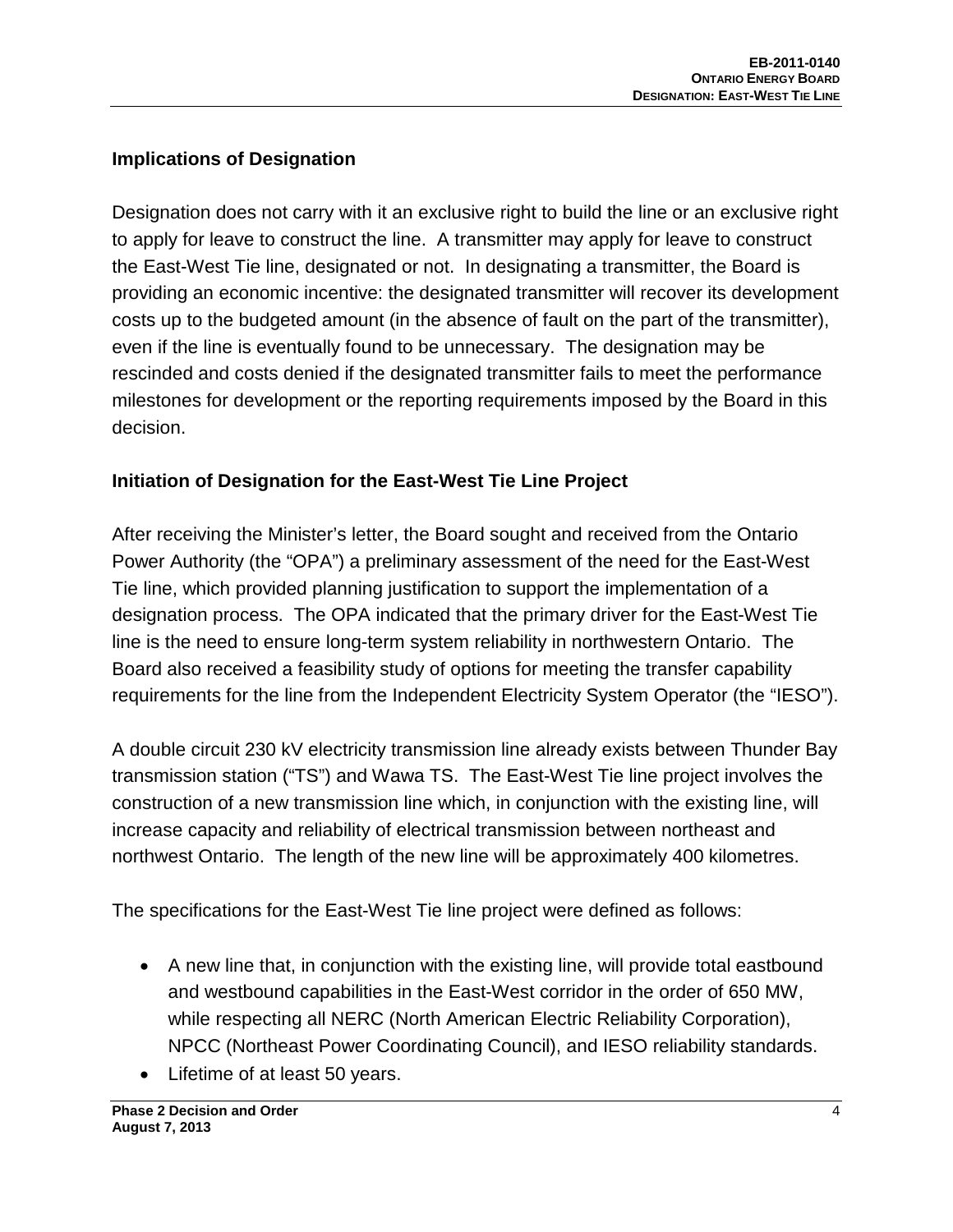- Target in-service date: 2017 (applicants were invited to propose alternate inservice dates).
- The East-West Tie line is to be built in 2 segments:
	- Wawa TS to Marathon TS; and
	- Marathon TS to Lakehead TS.
- The demarcation points of each segment are the first transmission line structures outside the fence of the Wawa TS, Marathon TS and Lakehead TS, but within 250 metres of that fence.
- The East-West Tie line segments will dead-end on the demarcation point structures with a mid-span opener for non-compensated lines.
- If the proposal involves series compensated AC line or DC lines, the East-West Tie line will include the protection system, associated communications, and line isolation breaker(s).

For the purposes of designation, the Board assumed that the new East-West Tie line between the demarcation points would be owned and operated by the designated transmitter once constructed, although this was not an absolute requirement.

The Board invited transmitters to register their interest in filing a plan for development of the line.

## **Process Adopted by the Board for Designation**

On February 2, 2012, the Board published notice in English, French, Cree and Ojibway that it was initiating a proceeding to designate an electricity transmitter to undertake the development work for the East-West Tie line, and invited intervention and public comment. The notice was published in the Globe and Mail, Ottawa Le Droit and seven newspapers in communities local to the existing line. The notice was also served on municipalities and First Nation and Métis communities in the area of the line. The Board received thirty-one requests for intervenor status, including the seven transmitters who had initially registered an interest in the project. The list of intervenors is attached as Appendix A to this decision. All materials on the record of the proceeding are available on the Board's website.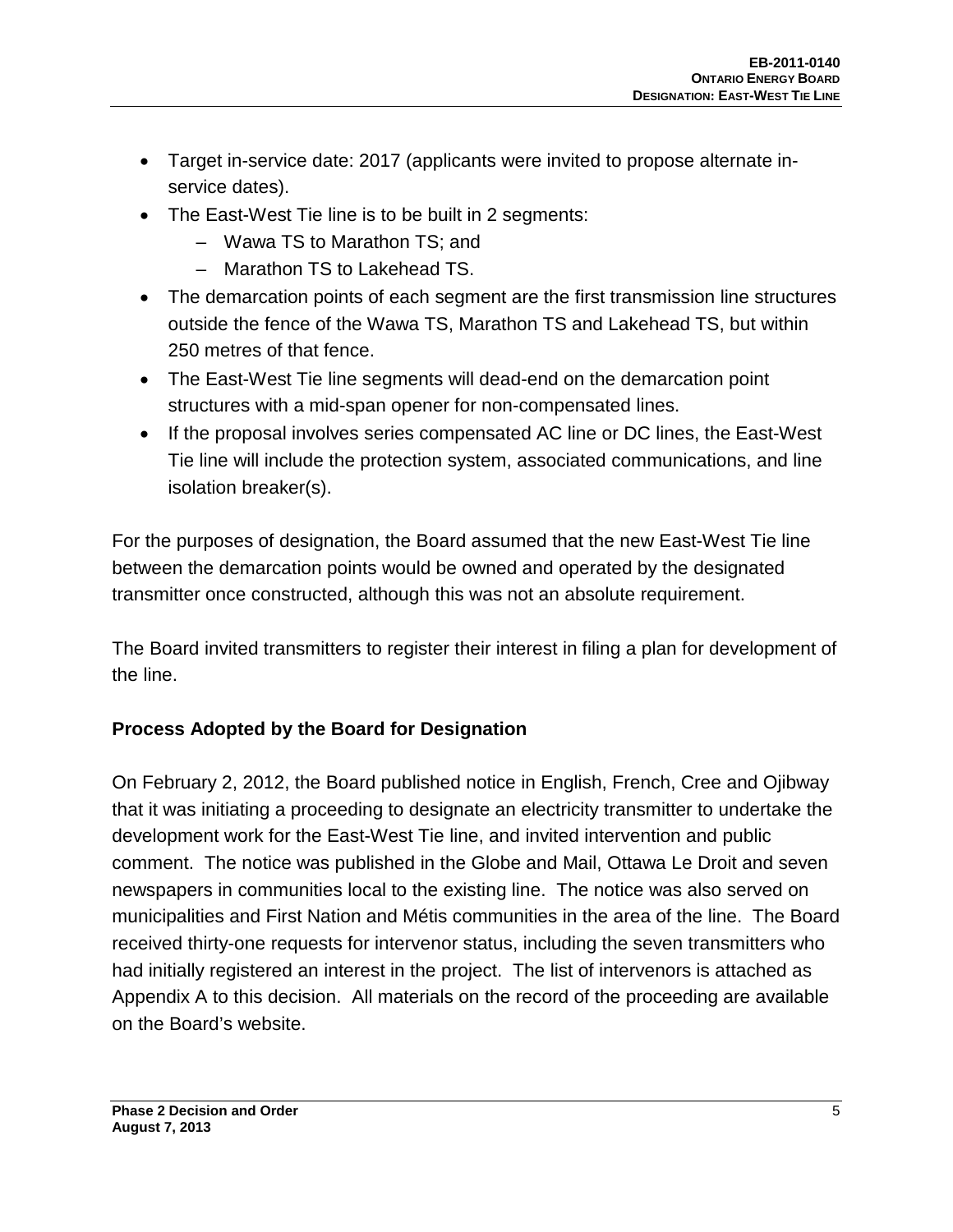The Board used a two phase process to reach its designation decision. In Phase 1 of the East-West Tie designation process, the Board established criteria and filing requirements specific to the East-West Tie line project, considering the Minister's letter, the reports from the OPA and the IESO, and the submissions of all parties. The Board issued its Phase 1 decision on July 12, 2012. The Phase 1 decision is attached as Appendix B to this decision. The Phase 1 decision required transmitters seeking designation to file applications by January 4, 2013. The following six transmitters applied for designation:

- AltaLink Ontario LP ("AltaLink"): a wholly owned subsidiary of AltaLink Investments LP, which is wholly owned by SNC Lavalin Group Inc.
- Canadian Niagara Power Inc. ("CNPI"): owned by FortisOntario Inc., which is owned by Fortis Inc.
- EWT LP: a partnership of Hydro One Inc., Great Lakes Power Transmission EWT LP, and Bamkushwada LP.
- "Iccon/TPT": a joint application by Iccon Transmission Inc. (a wholly owned subsidiary of Isolux Infrastructure Netherlands B.V.), and TransCanada Power Transmission (Ontario) LP (a wholly owned subsidiary of TransCanada Corporation)
- RES Canada Transmission LP ("RES"): a partnership of Renewable Energy Systems Canada Inc., MEHC Transmission Canada Limited Partnership, and RES Canada Transmission GP Inc.
- Upper Canada Transmission Inc. ("UCT"): a partnership of NextEra Energy Canada (a wholly owned subsidiary of NextEra Energy Resources LLC), Enbridge Inc. and Borealis Infrastructure Management.

The Board adopted a written hearing process and tailored its process to suit the nature of the proceeding. The Board found in its Phase 1 decision that as the proceeding involved multiple competitive applicants and had some similarity to a procurement process, it called for specific procedures that respected fairness and efficiency in that context.

For example, while the Board invited parties to propose written interrogatories for the applicants to answer, the Board itself issued the interrogatories, having combined, edited and eliminated some interrogatories proposed by parties. The Board was of the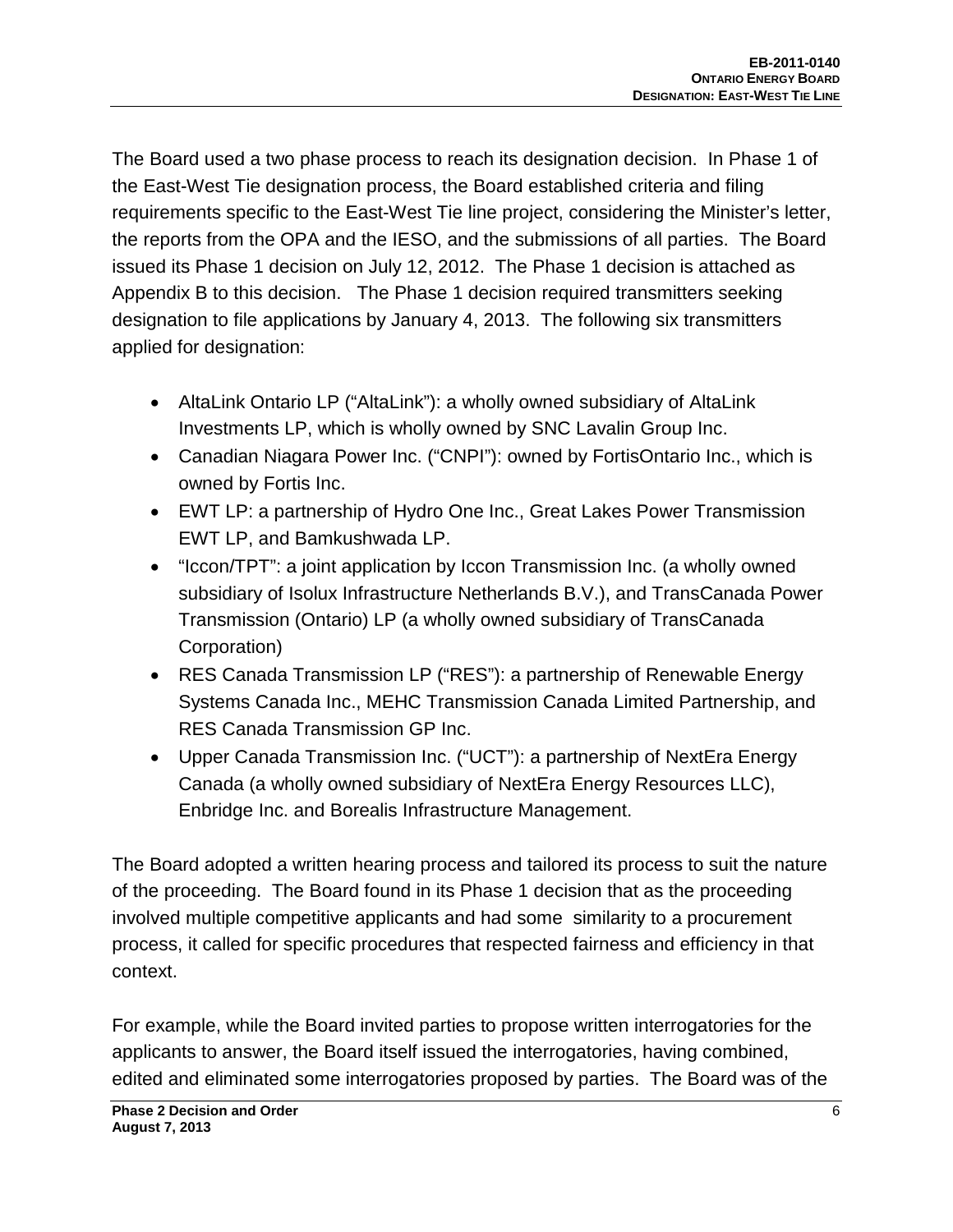view that the applicants should be compared on the basis of the applications as filed, and attempted to avoid providing opportunities for applicants to fill any gaps in their applications. Parties were also invited to file written argument, with applicants filing an argument in chief, other parties filing responding arguments and applicants filing reply argument.

The Board convened an oral session in Thunder Bay to allow representatives of intervenors from communities local to the existing East-West Tie line to make oral presentations. The presentations were not sworn testimony, but oral commentary on matters concerning local interests. The oral session occurred on May 2 and 3, 2013, subsequent to the filing of argument in chief and prior to the receipt of arguments from non-applicant intervenors.

#### **EVALUATION OF APPLICATIONS**

The record of this proceeding demonstrates that all applicants spent a significant level of effort and resources to prepare these applications and to respond to interrogatories. Given that this is the first such competitive process for a transmission project in Ontario, it is encouraging that there are qualified entities which are willing to commit resources to compete in this market.

There was a significant amount of information for the Board to assess in order to arrive at a final decision. The overriding principle in establishing and executing the evaluation methodology is that it be fair and equitable and result in an outcome that serves the public interest. The evaluation was largely based on the applications as originally submitted. Information provided in response to interrogatories was used for clarification purposes, and not to enhance the original application. For example, the original applications included cost estimates for development, construction, and operation and maintenance phases of the project. In order to properly compare these estimates, the Board asked the applicants to break down these estimates into specific common components. The expectation was that the original bottom line cost estimates would not change, and if they did, then a full explanation would be provided to ensure that the answer did not represent an attempt to improve the proposal.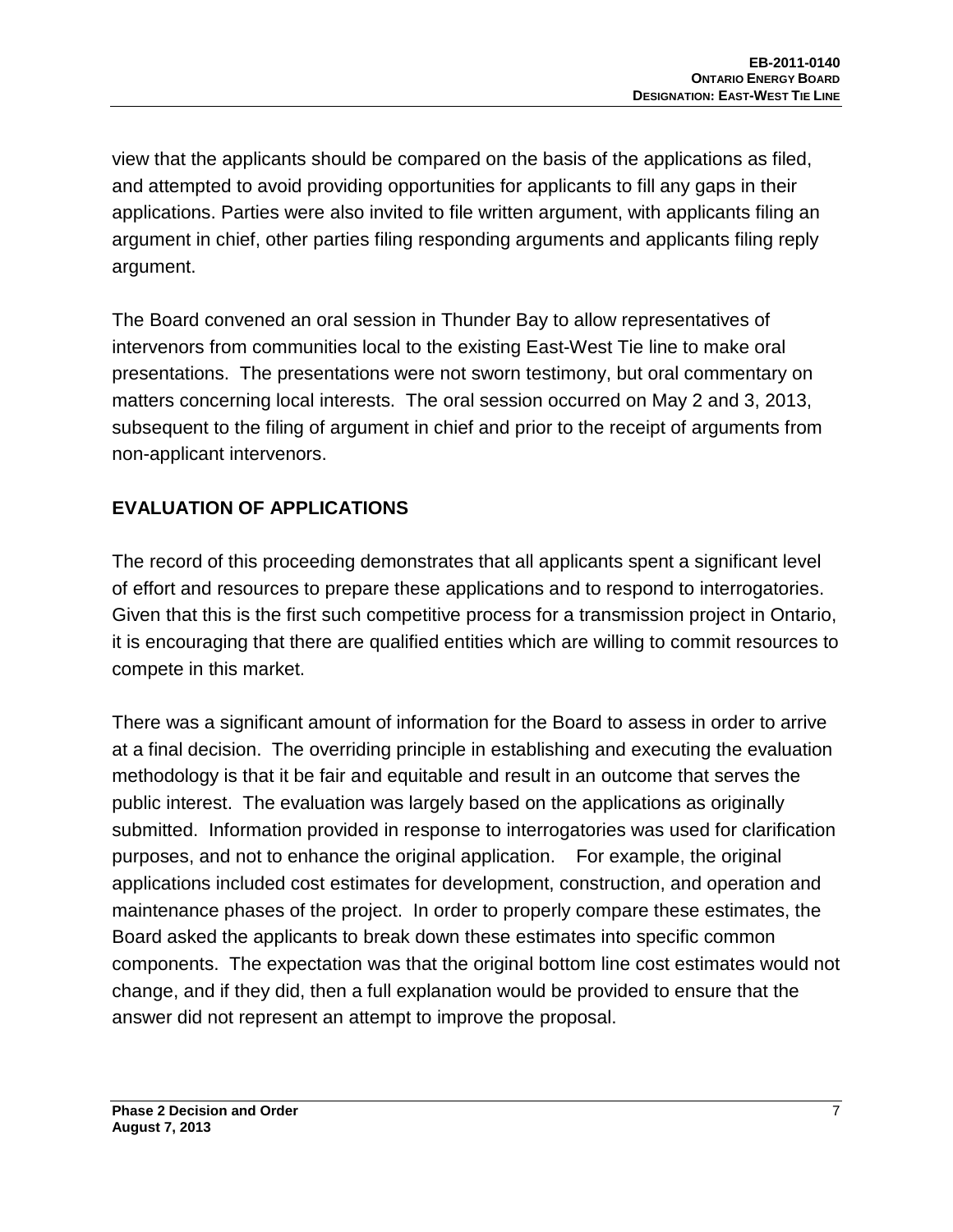The intervenor and applicant submissions assisted the Board in deciding how to apply the criteria and evaluate the applications. However, any new facts provided through submissions were given little weight.

#### **Evaluation Methodology**

The evaluation was based on the decision criteria established in the Phase 1 Decision and Order. The headings of these criteria are provided below, and the information that was required of the applicants under each heading can be found in the Filing Requirements (Appendix A of the Phase 1 Decision and Order).

In its Phase 1 Decision and Order, the Board did not articulate an assessment methodology to be applied to the decision criteria, nor did it ascribe any relative importance to the decision criteria through a weighting system. The Board stated that it was unwilling to remove the discretion and flexibility it might need in evaluating the applications, and that it would exercise its judgment for each criterion, with the assistance of the evidence presented and the submissions received from all parties.

The Board has found no compelling reason to assign different weights to the decision criteria, and has therefore weighted them all equally at ten points each.

The criteria are:

- Organization
- First Nations and Métis participation
- Technical capability
- Financial capacity
- Proposed design
- Schedule; development and construction phases
- Cost; development, construction, operation and maintenance phases
- Landowner, municipal, and community consultation
- First Nations and Métis consultation

"Other Factors" was a criterion listed in the Phase 1 decision. Under that criterion, however, all applicants reiterated what they believe are strong features of their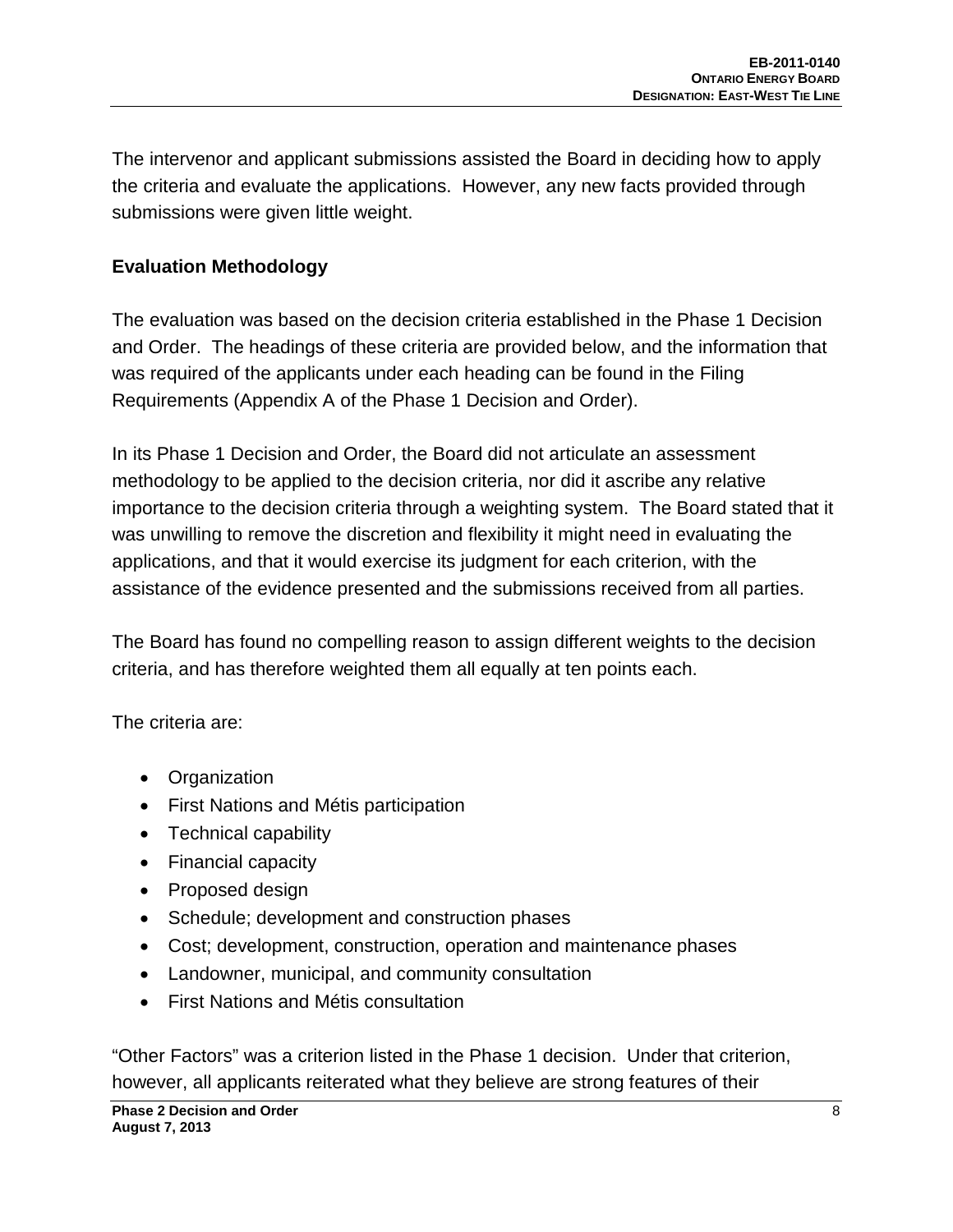proposals. Since these features have already been evaluated as part of the other criteria, the Other Factors criterion was not included in the evaluation.

For each of the criteria, the applications were reviewed and the proponents were ranked from 6 to 1, with 6 being the best. A score was assigned to each of the rankings with scores of 6, 5, 4, 3, 2, and 1 corresponding to the respective rankings. Given the qualitative nature of the ranking, if two or more applications were judged to rank equally in a certain criterion, they were given the same ranking with a corresponding average score (e.g. if two applicants were ranked at 5, they were each given a score of 4.5). The applicant's score for each criterion was then multiplied by ten. The process was repeated for each decision criterion and the scores added to determine the total score for each application. The application with the highest overall score was determined to be the most qualified applicant for designation.

#### **EVALUATION RESULTS**

#### **Background Information**

Background information was requested from the applicants in the Filing Requirements. All applicants provided the requested information and the Board has no substantive concerns with the information provided.

The Board also invited applicants to indicate whether they would be willing to be "runner up". The runner up would have the right of first refusal to undertake the project development work if the designated transmitter fails to fulfill its obligations. AltaLink confirmed that it would be willing to be runner up without qualification. CNPI, Iccon/TPT, and RES also confirmed but with some conditions attached, while UCT and EWT LP stated that they would not be willing to be runner up. As indicated in the Phase 1 Decision and Order, an applicant's willingness to be runner up had no influence on the assessment of the application.

In the following sections, the results of applying the methodology described above are summarized for each of the decision criteria, and the resulting ranking of the six applications for the particular criterion is provided.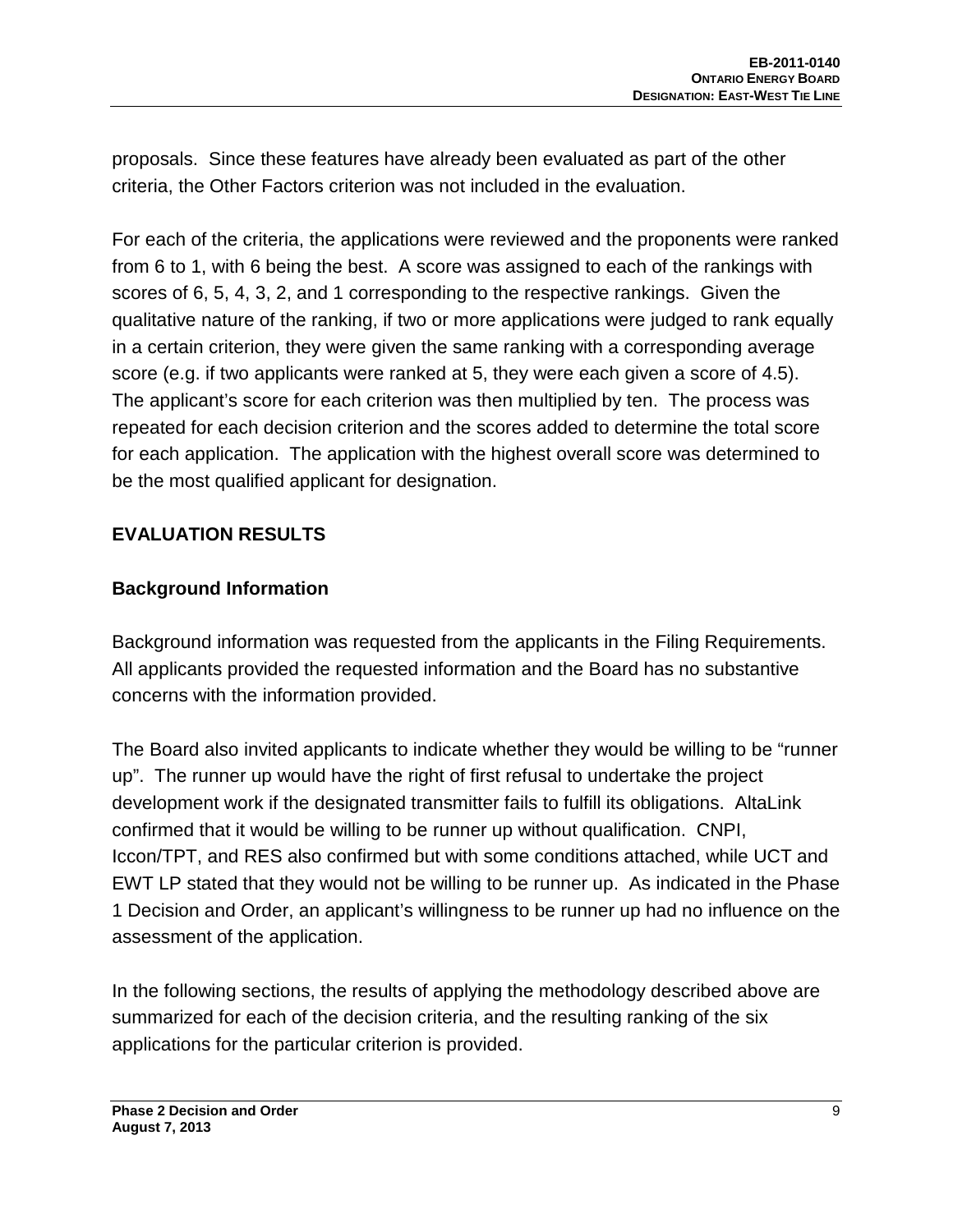## **Organization**

The applicants were required to provide, among other things, a project organizational plan, a chart illustrating the organizational structure, identification of the project management team with resumés for key management personnel, and an overview of the applicant's experience with similar projects.

Subsequently, by interrogatories in Procedural Order No. 6, issued March 4, 2013, the applicants were asked to provide the following information regarding organization:

- Proposed organizational charts for the various project phases (development, construction, operation and maintenance) showing the various functions, including those listed in section 4.1 of the Filing Requirements, as well as the reporting structure.
- The names of members of the proposed management team (including the project manager / lead) and technical team who would be leading each function.
- Confirmation as to whether the project manager / lead will be dedicated to this project, and a description of this person's experience in managing similar projects.
- The specific proposed project / operation and maintenance role for each member of the "key technical team personnel" provided in response to section 4.2 of the Filing Requirements. (This item is evaluated under Technical Capability.)

In evaluating the applications in the area of Organization, the Board ranked applicants by considering the following factors:

- Clarity of the organizational structure for the various project phases and inclusion of all key project functions.
- Clarity as to who is accountable for the overall management of the project.
- Clarity as to the governance structure and lines of accountability, including the role of any third parties.
- Quality of the overall organization and the strength of the supporting structure.
- The relevance and extent of the experience of the proposed project manager and the management team in terms of size, type and complexity of projects.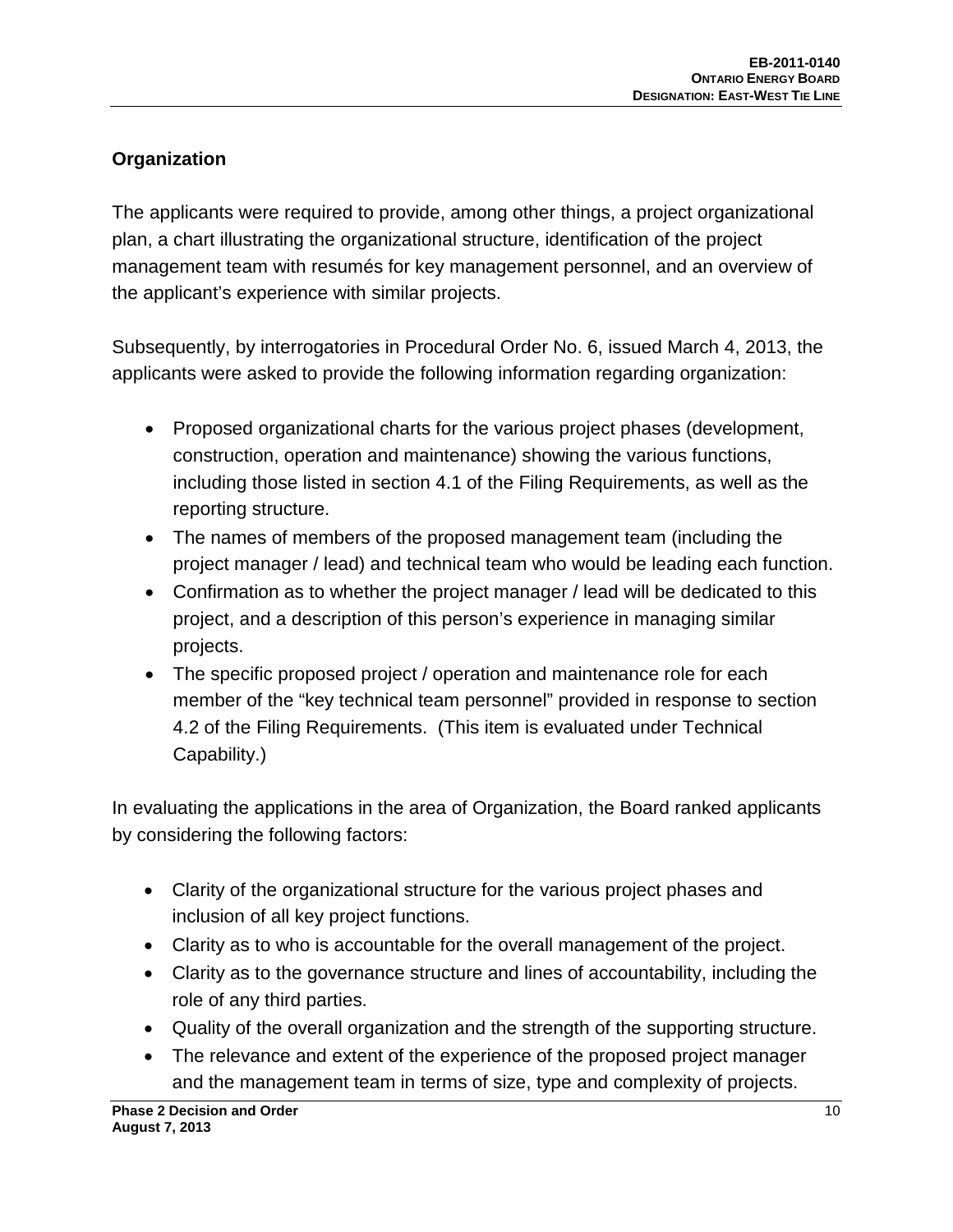• Experience in managing similar large projects.

The more of these characteristics which a proponent demonstrated through its application, the higher the Board ranked the proponent. Below, the Board sets out the proponents in ranked order for Organization and provides a brief discussion of the main characteristics of each application.

#### *UCT (6)*

UCT provided a project organizational structure with clearly defined accountabilities for all major areas of work, which would be used for all three phases of the project to ensure a seamless transition. The overall project management accountability and associated oversight structure were well defined. The structure consists of a Management Team with a Project Director having an overall accountability for the project, supported by an Operations Committee and an Aboriginal Advisory Board, all reporting to the Board of Directors. The proposed Project Director has significant experience with the transmission business and associated projects. UCT confirmed that the Project Director will be dedicated to the project. Names and resumés were provided for each of the positions in the chart which showed a strong combination of technical and managerial experience. UCT indicated that it would mostly use in-house resources seconded to it from partner organizations, supplemented by third-party contractors as required. UCT also proposed that, once in the operations phase, it will have an operation and maintenance contract with NextEra and that the Project Director will be replaced by a President of NextBridge Infrastructure to reflect the change in the nature of the role. UCT provided a description of its significant experience with relevant projects involving many aspects that are similar to this project, both in and outside Ontario.

## *AltaLink (5)*

AltaLink provided two charts including all the key functions; one for the project (development and construction) and one for operations and maintenance with a description of the roles and accountabilities of proposed key management positions. Although the overall project management accountability was well defined, the oversight structure above the project lead was not clear. The proposed project lead has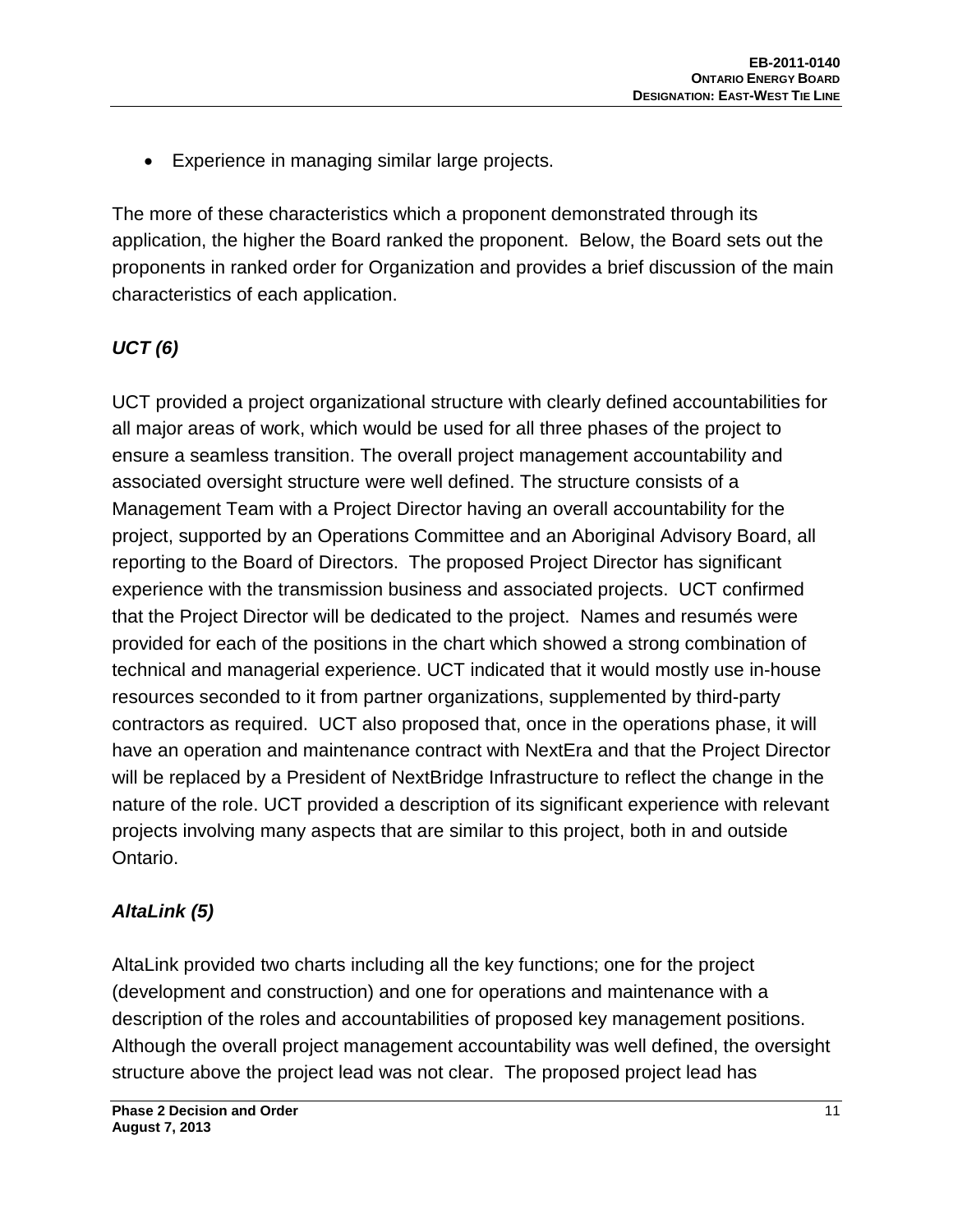significant project experience with transmission and other infrastructure projects in Canada and abroad. Names as well as a brief description of experience were provided for those leading the functions shown in the project chart, which showed strong technical and managerial experience. AltaLink confirmed that the project lead will be dedicated to this project and will be responsible for project delivery from development to in-service. AltaLink provided a detailed overview of its extensive experience with specific similar projects, mostly in Alberta. AltaLink also indicated that project planning and development as well as engineering, procurement and construction management services will be provided by SNC Lavalin, Altalink's owner.

## *EWT LP (4)*

EWT LP provided two charts; one for the development phase and one for the construction phase of the project, including the key functions. In both charts, the project management function is split between two individuals; a Project Manager reporting to a Project Director who has three Special Advisors representing the three partners (Hydro One Inc., Great Lakes Power Transmission EWT LP ("GLPT-EWT"), and Bamkushwada LP ("BLP")). The distinction between these two roles in terms of the overall project management accountability is not clear. The charts showed the Project Director reporting to EWT LP, but the nature of this reporting (i.e. oversight) was also not clear. Names and resumés were provided only for those leading the functions shown in the project development chart. No names or detailed functions were provided for the construction phase. While the proposed Project Director and Project Manager appear to have extensive operational experience in transmission and other related areas, it is not apparent that they have significant experience in managing major projects first hand. EWT LP confirmed that the Project Manager will be dedicated to the project for the development phase only, while the Project Director will continue to the construction phase. EWT LP proposed that GLPT-EWT will be responsible for managing the development and construction phases of the project on EWT LP's behalf supported by a number of contractors. EWT LP did not provide an operations and maintenance organizational chart and contemplated that the ongoing operation of the facilities will be outsourced to Hydro One Networks Inc. ("HONI"). EWT LP provided an overview of its experience with similar projects which shows extensive experience in the development and construction of large transmission projects in Ontario.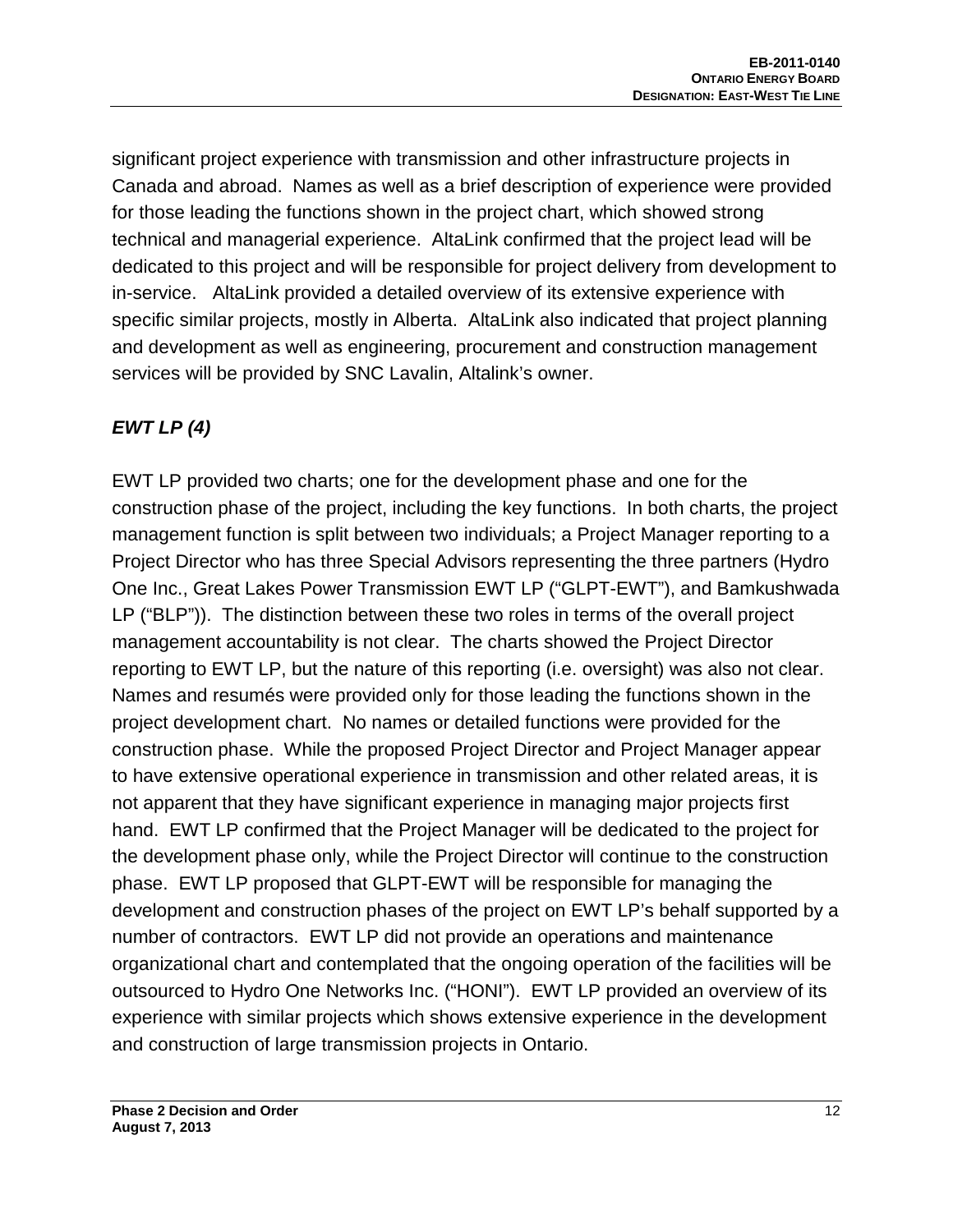# *RES (3)*

One project organization chart was provided for the project development phase with a project management team representing the key project functions and led by a Project Manager. No charts were provided for the construction or the operation and maintenance phases. The oversight structure above the Project Manager was not clear. Although the proposed project management team appears to have significant relevant experience, RES was non-committal in terms of assigning the key personnel to the project and stated that it will "use its reasonable efforts" to ensure they remain involved. However, in its answer to interrogatory #2, RES confirmed that the Project Manager will be dedicated to the project. Names and resumés were provided for those leading the functions shown in the project chart which showed significant relevant experience. RES also indicated that it will use a "qualified owner's engineer" to augment its design review effort. RES provided an overview of its extensive relevant experience with similar projects. RES did not provide information for the operation and maintenance phase stating that a plan will be prepared during the project development phase.

## *CNPI (2)*

The organizational chart provided initially by CNPI was not a functional chart, but rather a chart of participating organizations. Three charts were provided in answer to interrogatory #1 for the various phases which included key functions. The lead for all three phases (development, construction, operation and maintenance) is provided by an Executive Lead, managing the project on Fortis Inc.'s ("Fortis") behalf, and supported by a number of Fortis personnel as well as Aboriginal advisors. The structure and associated accountabilities below the Executive Lead for the development and construction phases of the project are not clear (i.e. the distinctive role of a Project Manager reporting to an Executive Sponsor, reporting to the Executive Lead). CNPI confirmed that the Executive Lead will be dedicated to the development and completion of the project. A list of proposed management team members was provided with names and resumés but without their specific project function. A long list of "key technical team personnel" was provided which included internal as well as third-party consultants; however, it was not clear to what degree they will all be involved in this project. CNPI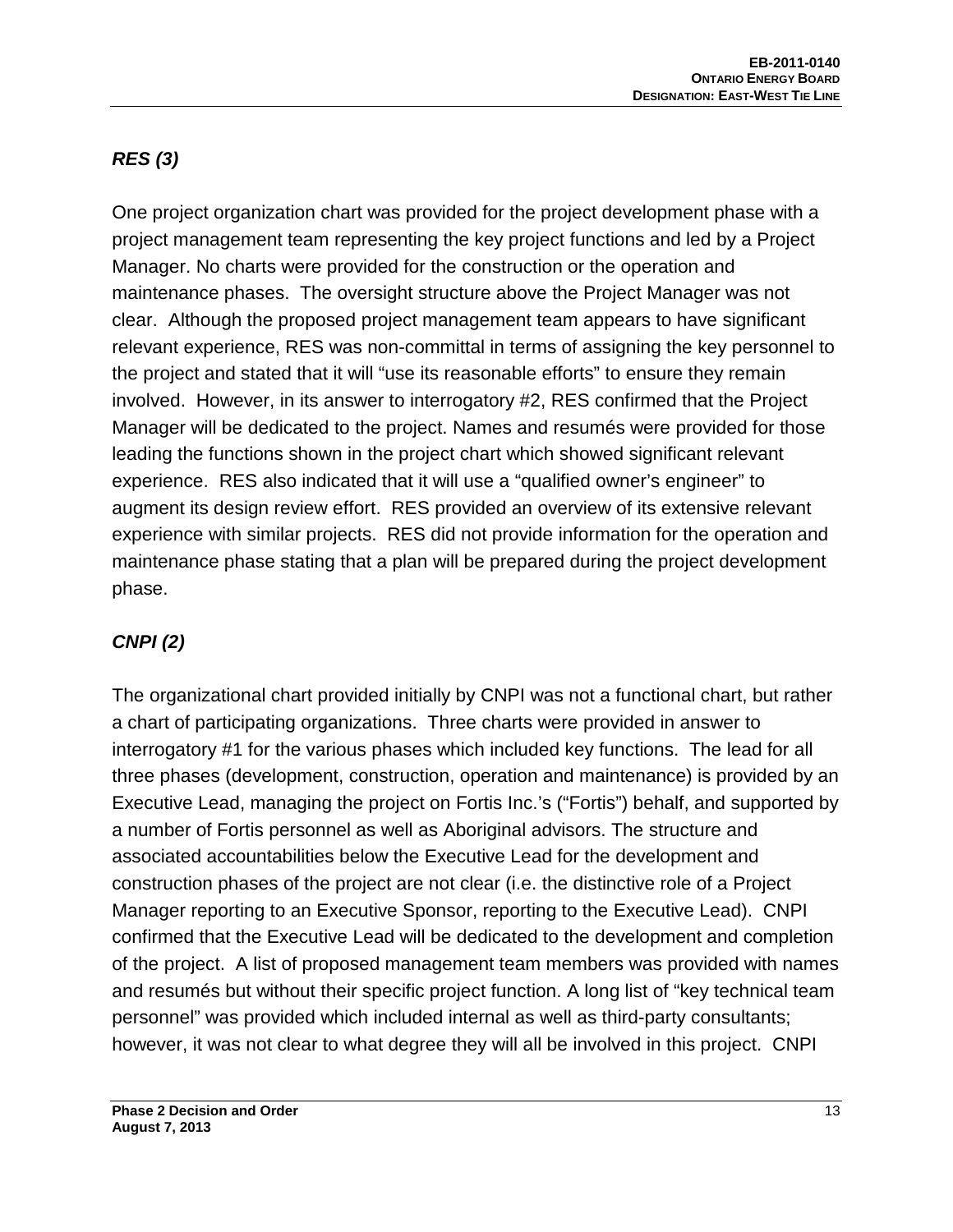also provided an overview of its relevant experience with several transmission projects, mostly involving Fortis.

## *Iccon/TPT (1)*

Iccon/TPT initially proposed that a management committee will govern the general partnership, with the day-to-day management of the partnership provided by a management team reporting to the management committee. The organizational chart provided initially by Iccon/TPT was not a functional chart, but a chart of participating organizations. In its answer to interrogatory #1, Iccon/TPT provided one chart for the development and construction phases of the project showing a General Manager reporting to the management committee with three functions reporting to the General Manager (a Project Director, Legal/Environment/Regulatory, and Controller/Finance). No further detail was provided beyond that level, which hampered the Board in its assessment of the proposed organization's effectiveness. Iccon/TPT did not provide an organizational chart for the operation and maintenance phase of the project. Iccon/TPT proposed that the preliminary engineering, detailed engineering, procurement and construction (EPC) management will be contracted to Isolux Ingenieria, which is an EPC company owned by Isolux Corsan. Iccon/TPT confirmed that the proposed General Manager, who has significant relevant experience, will be dedicated to the project. A "preliminary" list of personnel to be considered for the management team was provided but with no commitment of which personnel would actually be on the team. Iccon/TPT also provided an overview of its relevant extensive experience with similar projects in Canada and globally.

#### **First Nation and Métis Participation**

Applicants were required to describe their approach to First Nations and Métis participation in the project. They were asked to indicate whether or not arrangements have already been made and, in either case, to provide further details.

There is a distinction between this criterion (First Nations and Métis Participation) and the criterion addressed later in this decision (First Nations and Métis Consultation). The former arises from Ontario socio-economic policy and the latter is related to a constitutional obligation. Ontario's Long Term Energy Plan states: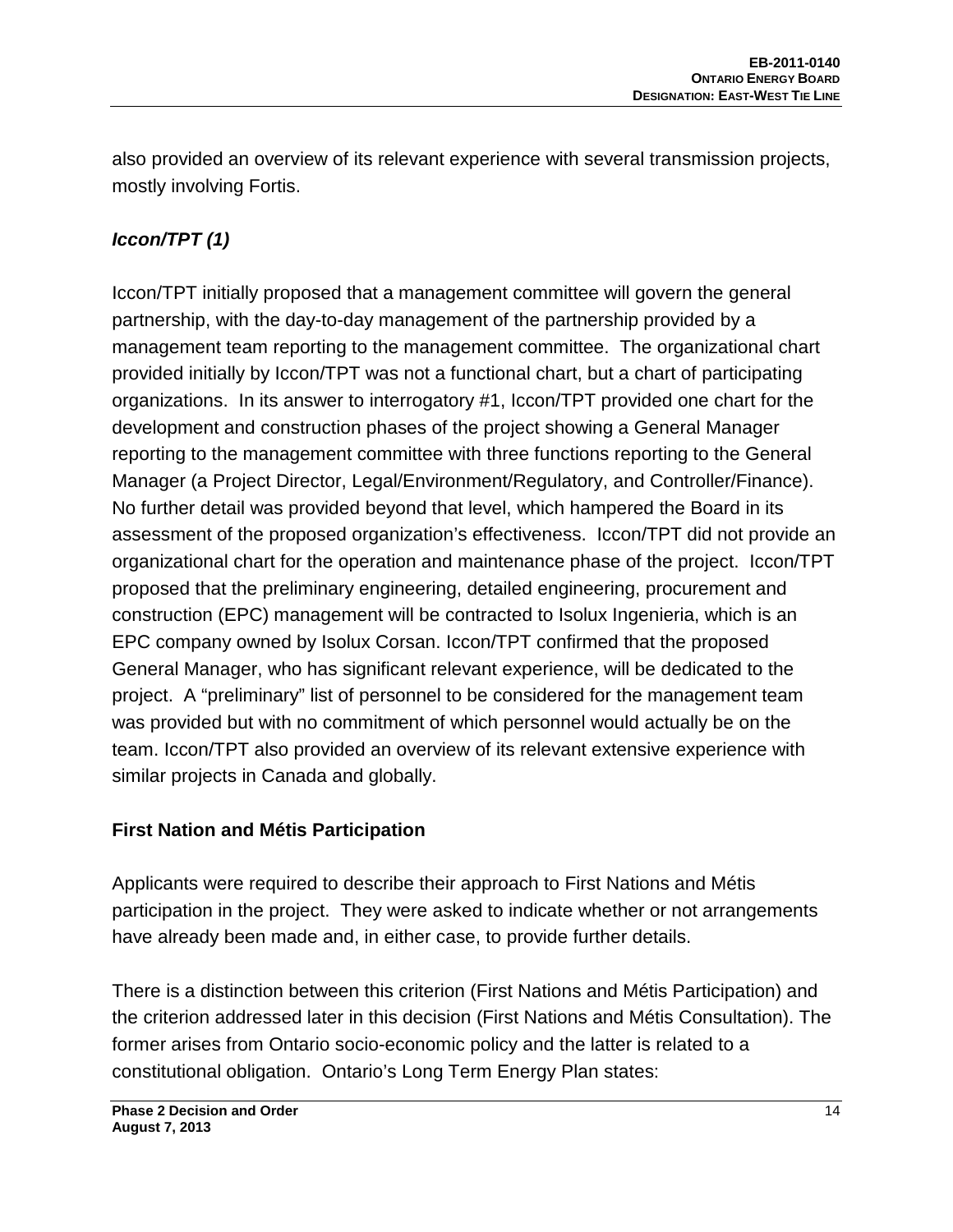Where new transmission lines are proposed, Ontario is committed to meeting its duty to consult First Nations and Métis communities in respect of their aboriginal and treaty rights and accommodate where those rights have the potential to be adversely impacted. Ontario also recognizes that Aboriginal communities have an interest in economic benefits from future transmission projects crossing through their traditional territories and that the nature of this interest may vary between communities.

There are a number of ways in which First Nation and Métis communities could participate in transmission projects. Where a new transmission line crosses the traditional territories of aboriginal communities, Ontario will expect opportunities be explored to:

- Provide job training and skills upgrading to encourage employment on the transmission project development and construction.
- Further Aboriginal employment on the project.
- Enable Aboriginal participation in the procurement of supplies and contractor services.

Ontario will encourage transmission companies to enter into partnerships with aboriginal communities, where commercially feasible and where those communities have expressed interest.

In evaluating the applications in this area, the Board kept in mind the distinction between participation and consultation, and considered the following factors:

- Whether the existing arrangement or plan provides for equity participation by First Nations and Métis communities.
- The extent to which the existing arrangement or plan provides for other economic participation such as training, employment, procurement opportunities, etc. for all impacted communities.
- The degree of commitment to the plan.

The more that an application demonstrably provided opportunities for participation and was committed to that participation, the higher the Board ranked the proponent. Below,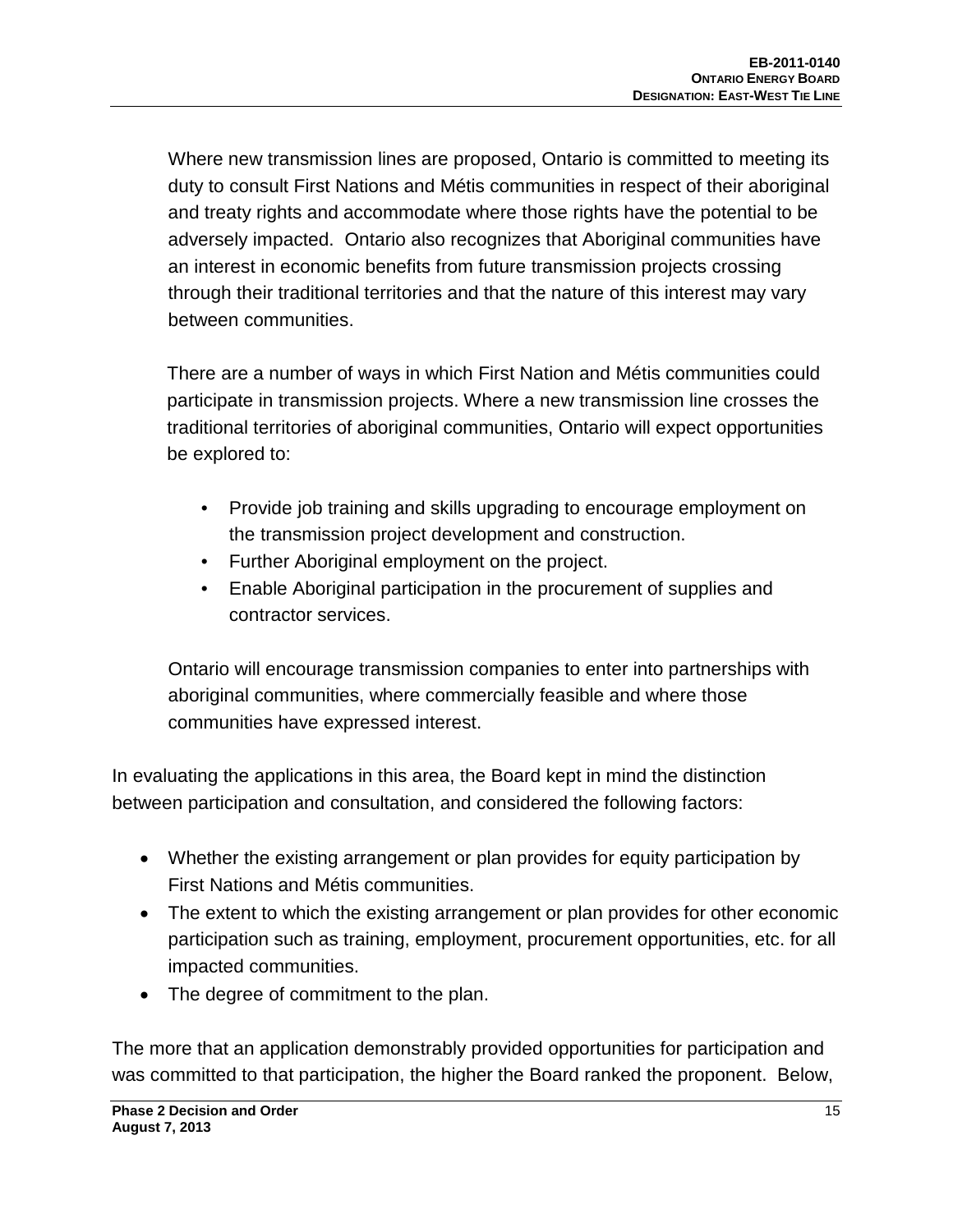the Board identifies the proponents in ranked order for this criterion and provides a brief discussion of the main characteristics of each application.

It should be noted that one of the key considerations in the ranking process was articulated in the Board's Phase 1 Decision and Order which stated:

The Board will not look more favourably upon First Nation and Métis participation that is already in place at the time of the application than upon a high quality plan for such participation, supported by experience in negotiating such agreements.

## *AltaLink (6)*

AltaLink indicated that it had contacted the18 First Nations and Métis communities identified by the Ministry of Energy as being potentially affected by the project (May 31, 2011 letter), and engaged Ishkonigam (Phil Fontaine) in preparing its participation plan. AltaLink proposed to offer up to 49% equity ownership of the project to affected First Nations and Métis communities, to be held by a single entity in a limited partnership. AltaLink indicated that if requested, it would assist participating First Nations and Métis communities in arranging financing for their equity through independent financial institutions; and if necessary, AltaLink would provide loans. In addition to equity partnership, AltaLink proposed economic participation such as employment, contracting, and training and development. Priority for those forms of economic participation would be given to affected communities. AltaLink believes that no directly or indirectly affected First Nation or Métis community should be excluded; however, its plan provides for different levels of participation depending on the nature of the impact resulting from the project.

## *EWT LP (5)*

One of EWT LP's partners is BLP which consists of six First Nations, all located within 40 km of the existing East-West line. In addition to having one-third equity in the partnership, BLP's participating First Nations will have priority for economic participation in areas such as employment, training, etc. However, according to EWT LP, other First Nations and Métis communities are not precluded from competing to provide goods and services that the participating First Nations may not be able to provide. While EWT LP's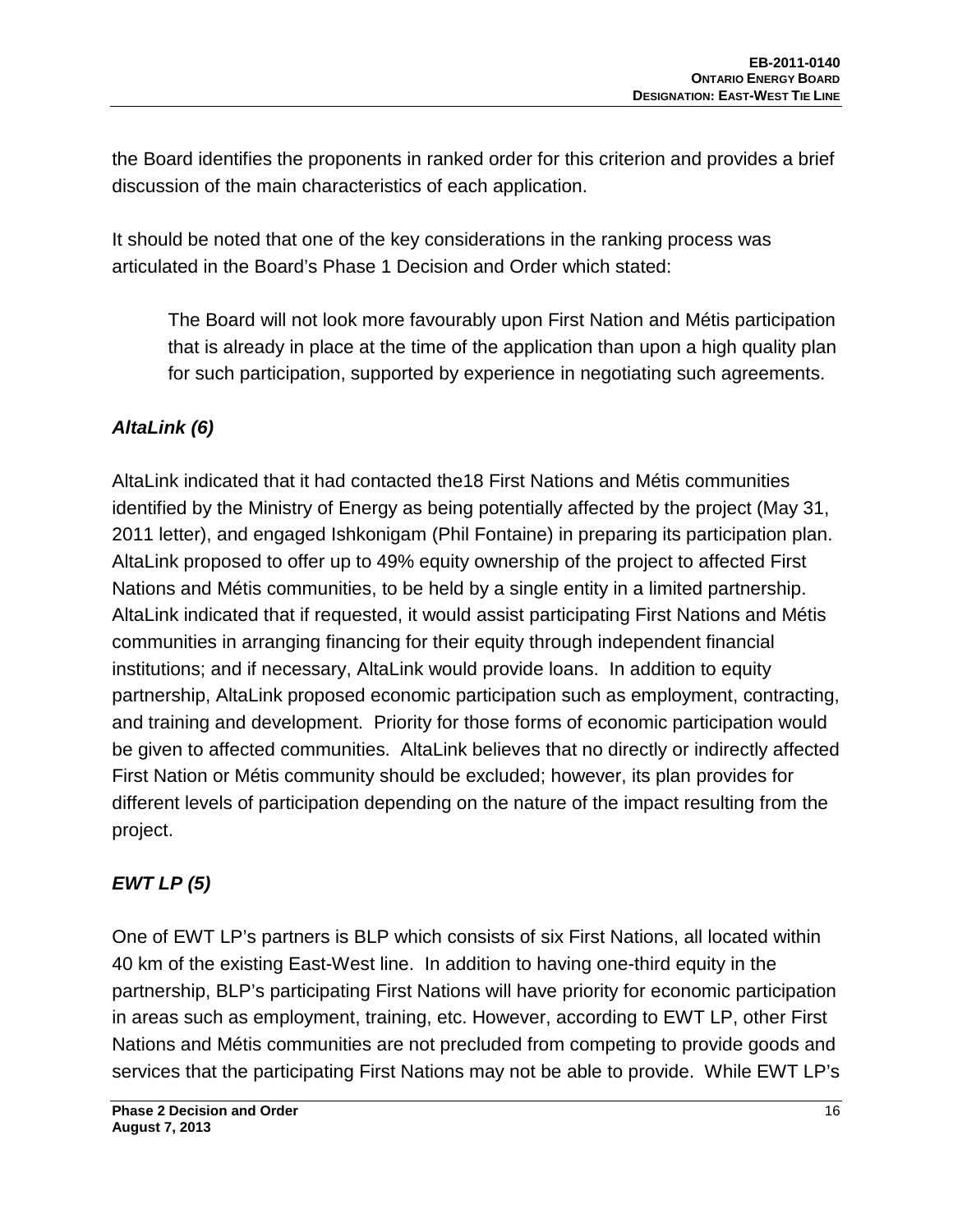plan is good for the six First Nation partners comprising BLP, there are more limited opportunities for other affected First Nations and Métis communities to participate in the various aspects of this project, and no opportunity for equity participation.

## *CNPI (5)*

CNPI has formed a joint venture with Lake Huron Anishinabek Transmission Company Inc. (LHATC). LHATC is made up of 21 First Nations, two of which are on the project's list of affected First Nations. CNPI proposed that LHATC, along with other interested First Nations, will have the right to acquire in aggregate up to 49% equity interest in the project. It was not clear to what extent, if any, CNPI expected the Métis communities to be equity participants. However, CNPI stated that it is prepared to work towards negotiations resulting in meaningful participation by the Métis communities in this project. If needed, CNPI indicated that loans from Fortis could be provided to facilitate participation. CNPI is also prepared to offer First Nations and Métis communities opportunities for employment, apprentice training, preferential consideration for Aboriginal businesses, and a Skill Builder Program. CNPI's economic participation offer goes well beyond the identified affected communities but does not specify what criteria would be used to determine who participates. This has the potential of causing confusion and delay.

## *UCT (3)*

As described in the Organization section of its application, UCT has created an Aboriginal Advisory Board to provide independent oversight in the areas of aboriginal participation and consultation. UCT indicated that it intends to offer negotiated participation in the project to the affected First Nations and Métis communities, including BLP; a partner of EWT LP. It has developed an initial set of approaches (e.g. preferred equity/limited partnership, common equity/limited partnership, lump sum payment, First Nations and Métis Adder) which it intends to explore with affected communities and other stakeholders and to finalize prior to submitting its leave to construct application. Some aspects of the proposals such as lump sum payments and an "adder" are not really in the nature of participation and may cause unanticipated costs for ratepayers. UCT's plan includes economic participation components such as employment, education and training, procurement and contracting, strategic community investment,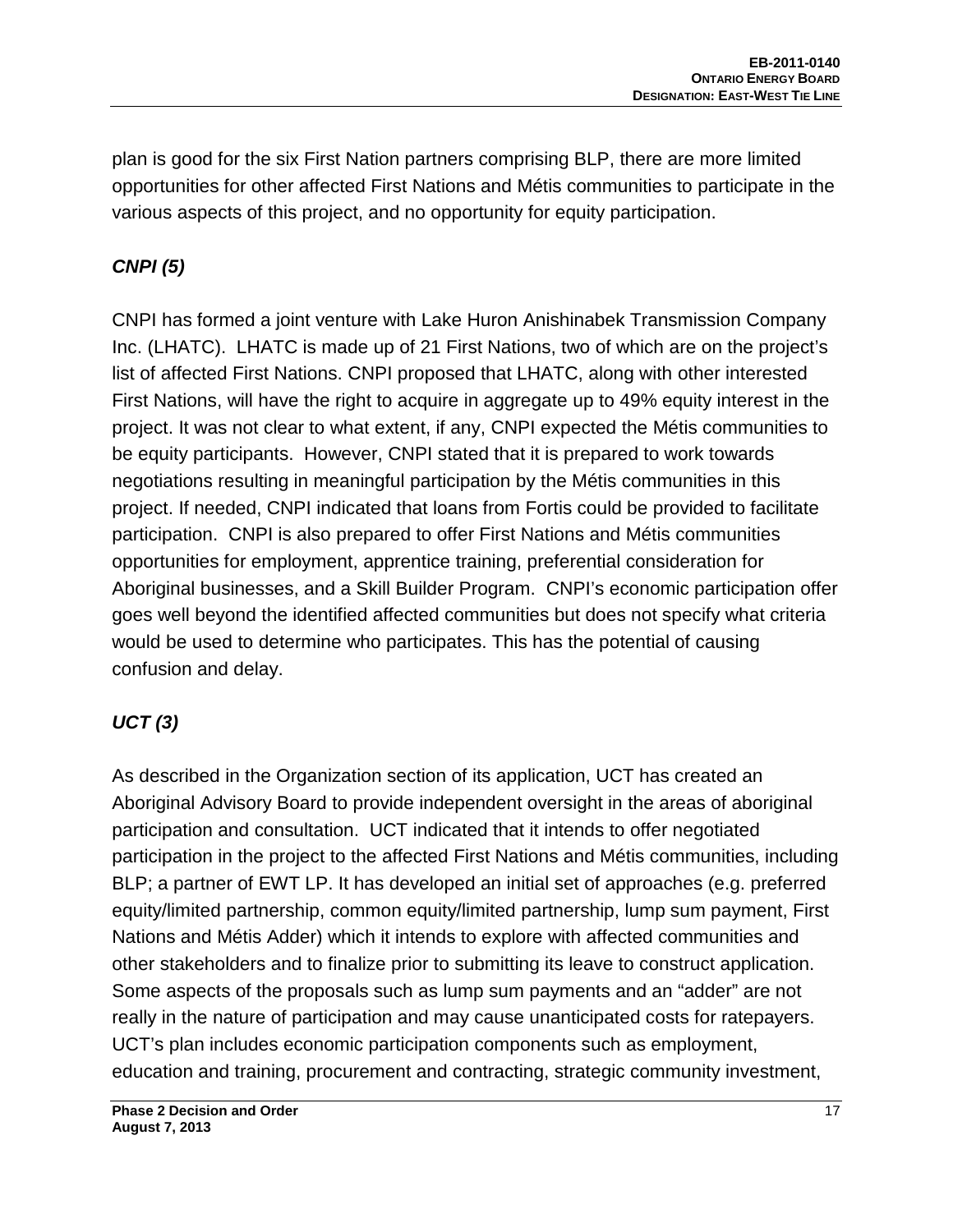and access to other supporting programs. UCT provided a participation plan and schedule for each stage of the project (prior to designation, development, construction, and operation), and indicated that priority for these opportunities will be given to affected communities.

# *RES (3)*

RES indicated that it invited the 18 First Nations and Métis communities identified by the Ministry of Energy in the project area to become involved in the development of its participation plan, and that some communities responded. RES provided a First Nations and Métis participation plan, which was supported by former Ontario Grand Chief John Beaucage, and indicated that it is prepared to offer as much as \$50 million investment opportunity to affected First Nations and Métis communities, provided that that investment does not exceed 20% equity in the project. As an alternative, RES offered to negotiate Impact Benefits Agreements with those communities, although this type of arrangement may cause unanticipated costs for ratepayers. RES also proposed economic participation by the affected communities in areas such as employment, training, procurement of supplies and services, etc.

## *Iccon/TPT (1)*

Iccon/TPT had initial communication with a number of affected First Nations and Métis communities (9 listed) in the spring of 2011. It provided an Aboriginal Engagement Plan which contained details in areas such as engagement process, capacity funding, Aboriginal working group, Traditional Ecological Knowledge, education and training, employment, contracting, and other areas. Iccon/TPT has not proposed equity participation at this time but indicated that, if selected, it would engage with affected communities as well as those who express an interest. Iccon/TPT described TransCanada's project experience and its role in leading the execution of its Aboriginal Engagement Plan. Iccon/TPT's participation plan is less well-defined than the other applicants' plans and does not distinguish sufficiently between participation and consultation.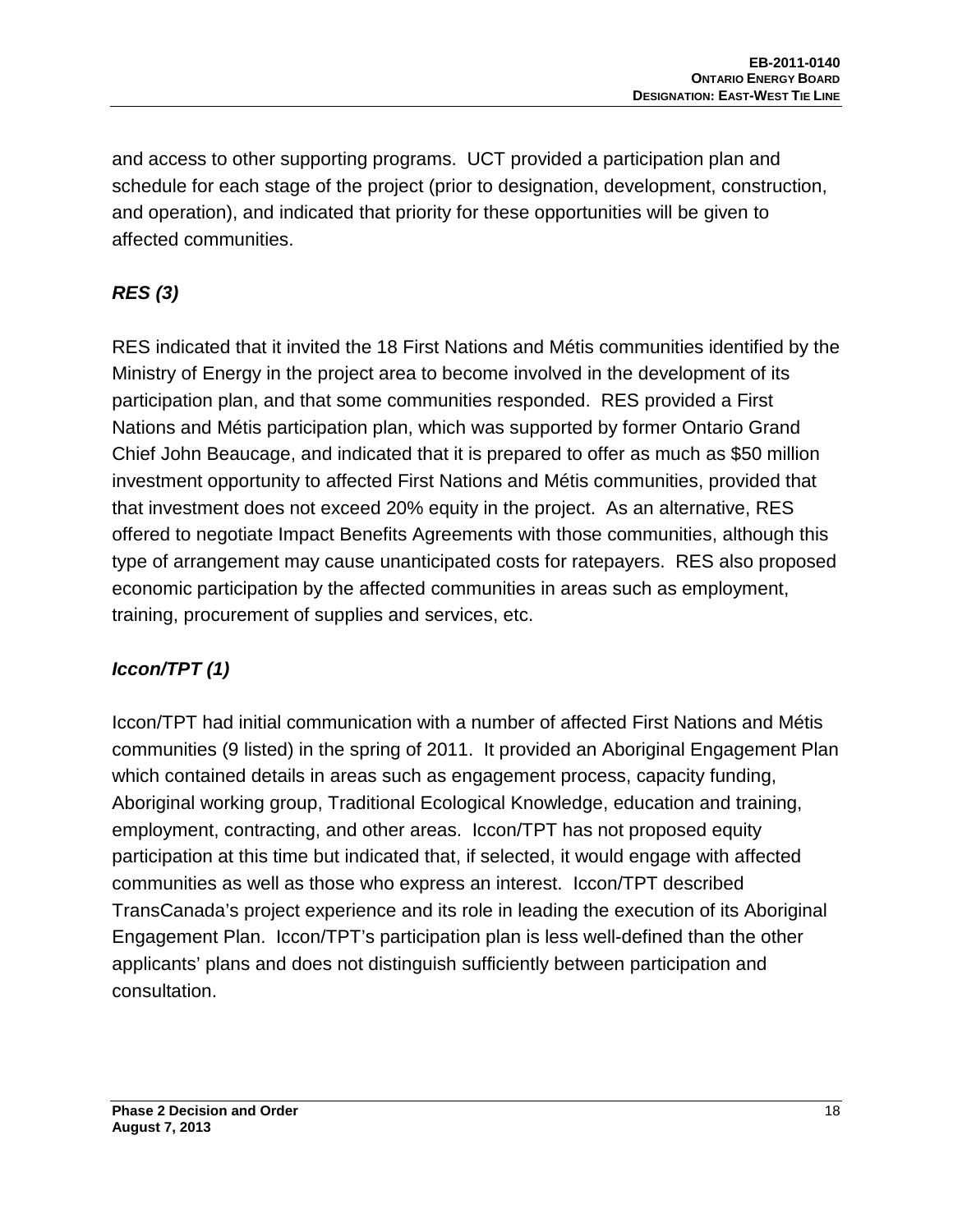## **Technical Capability**

To demonstrate their technical capability to plan, engineer, construct, operate and maintain the East-West Tie line, the applicants were required to provide details regarding their technical resources in various disciplines, resumés of key technical team personnel, a description of experience with relevant projects and activities, and other related information. It should be noted that there is some overlap in the contents of this section and Organization in the applications.

In evaluating the applications in the area of Technical Capability, the Board ranked applicants by considering the following factors:

- Strength of the applicant's internal technical capability. A strong and diverse internal technical capability is considered by the Board to be a desirable feature where the resources are specifically identified, committed, and readily available.
- Strength of the proposed technical team in relevant areas and the clarity of their project roles, including the role of any third-parties. Where the utilization of thirdparties is proposed, it is advantageous to identify who they are and what their specific role is.
- Level of experience in similar projects and activities in terms of technical complexity, geography, regulatory process, etc.
- Evidence of solid internal business practices.
- Thoroughness of assessing the technical challenges associated with achieving the required capacity and reliability of the line and the proposed measures to address these challenges.

The more of these characteristics which a proponent demonstrated through its application, the higher the Board ranked the proponent. Below, the Board sets out the proponents in ranked order for Technical Capability and provides a brief discussion of the main characteristics of each application.

# *UCT (6)*

UCT provided details of its strong internal technical capability in the various project functions. For the most part, UCT is proposing to utilize internal resources in all phases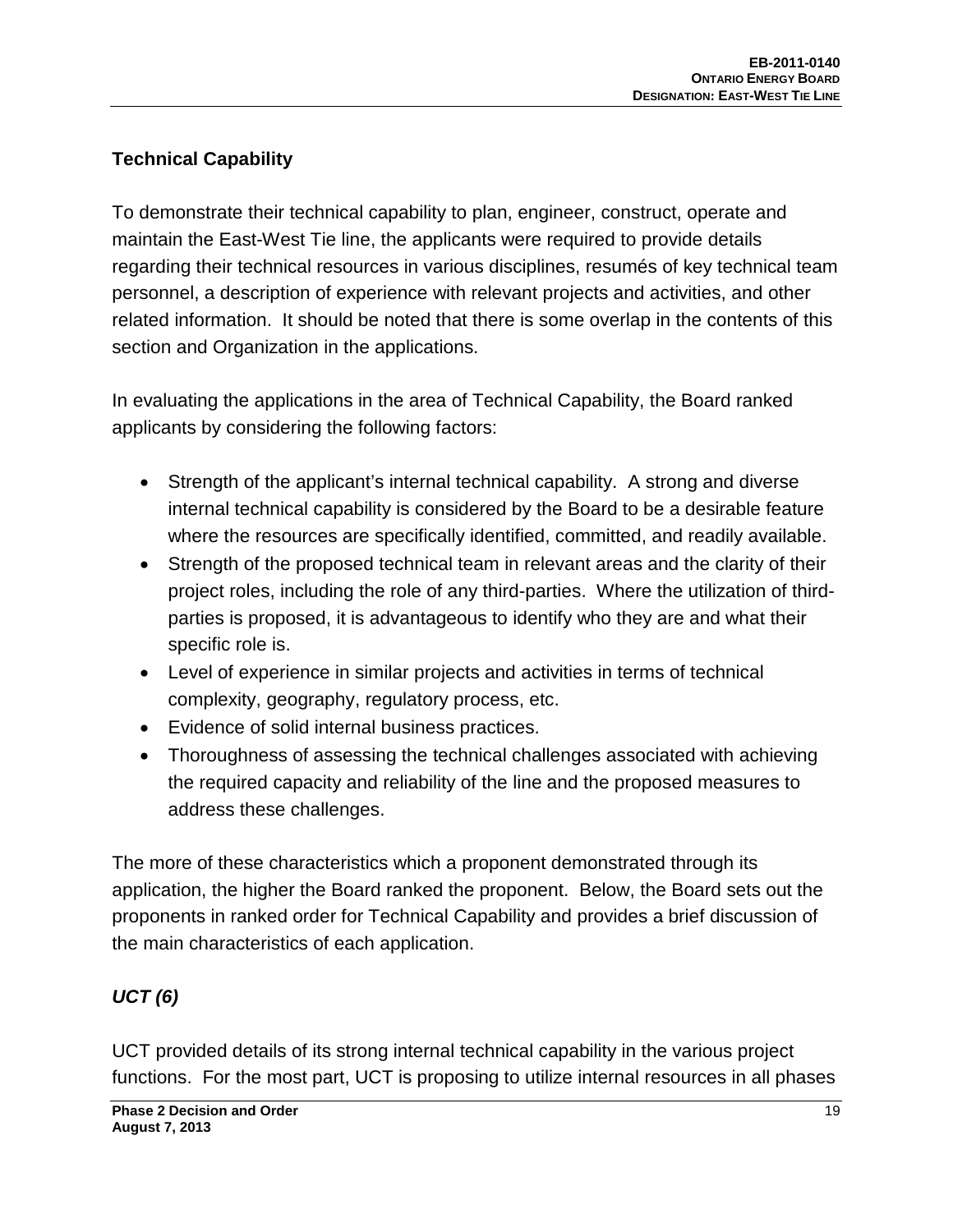of the project, supported by third-party consultants as needed. UCT identified its proposed key technical team members, provided their detailed resumés and described their specific project roles. The proposed technical team demonstrates strong and diverse technical skills with significant relevant project experience. UCT also indicated that its partner NextEra will take the lead role in the operation and maintenance phase of the project. UCT provided information regarding its partners' experience with relevant projects and activities. It also provided many examples where its partners have been recognized by third parties for significant achievements in key business areas. It also described an internal approach to project management consistent with best practices, including work breakdown structure, risk management, and overall project controls. UCT identified what it perceives as potential technical challenges in this project and described its plan for addressing them.

#### *AltaLink (5)*

As described under Organization, AltaLink indicated that project planning and development as well as engineering, procurement and construction management services will be provided by SNC Lavalin. Third party contractors are expected to be used in project construction. In addition, local contractors will be used for operation and maintenance under AltaLink's General Manager's direction. AltaLink provided details of its technical capability in the various project functions, mostly from SNC Lavalin, including names, role, and brief descriptions of experience for each of the proposed key technical team personnel. Although the resumés of the team members were not sufficiently detailed to assess the individuals' specific project experience, the proposed team demonstrates good collective relevant experience. Altalink also provided information regarding its (SNC Lavalin's) extensive experience with projects of similar complexity (e.g. in Alberta). It also provided examples of business practices (standards and management systems) in various project areas that it considers to be consistent with good utility practices. It provided a comprehensive list of what it perceives as potential technical challenges in this project and described its plan for addressing them.

## *EWT LP (4)*

EWT LP indicated that it plans to utilize third-party consultants and contractors for significant portions of the work in this project under EWT LP's management and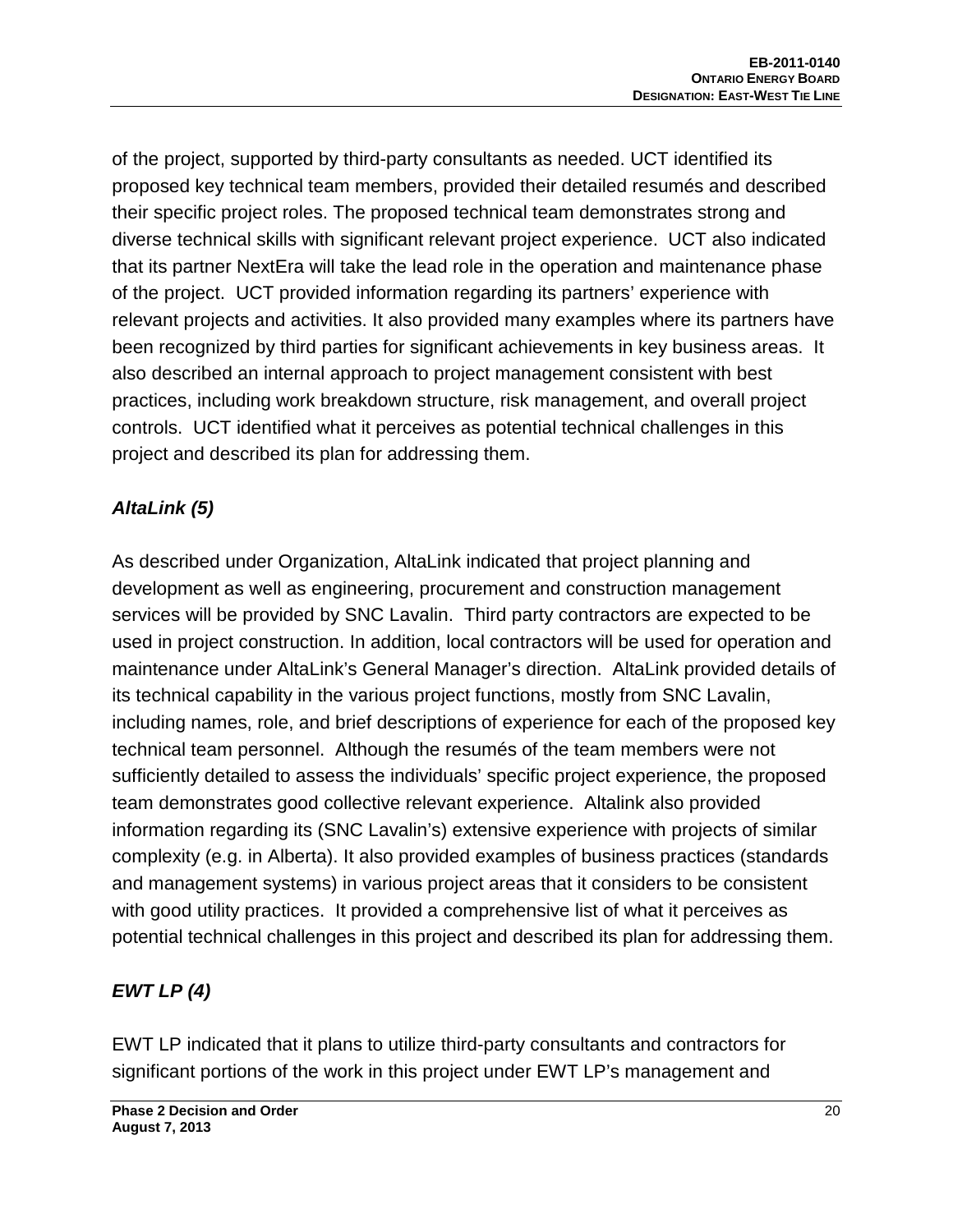oversight (e.g. engineering, environmental assessment work, land rights acquisition, public engagement, procurement, and construction). It identified many of the consultants and contractors that it plans to utilize and described their areas of expertise. EWT LP also proposes to contract HONI to provide operating services, and may also outsource ongoing maintenance. A list of external technical team members was provided, but their specific project roles were not identified. Also, the internal list was primarily for its proposed management team (see Organization section) as opposed to the key technical team personnel. Information regarding its team's experience with relevant projects and activities was also provided. EWT LP also provided some examples of its partners' business practices in various areas that it considers to be consistent with good utility practices. EWT LP also identified some potential technical challenges and plans to address them.

## *Iccon/TPT (3)*

As described under Organization, Iccon/TPT proposed to contract the engineering, procurement, and construction management (EPC) functions of the project to Isolux Ingenieria, with some contribution from local sub-consultants, under the direction of its General Manager. It also plans to outsource operation and maintenance to one or two companies. Iccon/TPT provided a "preliminary" list of its technical team members, without identifying their specific project roles. A description of its extensive experience with large transmission projects was provided, but did not explain how this experience was relevant to this project in terms of the specific technical challenges. Iccon/TPT provided examples of business practices in various areas that it considers to be consistent with good utility practices. It also provided a short description of what it perceives as potential technical challenges in this project and described its plan for addressing them.

## *CNPI (2)*

CNPI intends to use a mix of internal and external resources in this project. Among the functions to be contracted out partially or fully are engineering/design, construction, operation and maintenance, project management, environmental and regulatory approvals, and community and stakeholder relations. CNPI identified a list of key technical internal (Fortis) and external team personnel and described their areas of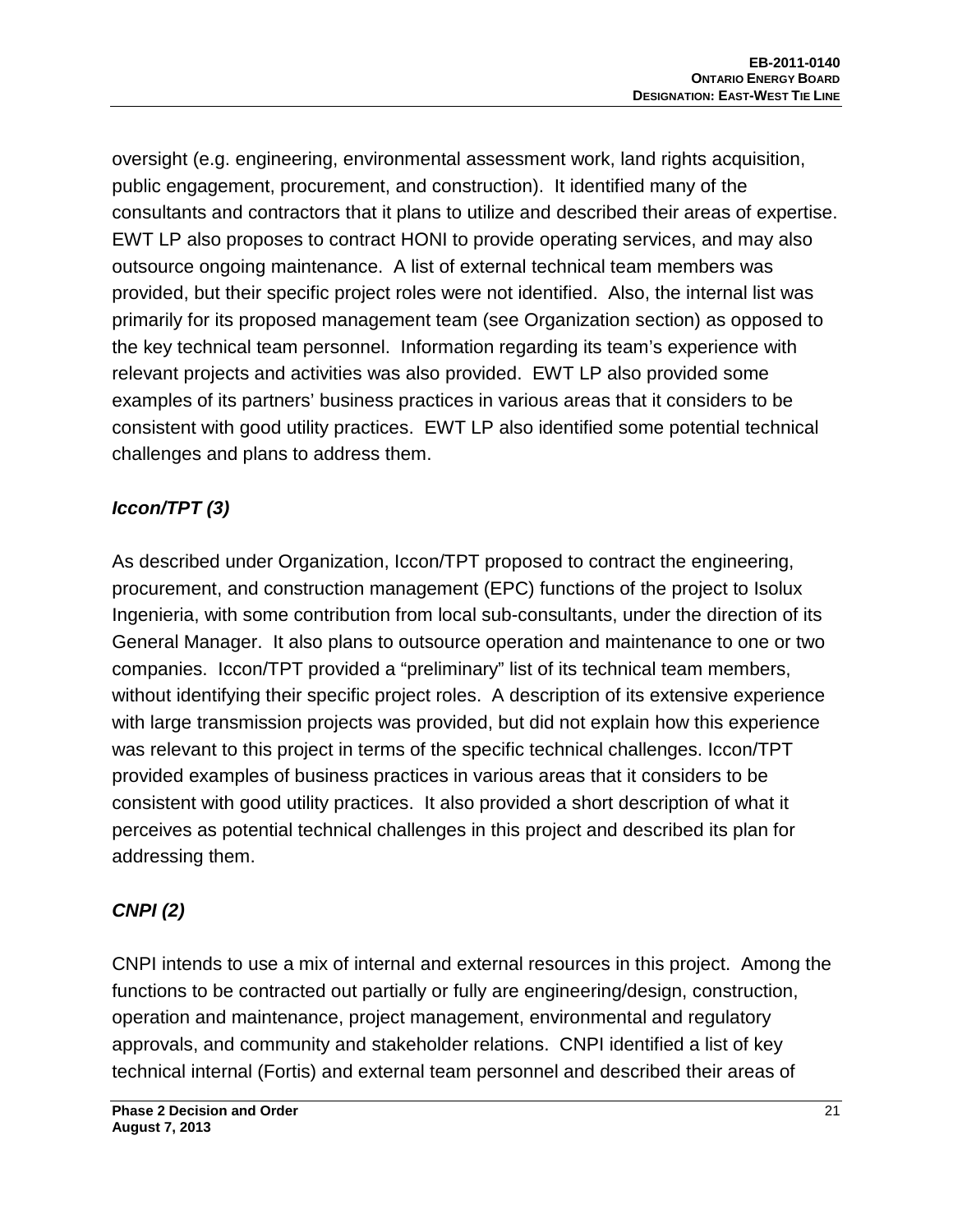expertise, but it was not clear what the specific project role would be for some of them. There also appeared to be some overlap in these roles between internal staff and external consultants. Also, some of the proposed technical team members seem to have limited direct experience with similar projects. CNPI described some of the relevant project experience of Fortis and its other partners, and provided detailed examples of Fortis's business practices in various areas that it considers to be consistent with good utility practices. CNPI also identified, in general terms, what it perceives as potential technical challenges in this project and described its plan for addressing them.

## *RES (1)*

RES intends to use a mix of internal and external resources in this project. Although RES indicated that the vast majority of the work will be done by external resources (approximately 80% of the development budget) with the internal team essentially limited to an oversight role, it was non-committal in terms of who it plans to use. It identified some of the potential external resources that it may utilize in the various project components and described their areas of expertise, but indicated that the actual determination of the specific external service providers will happen at the "appropriate time". RES is proposing that critical roles such as the owner's engineer and EPC contractor will be contracted using a competitive process. RES's significant experience with similar projects was described in detail.

#### **Financial Capacity**

Information was required from the applicants to demonstrate that the applicants have the financial capability necessary to develop, construct, operate and maintain the line. The information included capital resources, credit ratings, financing plan, and experience in financing similar projects.

The Board concludes that all the applicants provided information to substantiate that they have solid financial backing and, therefore, financial capacity was not a distinguishing factor among the applicants. All applicants were given the same ranking.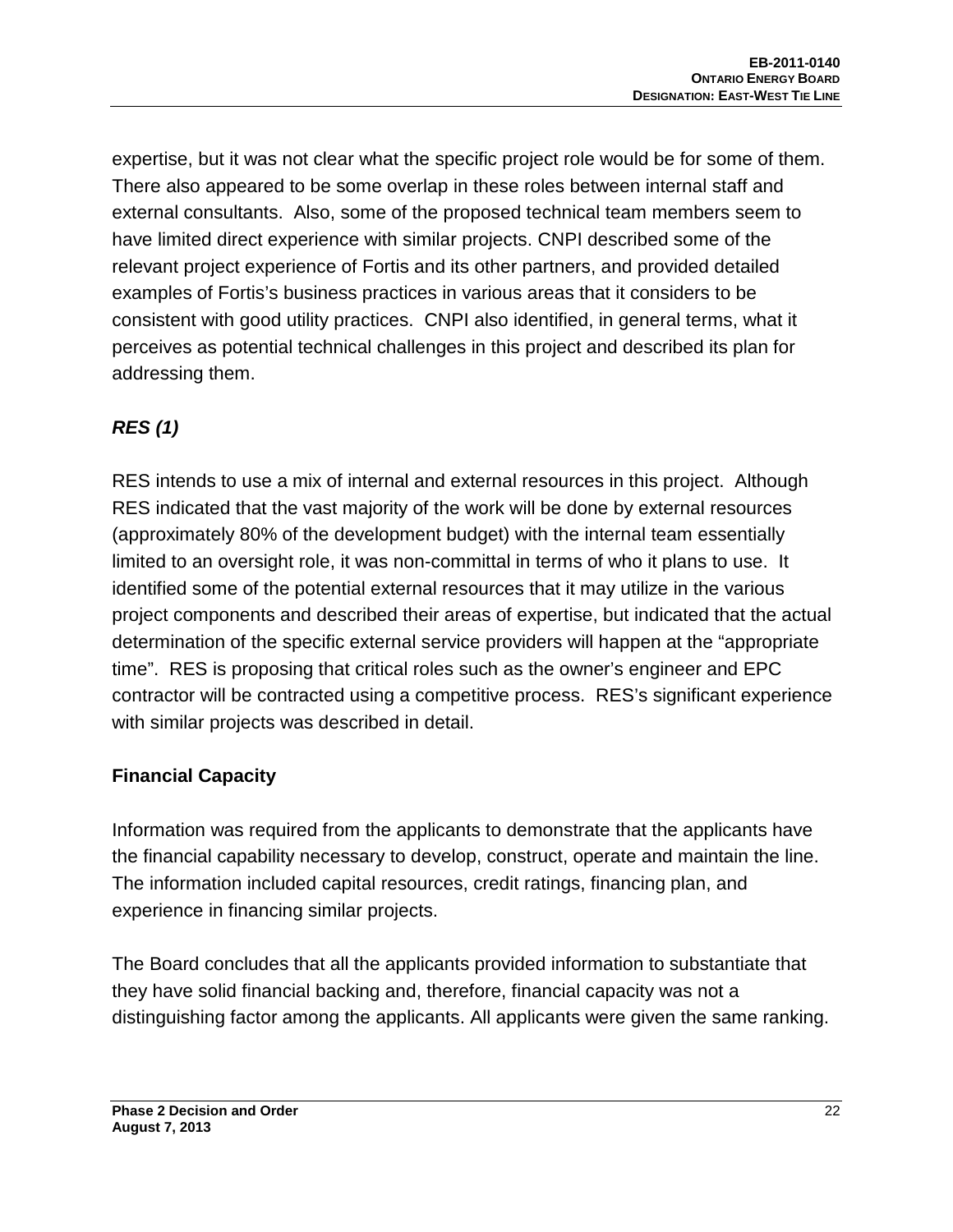## **Proposed Design**

The applicants were required to provide an overview of some of the characteristics of their proposed design to the extent known at the time of their applications. The Board, in the information it provided to potential applicants, identified a "Reference Option", which was based on the preferred option identified by the OPA and the reference case analyzed by the IESO. The applicants were required to indicate whether their plan for the line was based on the Reference Option, and if not, to describe the differences and to provide a feasibility study for their plan performed by the IESO, or performed to IESO standards. The applicants were also required to highlight the strengths of their plan in terms of innovation, reduction of ratepayer risk, lower cost, local benefits, and enhanced grid reliability.

In this evaluation, the Board will not make determinations on specific technical design issues. Making technical determinations at this point is premature since part of the project development process is to further investigate design options for the purpose of preparing a definitive proposal in the form of a leave to construct application. However, the Board notes the submissions of the IESO and the OPA regarding design, and will consider the adequacy of the design in meeting the need identified by the OPA at the time of the leave to construct proceeding.

Each applicant confirmed that its proposed design meets or exceeds existing reliability standards and the minimum technical requirements for the project, so these factors are not addressed in the following sections. In evaluating the applications in the area of Proposed Design, the Board ranked applicants by considering the following factors:

- Have any innovative alternatives or special design features been proposed, and how significant are their potential benefits?
- Have the proposed design and any alternatives been supported on a preliminary basis and is there an appropriate plan to assess the proposed design and alternatives during development?

The better the approach to these factors which a proponent demonstrated through its application, the higher the Board ranked the proponent. Below, the Board sets out the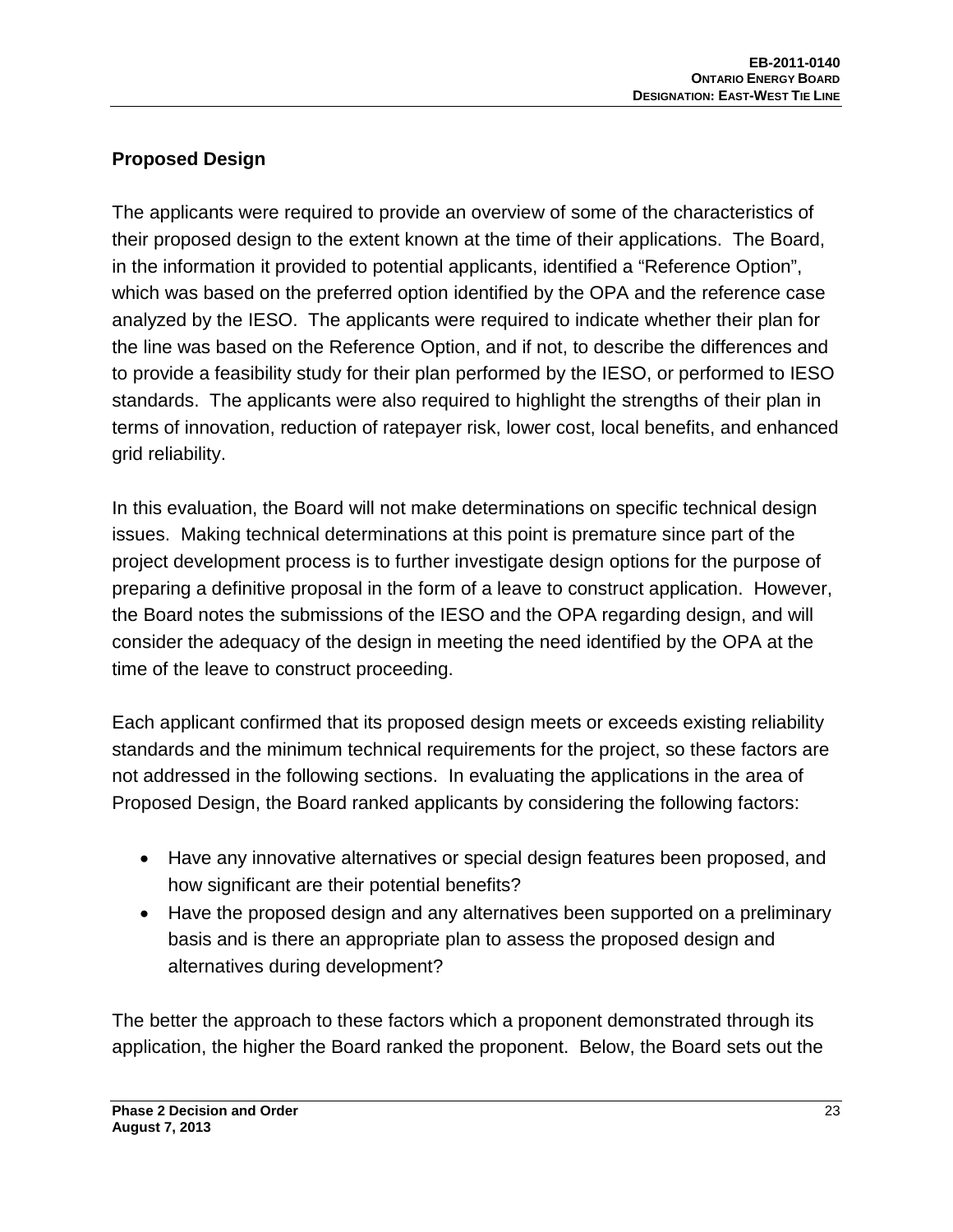proponents in ranked order for Proposed Design and provides a brief discussion of the main characteristics of each application.

## *RES (6)*

RES presented two design options: a Reference Design and a Preferred Design. The Preferred Design involves the use of single-circuit transmission line with a combination of single-circuit tubular steel H-Frame structures and single-circuit steel-lattice structures. RES provided a comprehensive comparison of the two designs and indicated that, compared to the Reference Design, the Preferred Design would have superior electrical attributes, lower construction cost (about \$80 million), and shorter construction schedule . RES also suggested that a staged installation of transfer capacity with the Recommended Design could result in a significant cost reduction to the ratepayers (approximately \$62.5 million). Two feasibility studies, prepared by the IESO for the Reference Design and Preferred Design, were provided.

## *UCT (6)*

UCT evaluated a number of different technology, routing, and structural options. Its Recommended Plan is based on the Reference Option with one major exception which is the use of Guyed-Y towers instead of self-supported steel-lattice towers. UCT stated that the Guyed-Y towers have better lightning performance, a smaller footprint, and a potential cost saving of about \$33 million relative to the conventional self-supported steel-lattice towers. The IESO confirmed that the recommended structural change will not impact the existing Reference Plan feasibility study and that a new feasibility study is not required at this time. UCT indicated that Guyed-Y towers are used in several locations in British Columbia, Manitoba, and Quebec. Although these installations are for single-circuit designs, UCT indicated that the double-circuit application has been well researched and will be subject to further testing during the development phase. UCT also provided a consultant's assessment of, among other things, the proposed use of Guyed-Y structures for its Recommended Plan.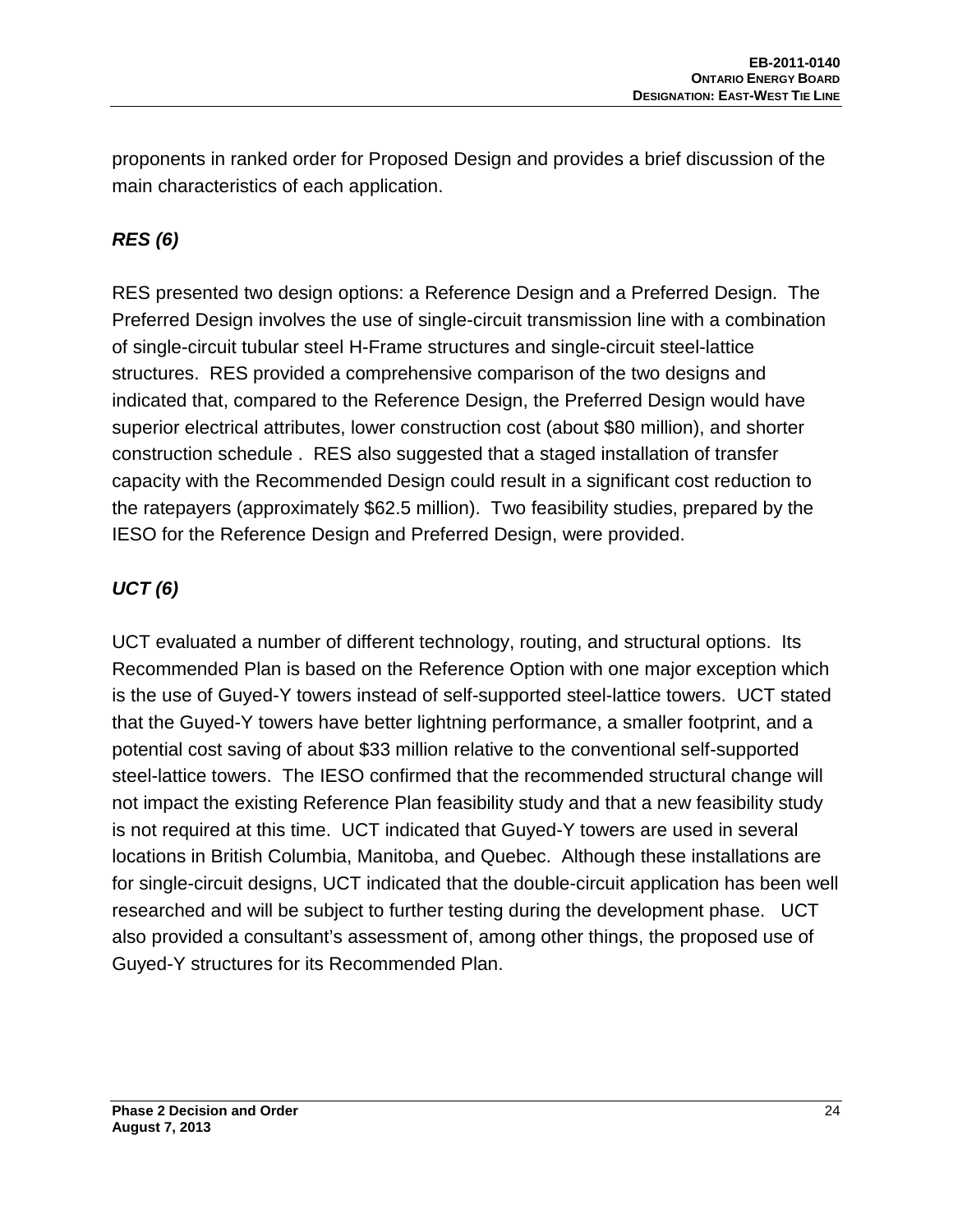# *EWT LP (4)*

EWT LP's proposed design is based on the Reference Option with one exception (40m right-of-way instead of 50m). It also presented three alternative designs; a modified double-circuit reference based design, a single-circuit design, and a single-circuit design with guyed cross-rope suspension type structures. EWT LP has not assessed these alternatives, but indicated that it plans, early in the development phase, to test the key assumptions underlying the Reference-based design and undertake the studies necessary to determine whether a different design can be adopted at a lower cost. EWT LP estimated that these alternative designs have the potential of reducing the project's capital cost by \$47 million to \$116 million.

#### *AltaLink (3)*

Altalink's plan proposed to use the Reference Option, but with some features aimed at reducing the project cost and environmental footprint. One of the main features to be considered is the use of a mix of H-Frame wood pole structures (2 single-circuit structures) in place of double-circuit steel-lattice towers along various parts of the rightof-way. This feature was presented to the IESO and it agreed that no new feasibility study is required. Other features suggested by AltaLink included the use of screw pile foundations for steel-lattice towers (used throughout Alberta according to AltaLink), offsite assembly yards, helicopter erection techniques, sequencing of construction work, and alternatives for cost recovery. AltaLink's plan was not specific, however, in terms of how some of these concepts (e.g. H-Frames) will be assessed.

## *Iccon/TPT (2)*

Iccon/TPT's plan is based on the Reference Option. Iccon/TPT identified a number of possible innovative measures to be explored during the development phase including the design and testing of a new tower family specifically engineered for this project, the use of different materials, reducing the number of "dead ends", and designing lattice towers that span above the tree tops. Iccon/TPT presented limited supporting information or analysis for these proposals.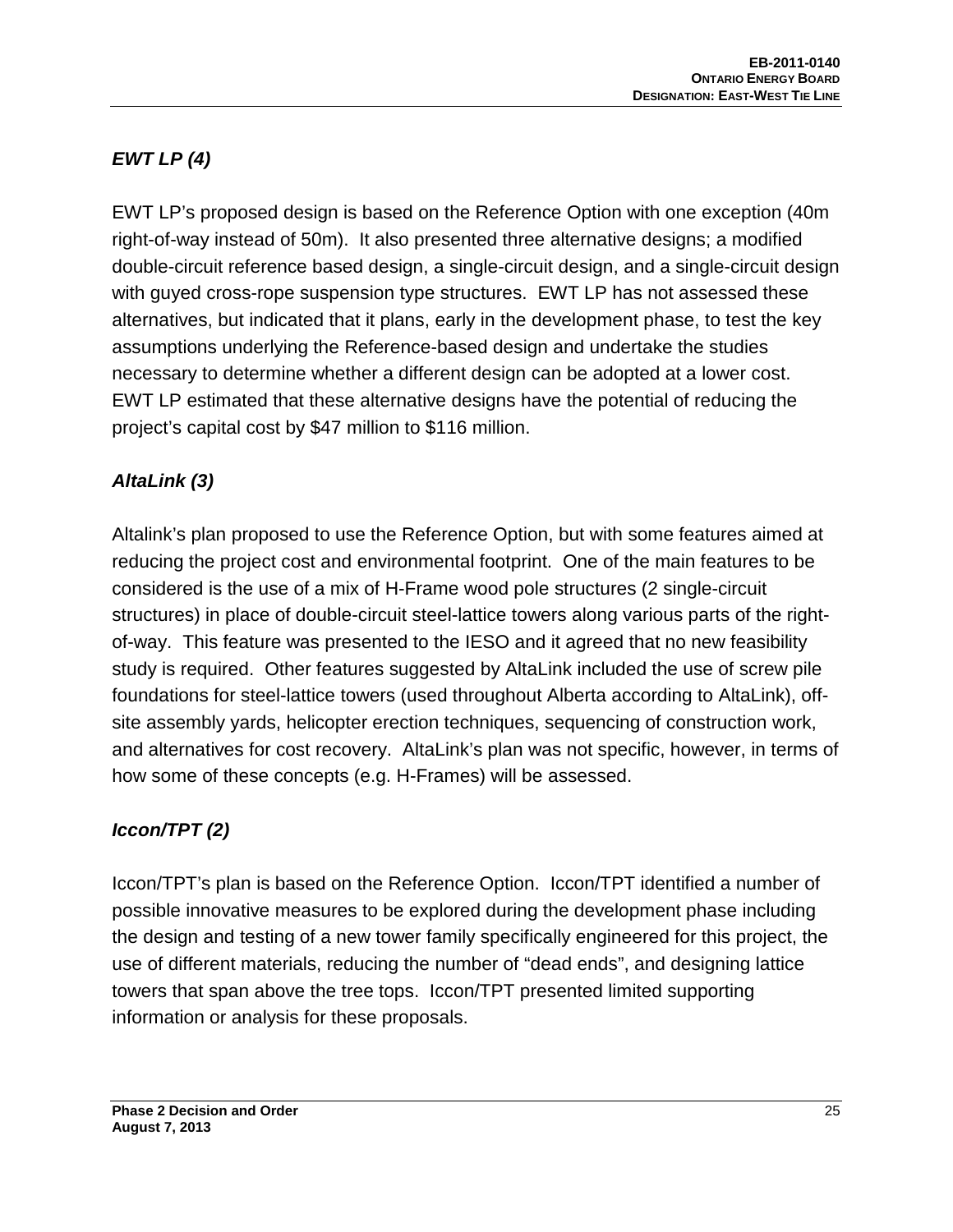# *CNPI (1)*

CNPI's plan is based on the Reference Option. CNPI has not identified any proposed design innovations or cost reduction measures.

## **Schedule**

The applicants were required to provide an overall project execution chart showing major milestones for both the development and construction phases of the project. They were also asked to provide detailed schedules for both phases with estimated completion dates, as well as the proposed consequences for failure to meet key milestone dates. In addition, they were required to provide a description of major risks associated with meeting these schedules, and their plan to mitigate these risks. Evidence of past schedule performance in similar projects, as well as any proposed innovative practices to meet or accelerate the project development and construction were also requested. For proper comparison of dates and durations, the duration of the development phase of the project is defined as the period from the designation decision to the leave to construct application. It should be noted that the applicants were not ranked higher or lower based on their proposed project durations. The proposed construction phase schedules are only indicative at this stage and do not constitute a commitment on the part of the applicants. As for the development phase schedules, there is no specific benchmark as to what an appropriate duration may be. However, the Board notes that for the more aggressive schedules, the applicants would still be required to complete all the necessary work for purposes of completing the Environmental Assessment and leave to construct processes (including consultation) in an appropriate manner and would be at risk for any additional costs which result from schedule delays.

In evaluating the applications for the criterion of Schedule, the Board considered the following factors:

- Level of detail and clarity of the project execution chart and schedules.
- Demonstrated ability to identify the major risks impacting these schedules and a description of how these risks will be mitigated.
- The planned approach to achieving the proposed completion dates.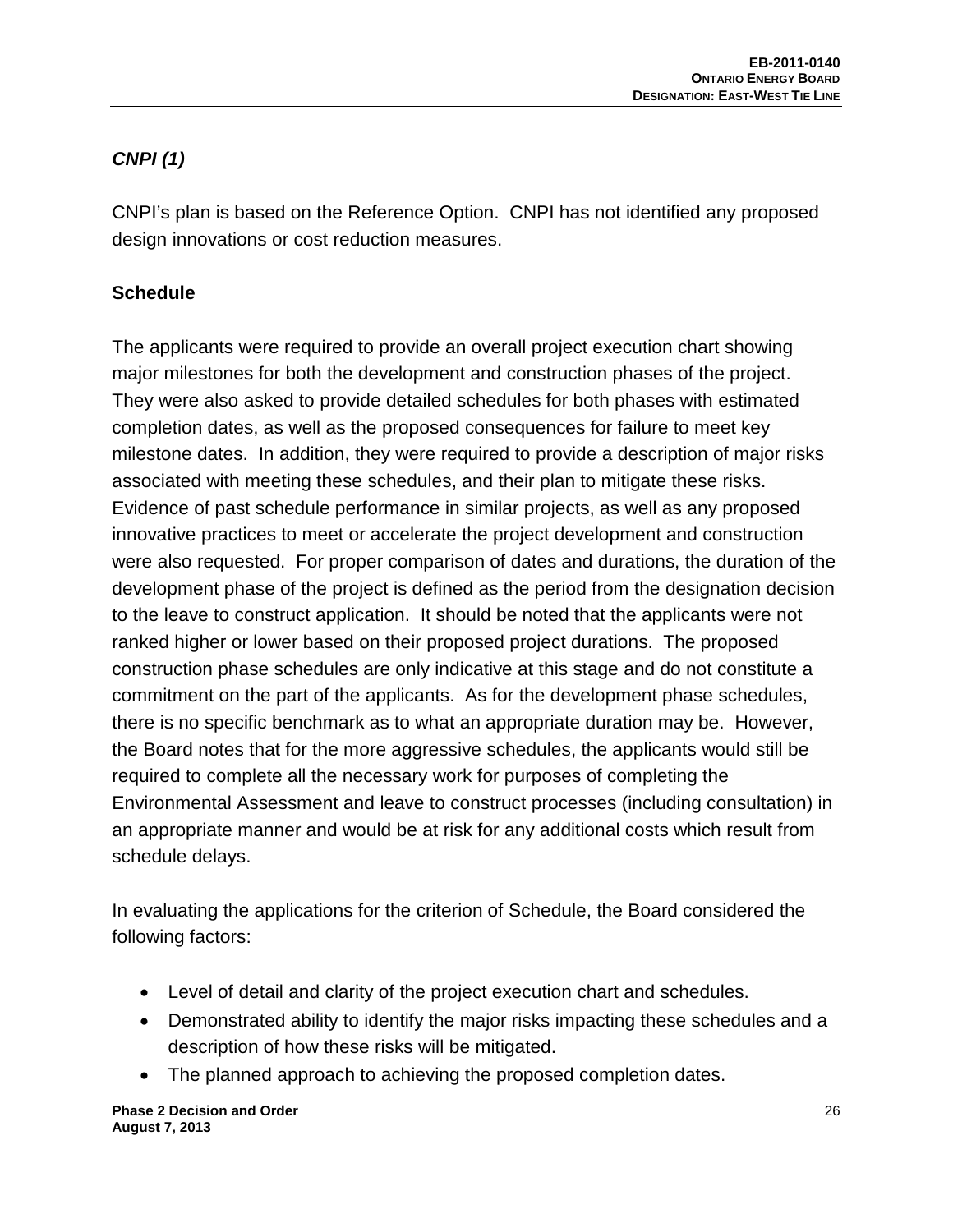- Level of commitment to the proposed schedules, proposed reporting requirements, and proposed consequences for failure to meet key milestones.
- Past schedule performance for similar projects. It should be noted that the applicants were asked in interrogatory #32 to provide more specific information about past schedule performance for large transmission projects (greater than 100 km in length) over the past 10 years. This information is factored into the following evaluation. The Board's assessment of past schedule performance was qualitative in nature considering the fact that there were variations among the applicants in terms of when the project schedules were established and the reasons for the variances.

The Board's ranking was based on how well the proponents demonstrated the above characteristics. Below, the Board sets out the proponents in ranked order for Schedule and provides a brief discussion of the main characteristics of each application.

# *UCT (6)*

UCT provided a clear, detailed schedule for both phases of the project with key milestones. Its proposed completion date for the development phase is October 2014, assuming designation by May 2013 (i.e. duration of approximately 18 months). The proposed in-service date is December 2017. UCT explained that its proposed overall schedule (development and construction) can be accomplished using parallel work streams and other measures. A comprehensive list of what UCT considers to be major schedule risks and mitigating measures was provided. UCT proposed a monthly progress reporting process. Although UCT did not propose specific consequences for failure to meet major milestones, it did suggest a process for notifying the Board of potential milestone delays and mitigating measures before they occur. UCT provided a description of past performance in a number of projects which showed very good schedule performance as most of the cited projects were completed on or ahead of schedule.

# *EWT LP (5)*

EWT LP provided a high level schedule for the overall project and a more detailed schedule for the development phase with key milestones. Its proposed completion date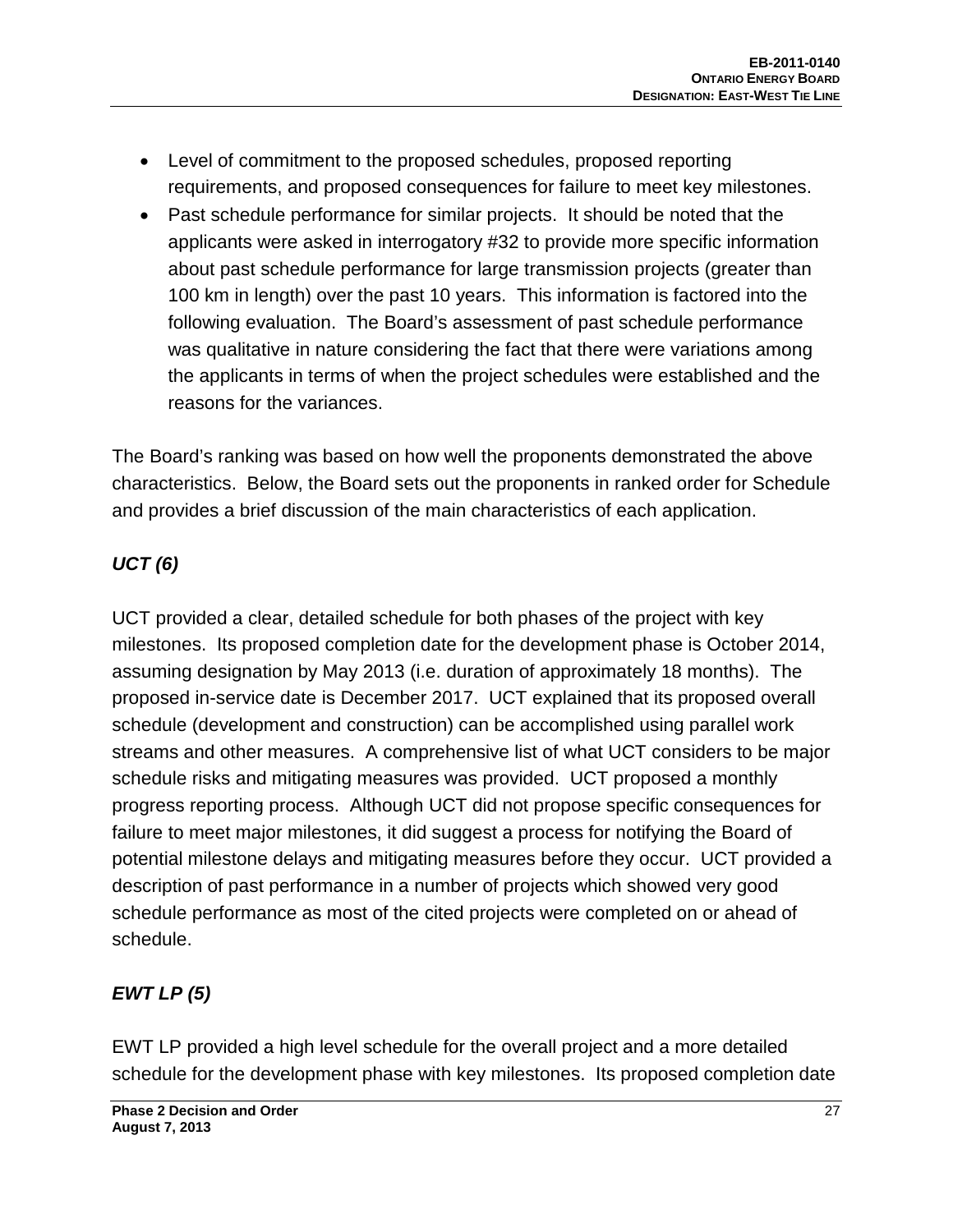for the development phase is March 2016, assuming designation by August 2013 (i.e. duration of approximately 32 months). The proposed in-service date is November 2018. A comprehensive list of what EWT LP considers to be major schedule risks and mitigating measures was provided. EWT LP proposed a bi-annual progress reporting process which is likely insufficient. It also proposed possible ultimate consequences for failure to meet major milestones in the development phase which would only be warranted for the "most egregious failures". EWT LP provided a description of past performance in a number of projects which showed average schedule performance.

## *Iccon/TPT (4)*

Iccon/TPT provided a high level schedule for both the development and construction phases as well as a more detailed schedule for the development phase. Its proposed completion date for the development phase is February 2015, assuming designation by July 2013 (i.e. duration of approximately 18 months). Iccon/TPT indicated that its relatively short development schedule is achievable subject to meeting certain milestones for items which are beyond its control such as regulatory approvals. The proposed in-service date is October 2018. A detailed list (risk register) of what Iccon/TPT considers to be major schedule risks and mitigating measures was provided for the overall project. Iccon/TPT did not provide any detail about progress reporting or potential consequences for missing major schedule milestones. Iccon/TPT provided a description of past performance in a number of projects showing schedule performance by quarter. Iccon/TPT in its answer to interrogatory #32 provided additional information for major transmission projects which showed average schedule performance.

## *AltaLink (3)*

AltaLink provided a high level schedule for both the development and construction phases as well as a more detailed schedule for the development phase. Its proposed completion date for the development phase is June 2014, assuming designation by April 2013 (i.e. duration of approximately 14 months). The proposed in-service date is November 2018. AltaLink's proposed development schedule seems to be on the optimistic side which, according to AltaLink, is achievable given what it described as a significant amount of "pre-development work" completed before submitting its application. A short list of what AltaLink considers to be major schedule risks and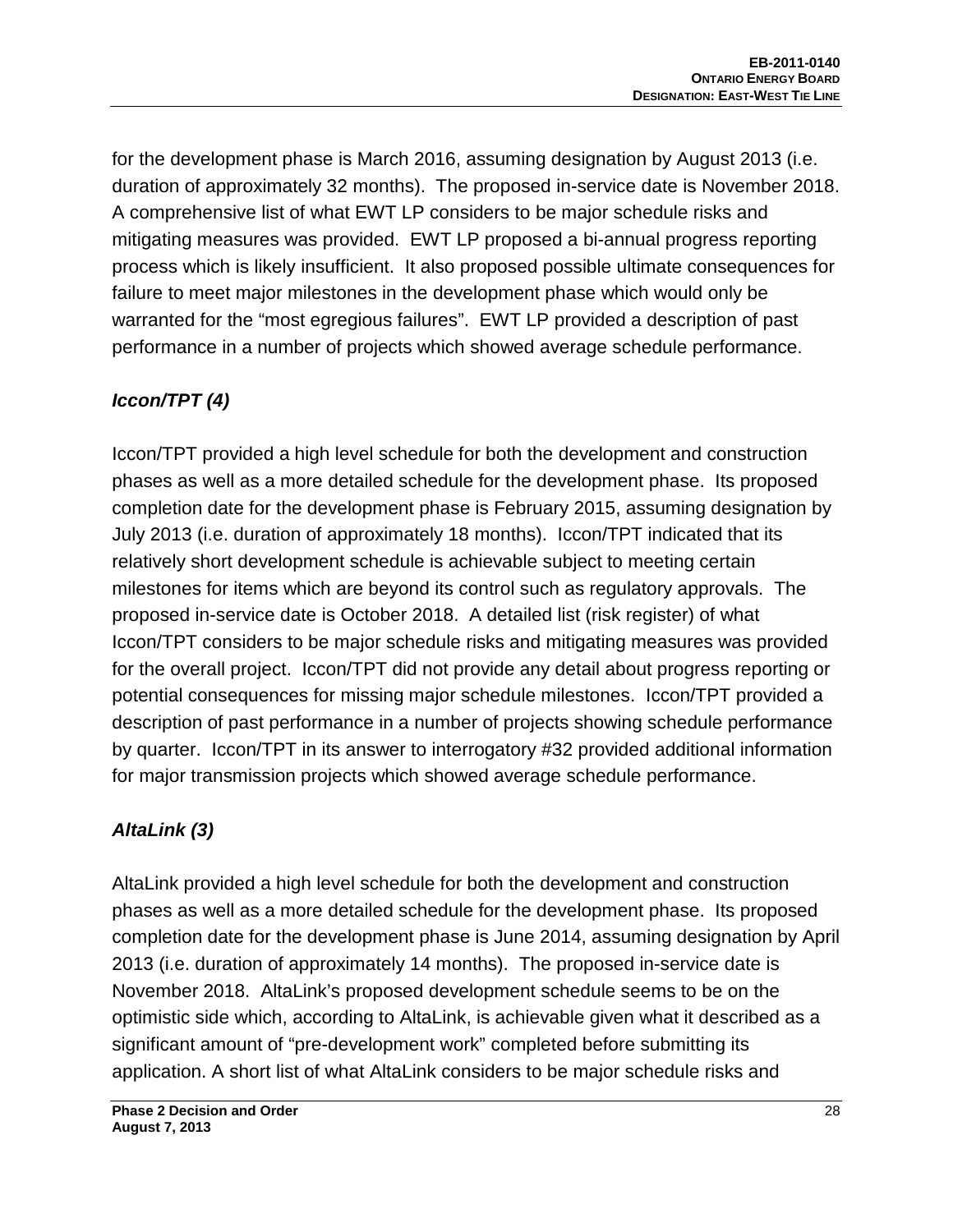mitigating measures was provided for the overall project. AltaLink proposed a bimonthly progress reporting process but did not provide details about potential consequences for missing major schedule milestones. AltaLink provided a description of past schedule performance in a number of projects which did not show good performance. In the original application, AltaLink stated that, for projects completed in 2010, it came within one month of the estimated preliminary in-service date 20% of the time. For the four projects listed in response to interrogatory #32, two are in the construction stage and are on schedule and the other two are significantly (11 to 26 months) behind schedule.

## *CNPI (2)*

CNPI provided a high level schedule for the construction phase of the project as well a more detailed table for the development phase with key milestones. Its proposed completion date for the development phase is May 2015, assuming designation by April 2013 (i.e. duration of approximately 25 months). The proposed in-service date is December 2019. A list of what CNPI considers to be major schedule risks and mitigating measures was provided. CNPI proposed a quarterly progress reporting process with a limited level of detail which is likely insufficient. It also proposed potential consequences for missing major milestones involving extreme cases of negligence. CNPI also mentioned that a bonus/penalty scheme for contractors could be considered during the construction phase. CNPI initially provided a description of past schedule performance in a number of projects which showed good performance. However, the additional information provided by CNPI in response to interrogatory #32 showed average schedule performance.

## *RES (1)*

RES provided a high level schedule for both the development and construction phases as well as a more detailed schedule for the development phase. Its proposed completion date for the development phase is June 2015, assuming designation by June 2013 (i.e. duration of approximately 25 months). The proposed in-service date is December 2018. A list of what RES considers to be major schedule risks and mitigating measures was provided for the overall project. RES proposed various progress reporting intervals and detail level (weekly, monthly, and quarterly). RES also provided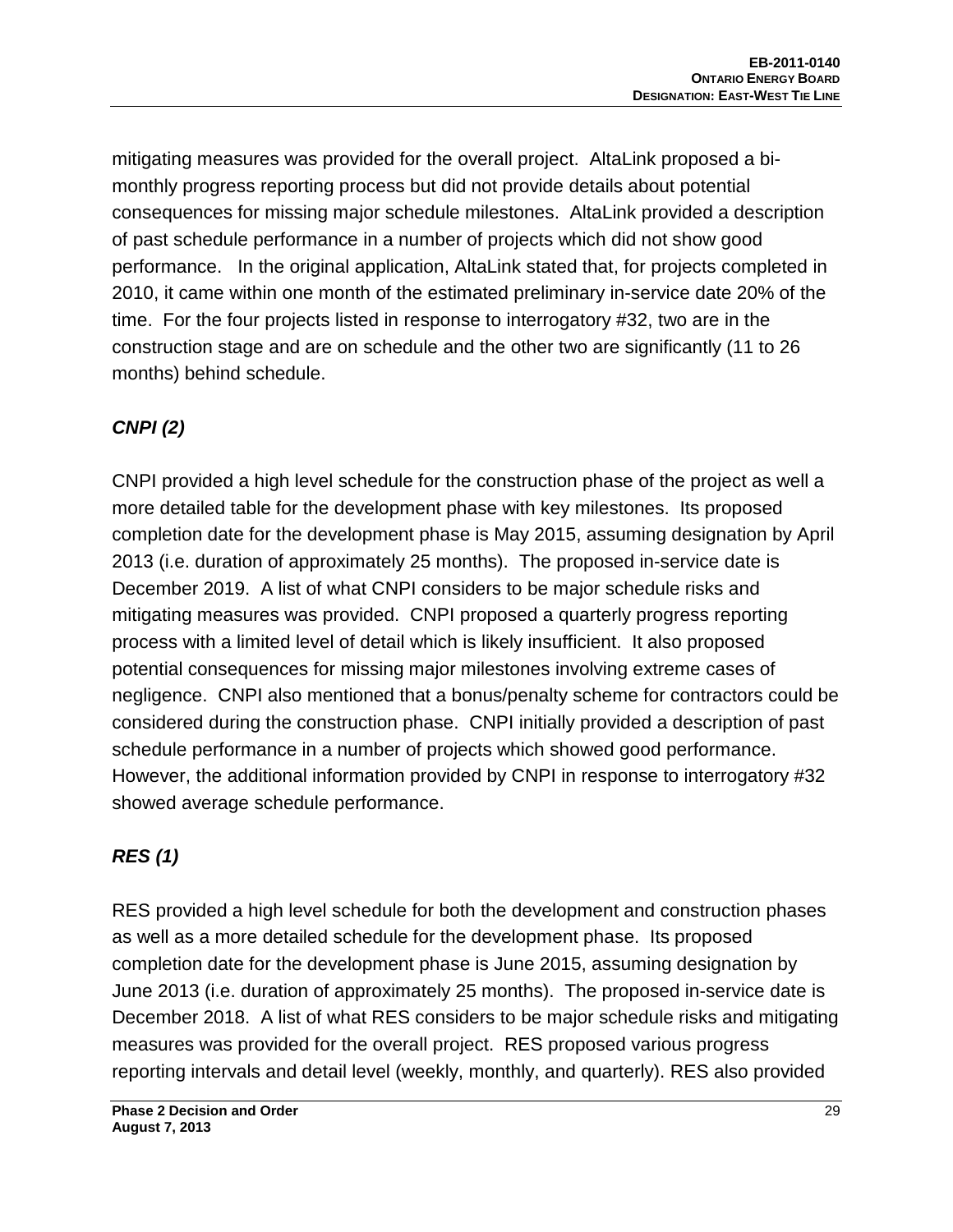a description of past schedule performance in a number of projects which did not show good performance. Three projects were listed in response to interrogatory #32, all of which were significantly late (12 to 32 months).

#### **Cost**

The applicants were required to provide estimated costs for the development, construction, and operation and maintenance phases of the project. Further details were required for development costs including a cost breakdown, assumptions used, expenditure schedule, as well as risk assessment, mitigation and allocation. The construction cost estimate could be expressed as a range. The applicants were also required to provide information regarding risk and mitigation measures for the construction phase, information on cost performance for past projects, and proposals for how construction cost risk could be allocated between ratepayers and the applicant. For the operation and maintenance phase, the applicants were required to provide their estimated average annual cost, which could also be expressed as a range.

In order to facilitate cost comparison among applicants, they were asked in an interrogatory to provide the three cost estimates (development, construction, and operation and maintenance) broken down in certain common components, and to be expressed in 2012 dollars. This was intended to assist the Board in comparing the cost estimates on an equivalent basis, particularly the development phase budget. They were also required to provide more specific information about past cost performance for large transmission projects (greater than 100 km in length) over the past 10 years.

By designating one of the applicants, the Board will be approving the development costs, up to the budgeted amount, for recovery. The School Energy Coalition submitted that there is insufficient information for the Board to determine that the development costs are just and reasonable. The Board does not agree. The Board has had the benefit of six competitive proposals to undertake development work. In the Board's opinion, the competitive process drives the applicants to be efficient and diligent in the preparation of their proposals. With the exception of Iccon/TPT, the development cost proposals ranged from \$18.2 million to \$24.0 million which is relatively narrow given the overall size of the project. Therefore, the Board finds that the development costs for the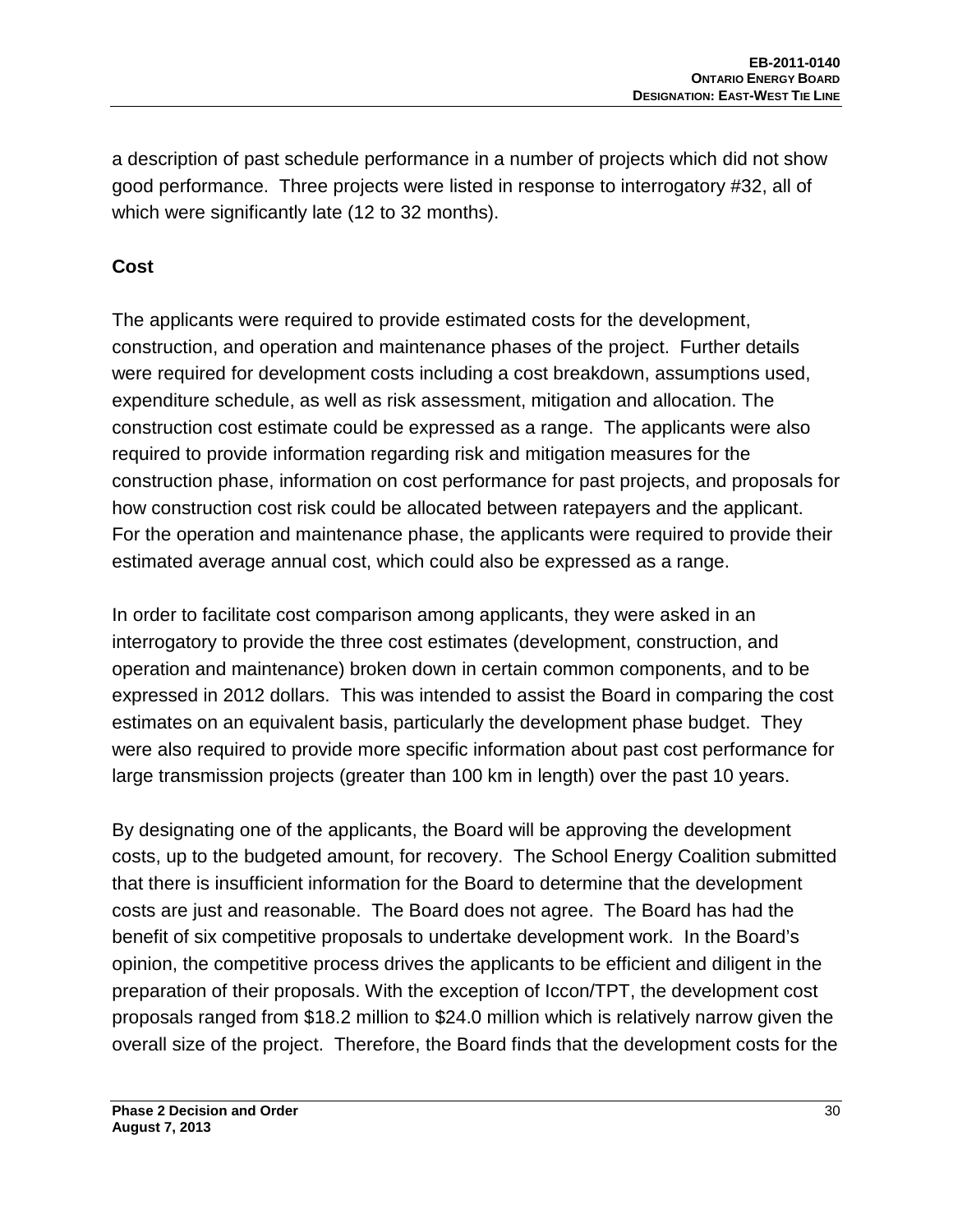designated transmitter are reasonable, and will be recoverable subject to certain conditions.

In evaluating the applications in the area of Cost, the Board ranked applicants by considering the following factors:

#### Development Cost

- Rank order of the cost estimate.
- Clarity and completeness of the cost estimate.
- Thoroughness of the risk assessment and mitigation strategy.
- Any proposal for allocation of the development cost risk which could benefit ratepayers.

#### Construction Cost

- Clarity and completeness of the cost estimate.
- Thoroughness of the risk assessment and mitigation strategy.
- Any proposal for allocation of the construction cost risk which could benefit ratepayers.
- Past cost performance for similar projects.

#### Operation and Maintenance Cost

• Clarity and completeness of the cost estimate.

The Board's ranking was based on how thoroughly the proponents demonstrated the above characteristics. Below, the Board sets out the proponents in ranked order for Cost and provides a brief discussion of the main characteristics of each application.

Unless stated otherwise, all cost estimates presented in this section are in 2012 dollars. The cost estimates are provided below to the nearest \$0.1 million for the development cost, \$1 million for the construction cost, and \$0.1 million for the operation and maintenance cost.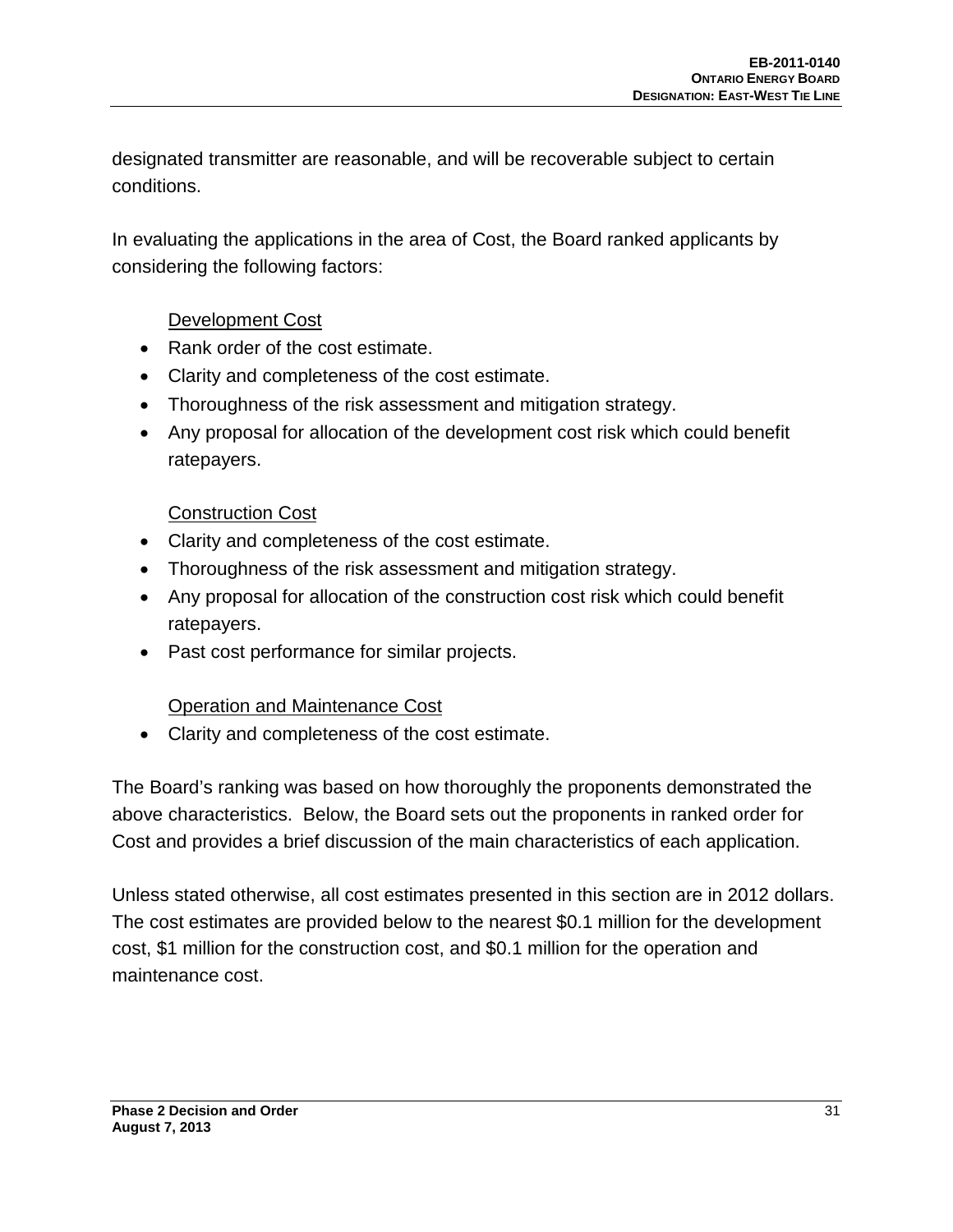## *AltaLink (6)*

AltaLink's development cost estimate is \$18.2 million (the lowest among the applicants). Its construction cost estimate is \$454 million and its estimated annual operation and maintenance cost is \$1.7 million.AltaLink did not provide an expenditure schedule for the development cost. It provided a combined risk list and mitigation measures for the project's cost and schedule. AltaLink suggested two alternatives for dealing with development cost variances; the first is to seek recovery of incurred cost subject to prudence review, and the second is a risk/reward model where variances of up to 10% are shared 50/50, and variances above or below 10% are subject to prudence review. It also presented three alternatives for construction cost recovery; a traditional cost of service model, a negotiated target price with 50/50 risk/reward sharing up to a predetermined cap (e.g. 10%) with costs in excess of the cap subject to prudence review, and a lump sum fixed price. AltaLink provided a general description of past performance in a number of projects, but the level of granularity was insufficient to make a definitive assessment (i.e. AltaLink indicated that the collective cost performance of 112 projects was within 10% of the total estimate but did not provide specific individual project information).

## *UCT (6)*

UCT's development cost estimate is \$22.2 million (third lowest among the applicants) which is the same for the Reference Plan and Recommended Plan. Its construction cost estimate is \$409 million for the Reference Plan and \$378 million for the Recommended Plan. Its estimated annual operation and maintenance cost is \$4.4 million. UCT provided an expenditure schedule for the development costs as well as a detailed description of associated risks and mitigating measures. UCT proposed that the project's development phase be treated as a cost of service case whereby any expenditure in excess of the approved budget would be recoverable, subject to a prudence review. UCT's construction cost estimate is the mid-point of anticipated range of costs. The only cost difference between the Reference Plan and the Recommended Plan is the use of Guyed-Y steel-lattice towers instead of self-supported steel-lattice towers. UCT presented a detailed description of the risks associated with the construction phase and its plan to mitigate these risks. UCT indicated that, at the project's leave to construct stage, it will present to the Board a proposal for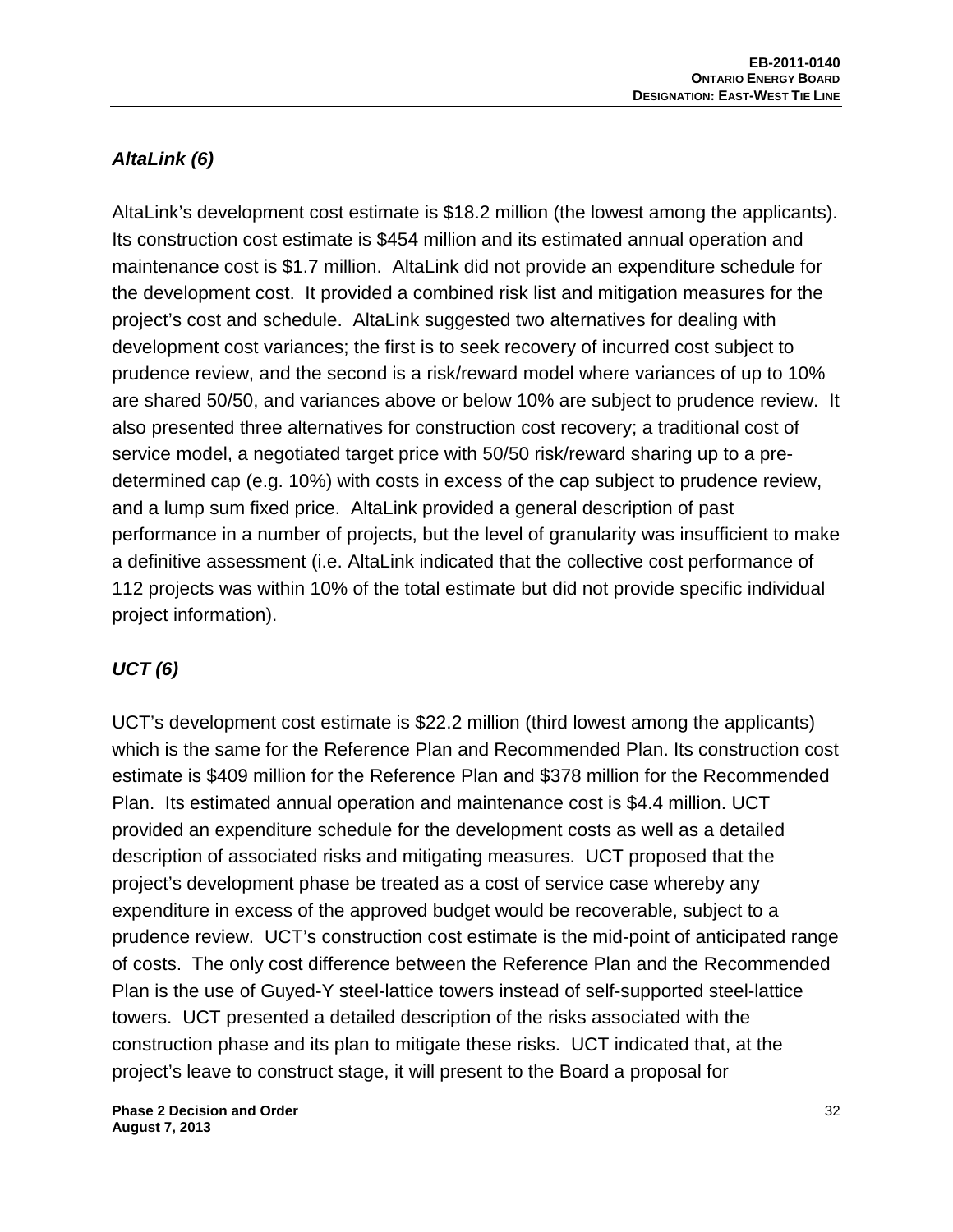performance-based ratemaking for the project's construction phase. UCT provided a description of past performance in a number of projects which showed average cost performance.

## *RES (4)*

RES's development cost estimate is \$21.4 million which is essentially the same for the Reference Design and the Preferred Design (second lowest among the applicants). As stated in its application, its construction cost estimate is \$472 million (\$2013) for the Reference Option / Preliminary Preferred Route and \$392 million (\$2013 according to its application and \$2012 according to its response to interrogatory #26) for the Preferred Design / Preliminary Preferred Route. However, the submission from HONI suggested that the amounts estimated for the cost of work necessary at HONI's stations was not developed in consultation with HONI. RES' estimated annual operation and maintenance cost is \$2.2 million for the Preferred Design and \$2.8 million for the Reference Design (the latter not included in the original application). RES provided an expenditure schedule for the development cost as well as a description of associated risks and mitigating measures. RES stated in its application that it is prepared to offer a firm development and construction price of \$413 million (\$2013) for the preferred design / preferred route option or \$494 million (\$2013) for the reference design / preferred route option, based on an incentive bonus / penalty methodology. RES presented a description of the risks associated with the construction phase and its plan to mitigate these risks. RES also provided a description of past performance in a number of projects which showed average cost performance.

## *EWT LP (3)*

In EWT LP's application, the development cost estimate was \$22.1 million and the construction cost estimate was \$427 million for the double circuit option. It was not clear whether these cost estimates were escalated or not. EWT LP indicated in its application that the accuracy of it estimates is  $\pm 8\%$  and  $\pm 22\%$  for the development and construction costs, respectively. In response to interrogatory #26, EWT LP increased its development cost estimate to \$23.7 million in \$2012 (third highest among the applicants) and also increased the construction cost estimate for the double circuit option to \$490 million in \$2012. It also provided a construction cost estimate for the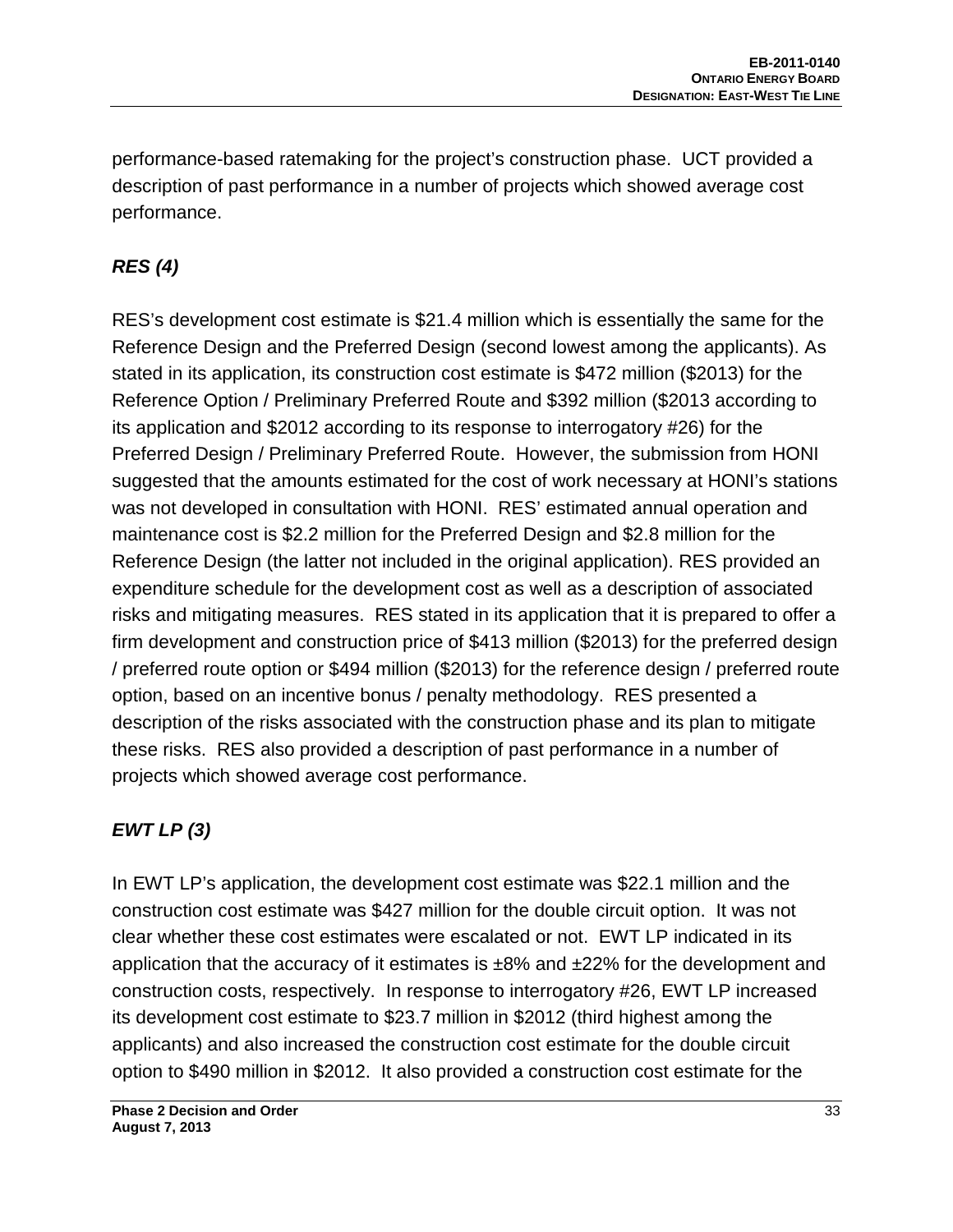single circuit option (\$350 million in \$2012), but the submission from HONI suggested that the amounts estimated for the cost of work necessary at HONI's stations was not developed in consultation with HONI. EWT LP's estimated annual operation and maintenance cost is \$7.1 million. EWT LP explained in its application that this estimate includes \$1.9 million for "Administration and General" which, if excluded with its share of the contingency, would bring their estimate down to \$4.9 million/year. EWT LP provided an expenditure schedule for the development cost as well as a detailed description of associated risks and mitigating measures. EWT LP did not propose any risk sharing arrangements with benefits for ratepayers. EWT LP also presented a detailed description of the risks associated with the construction phase and its plan to mitigate these risks. EWT LP provided a description of past performance in a number of projects which showed below average cost performance.

## *CNPI (2)*

CNPI's development cost estimate is \$24.0 million (second highest among the applicants) and its construction cost estimate is \$527 million. In its application, CNPI's estimated annual operation and maintenance cost was approximately \$1.0 million, but was increased to \$1.7 million in response to interrogatory #26 to account for administration and regulatory costs that CNPI indicated were not included in the initial estimate. CNPI provided an expenditure schedule for the development cost as well as a brief description of associated risks and mitigating measures. CNPI did not propose any risk sharing arrangements with benefits for ratepayers. CNPI presented a brief description of the risks associated with the construction phase and its plan to mitigate these risks. CNPI provided a description of past performance in a number of Fortis projects which showed average cost performance.

# *Iccon/TPT (1)*

In Iccon/TPT's application, the estimated development cost was \$45.5 million (highest among the applicants). It was not clear in the application whether this cost estimate was escalated or not. This estimate was reduced by Iccon/TPT in response to interrogatory #26 to \$30.7 million. Iccon/TPT explained that, in addition to deescalation, the difference is due to the fact that the earlier estimate included post leave to construct activities. Iccon/TPT's construction cost estimate is \$487 million and its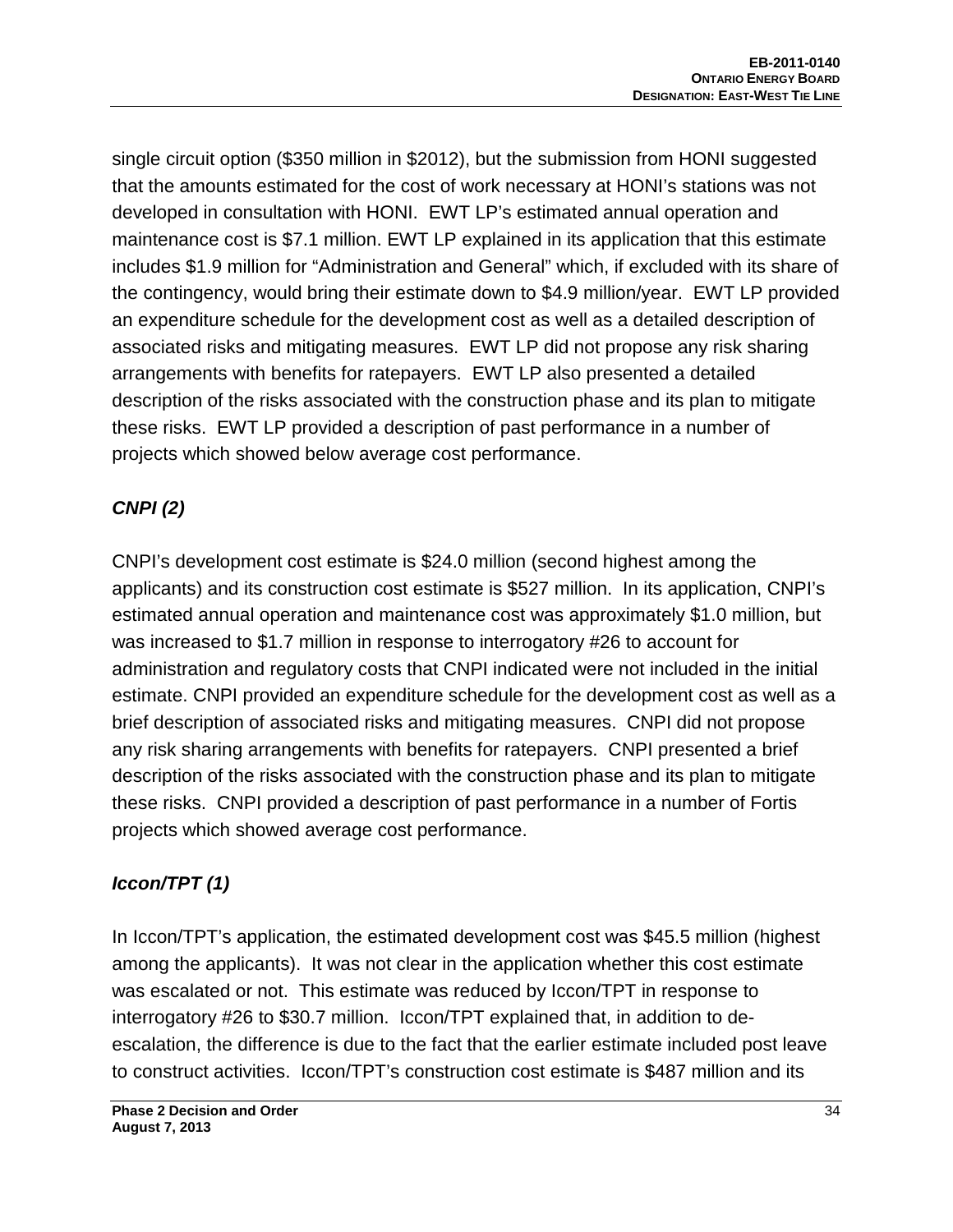estimated annual operation and maintenance cost is \$4.9 million. Iccon/TPT provided an expenditure schedule for the development cost as well as a combined risk register for both the development and construction phases. For development costs, Iccon/TPT did not propose any risk sharing arrangements with benefits for ratepayers. To reduce construction cost risk, Iccon/TPT intends to enter into a fixed fee EPC contract with Isolux Ingenieria. Iccon/TPT provided a description of past performance in a number of projects which showed average cost performance.

#### **Landowner, Municipal, and Community Consultation**

The applicants were required to demonstrate their ability to conduct successful consultations with landowners, municipalities and local communities, and to provide a consultation plan including potential significant issues and mitigating measures. Additional details such as an overview of land rights acquisition activities and a description of any proposed route, or plan for identifying a route, were also requested.

In evaluating the applications in this area, the Board ranked applicants by considering the following factors:

- Clarity of the consultation plan, including methodology and schedule.
- The breadth and scope of potential significant stakeholder issues identified and the suitability of proposed mitigating measures.
- Adequacy of the description of the line route (or alternatives) and demonstrated appreciation of challenges involved in the route(s).

The more of these characteristics which a proponent demonstrated through its application, the higher the Board ranked the proponent. Below, the Board sets out the proponents in ranked order for this criterion and provides a brief discussion of the main characteristics of each application.

## *EWT LP (6)*

EWT LP provided a comprehensive consultation plan as part of the description of its proposed environmental assessment process, which included a description of key elements and a list of stakeholders. The plan conveyed a clear picture as to how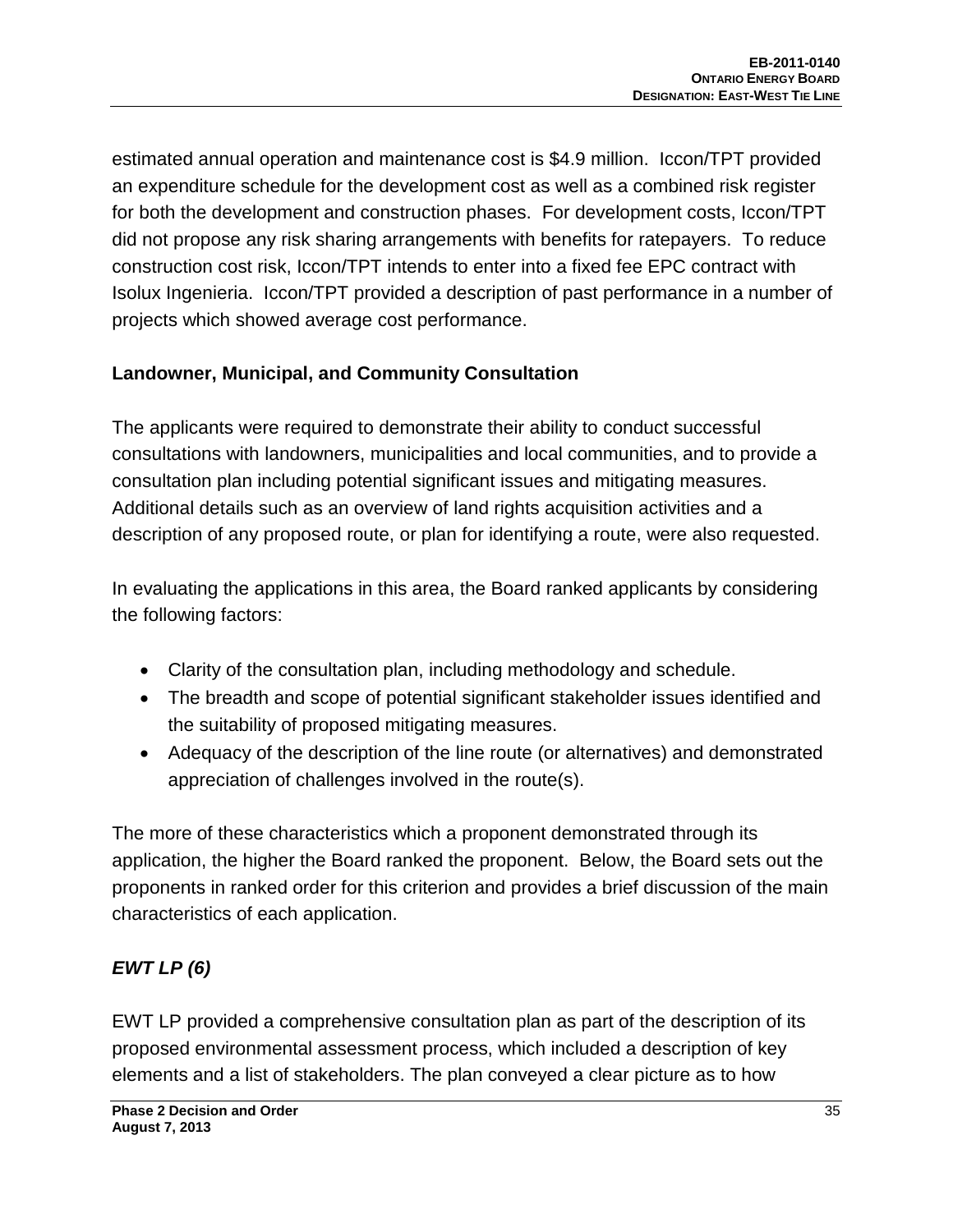consultations would be conducted and how the communities would be approached. Details regarding land use rights acquisition approach by category, potential issues and proposed mitigation were provided. For the purposes of the application, EWT LP assumed a route adjacent to the existing line but indicated that the final route will be based on consultation with landowners, municipalities and communities. A detailed study of potential routes was provided where potential route options were identified and described, including the evaluation criteria, process, and a proposed schedule for route selection.

## *RES (5)*

RES provided a consultation plan that included a schedule, issue identification and resolution strategy. The plan provided for the formation of a Municipal Advisory Group, if appropriate. RES provided an overview of the required land use rights and a two-phase plan for acquiring these rights (pre and post leave to construct). A detailed land valuation and acquisition plan was provided. Potential significant issues and mitigating measures were also identified. RES identified a preliminary preferred route and stated that some route refinements may be required as a result of stakeholder consultation.

# *UCT (5)*

UCT provided a consultation plan which included a list of stakeholders, consultation activities and schedule. UCT also provided a mitigation strategy to deal with significant issues. It also provided a land acquisition plan which included methodology for various types of land rights as well as an approach to compensation and mitigation. One of the mitigating measures is to identify three route variances to the proposed route as contingencies. UCT identified a 3-stage approach to route determination; conceptual (already completed), preliminary, and final.

## *AltaLink (3)*

A consultation plan was provided as part of AltaLink's draft environmental assessment terms of reference, including methods and schedules. AltaLink provided a list of required land use rights for the various project phases and a plan to obtain these rights, including compensation principles. Some issues associated with obtaining these rights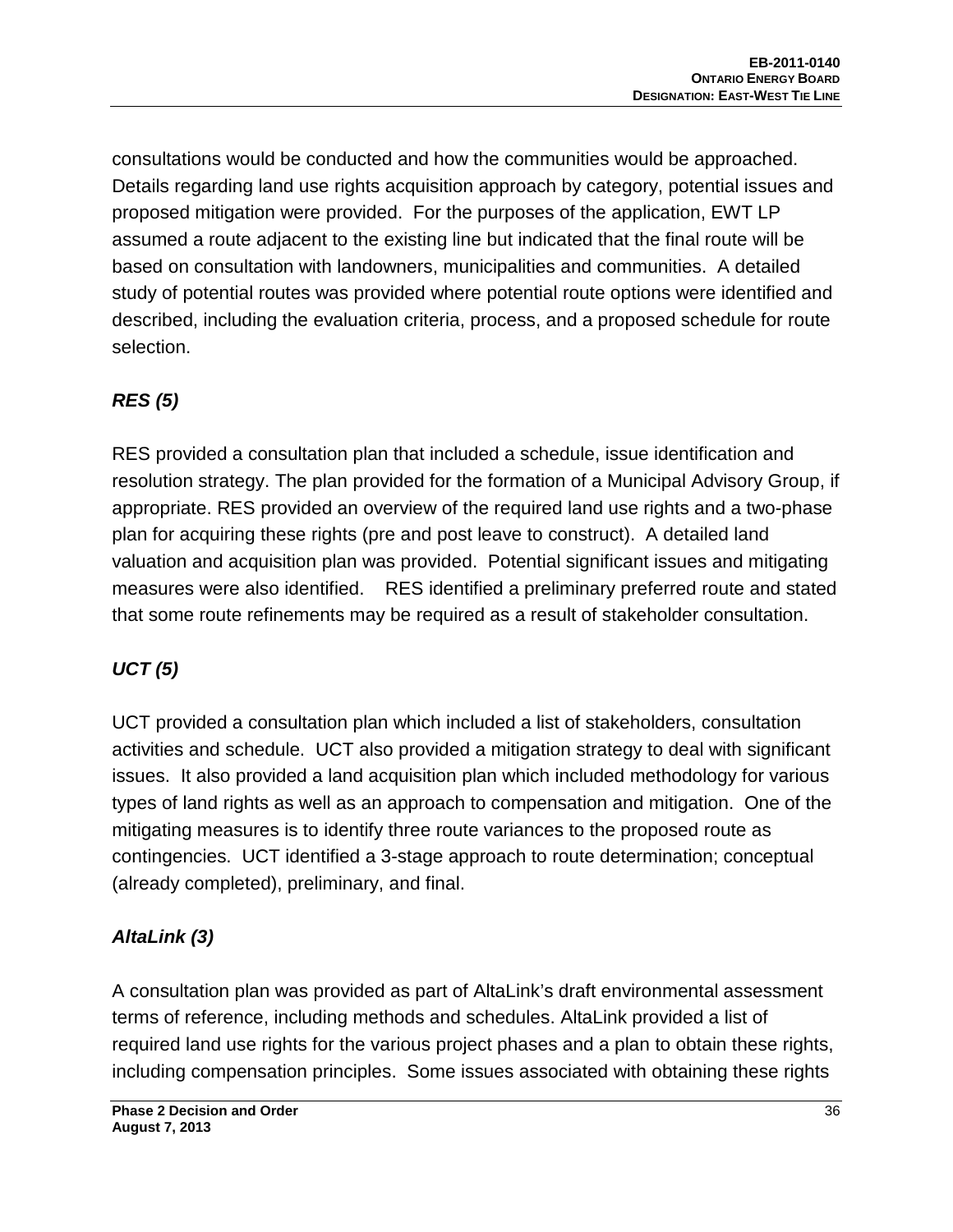were identified and a plan to address them was provided based on AltaLink's experience in Alberta. Altalink's plans were generic in nature rather than specific to this project. AltaLink identified a proposed route and some of the environmental constraints associated with it, subject to detailed design, environmental assessment, and stakeholder input.

# *CNPI (2)*

A brief consultation plan was provided for the different project phases, including potential issues and mitigation. CNPI provided a brief description of the various categories of right-of-way and land use rights and its plan for obtaining these rights. A short list of potential issues associated with land acquisition and permitting was provided and mitigating measures proposed. Although the proposed route has been identified, CNPI is prepared to consider an alternate route.

# *Iccon/TPT (1)*

A description of the proposed consultation plan was provided which was generic and brief. Iccon/TPT provided an overview of the required land use rights in the various project phases and a plan for acquiring these rights. A brief description of associated risks and mitigating measures was also provided. Iccon/TPT has not identified a planned route for the line at this time, but has conducted a routing analysis and identified several potential routing corridors. A methodology and decision criteria were described which will be used to evaluate these routing options during the development of the terms of reference for the environmental assessment.

## **First Nations and Métis Consultation**

<span id="page-36-0"></span>The duty to consult, as described in the Supreme Court decision *Haida Nation* v. *British Columbia (Minister of Forests)[2](#page-36-0)* , arises where the Crown has knowledge, real or constructive, of the potential existence of Aboriginal right or title and contemplates conduct that might adversely affect it. In some cases, the duty to consult may lead to a duty to accommodate. The precise extent of the duty to consult and, possibly, accommodate will vary depending on the facts of each situation. The Crown can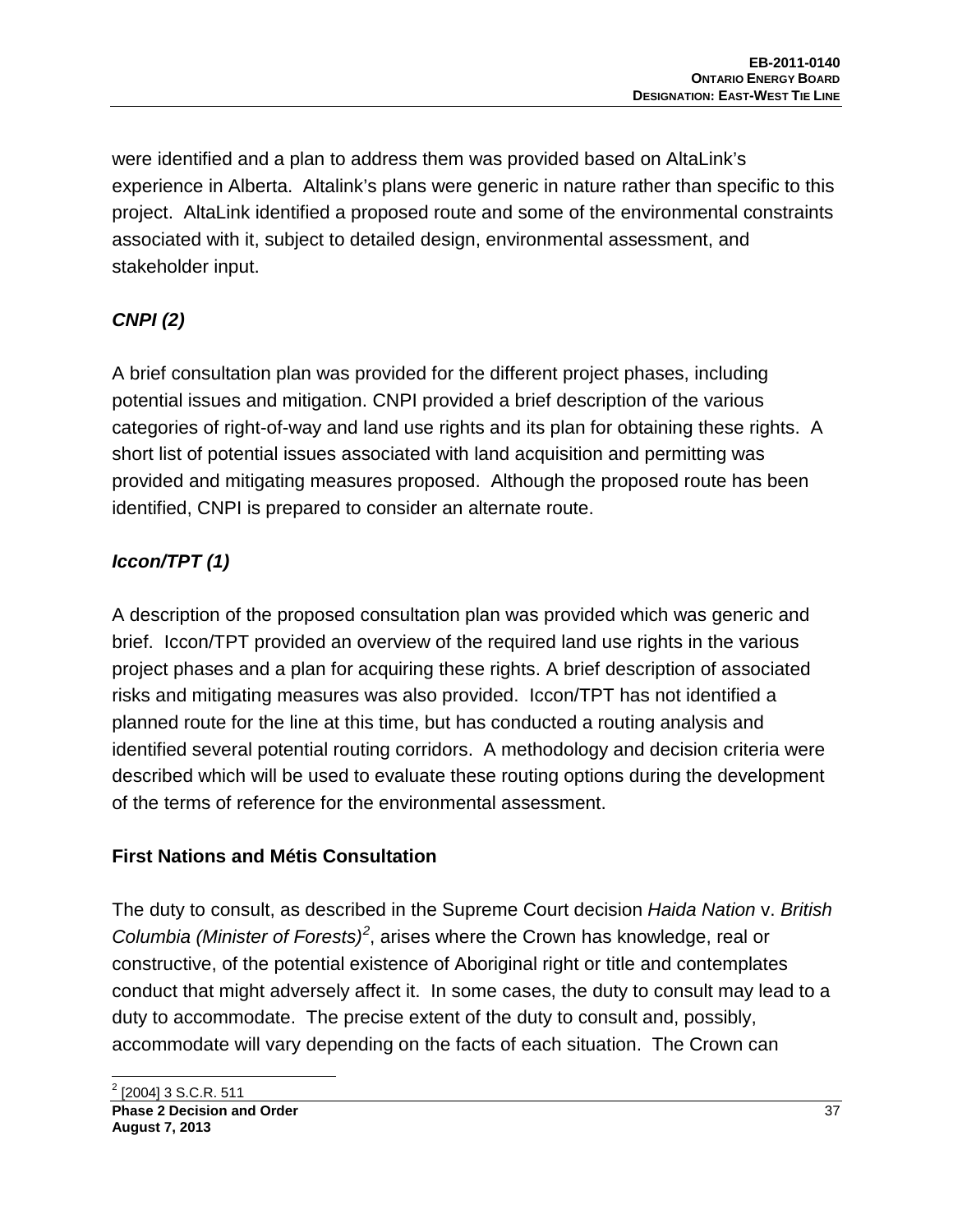delegate certain aspects of consultation to a project proponent. The Deputy Minister of Energy issued a letter on November 26, 2012 stating the Ministry's expectation that the designated transmitter will enter into a Memorandum of Understanding with the Ministry that will set out the respective roles and responsibilities of the Crown and the transmitter in consultation. None of the applicants objected to this requirement.

The applicants were required to demonstrate their ability to conduct successful First Nation and Métis consultations and to provide a consultation plan including a list of affected First Nations and Métis communities. They were also required to describe their engagement approach as well as potential significant issues and mitigating measures.

In evaluating the applications in this area, the Board ranked proponents by considering the following factors:

- Clarity and comprehensiveness of the proposed consultation plan, including methodology and schedule.
- Identification of potential significant issues and proposed mitigating measures.
- Relevant successful past experience.

The Board's ranking is based on how well the proponents demonstrated the above characteristics. Below, the Board sets out the proponents in ranked order for this criterion and provides a brief discussion of the main characteristics of each application.

# *UCT (6)*

UCT provided a comprehensive consultation plan for all project phases (pre-designation to operation). A record of actual communication (letters, phone calls) with the 18 affected communities was provided as well as a list of potential key issues and proposed mitigation. UCT referenced NextEra's First Nations and Métis Relationship Policy and Enbridge's Aboriginal and Native American Policy as the basis for its plan. UCT described existing relationships with a number of First Nations and Métis communities who would be engaged as part of this project. UCT also described its relevant past experience with a number of projects involving the engagement, consultation and economic participation of First Nations and Métis communities.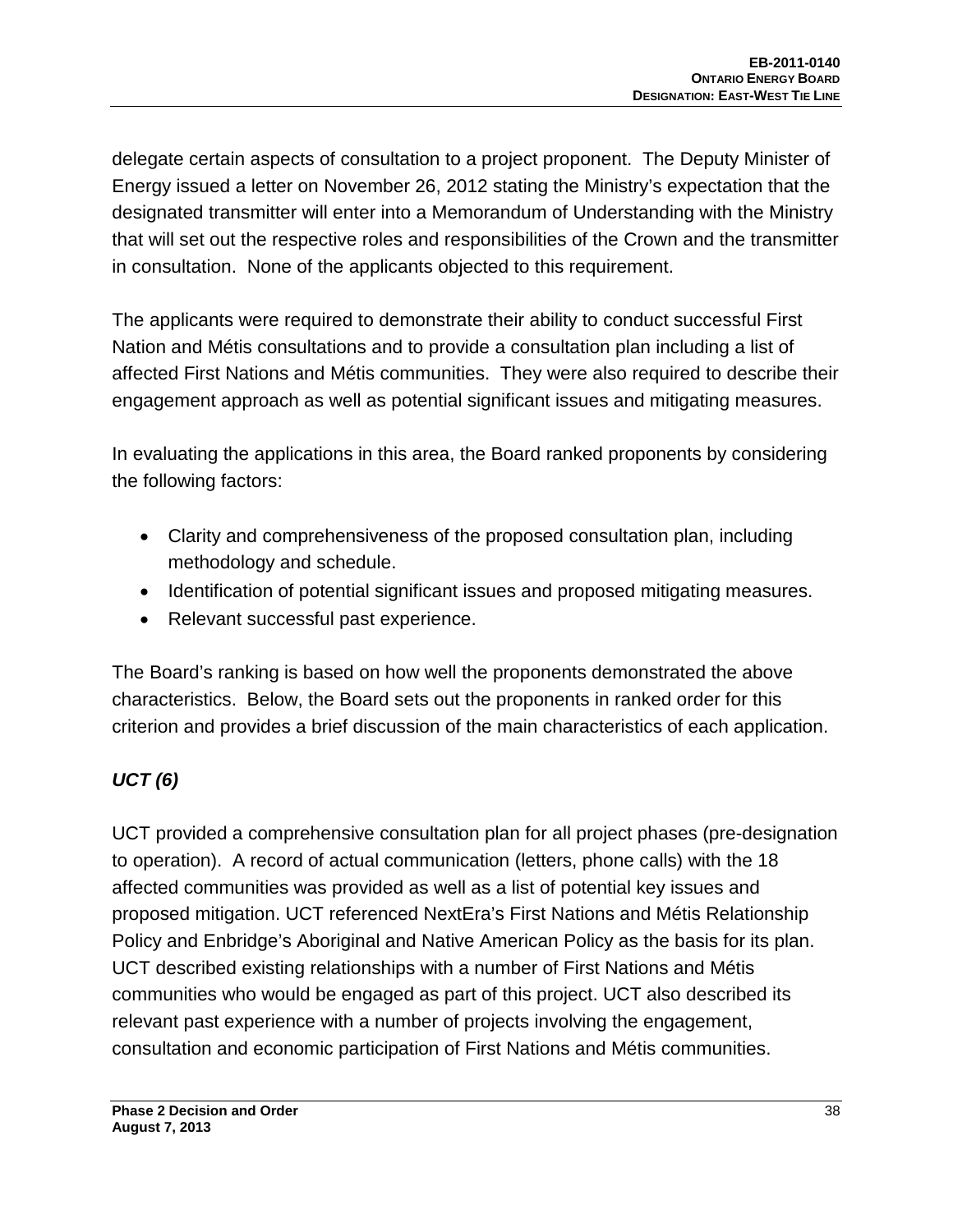# *EWT LP (5)*

EWT LP provided a comprehensive consultation and communication plan and stated that it will commence consultation upon designation. A comprehensive list of expected issues was provided and mitigating measures were suggested. Relevant past experience with consultation activities was described which involved EWT LP's partners and consultants. EWT LP indicated that the consultation process would be facilitated by BLP. Having some of the affected First Nations lead the consultation process with other affected First Nations and Métis communities on behalf of the owners may give rise to fairness concerns which would need to be addressed.

## *AltaLink (5)*

Altalink provided a preliminary consultation plan including steps and milestones and indicated that the final plan will be developed and agreed to jointly with each of the communities. It also provided a plan for the Traditional Ecological Knowledge and Traditional Land Use studies for the project. AltaLink indicated that all 18 affected communities were contacted in 2012, and that it met with 12 of them (excluding the 6 involved with BLP). A short list of potential issues was provided as well as a general description of possible mitigation. AltaLink described its longstanding relationship and engagement approach with the Aboriginal communities in Alberta as well as SNC Lavalin's experience in Ontario and Manitoba.

## *RES (3)*

RES provided a detailed but generic consultation plan and identified potentially affected First Nations and Métis communities which included the previously identified 18 communities plus others. RES contacted all 18 plus one more, met with three of them and received correspondence from two others. RES identified a short list of potential issues and a plan to deal with these issues. RES described its experience with similar consultation in a number of projects in Canada and the U.S.A.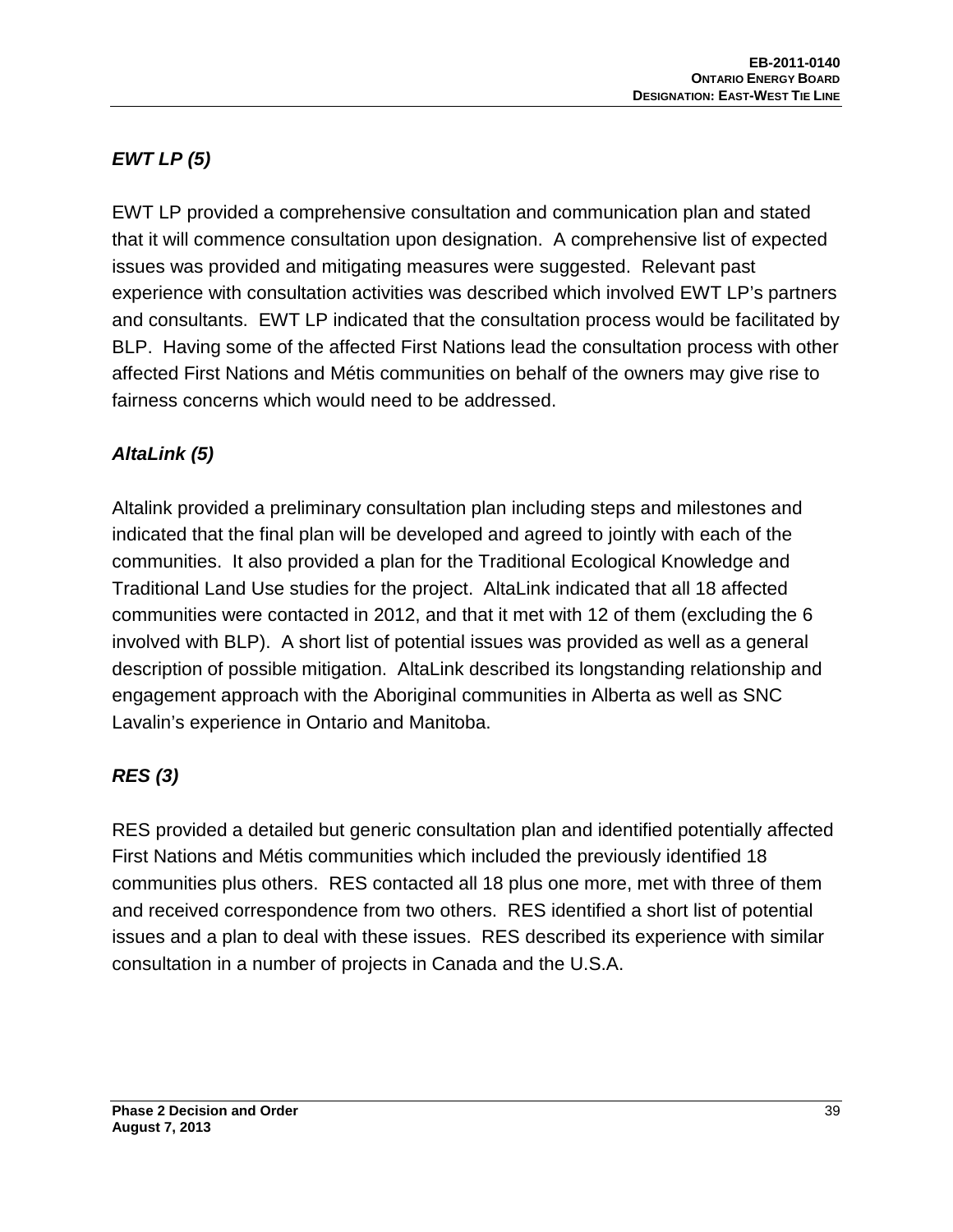# *Iccon/TPT (2)*

Iccon/TPT provided a general engagement plan as well as a record of actual communication with some of the affected First Nations and Métis communities. A list of potential significant issues and a preliminary plan to address them were also provided. Iccon/TPT indicated that it plans to contract with TransCanada's Aboriginal and Stakeholder Engagement Group to lead its First Nations and Métis Consultation process in this project. Iccon/TPT's plan was less comprehensive than plans filed by other applicants and, as mentioned earlier, does not effectively distinguish between participation and consultation.

## *CNPI (1)*

CNPI indicated that some contacts have been made with affected communities (the 2 involved in LHATC plus 6 others), but that all 18 affected communities will be included in the consultation process. CNPI stated that an Aboriginal Consultation and Engagement Plan will be developed at the start of the environmental assessment process. The application included only a very high level summary consultation plan identifying some potential issues and possible generic mitigating measures. The plan lacked the detail contained in the plans of other applicants. Relevant recent experience was described with some Fortis projects and other related activities.

### **CONCLUSION**

Based on the evaluation methodology described earlier, and the ranking given to each applicant for the various decision criteria, the Board has determined the total score and the resulting overall ranking of the applicants, as shown below. Note that the maximum possible score is 540:

- 1. UCT (455)
- 2. EWT LP (385)
- 3. AltaLink (385)
- 4. RES (280)
- 5. CNPI (200)
- 6. Iccon/TPT (185)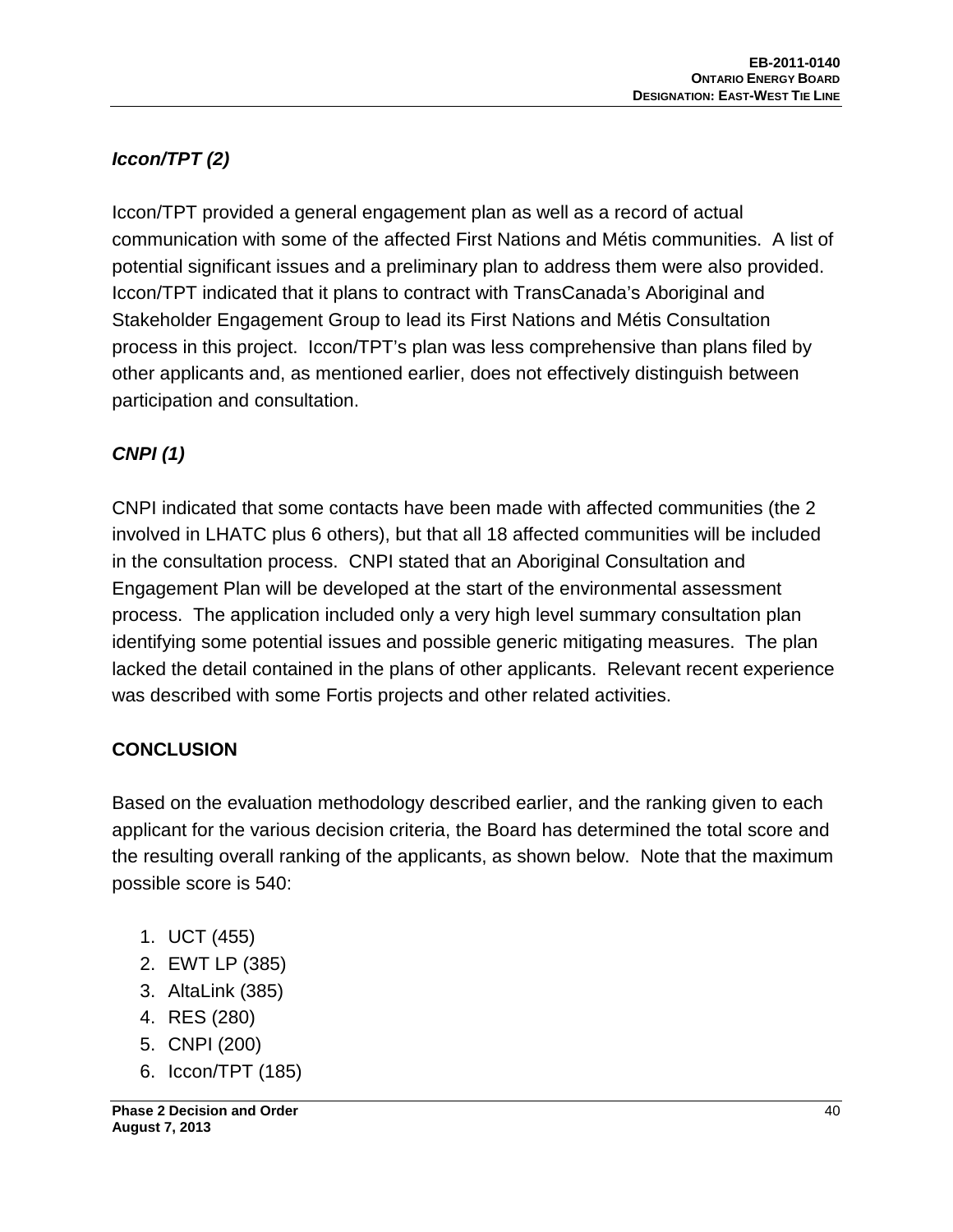Therefore, the Board has decided that the designated transmitter for the development phase of the proposed East-West Tie line is UCT. UCT either ranked first or was tied for first in 7 of the 9 decision criteria. AltaLink and EWT LP are tied. EWT LP stated that it is not willing to be named runner-up, and the Board names AltaLink as the runner-up.

The Board finds that the development costs budgeted by UCT of \$22,187,022 (in \$2012) are reasonable. The Board will establish a deferral account in which UCT is to record the actual costs of development. The Board expects that UCT, at the time it applies for leave to construct the East-West Tie line, will file a proposal for the disposition of the development cost account.

The licence of UCT will be amended to have an effective date and to include special conditions regarding reporting to the Board. The Board notes that per Section 3.1.1. of the Reporting and Record-keeping Requirements, UCT will be required to report balances in the deferral account to the Board on a quarterly basis.

UCT proposed certain milestones at page 100 of its application, and at page 59 of its argument in chief indicated that the milestones proposed by Board staff at page 4 of its Phase 2 submission were directionally appropriate. The Board requires UCT to prepare a revised schedule of development milestones including those from its application, as well as the milestones proposed by Board staff. In addition, UCT shall include proposed milestones related to: the development and finalization of its First Nations and Métis participation plan; progress on landowner, municipal and community consultation; progress on First Nations and Métis consultation; and progress towards finalization of structure engineering work and final choice of structure design. If any of these milestones are, for UCT's development plan, impractical or not demonstrative of progress, UCT may omit or rephrase the milestone and provide an explanation for the proposed change.

As part of the schedule of milestones, UCT must also indicate what filing, form or other document could be offered as proof of completion of the milestone if the Board so required. For example, UCT proposed the milestone "Substantial Land / Right-of-Way Rights Acquired". What could be filed with the Board if the Board called upon UCT to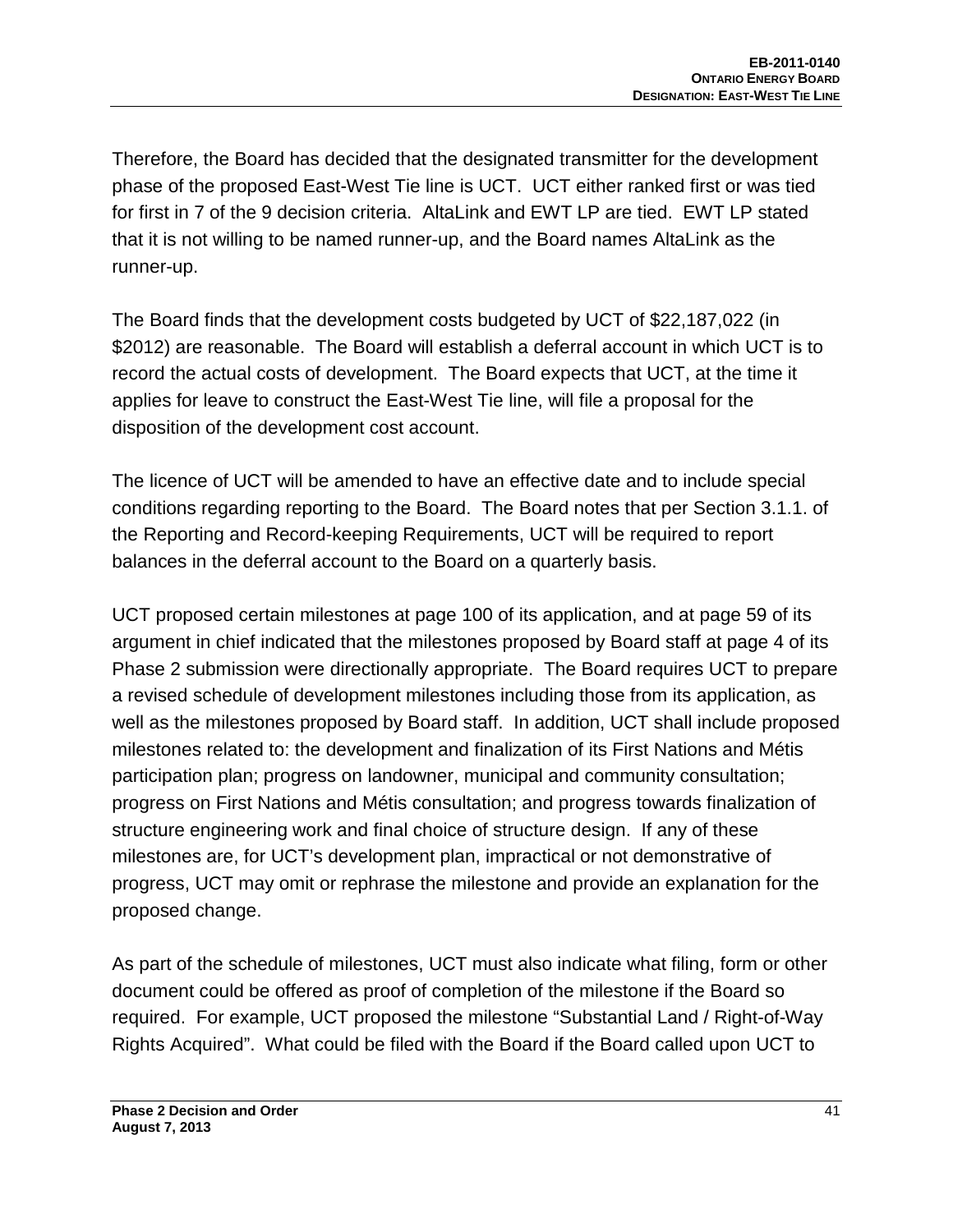demonstrate successful completion of that milestone? The schedule of milestones should be provided in the following format:

| Milestone | <b>Proof of Completion</b> | Target Date |
|-----------|----------------------------|-------------|
|           |                            |             |

A consequence of this designation decision is that, if it meets its obligations, UCT will be able to recover the costs of project development (up to the budgeted amount) from transmission ratepayers, even if the final assessment of need indicates that the line is no longer required. The Board therefore believes that it is important to limit the risk to ratepayers from unnecessary development work. The Board recognizes that the OPA reaffirmed the continuing need for the East-West Tie line in its Phase 2 submission, but also notes that the OPA offered to provide a more detailed need assessment after the designation decision. The Board will require the OPA to file a schedule for the production of an early detailed need update (for example, 60 days from the date of this decision) and a further need update at the approximate mid-point of the development work. The Board recognizes that a final need assessment will also form part of the leave to construct application. The OPA's proposed schedule should be developed in consultation with UCT to co-ordinate with the development schedule.

### **The Board therefore orders that:**

- 1. The licence of UCT is amended to have an effective date of August 7, 2013, with a term of 20 years.
- 2. The following special conditions will be included in the licence:
	- a) UCT shall report to the Board on a monthly basis, beginning no more than 60 days from the date of this decision and ending when a leave to construct application is filed for the East-West Tie line, on the following matters:
		- i. Overall project progress: An executive summary of work progress, cost and schedule status, and any emerging issues/risks and proposed mitigation.
		- ii. Cost: Actual cost and cost variance relative to the original project budget, as well as an updated budget forecast projected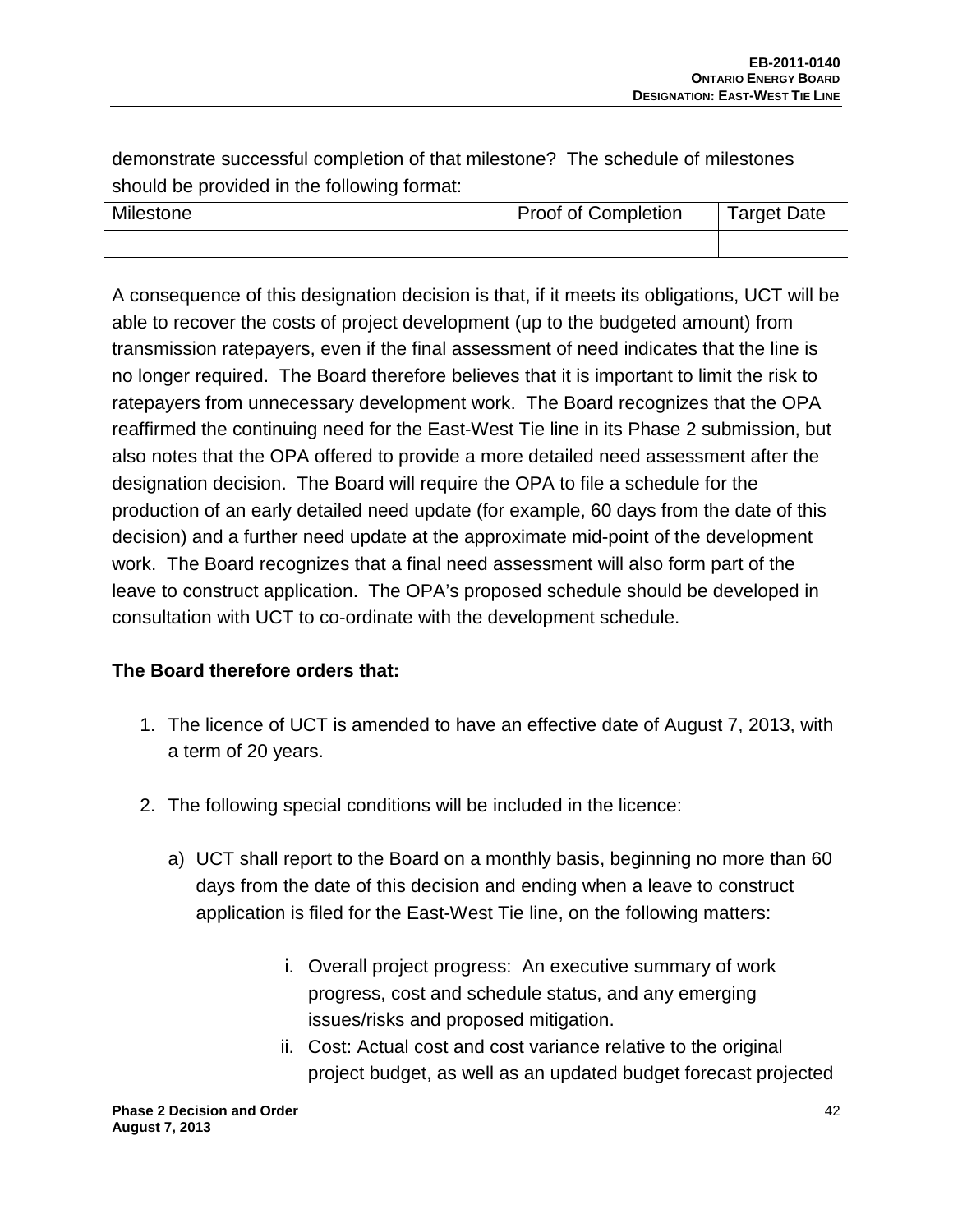out to a leave to construct application. A description of the reasons for any projected variances and mitigating measures should be provided. The report must also indicate the percentage of budgeted development costs spent as at the time of the report.

- iii. Schedule: The milestones completed and the status of milestones in-progress. For milestones that are overdue or delayed, the reasons for the delay, the magnitude and impact of the delay on the broader development schedule and cost, and any mitigating steps that have or will be taken to complete the task.
- iv. Risks and Issues Log: An assessment of the risks and issues, potential impact on schedule, cost or scope, as well as potential options for mitigating or eliminating the risk or issue.
- b) UCT shall advise the Board immediately of any change to its governance, or any change in its financial status, that adversely affects or is likely to adversely affect the completion of the East-West Tie line.
- 3. UCT shall, within 21 days of the date of this decision, file for review and approval of the Board a revised development schedule, identifying milestones, proposed proofs of completion and target completion dates as described above. The time span for the activities in the schedule must be consistent with the schedule filed in UCT's application, taking into account the actual date of this decision.
- 4. A deferral account is established for UCT in which the actual costs of development of the East-West Tie line are to be recorded, from the date of this decision up to the filing of a leave to construct application, or such other time as the Board may order. The account shall include sub-accounts for the development activities listed in Attachment 1 to UCT's response to interrogatory 26 in this proceeding.
- 5. UCT shall, within 21 days of the date of this decision, file for review and approval of the Board a draft accounting order for the account and sub-accounts described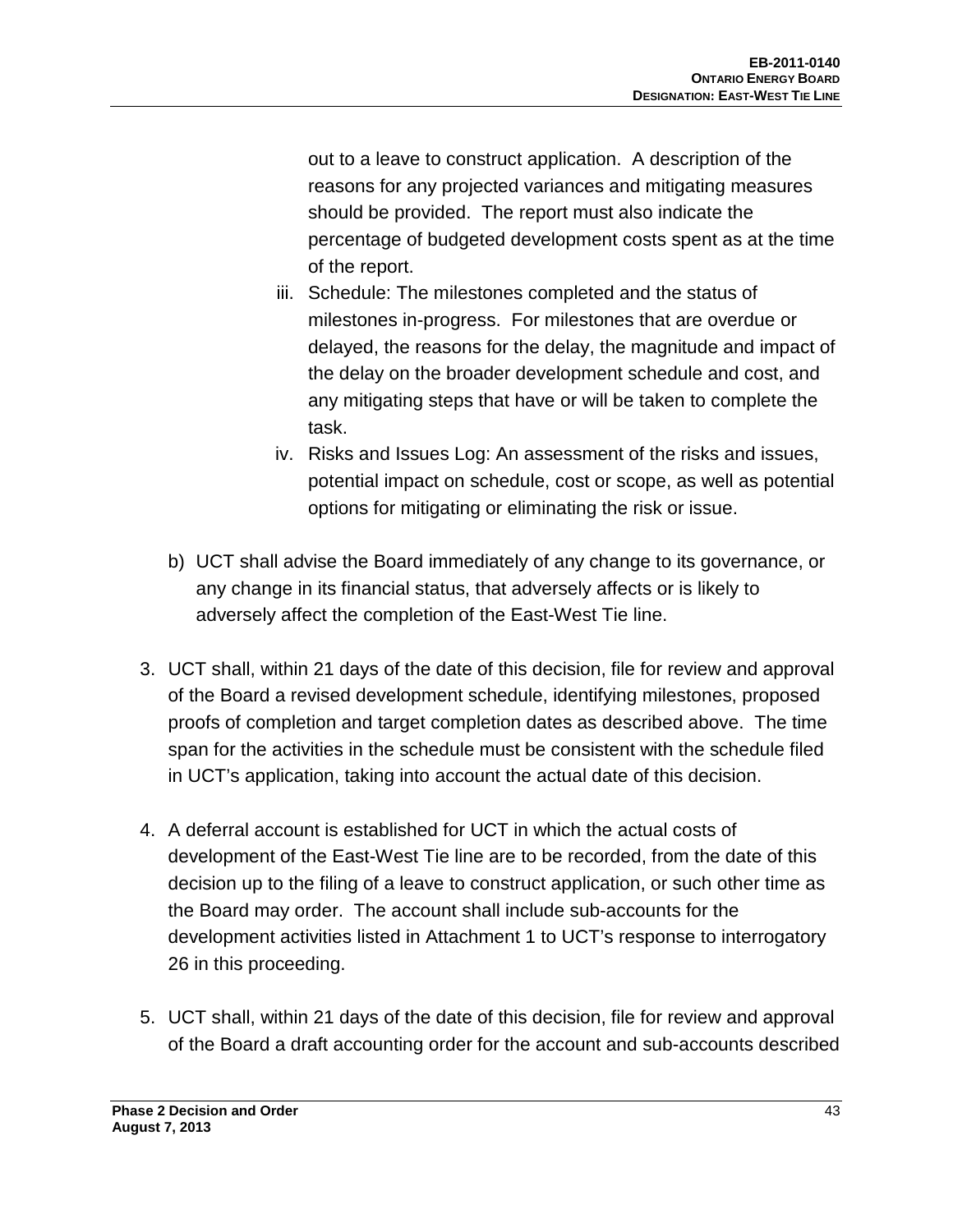in paragraph 4, with detailed descriptions of the account and sub-accounts and how they will be used.

### **The Board further orders that:**

1. The OPA shall, within 21 days of the date of this decision, file with the Board a schedule for the production of an early detailed need update and a further need update at the approximate mid-point of development work, as described above.

### **The Board further orders that:**

- 1. The cost awards to eligible intervenors and the Board's own costs will be recovered from licensed transmitters whose revenue requirements are presently recovered through the Ontario Uniform Transmission Rate (and the costs will be apportioned among the transmitters based on their respective transmission revenues).
- 2. Eligible parties shall submit their cost claims for Phase 2 of the designation proceeding by August 28, 2013. A copy of the cost claim must be filed with the Board and one copy is to be served on each of Canadian Niagara Power Inc., Five Nations Energy Inc., Great Lakes Power Transmission LP and Hydro One Networks Inc.
- 3. Canadian Niagara Power Inc., First Nations Energy Inc., Great Lakes Power Transmission LP and Hydro One Networks Inc. will have until September 16, 2013 to object to any aspect of the costs claimed. A copy of the objection must be filed with the Board and one copy must be served on the party against whose claim the objection is being made.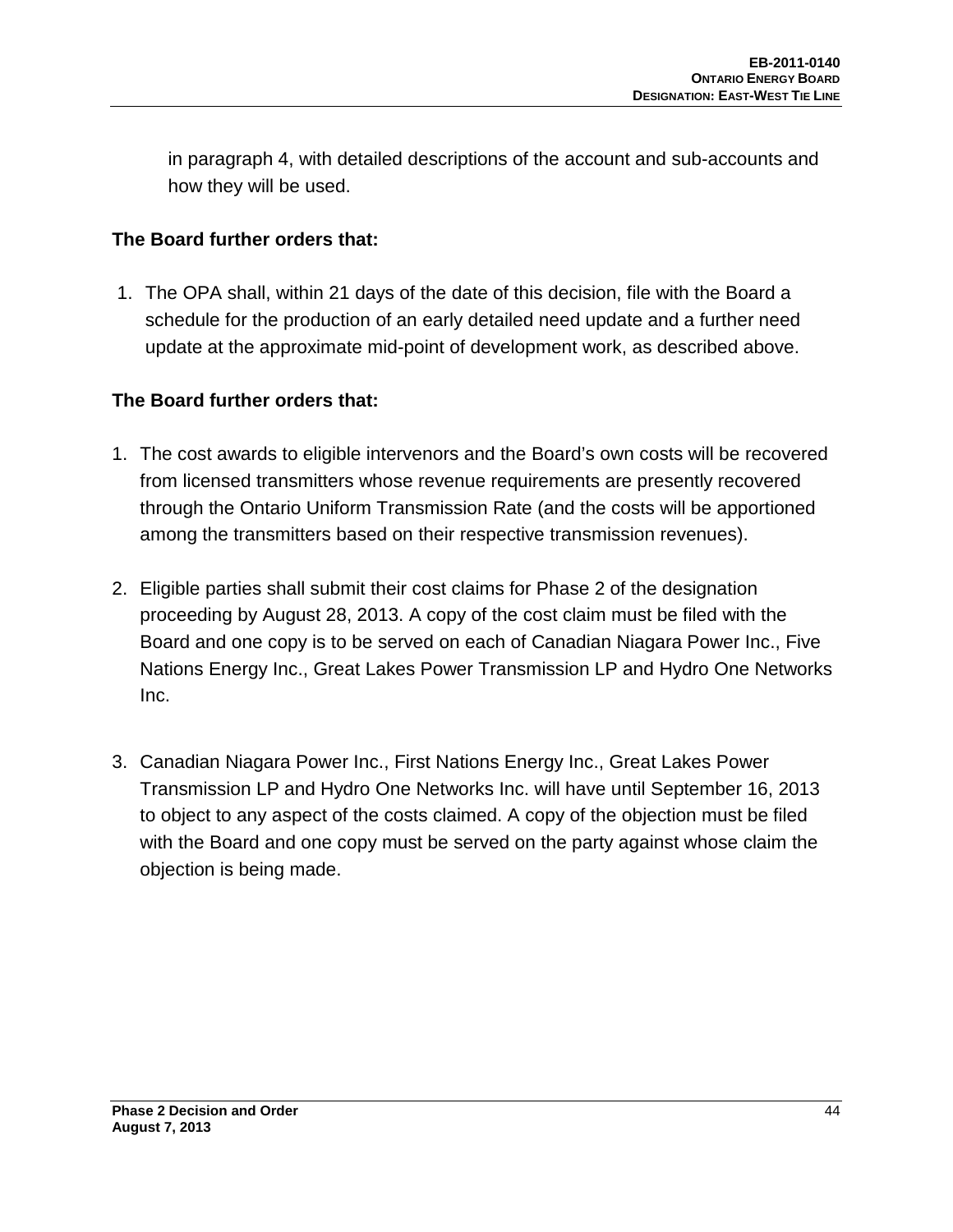4. The party whose cost claim was objected to will have until September 25, 2013 to make a reply submission as to why its cost claim should be allowed. A copy of the submission must be filed with the Board and one copy must be served on the party who objected to the claim.

**DATED** at Toronto, August 7, 2013 **ONTARIO ENERGY BOARD**

### **Original signed by**

Kirsten Walli Board Secretary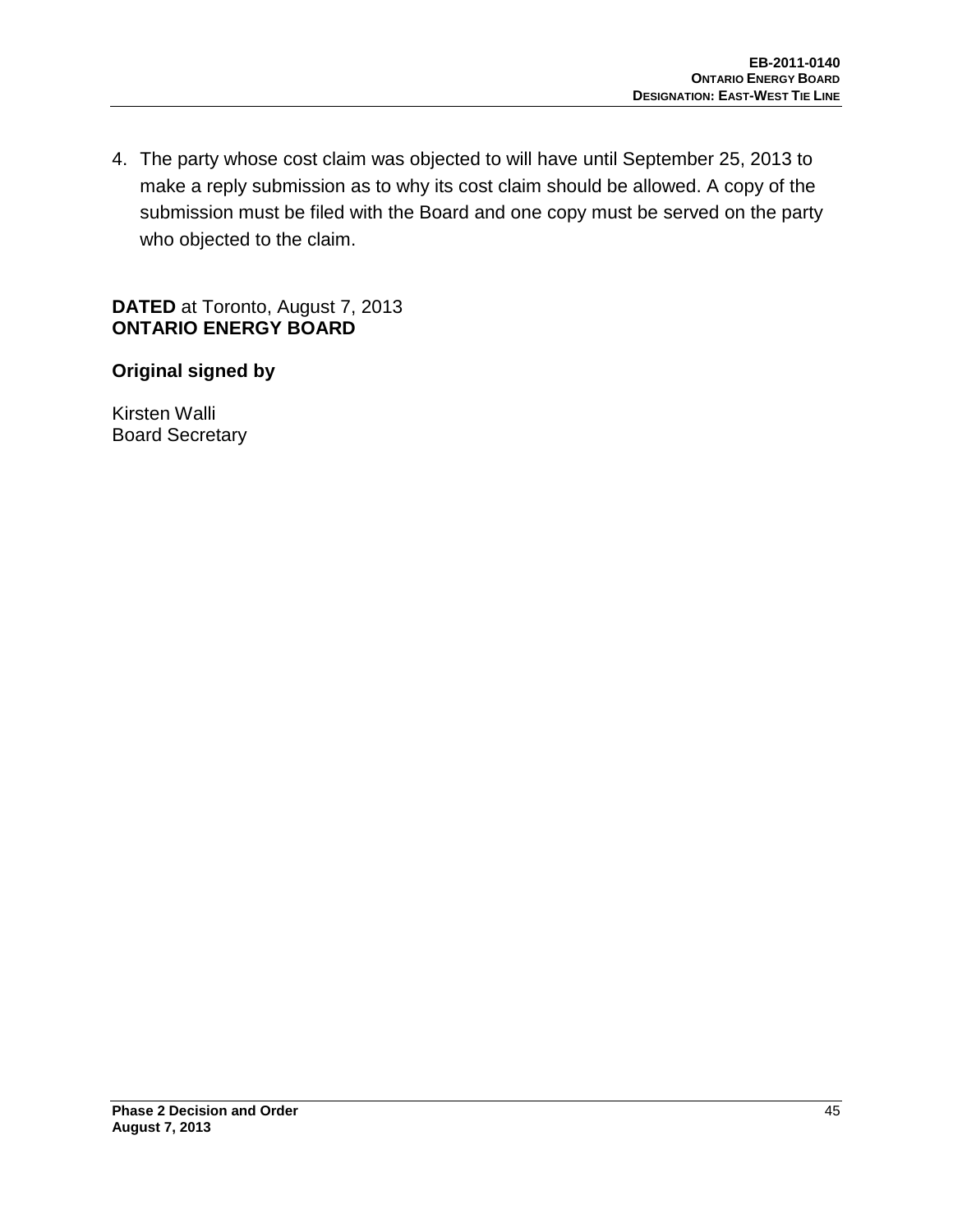### **APPENDIX A**

#### **TO BOARD DECISION AND ORDER**

### **EAST-WEST TIE LINE DESIGNATION - PHASE 2**

#### **BOARD FILE NO.: EB-2011-0140**

**DATED August 7, 2013**

**LIST OF INTERVENORS**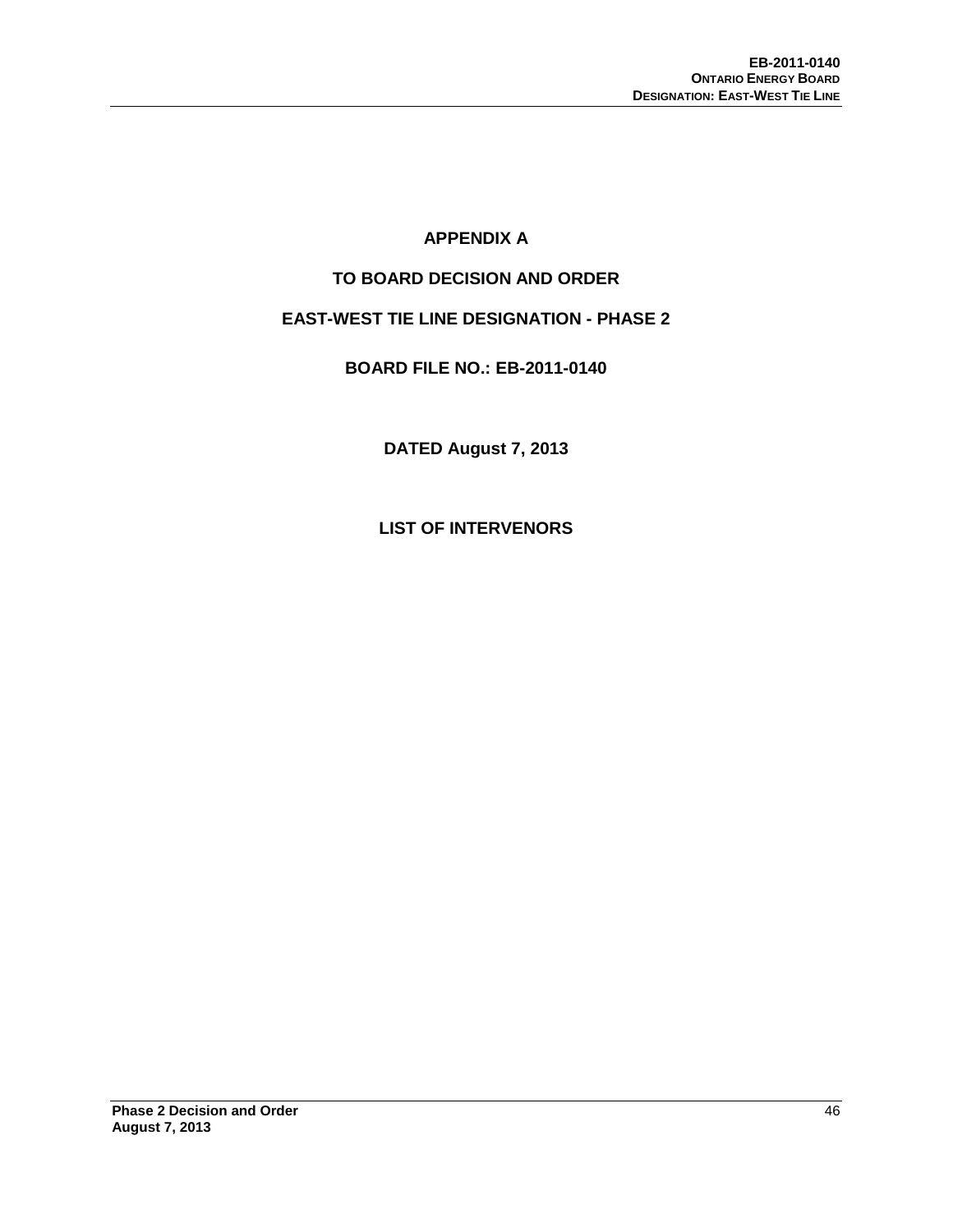#### **EAST-WEST TIE LINE DESIGNATION - PHASE 2**

#### **BOARD FILE NO.: EB-2011-0140**

#### **DATED August 07, 2013**

#### **LIST OF INTERVENORS**

#### **REGISTERED TRANSMITTERS:**

AltaLink Ontario, LP Canadian Niagara Power Inc. EWT LP Iccon Transmission, Inc. RES Canada Transmission LP TransCanada Power Transmission (Ontario) L.P. Upper Canada Transmission, Inc.

*Please note: Each of Iccon Transmission Inc. and TransCanada Power Transmission (Ontario) L.P. acted as intervenors in Phase 1 of the proceeding, but filed a joint application in Phase 2.*

### **OTHER INTERVENORS:**

Association of Major Power Consumers in Ontario

BayNiche Conservancy

Building Owners and Managers Association Toronto

Canadian Manufacturers and Exporters

City of Thunder Bay and Northwestern Ontario Associated Chambers of Commerce and Northwestern Ontario Municipal Association Energy Task Force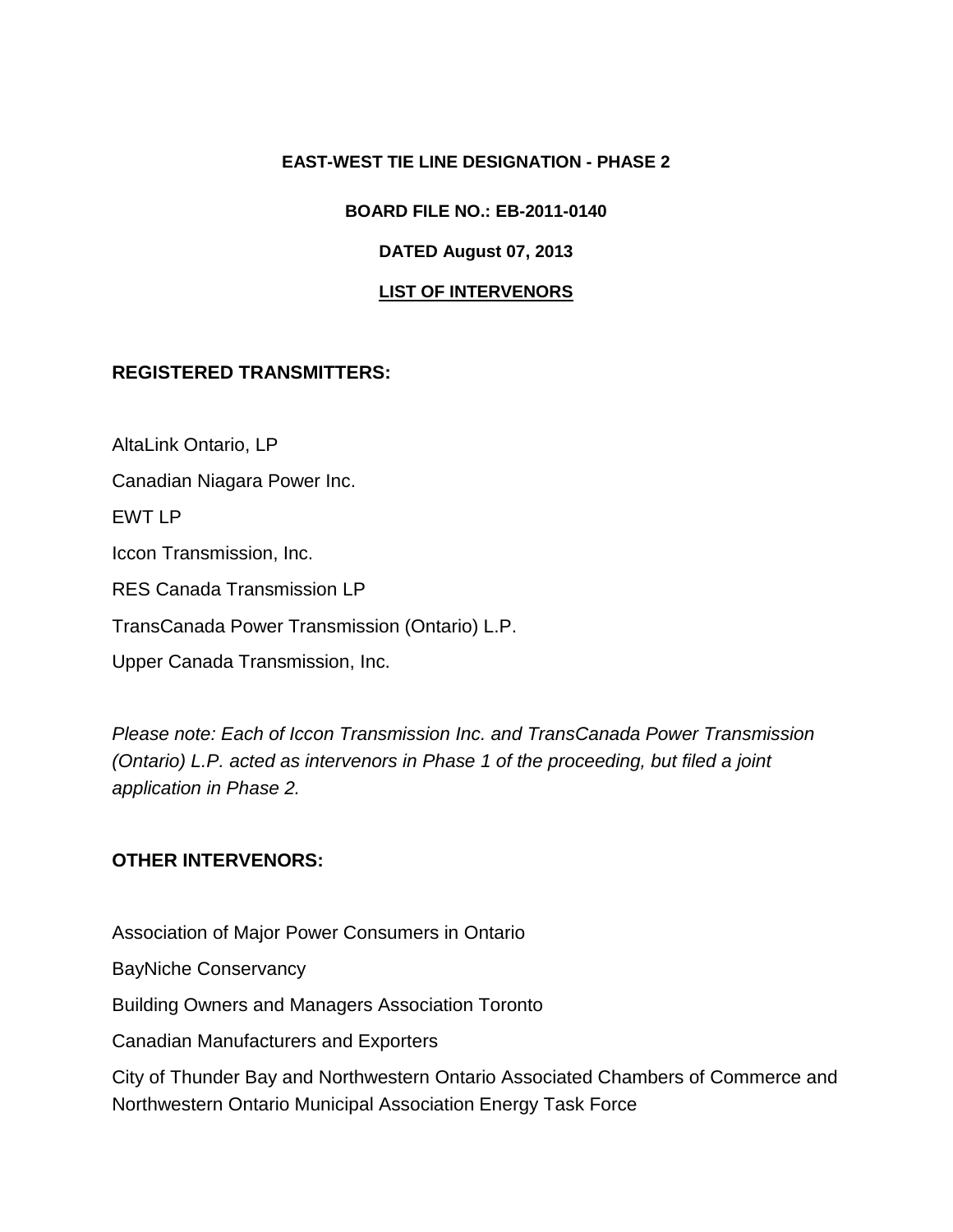#### **EAST-WEST TIE LINE DESIGNATION - PHASE 2 EB-2011-0140 LIST OF INTERVENORS**

Consumers Council of Canada Enbridge Inc. Energy Probe Research Foundation Great Lakes Power Transmission EWT LP Great Lakes Power Transmission LP Hydro One Inc. Hydro One Networks Inc. Independent Electricity System Operator Lake Superior Action-Research-Conservation Métis Nation of Ontario Municipality of Wawa and the Algoma Coalition National Chief's Office on Behalf of the Assembly of First Nations Nishnawbe-Aski Nation **Northwatch** Ojibways of Pic River First Nation Ontario Power Authority Power Workers' Union School Energy Coalition Mr. Rod Taylor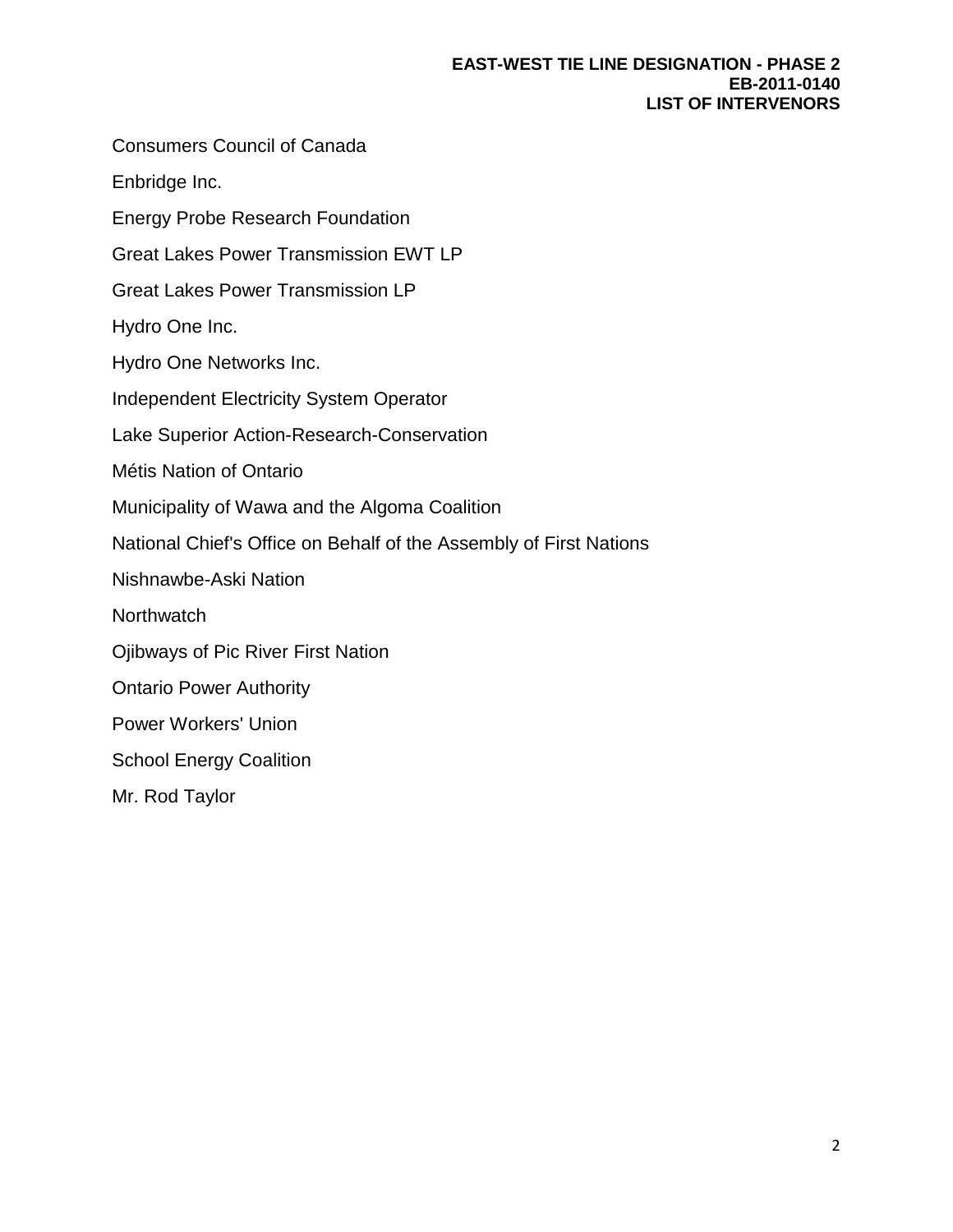#### **APPENDIX B**

#### **TO BOARD DECISION AND ORDER**

#### **EAST-WEST TIE LINE DESIGNATION - PHASE 2**

#### **BOARD FILE NO.: EB-2011-0140**

**DATED August 7, 2013**

**PHASE 1 DECISION AND ORDER**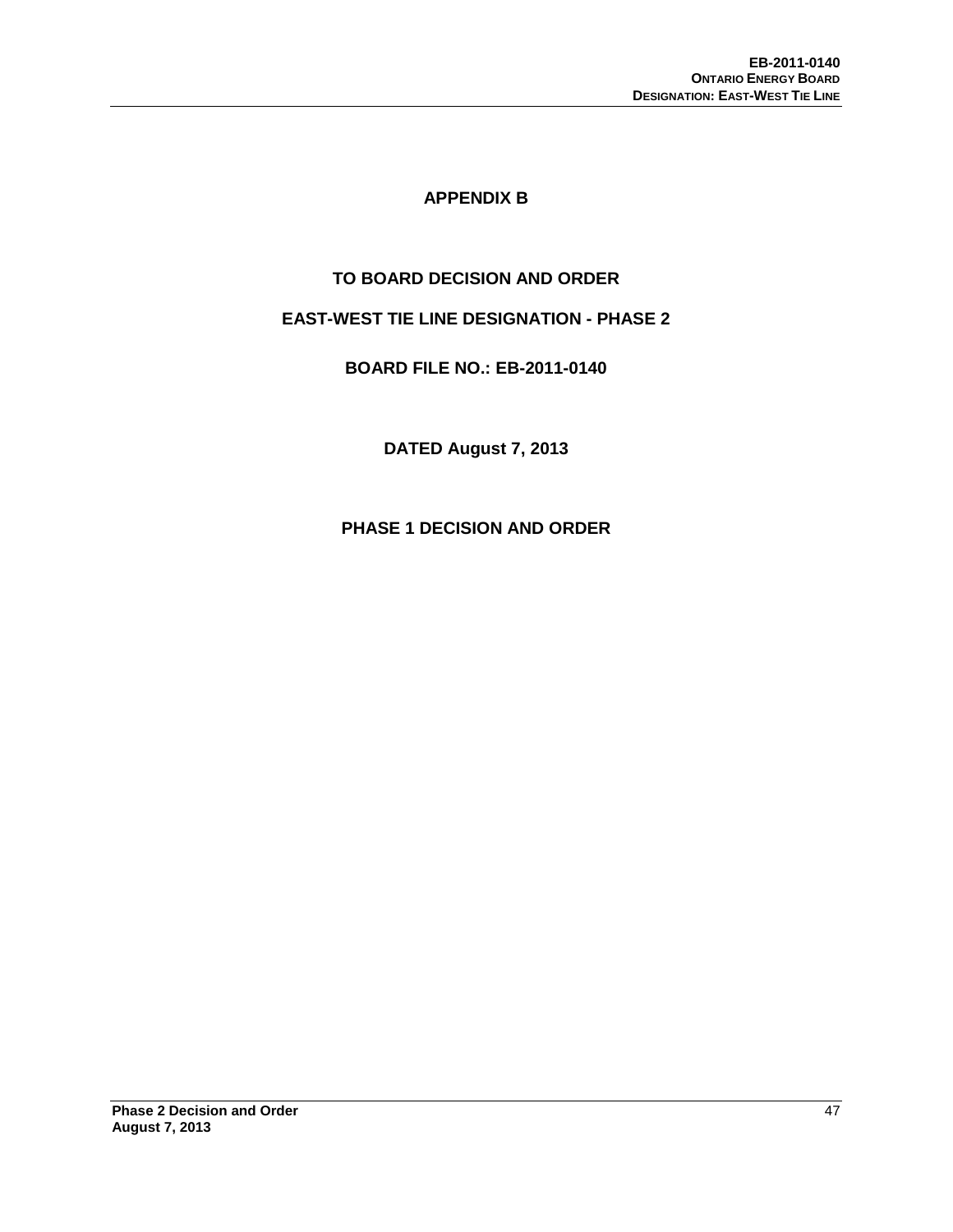**Ontario Energy Board** 

**Commission de l'énergie de l'Ontario**



**EB-2011-0140**

**IN THE MATTER OF** sections 70 and 78 of the *Ontario Energy Board Act 1998*, S.O.1998, c.15, (Schedule B);

**AND IN THE MATTER OF** a Board-initiated proceeding to designate an electricity transmitter to undertake development work for a new electricity transmission line between Northeast and Northwest Ontario: the East-West Tie Line.

 **BEFORE:** Cynthia Chaplin Presiding Member and Vice-Chair

> Cathy Spoel Member

### **PHASE 1 DECISION AND ORDER**

**July 12, 2012** 

### **INTRODUCTION**

On February 2, 2012, the Ontario Energy Board issued notice that it was initiating a proceeding to designate an electricity transmitter to undertake development work for a new electricity transmission line between Northeast and Northwest Ontario: the East-West Tie line. The Board assigned File No. EB-2011-0140 to the designation proceeding. Seven transmitters registered their interest in the designation process.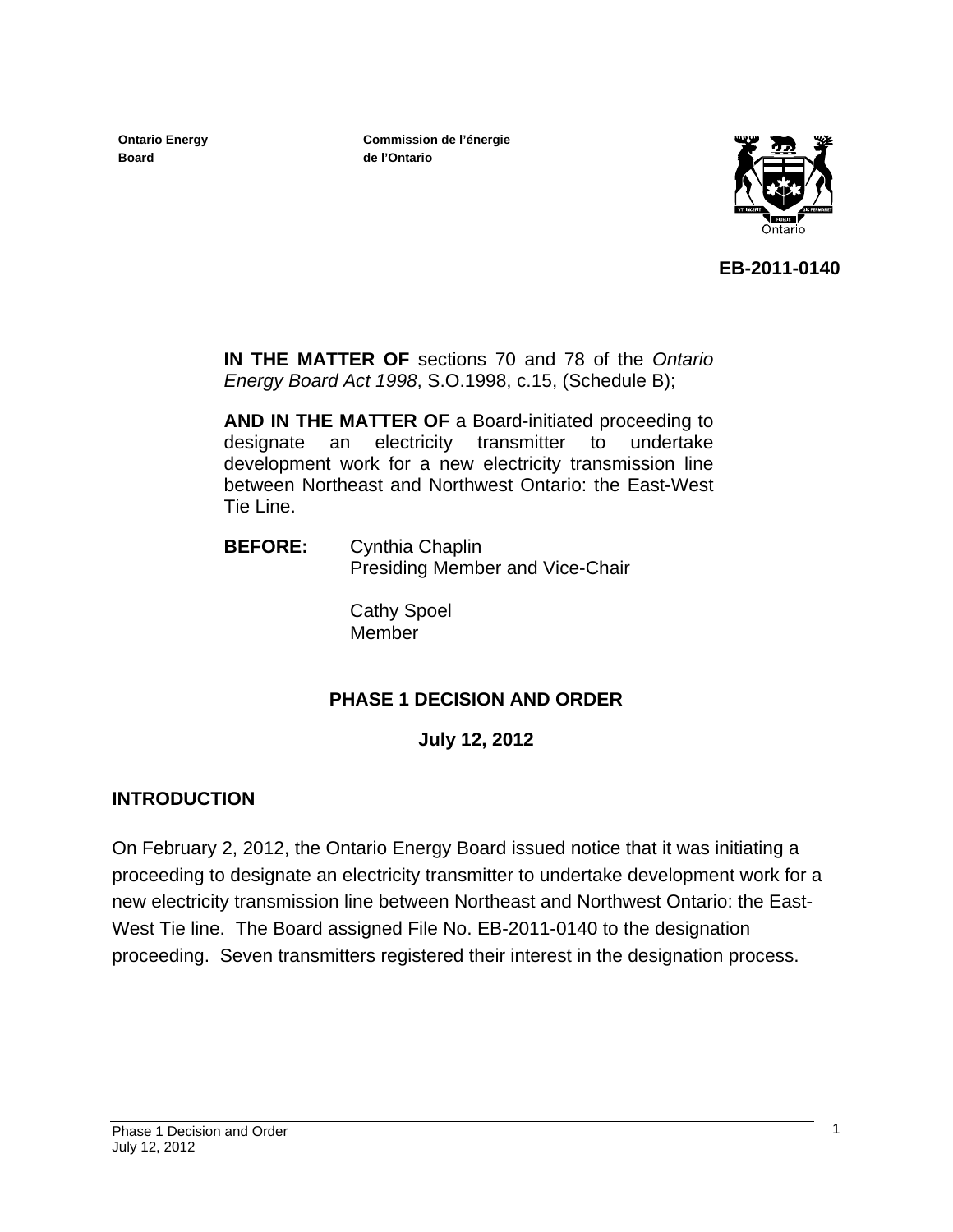The Board developed the Framework for Transmission Project Development (EB-2010- 0059) (the "Policy") as a way to encourage the timely development of electric transmission construction in Ontario. A number of transmission projects were expected to be identified by the Ontario Power Authority ("OPA") through an Economic Connection Test or an Integrated Power System Plan to accommodate the connection of renewable generation. The designation process outlined in the Policy has, nevertheless, been adopted by the Board in this proceeding for a single bulk transmission line that was identified in the Minister's Long Term Energy Plan to address reliability issues. The East-West Tie line will run between Thunder Bay and Wawa, and connect to the bulk transmission system in Northern Ontario at transformer stations owned by Hydro One Networks Inc. ("HONI").

This designation proceeding represents an evolving process as the Board applies the Policy for the first time. The Board has adopted a two phase process for the designation proceeding. In Phase 1, which is the subject of this decision and order, the Board establishes specifics for the proceeding including decision criteria, filing requirements, obligations and consequences arising on designation, the hearing process for Phase 2 and the schedule for the filing of applications for designation.

In Phase 2, the registered transmitters will have an opportunity to file their applications for designation, and the Board intends to select one of them as the designated transmitter through a hearing process. The Board notes that this proceeding is voluntary on the part of the registered transmitters and intends that this Phase 1 decision and order will assist them in deciding whether to make an application for designation in Phase 2. The Board will not, at this stage, compel any transmitter to file a plan for the line.

It is important to remind participants of the limited scope of this process, which is the selection of a designated transmitter to do development work for the East-West Tie line. The final determination of the need for the line will be considered in a subsequent leave to construct proceeding. In general, environmental matters are not within the mandate of the Board and the necessary environmental assessment will be conducted in another forum.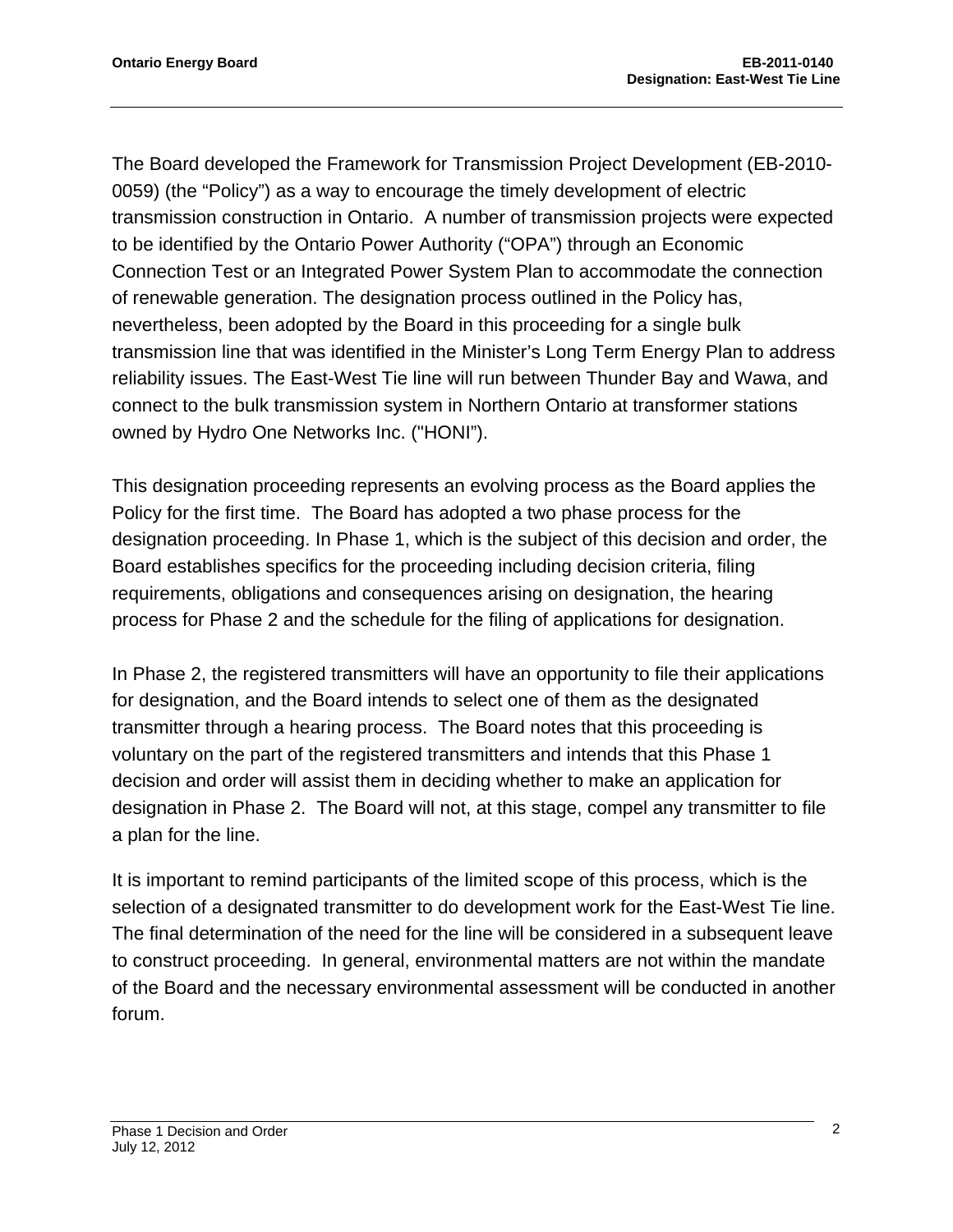### **THE PROCEEDING**

On February 2, 2012, the Board issued a Notice of Proceeding for this designation proceeding. On March 9, 2012, the Board issued Procedural Order No. 1, granting intervenor status to the seven transmitters registered in this proceeding, namely: AltaLink Ontario, L.P. ("AltaLink"); Canadian Niagara Power Inc. ("CNPI"); EWT L.P.; Iccon Transmission Inc. ("Iccon"); RES Canada Transmission L.P. ("RES"); TransCanada Power Transmission (Ontario) L.P ("TPT"); and Upper Canada Transmission, Inc. ("UCT").

The Board's Decision on Intervention and Cost Award Eligibility, dated March 30, 2012, and the Board's Procedural Order No.2, dated April 16, 2012, granted intervenor status to 24 parties (or, in some instances, groups of parties) and cost award eligibility for the proceeding to nine of those parties. The matter of costs is discussed in further detail at the end of this decision.

Procedural Order No. 2 included the Board-approved issues list for Phase 1. On June 14, 2012, the Board issued its Phase 1 Partial Decision and Order to deal specifically with issue 19 of the issues list. This decision ordered HONI and Great Lakes Power Transmission LP ("GLPT") to file with the Board, and provide to other parties, certain documents in their possession which may be relevant to the development of the East-West Tie line. This decision addresses the other issues identified for Phase 1 of the proceeding.

### **BOARD FINDINGS ON THE ISSUES**

The Board's primary objective in this proceeding is to select the most qualified transmission company to develop, and to bring a leave to construct application for, the East-West Tie line. The Board recognizes that the key to achieving this objective is the establishment of an efficient and transparent competitive process that avoids bestowing any unfair advantage upon a particular applicant or group of applicants. The Board's view is that competition is best served by creating an open, fair and cost-efficient proceeding that encourages multiple qualified proponents to participate. The Board has considered each of the issues in this light.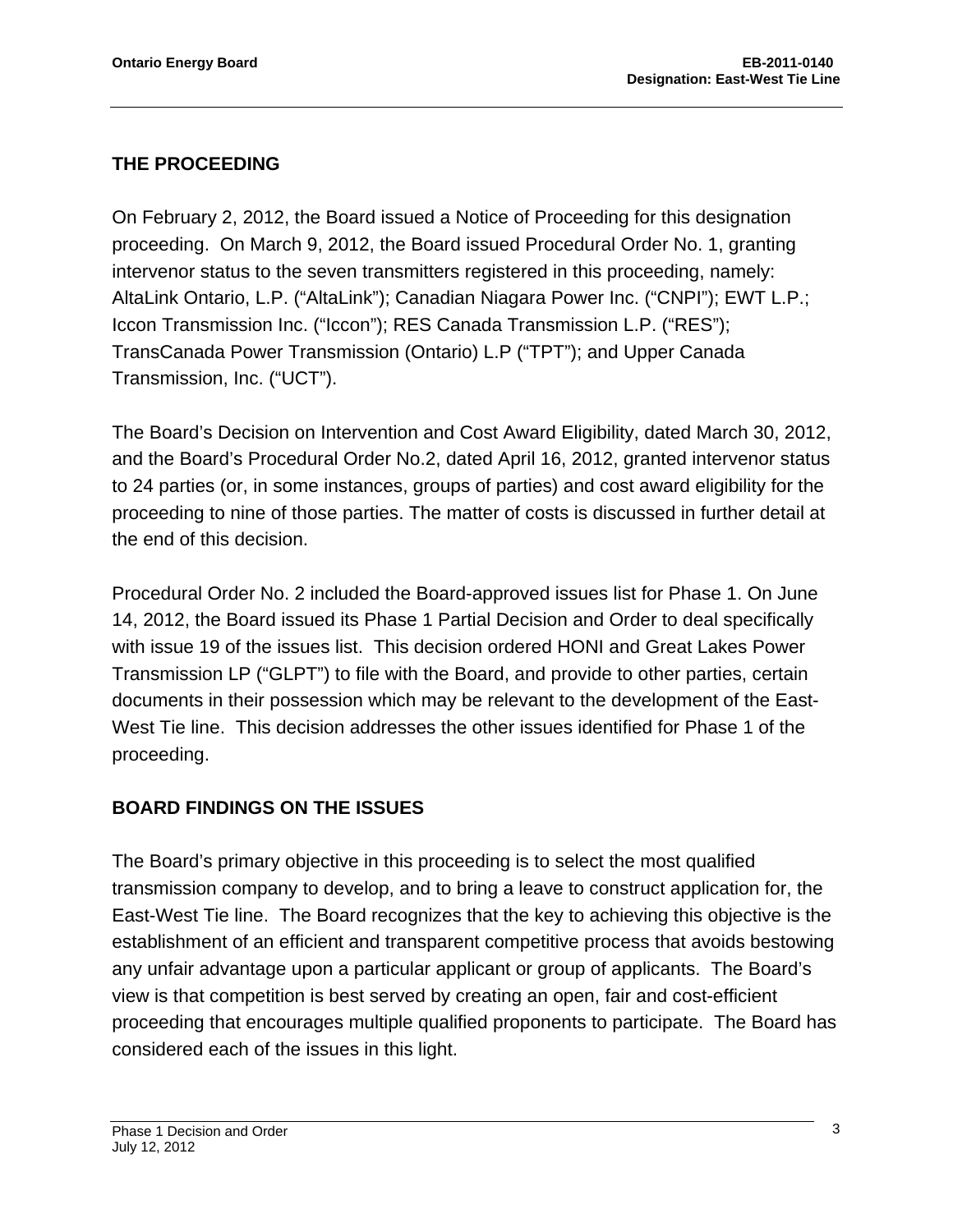### **Decision Criteria: Issues 1 – 4**

## *Issue 1. What additions, deletions or changes, if any, should be made to the general decision criteria listed by the Board in its policy Framework for Transmission Project Development Plans (EB-2010-0059)?*

For the reasons given under issues 1 to 4, the Board's criteria for this designation process are:

- Organization
- First Nation and Métis participation
- Technical capability
- Financial capacity
- Proposed Design for the East-West Tie line
- Schedule
- Costs
- Landowner, municipal and community consultation
- First Nation and Métis consultation
- Other factors

### **Original criteria**

There was general support among the parties for the retention of the original criteria from the Policy. The Board agrees that these original criteria remain valid for the East-West Tie line project, and will retain the following criteria in their original form: organization, technical capability, financial capacity, schedule, costs, and other factors. The criterion "landowner and other consultations" will be subdivided, as described below.

Several parties suggested that the Board provide guidance as to the way in which it would asses the criteria "cost" and "other factors". Regarding cost, the Board acknowledges, as several parties observed, that one of the purposes of the development work itself will be the estimation of construction and operation and maintenance costs, and that therefore applicants for designation will likely not be in a position to provide an accurate estimate of construction and operating and maintenance costs at the time of their application. Nevertheless, the Board finds that it must consider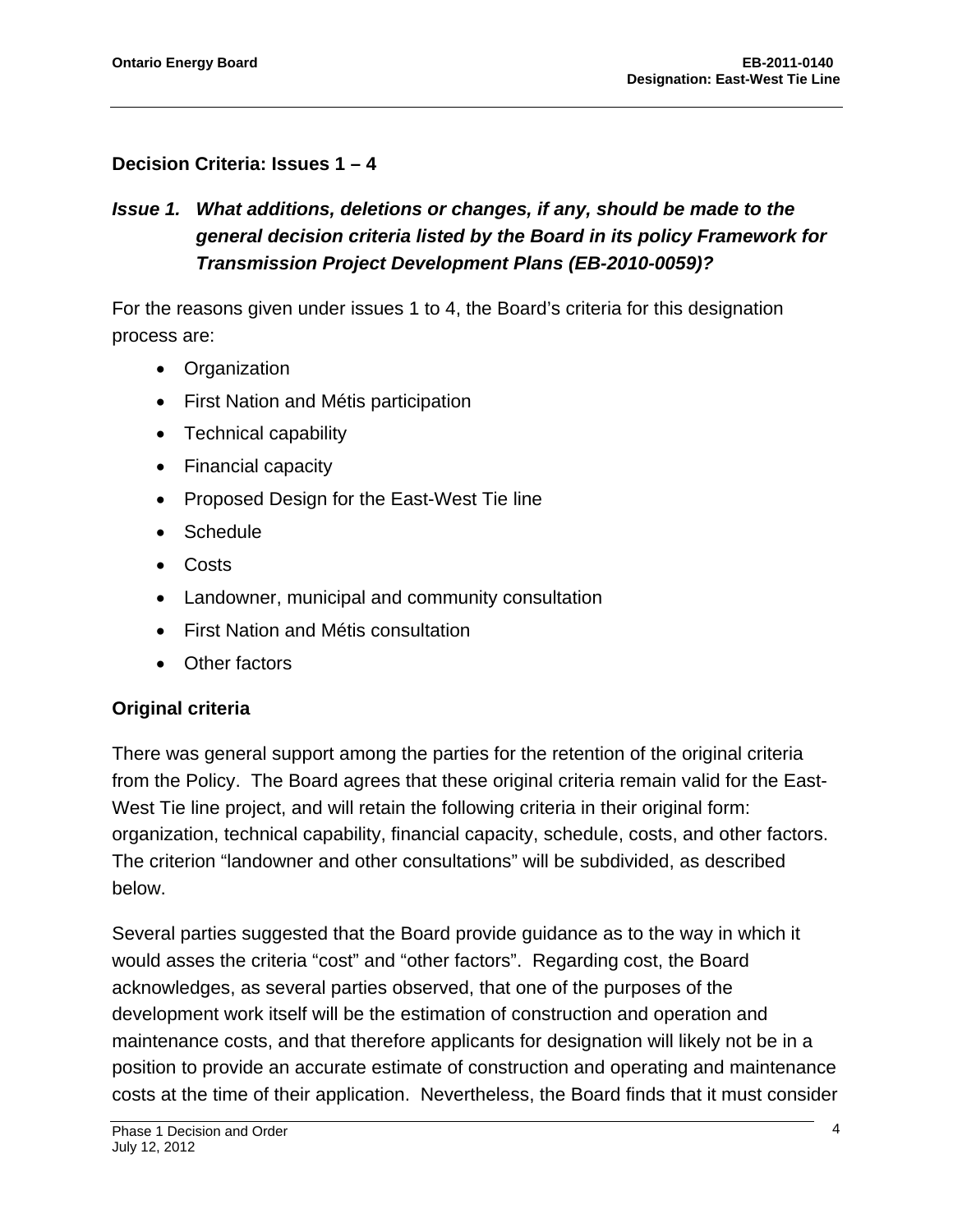all costs in assessing the merits of the various applications. Providing benefit to ratepayers through economic efficiency is a core objective in the Board's Policy, and the reasonableness of the total costs of the project will be a critical component in achieving that objective. The Board will therefore require that parties include in their applications an estimate of all costs, including those related to: preparation of an application for designation; development; construction; and operation and maintenance of the line.

However, in recognition of the uncertainty inherent in estimating costs of construction and operation and maintenance of the line, the Board will accept these estimates expressed as a range. All the transmitters who have registered their interest in the East-West Tie line project have, or have access to, experience in the construction of major infrastructure projects, and the Board expects that they will be able to create a reasonable estimated range for these costs, and provide justification for the cost estimates and width of the range. The Board will also require applicants to provide evidence of their plan to manage the costs of construction and operation and maintenance, and of their track record in estimating construction costs and keeping to those estimates.

Applicants should also describe any proposals they have regarding the recovery of the various categories of costs from ratepayers. For example, the Board notes TPT's submission that no applicant, including the designated transmitter, should be able to recover the costs of participating in the designation process. While this is not the Board's ruling (see issue 14 below), the Board invites any applicant to distinguish itself by proposals that reduce costs or risks for ratepayers for any category of cost.

The Board will retain the criterion "other factors", but will not specify at this time what factors or evidence will be considered under this criterion. This criterion offers applicants the opportunity to bring forward any distinguishing feature of their application that is not addressed in the other criteria. The Board acknowledges that this criterion is open-ended. However, all potential applicants are in the same position and have the same opportunity to provide evidence under this criterion. Experienced transmitters, such as those who have registered their interest in this proceeding, may bring forward useful information that the Board cannot anticipate at this stage in the proceeding.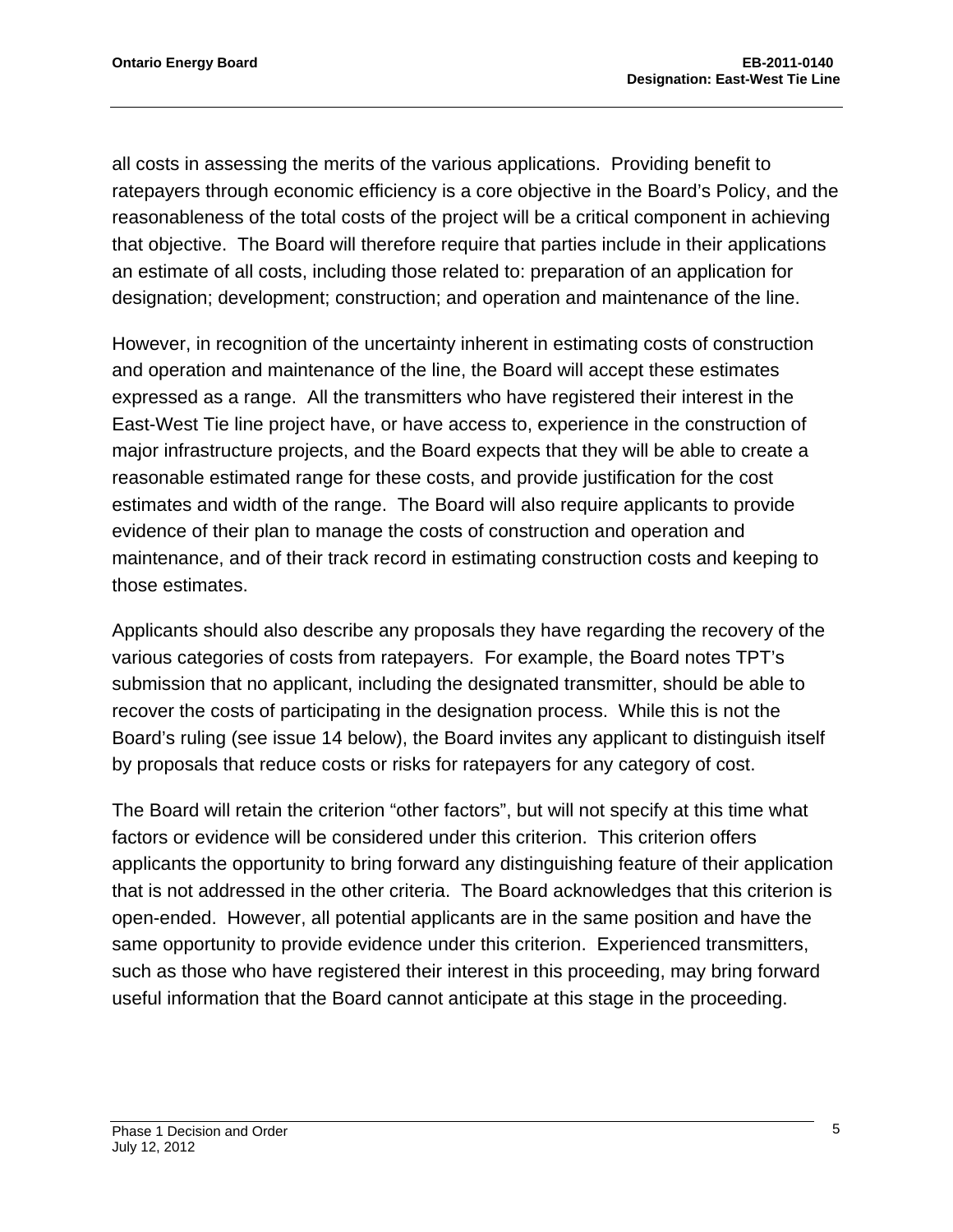#### **Additional criteria, other than First Nation and Métis issues**

The submissions of parties contained several proposals for additional criteria. The Board will not add a specific additional criterion relating to facilitating competition and new entrants. The facilitation of competition and the encouragement of new entrants to transmission in the province was part of the context for the Board's Policy, and are being recognized by the initiation of this designation process. Any applicant who wishes to bring evidence of any advantage to Ontario ratepayers of the designation of a new entrant for this project is invited to do so as part of the "other factors" criterion.

The Board finds that there is no need to create additional criteria related to the provision of socio-economic benefits, the ability to mitigate environmental impacts, regulatory expertise, or location-specific experience. Each of these issues will be considered to some degree under the criteria "technical capability" and "organization". The Board notes that mitigation of environmental and socio-economic impacts is considered as part of the Environmental Assessment process. The Board will not require evidence of an applicant's ability to mitigate these impacts, but will require evidence of the applicant's ability to successfully complete regulatory processes similar to Ontario's Environmental Assessment process.

With respect to regulatory expertise, the Board will require evidence under the criterion "technical capability" of an applicant's ability to successfully complete the regulatory processes necessary for the construction and operation of the line.

The Board will not necessarily favour experience in Ontario over experience in other jurisdictions. It is important that the designated transmitter be fully capable of constructing and operating an electricity transmission line that meets the needs identified by the OPA and the Independent Electricity System Operator ("IESO") in the location proposed in the transmitter's plan. However, the experience necessary to achieve this capability may have been gained in other jurisdictions. The Board invites applicants to bring evidence of their experience and to demonstrate its relevance to the East-West Tie line project.

The Board finds that three additional criteria are appropriate to address the specific circumstances of this designation process. The Board will add the new criterion "Proposed Design for the East-West Tie Line". In creating this additional criterion, the Board has particularly considered the submissions of Board staff, the IESO, RES, the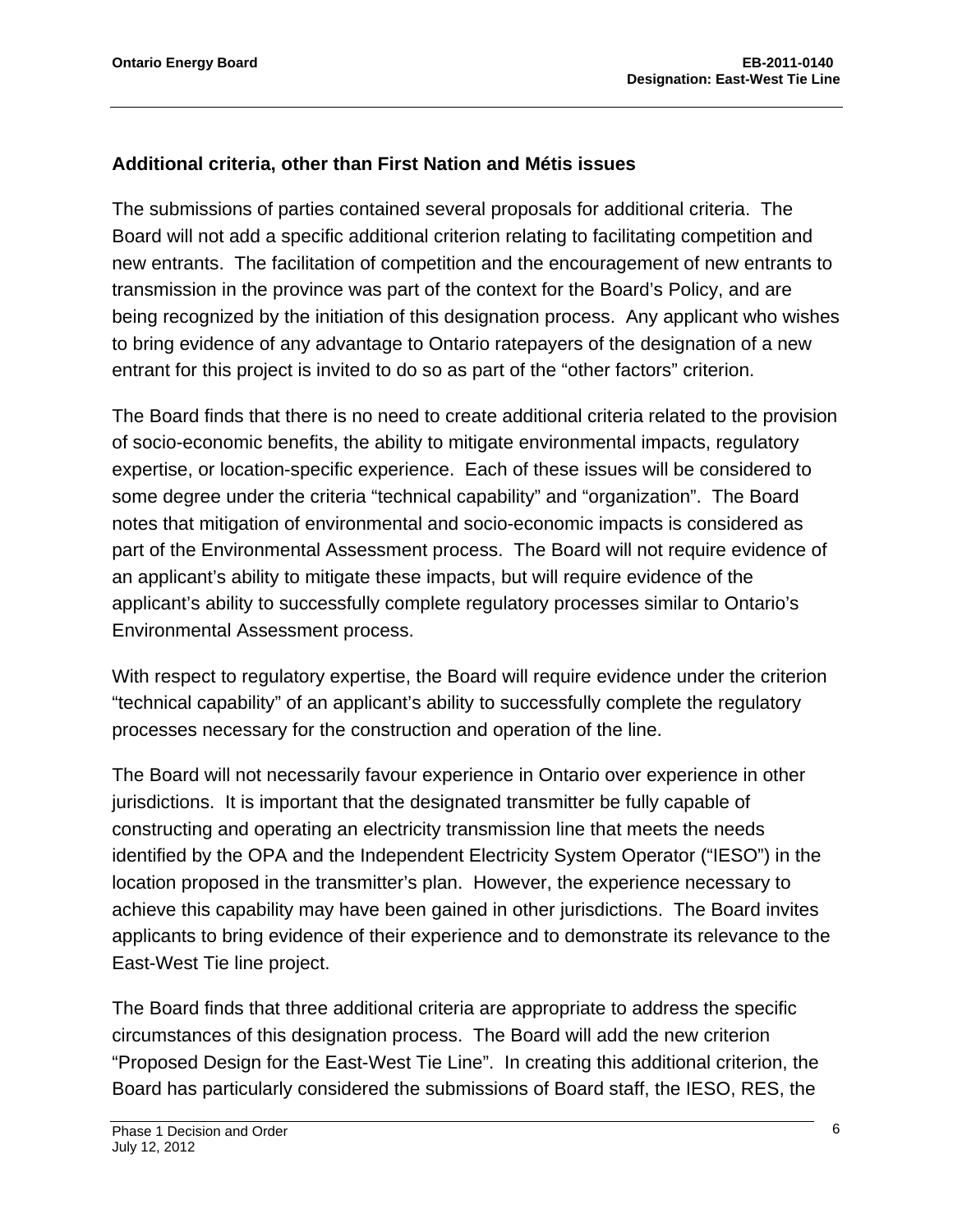Power Workers Union ("PWU") and EWT LP. The evidence to be filed to satisfy this criterion is largely that listed in section 5 of Board staff's proposed filing requirements presently titled "Plan Overview". The criterion is intended to be assessed as pass/fail in respect of whether the applicant's plan for the line meets the targeted transfer capability while satisfying all applicable reliability standards. However, the other evidence to be filed under this criterion by each applicant will be compared against the plans of the other applicants to assess the relative strengths of the proposed designs. An applicant may demonstrate under this criterion the ways in which its technical design for the line provides advantages to the transmission system, local communities or transmission ratepayers, or demonstrates advantageous innovation, or in some way exceeds the minimum requirements while remaining cost effective.

The Board will divide the original criterion "landowner and other consultations" into two criteria: "landowner, municipal and community consultation" and "First Nation and Métis consultation". The delineation of "landowner, municipal and community consultation" from the more general original criterion is intended to make explicit the need for consultation with municipalities and communities located along the transmission line corridor.

- *Issue 2. Should the Board add the criterion of First Nations and Métis participation? If yes, how will that criterion be assessed?*
- *Issue 3. Should the Board add the criterion of the ability to carry out the procedural aspects of First Nations and Métis consultation? If yes, how will that criterion be assessed?*

## *Issue 4. What is the effect of the Minister's letter to the Board dated March 29, 2011 on the above two questions?*

The Board finds that the Minister's letter is not a directive within the meaning of the *Ontario Energy Board Act, 1998.* However, the letter is an expression of the government's interest in promoting First Nations and Métis participation in energy projects, and is consistent with government policy as articulated in the Long Term Energy Plan.

The Board will create the criterion "First Nation and Métis participation" and, as indicated in the previous section, divide the original criterion "Landowner and other consultations" into two criteria: "landowner, municipal and community consultation" and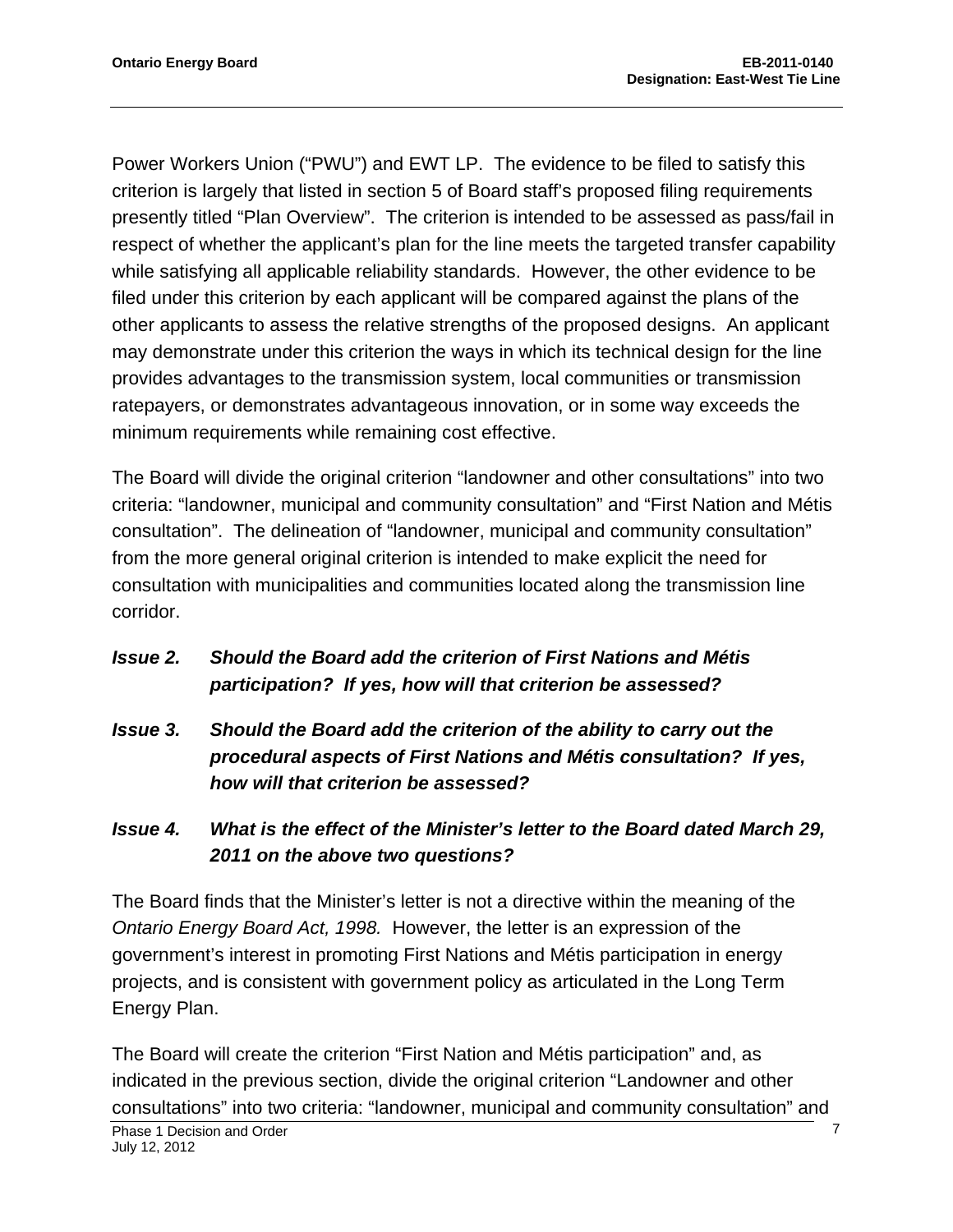"First Nation and Métis consultation". The Board recognizes that First Nation and Métis consultation is unique in being a constitutional obligation on the Crown, certain aspects of which may be delegated to the designated transmitter. Applicants will be required to demonstrate their ability to conduct successful consultations with First Nation and Métis communities, as may be delegated by the Crown, by providing a plan for such consultations, and evidence of their experience in conducting such consultations.

The Board will not look more favourably upon First Nation and Métis participation that is already in place at the time of application than upon a high quality plan for such participation, supported by experience in negotiating such arrangements. "Participation" can mean many things, and the Board will not restrict its consideration to any particular type of participation. Applicants are invited to demonstrate the advantages of whatever type and level of First Nation and Métis participation they have in place, or are proposing to secure.

The Board notes the proposal of the Ojibways of Pic River First Nation ("PRFN") that the First Nation and Métis participation criterion be categorized, weighted, and scored by the impacted relevant communities. The Board will not adopt this methodology for assessing the criterion, which could amount to an improper delegation of its decision making power. The Board will evaluate this criterion through the public hearing process, and the various intervenors representing First Nation and Métis interests, along with the other parties, can seek input from their constituencies and bring that information forward for the Board's consideration in the hearing.

#### **Use of the Decision Criteria: Issues 5 and 6**

*Issue 5: Should the Board assign relative importance to the decision criteria through rankings, groupings or weightings? If yes, what should those rankings, groupings or weightings be?* 

### *Issue 6: Should the Board articulate an assessment methodology to apply to the decision criteria? If yes, what should this methodology be?*

The Board will not, at this time, articulate an assessment methodology to be applied to the decision criteria, nor will it ascribe any relative importance to the decision criteria through a weighting system. The Board appreciates the points made in the submissions from some parties that assigning weights or rankings to the criteria would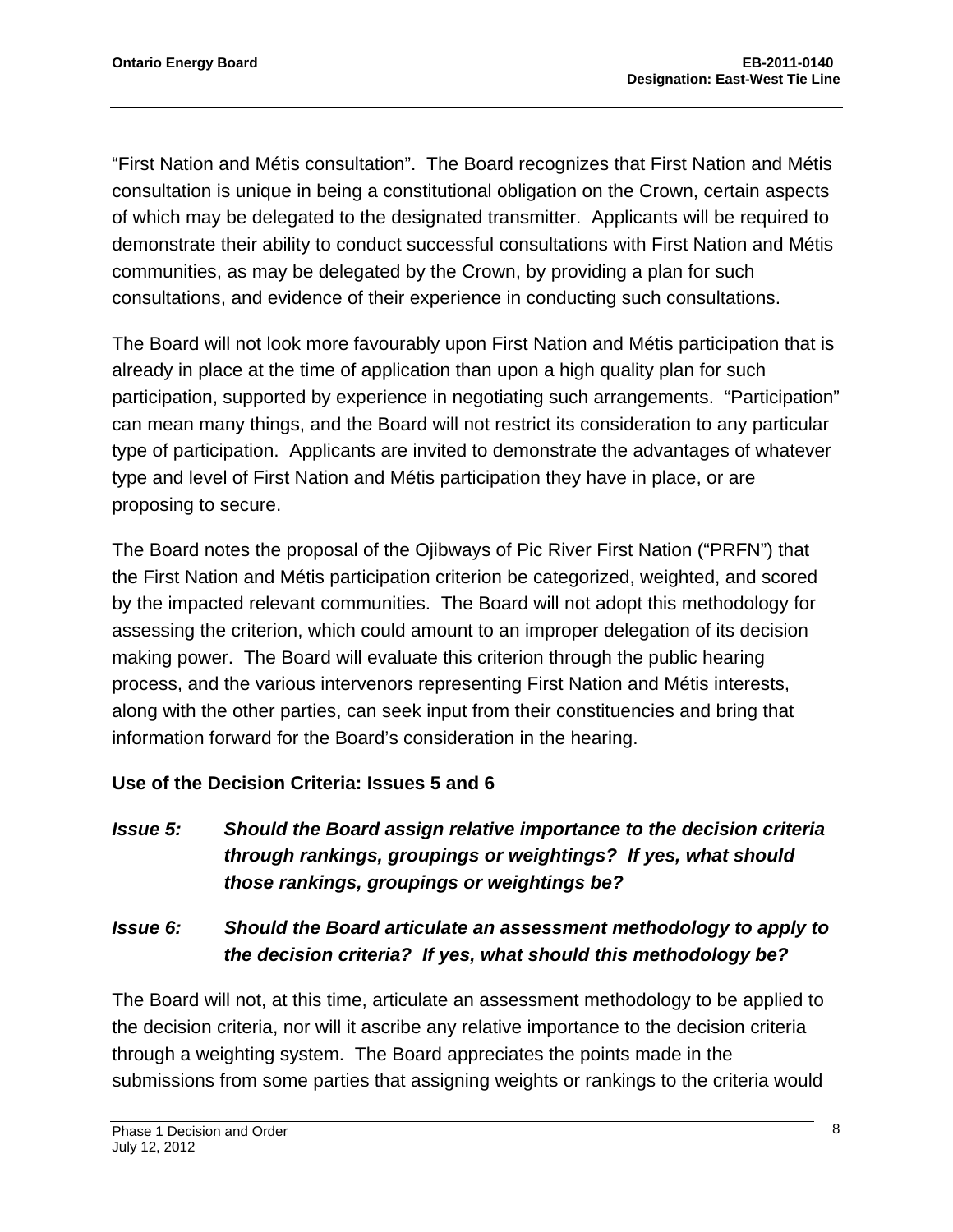assist applicants in focusing their applications towards factors that the Board considers important. However, the Board is unwilling to remove the discretion and flexibility it may need in evaluating the applications for designation. The Board will exercise its judgment for each criterion, with the assistance of the evidence presented and the submissions received from all parties.

The Board notes that in providing decision criteria and filing requirements, it has provided some guidance to potential applicants, and that all applicants face the same challenge in designing their proposals around these criteria and filing requirements. All the decision criteria are important, and the Board is unwilling to restrict its ability to give full consideration to each criterion before it is informed by the content of the applications for designation.

### **Filing Requirements: Issues 7 and 8**

## *Issue 7. What additions, deletions or changes should be made to the Filing Requirements (G-2010-0059)?*

As part of its Policy, the Board issued its "Filing Requirements: Transmission Project Development Plans" (G2010-0059) dated August 26, 2010. Board staff proposed revisions to the original filing requirements to take into account the specific circumstances of the East-West Tie line. These revised filing requirements were attached as Appendix A to Board staff's April 24, 2012 submission. Most parties agreed with the reorganization of the filing requirements proposed by Board staff, but had specific suggestions for additions, deletions or changes.

The approved filing requirements for the East-West Tie line designation process are attached as Appendix A to this decision. The filing requirements have been modified from Board staff's proposed filing requirements to reflect the Board's findings in this Phase 1 decision. Certain issues raised by parties, and not otherwise addressed in this decision, are discussed below.

### **Background Information**

AltaLink submitted that an additional requirement should be added to require each applicant to file a statement from a senior officer that the applicant is not in a position of an actual or perceived conflict of interest. The Board finds that this requirement is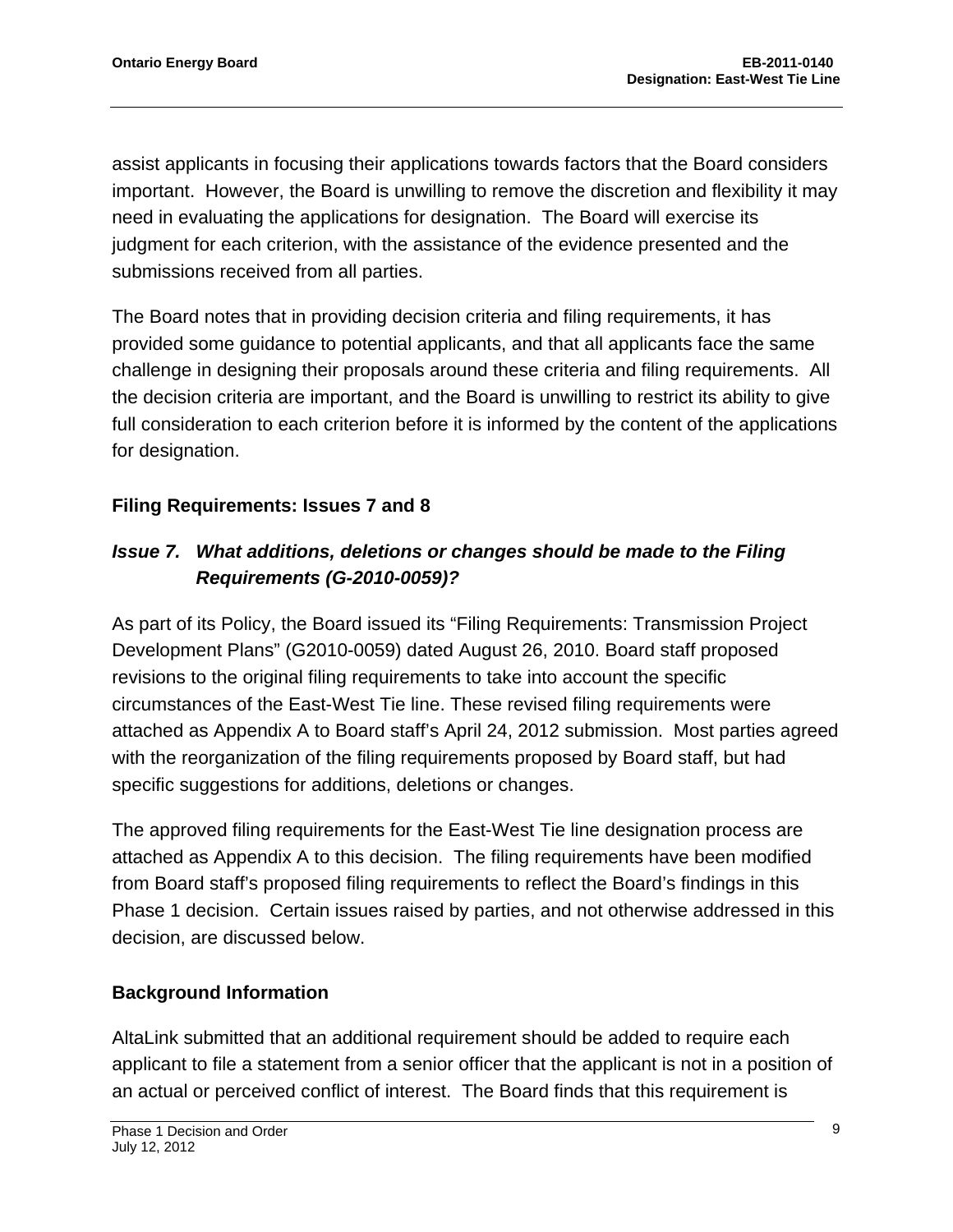unnecessary at this time. The Board, in issues  $20 - 22$  in this decision, addresses issues arising from the participation of entities related to incumbents. The Board can address this issue further through Phase 2 in the event additional concerns are identified.

### **Technical Capability**

AltaLink and Iccon submitted that references to experience in Ontario and experience involving similar terrain, climate and other environmental conditions should be excluded from the filing requirements. EWT LP submitted that experience in Ontario and in similar terrain, climate and other environmental conditions is important when assessing a transmitter's technical experience.

As mentioned under issue 1 in this decision, the Board finds that it is appropriate for applicants to document their experience, wherever gained, and to demonstrate the relevance of that experience to the East-West Tie line project.

The Board will not, as urged by TPT, change the wording in the filing requirements to refer only to "linear infrastructure", but recognizes that such experience may be relevant to the construction and operation of the East-West Tie line.

The Board will require evidence of consistency with good utility practice in the areas of safety, environmental compliance, and regulatory compliance.

### **Financial Capacity**

School Energy Coalition ("SEC") recommended the addition of a requirement for information on the current credit rating of the applicant and its parent company. The Board has adopted this proposal.

### **Plan Overview (now Proposed Design)**

Some parties submitted that the requirements listed in Section 5.1 of Board staff's proposed filing requirements are too detailed for the designation applications since providing this information would require development work which should not be part of the designation process. EWT LP suggested that these requirements should be determined by the designated transmitter once designated and that only a description of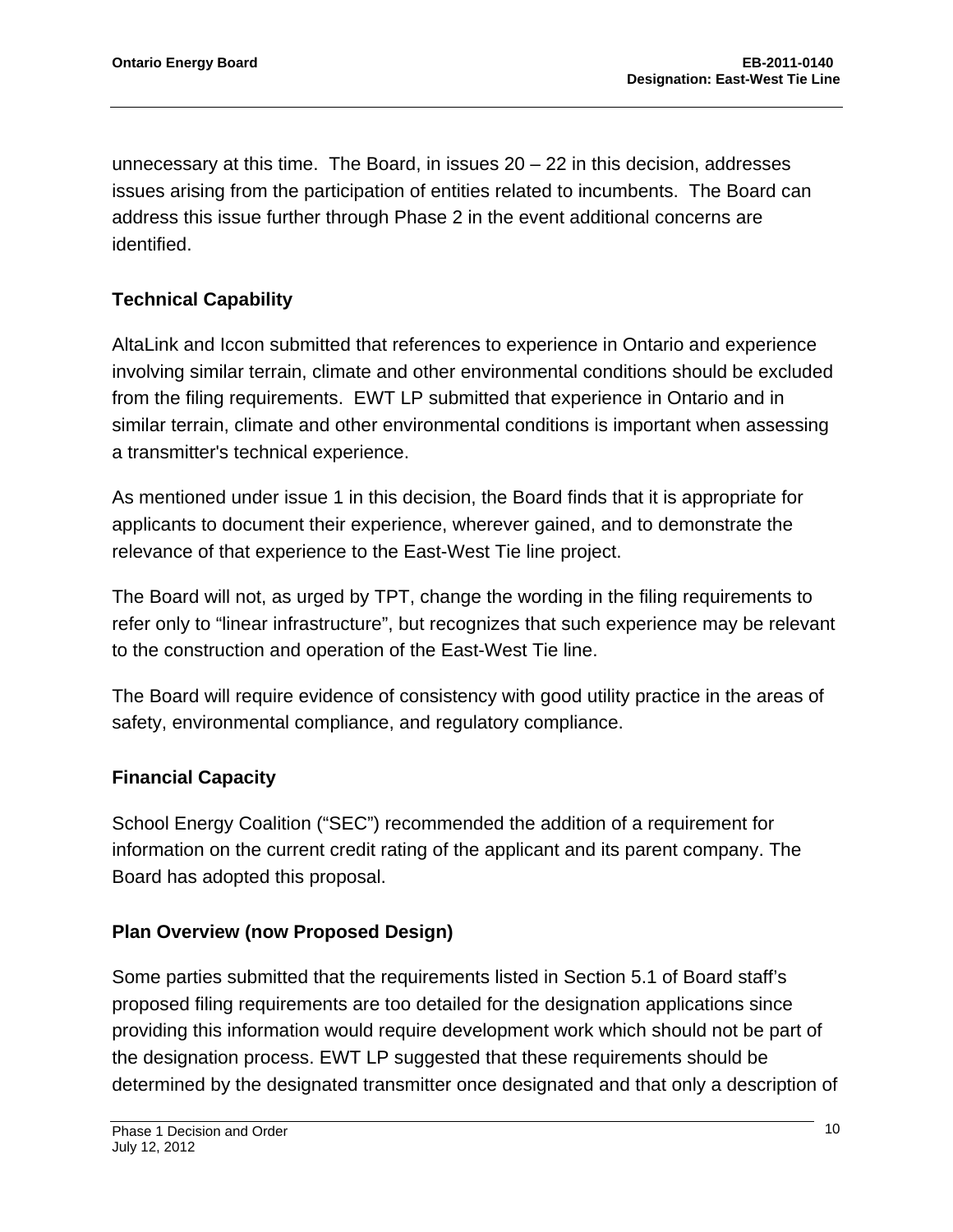the development activities planned to determine these requirements should be included in the designation application.

The Board is of the view that the filing requirements should require the applicant transmitters to provide sufficient detail to allow the Board to carry out a meaningful, thorough and accurate assessment of the applicant transmitters and their proposed plans. However, the Board also recognizes the time, effort and cost associated with preparation of detailed designation applications. If an applicant is unable to provide certain information, then it can provide a description of the methodology it will use to develop the information. The Board has made the list under this section (now 6.1) optional rather than mandatory, and provided the option of describing the method and criteria for the determination of these parameters.

Board staff noted that section 2.1.5 of the Board's Minimum Technical Requirements requires that "all proposed design assumptions" be provided by the applicant. Board staff recommended that the need to provide "all proposed design assumptions" be excluded from the designation application because this information will not be available to the applicants before development work for the line is well underway.

The Board agrees with Board staff that it would be premature to expect the applicants to be able to provide this information prior to having done at least some development work, and will not include a requirement for "all" design assumptions in the filing requirements. As a general rule, the Board agrees with UCT and PWU that if the filing requirements require detail which is impossible or impractical to obtain, the applicant should respond to the best of its ability and identify the factors that prevent a full response or require deviation from the filing requirements. The Board also acknowledges, as submitted by RES, that plans will evolve during the development phase.

The Board will adopt the proposal of the OPA (supported by SEC) for a requirement to outline how a proposed plan leads to a lower cost solution than other alternatives while meeting the project requirements. The Board is not, at this stage, asking applicants to compare their plans to those of other applicants, but to other options for the East-West Tie line that could reasonably be considered to satisfy the need for the line.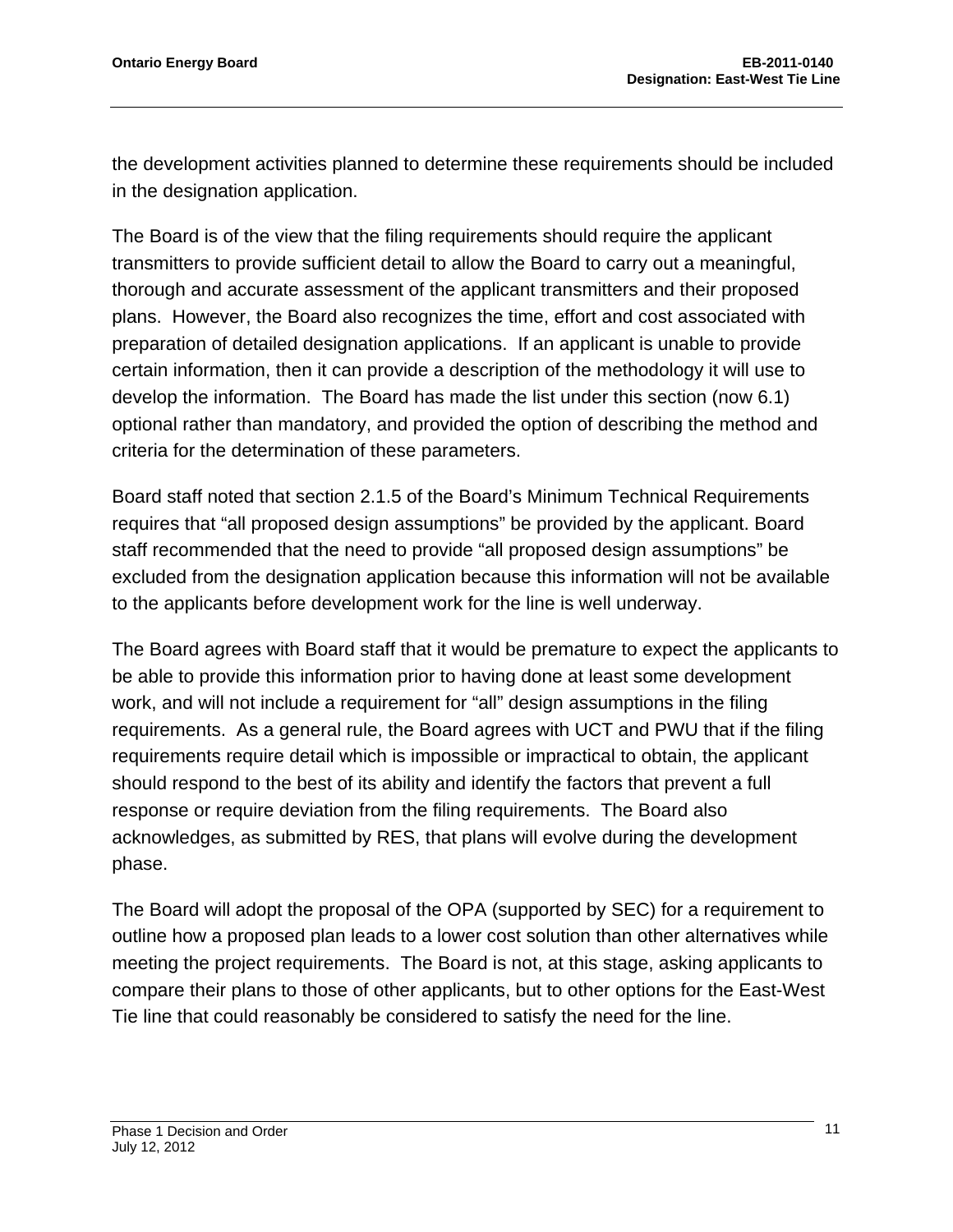#### **Schedule**

EWT LP suggested that section 6.3 of Board staff's proposed filing requirements related to information regarding the construction phase of the project should be eliminated since this would require environmental assessment work and consultation which will not have been done at the time of filing the applications. Some parties suggested that specific milestone dates should be removed.

The Board is of the view that the requirements in section 6.3 will be helpful to the Board in assessing the merits of the applicants' proposed plans and that they should remain in the filing requirements. The Board is not seeking a commitment, but information to assist it in understanding the applicant's overall strategy for completion of the project. The Board recognizes that the construction schedule will change as a result of the more detailed development work to be carried out by the designated transmitter.

#### **Costs**

Board staff's revisions to the original filing requirements propose a number of additions including, among other things, amounts already spent for preparation of an application, major risks that could cause the applicant to exceed its development budget, strategy to mitigate risks, threshold of materiality for prudence review of cost overruns and evidence of the applicant's past success in completing similar transmission line projects.

The Board finds that it is reasonable to simplify the development cost breakdown by grouping some categories of cost. The Board is of the view that, while development cost estimates will be considered, the magnitude of development costs will be small in comparison to the total costs of the East-West Tie project. Consequently, an applicant's demonstrated ability to manage complex projects and control all costs is more important for the selection of a designated transmitter than the estimate of development costs.

Also, the Board concludes that the applicants are not required to propose a threshold of materiality for prudence review if cost overruns occur for the costs of development. Instead, the Board will ask parties to address this matter in their submissions in Phase 2.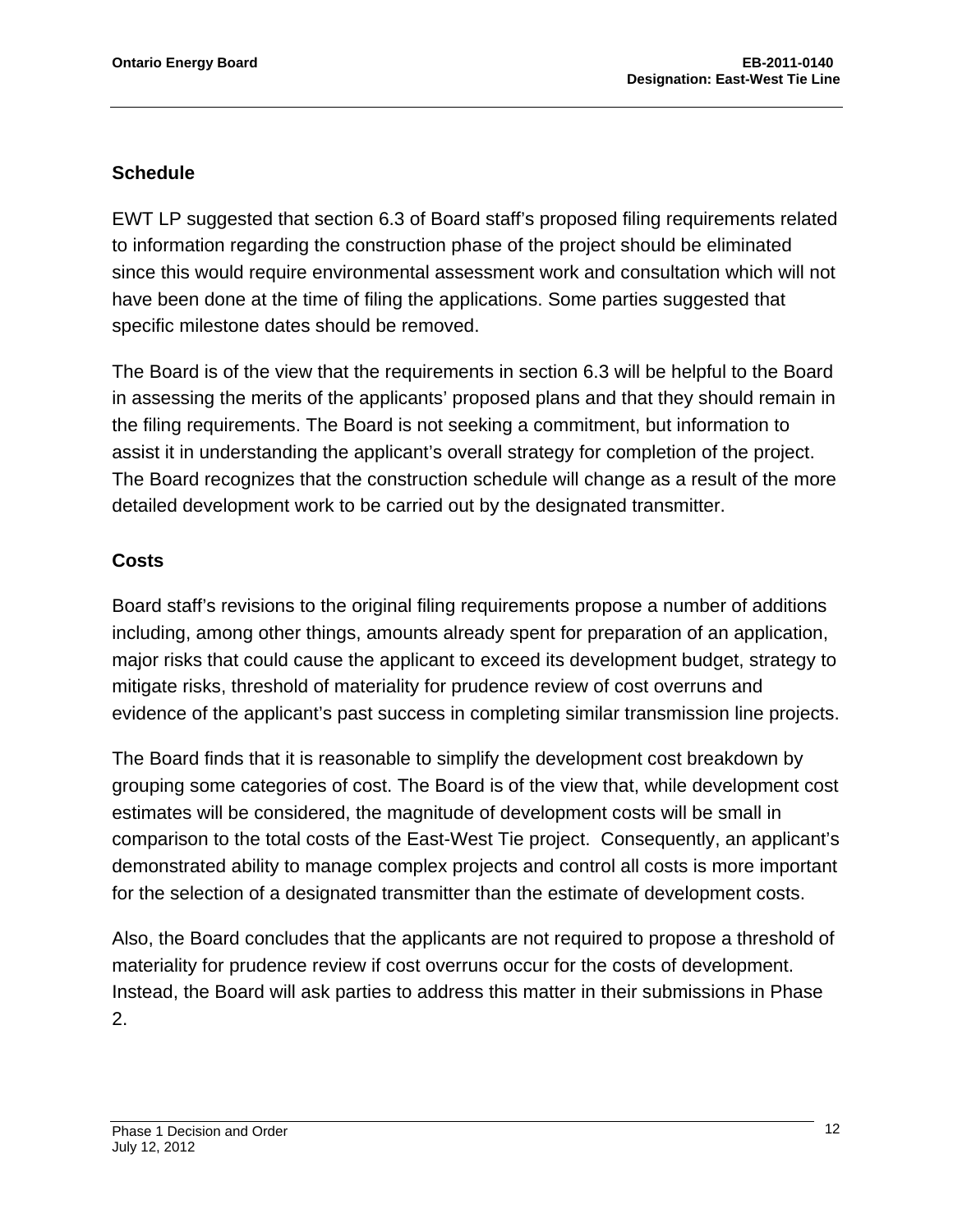### **Consultation**

The Board determined under issue 1 that there will be a separate criterion for First Nation and Métis consultation, and the filing requirements have been modified accordingly. The Board has adopted most of the wording for this section proposed by the Métis Nation of Ontario ("MNO").

Several parties submitted that the information regarding routing in staff's proposed section 8.3 should not be required as this information will be unreliable until environmental assessment work has been done. The Board will permit applicants to file routing information at the level of detail they believe is appropriate, and will be assisted by such description as the applicant can provide regarding the route or routes it is considering.

## *Issue 8: May applicants submit, in addition or in the alternative to plans for the entire East-West Tie Line, plans for separate segments of the East-West Tie Line?*

The Board will not permit applicants to submit plans for separate segments of the East-West Tie line. The Board recognizes that the proposed line could possibly be considered two segments, one from Wawa to Marathon and one from Marathon to Thunder Bay. However, the need identified by the OPA and the IESO cannot be satisfied by one of these two segments alone, and the project is best considered as a single unit. The Board agrees with those parties that submitted that attempting to consider separate applications for the two line segments would add cost and complexity to the designation process, require extensive co-ordination between the two selected transmitters, and could create additional risk for ratepayers and confusion for communities that are to be consulted. However, the Board would consider a joint venture or joint application from two or more parties who together propose to complete the entire East-West Tie line. Such a joint application would have to include a clear acceptance of risks and obligations by each party for the completion of the entire project.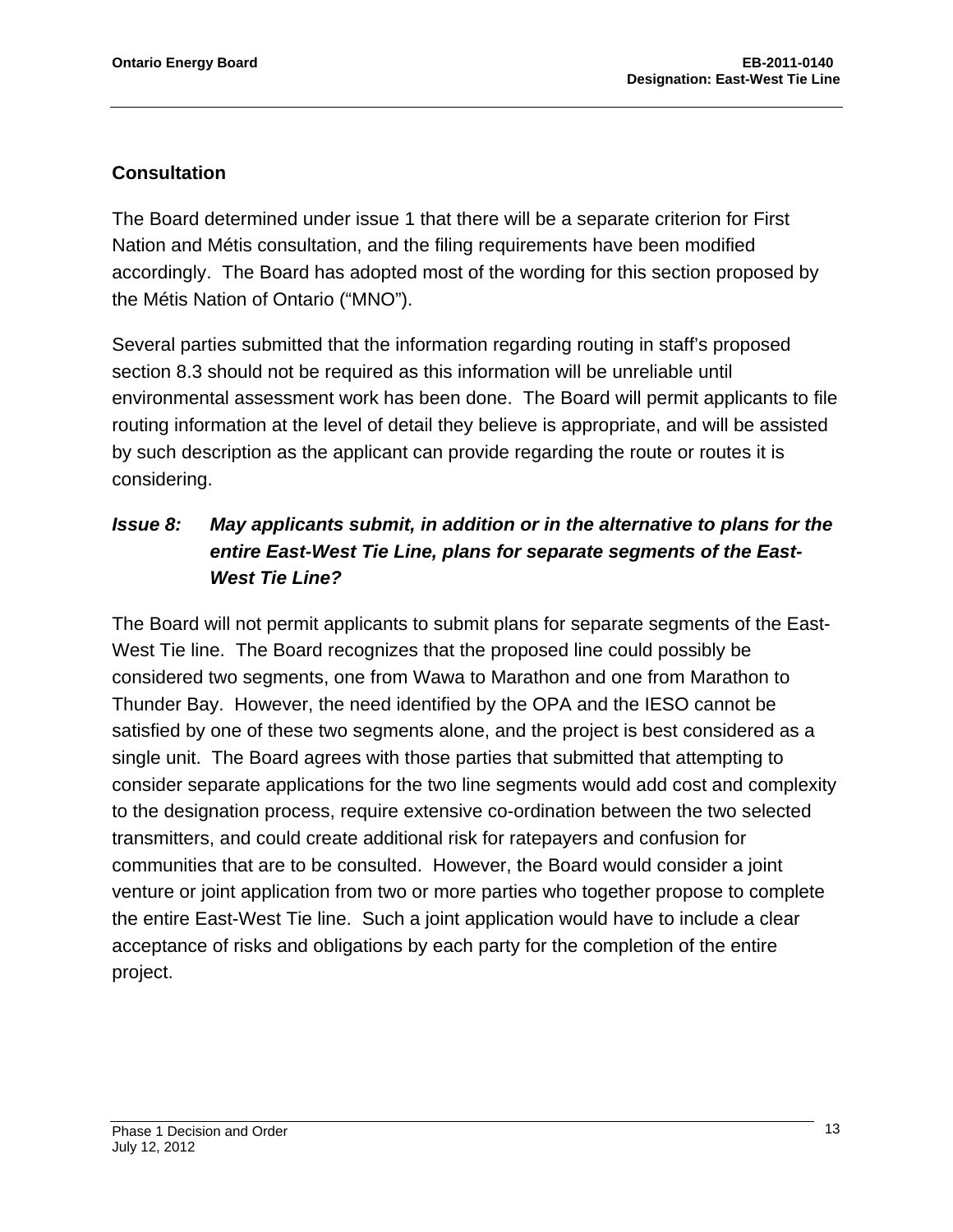**Obligations and Milestones: Issues 9 – 12** 

- *Issue 9: What reporting obligations should be imposed on the designated transmitter (subject matter and timing)? When should these obligations be determined? When should they be imposed?*
- *Issue 10: What performance obligations should be imposed on the designated transmitter? When should these obligations be determined? When should they be imposed?*
- *Issue 11: What are the performance milestones that the designated transmitter should be required to meet: for both the development period and for the construction period? When should these milestones be determined? When should they be imposed?*
- *Issue 12: What should the consequences be of failure to meet these obligations and milestones? When should these consequences be determined? When should they be imposed?*

The Board will not impose a "performance obligation" in the sense of a performance bond or other financial instrument on the designated transmitter. Those parties who chose to address this issue in their submissions largely agreed with Board staff that a financial performance obligation was not necessary. The Board accepts the submission of EWT LP that the regulatory risk of cost disallowance is a deterrent to a voluntary failure to perform. The Board also agrees with SEC that the Board has the authority to impose conditions through amendments to the designated transmitter's licence if nonfinancial obligations are necessary.

The Board agrees with Board staff and other parties that it will be necessary to impose performance milestones and reporting obligations on the designated transmitter. The objectives of the milestones and reporting are:

- to ensure that the designated transmitter is moving forward with the work on the East-West Tie line in a timely manner;
- to facilitate early identification of circumstances which may undermine this ability to move forward; and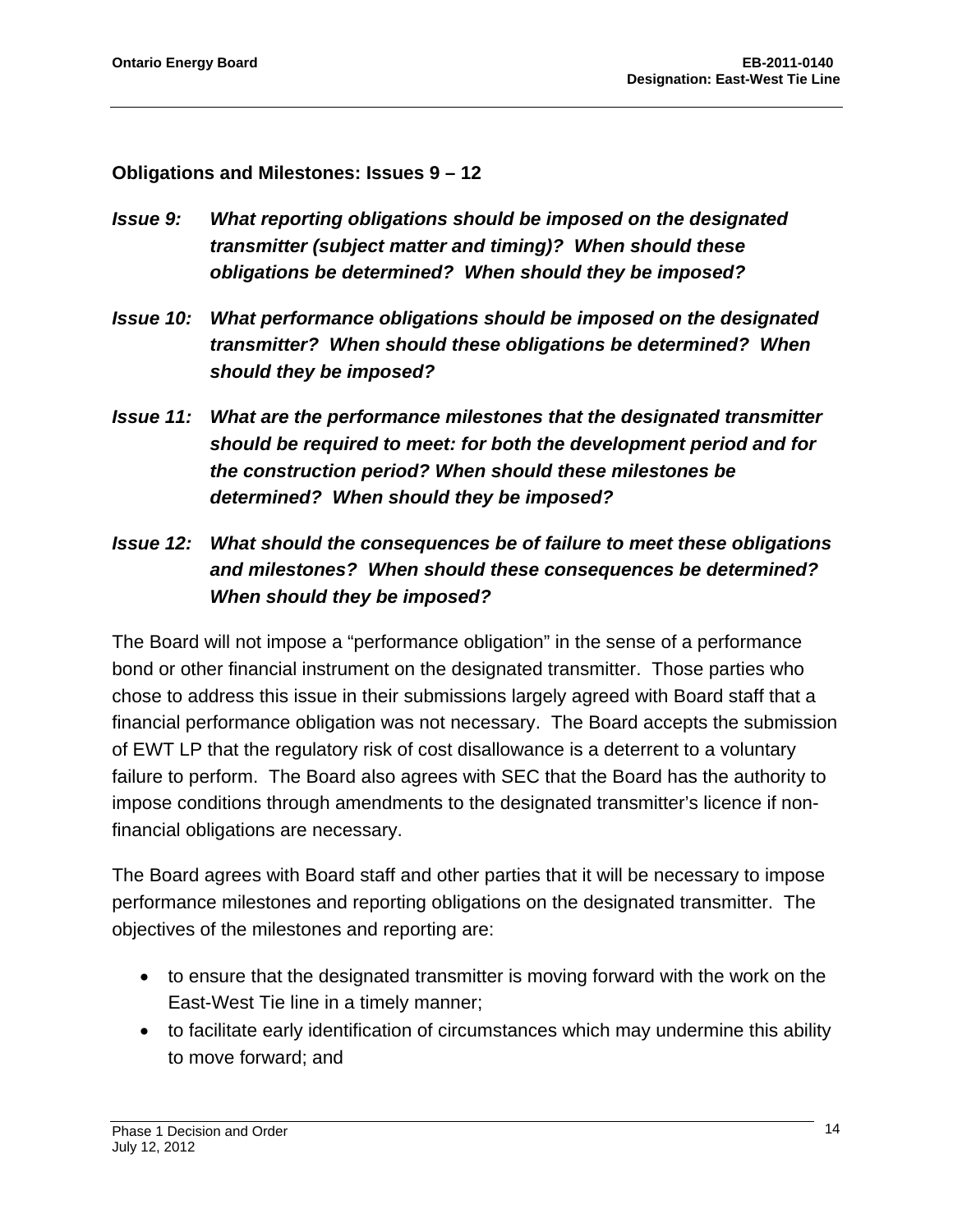to maintain transparency, as the costs of development work are intended to be recovered from ratepayers.

The Board will require, through its filing requirements, applicants for designation to propose performance milestones and reporting obligations that accomplish these objectives. The Board is reluctant to pre-determine the milestones and reporting that the successful applicant must accept, and expects that the experience in major project management that the applicants will bring to the designation process will be of assistance to the Board in setting appropriate conditions.

The proposed milestones and reporting obligations should apply to both the development phase and construction phase of the project, although the Board accepts that the milestones and reporting for the construction phase will be reconsidered and finalized during the Board's consideration of the leave to construct application. The Board will consider construction milestones and reporting only as indicative, and does not intend to impose those obligations at the time of designation.

Potential applicants for designation and other parties should note that the Board is not limited to imposing on a designated transmitter only those performance milestones and reporting obligations that the transmitter proposed in its application. All parties may choose to make submissions concerning the appropriate milestones that should be imposed on any transmitter that may be selected for designation. The Board will not impose novel conditions without providing designation applicants the opportunity to address the appropriateness of such conditions. The Board will establish the reporting requirements and performance milestones through an amendment to the designated transmitter's licence.

The Board finds that is it premature to determine in this Phase 1 decision the consequences for failure to meet the required performance milestones and performance obligations. Applicants for designation must include in their applications their proposals regarding the consequences of failure to meet their proposed performance milestones and reporting obligations.

The Board's policy indicates that the loss of designation and the inability to recover development costs are two potential consequences of failure. The Board is of the view that the severity of the consequences should be proportional to the severity of the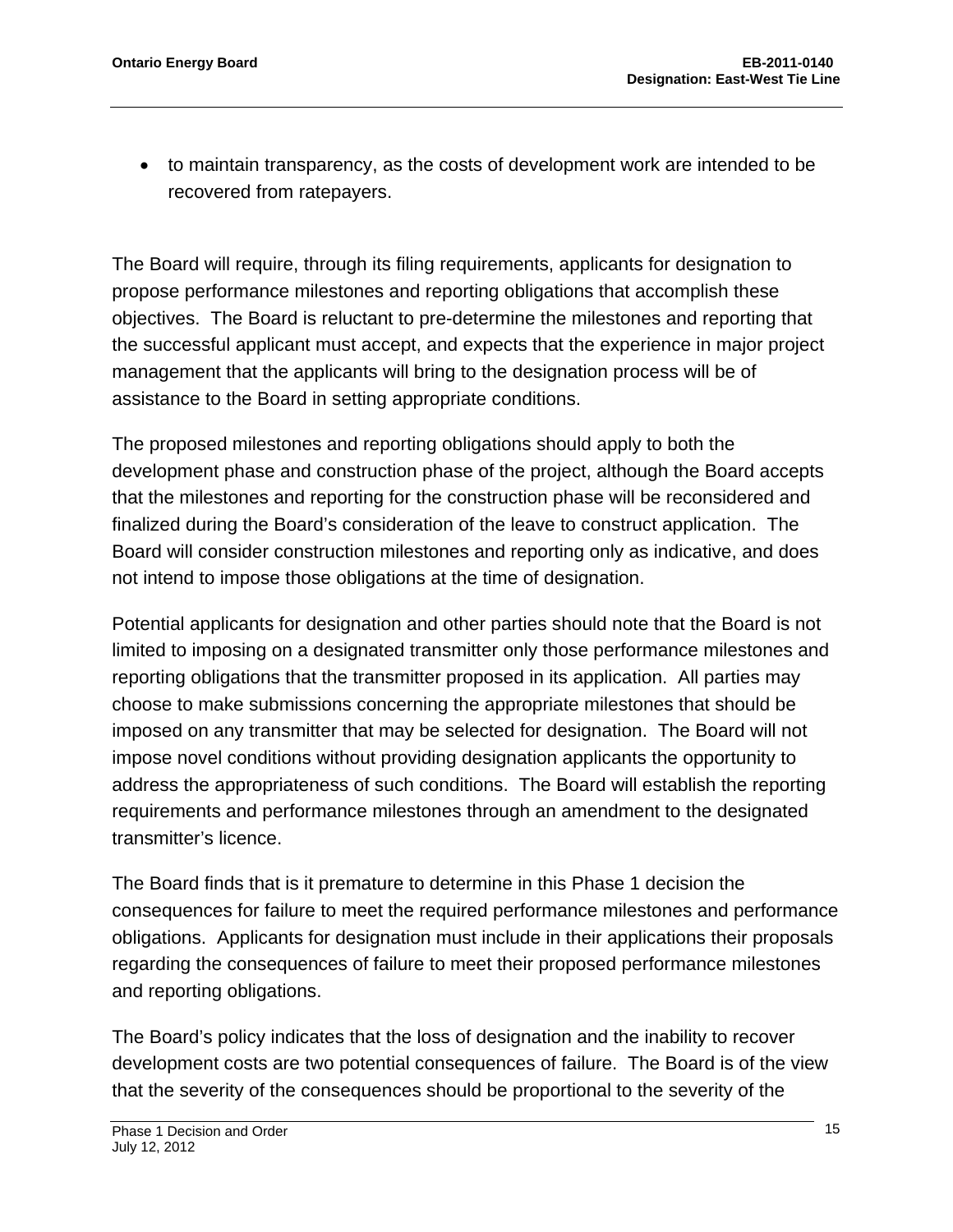breach, and take into account the designated transmitter's mitigation efforts. In determining how to address any failure the Board will consider:

- the nature and severity of the failure
- the specific circumstances related to the failure
- the consequences of the failure
- the designated transmitter's proposal to address the failure

The Board notes SEC's submission that if a designated transmitter does not bring forth a leave to construct application, it must relinquish ownership of all information and intellectual property that it created or acquired during the development phase. AltaLink and others argued in response that to require delivery of all such information and intellectual property would be punitive, confiscatory and contrary to the public interest. The Board will not determine this issue at this time. However, if failure of the project occurs, and development costs are to be recovered from ratepayers, the Board may wish to consider whether information gathered and even design work completed at ratepayer expense must be made available to a substitute transmitter.

#### **Runner up**

Board staff, in its submission, asked parties to comment on the issue of whether one or more "runners-up" for designation should be selected by the Board. Some of the registered transmitters were not in favour of the Board selecting a runner-up, in part because keeping capital and human resources on hold awaiting potential failure of the designated transmitter would not be practical. However, several parties mentioned the potential efficiency to be gained, as if the original designee failed, no new designation process would be required to continue work on the project.

The Board will invite applicants for designation to indicate whether they are willing to be named as a runner-up. If the designated transmitter fails to fulfill its obligations and the line is still needed, the Board could offer the development opportunity to the runner-up. The runner-up would not be under an obligation to take on the project, but would have right of first refusal to undertake the work. Applicants that indicate their willingness to be named runner-up should also provide in their application any conditions that they believe are necessary to enable them to take on this role. The Board will not consider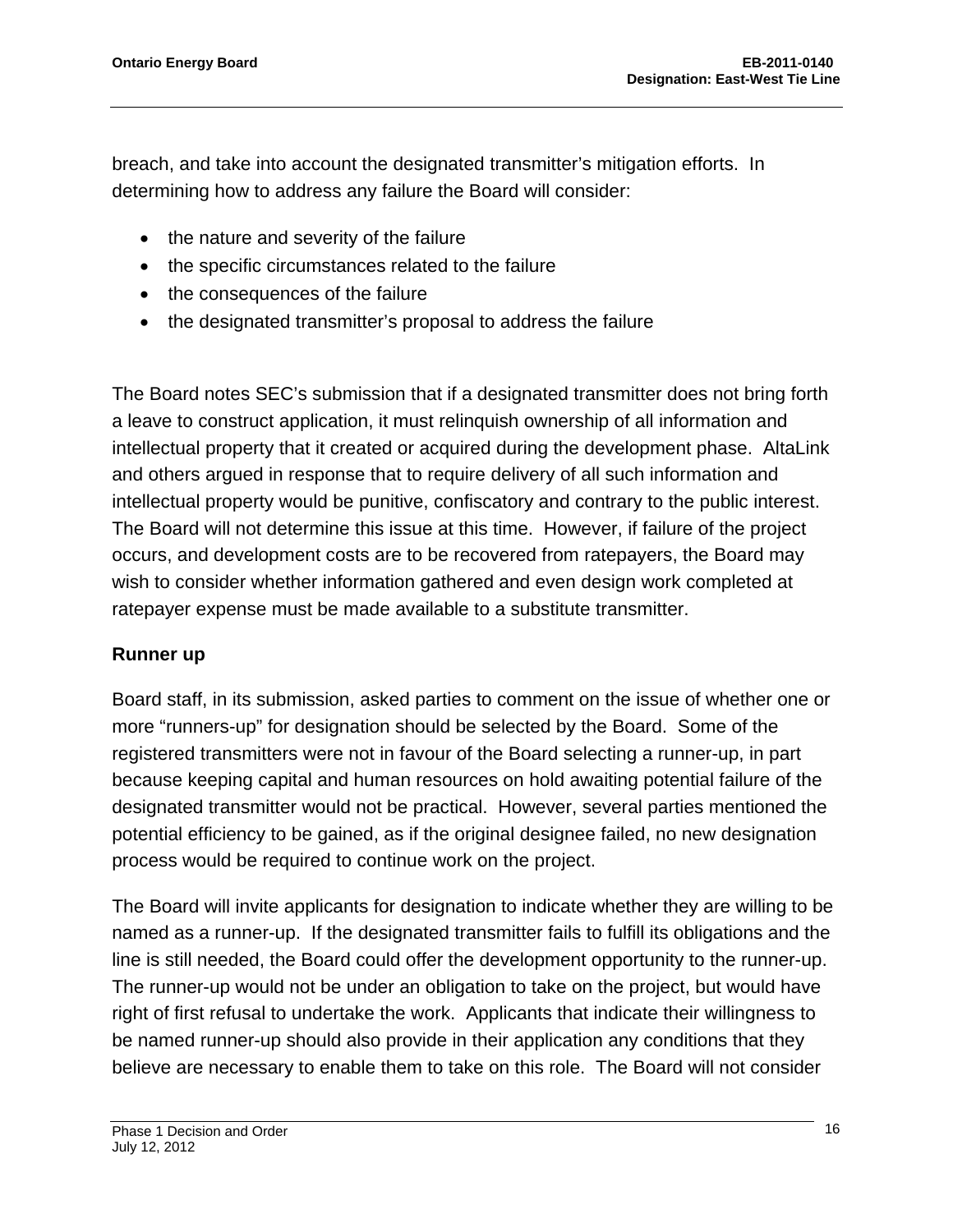willingness to take on the runner-up role in its selection of the primary designated transmitter. This is a choice for applicants, not a requirement.

#### **Consequences of Designation: Issues 13 – 16**

### *Issue 13: On what basis and when does the Board determine the prudence of budgeted development costs?*

The Board agrees with the general tenor of parties' submissions that the time to review the budgeted development costs put forward in applications for designation is during Phase 2 of this designation proceeding. The level of development costs, which are expected to be recovered from ratepayers, will be a factor in the Board's selection of a designated transmitter. In this light, the Board does not foresee a circumstance, as suggested by SEC, in which it would adjust the amount of development costs proposed by a transmitter at the time the Board designates that transmitter.

The level of development costs is only one aspect of the proposal put forward by a transmitter. The Board does not intend to adjust this part of the proposal any more than it would adjust the proposed organization, design, financing or any other aspect. Unlike an application for rates or approval of a facility, this proceeding concerns itself with choosing from among several competing proposals. The Board will compare these proposals to each other and will determine which proposal is best overall. It would be inappropriate and unfair to the applicants to expect any of them to adjust their applications once they have been filed.

This does not mean that the development costs proposed in applications for designation cannot be questioned. The Board will receive and consider interrogatories and submissions regarding the level of these budgeted costs during Phase 2 and will take that evidence into account in assessing the applications. The selection of a transmitter for designation will indicate that the Board has found the development costs to be reasonable as part of an overall development plan. This selection will also establish that the development costs are approved for recovery. The Board will not select a transmitter for designation if it cannot find that the development costs are reasonable. However, applicants should be aware that costs in excess of budgeted costs that are put forward for recovery from ratepayers will be subject to a prudence review, which would include consideration of the reasons for the overage.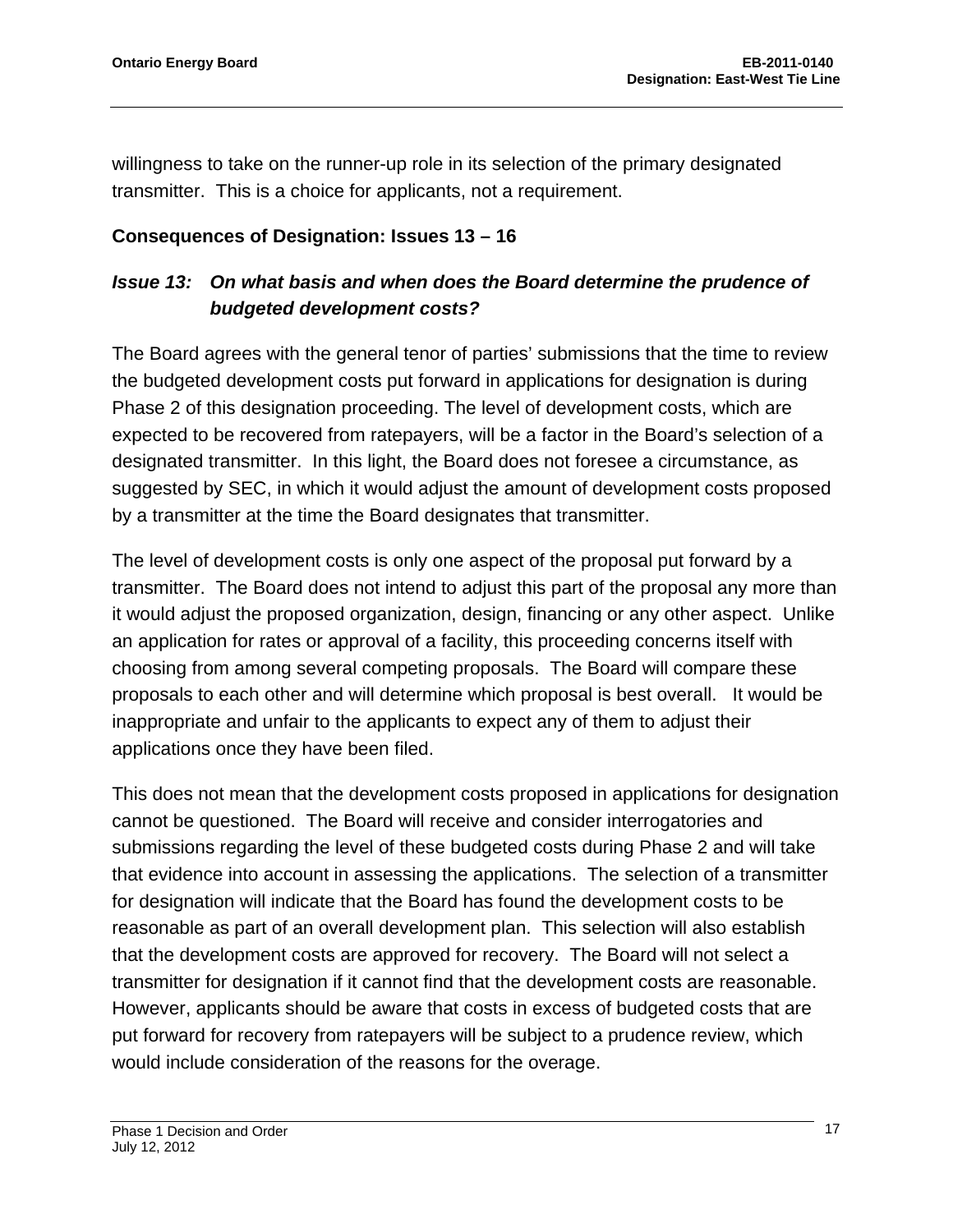# *Issue 14: Should the designated transmitter be permitted to recover its prudently incurred costs associated with preparing its application for designation? If yes, what accounting mechanism(s) are required to allow for such recovery?*

The Board finds that the designated transmitter will be permitted to recover from ratepayers its prudently incurred costs associated with preparing its application for designation, with one restriction. Cost recovery will be restricted to costs incurred on or after the date that the Board gave notice of the proceeding, February 2, 2012. This date represents the beginning of the proceeding and therefore is a date after which the designated transmitter could reasonably expect to recover its costs.

Applicant transmitters should identify the costs already incurred to prepare an application, as well as an estimate of the costs required to complete the designation proceeding, as part of their budgeted development costs. The Board will establish a deferral account for the designated transmitter in which the budgeted development costs, including amounts incurred after February 2, 1012 for the preparation of the application for designation, will be recorded for future recovery. As noted earlier in this decision, an applicant transmitter can choose not to seek recovery of all its costs, as a way to reduce the costs of its proposal to ratepayers.

## *Issue 15: To what extent will the designated transmitter be held to the content of its application for designation?*

The Board will be choosing a designated transmitter based on the plans that applicants for designation file. Therefore, the Board will generally expect the designated transmitter to conform to its filed application, as it formed the basis for designation. However, the Board understands that there is a need for some flexibility, as the plan for the line will evolve as development work takes place.

The Board has discussed in the previous section of this decision the need for performance milestones and reporting obligations, and the expectation that these will be adhered to. Any development costs in excess of budgeted costs may not be recovered from ratepayers, and will be subject to a prudence review if recovery is sought. The leave to construct proceeding will provide an opportunity for the Board to assess the reasonableness of any deviations from other aspects of the designated transmitter's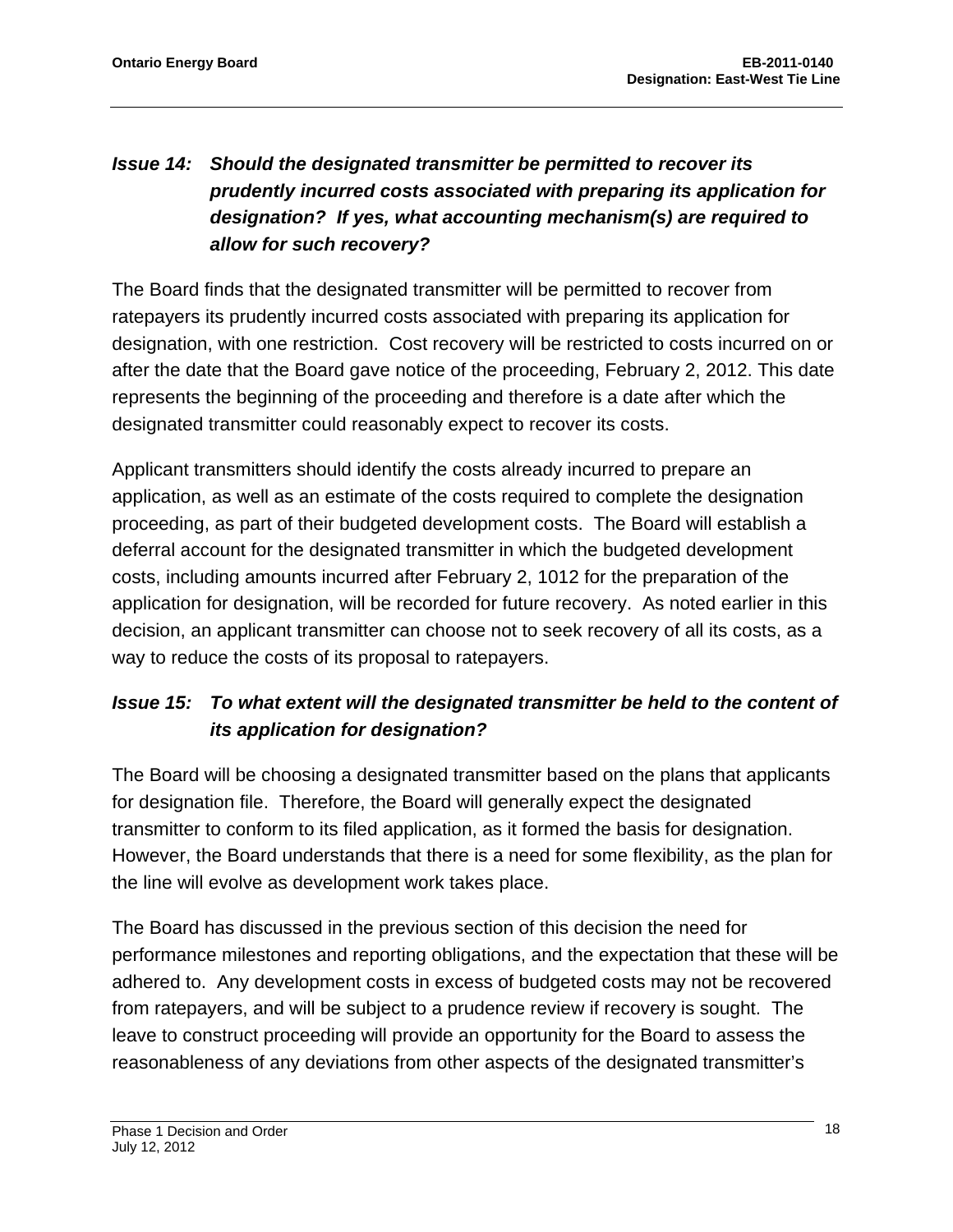plan, and the Board may choose to deny the leave to construct application or impose special conditions on its approval if warranted.

Particular concern was expressed by some parties regarding commitment to construction costs, First Nation and Métis participation, and First Nation and Métis consultation. The Board recognizes that these three areas in particular may be subject to modification to accommodate new information, and changing needs and circumstances. Nevertheless, in the leave to construct proceeding, the Board will compare the actual performance of the designated transmitter in these areas to the evidence filed in its designation application to assess the reasonableness of any deviations from the application.

## *Issue 16: What costs will a designated transmitter be entitled to recover in the event that the project does not move forward to a successful application for leave to construct?*

On the issue of cost recovery after a failure to obtain an order for leave to construct the line, the Board agrees with Board staff and other parties that the reason for failure will be an important consideration in determining what costs, if any, are to be recovered from ratepayers. Generally, if the project does not move forward due to factors outside the designated transmitter's control, the designated transmitter should be able to recover the budgeted development costs spent and reasonable wind-up costs. If failure occurs due to factors within the designated transmitter's control, neither recovery nor automatic denial is certain. The Board will review the circumstances of the failure to determine a fair level of cost recovery. The Board acknowledges that it may not be possible to attribute failure to a single cause, and the sources of failure may be both internal and external to the designated transmitter. It is not possible to decide on the level of cost recovery in the abstract at this time, as the specific circumstances of the failure will need to be considered.

### **Process: Issues 17 – 23**

## *Issue 17: The Board has stated its intention to proceed by way of a written hearing and has received objections to a written hearing. What should the process be for the phase of the hearing in which a designated transmitter is selected (phase 2)?*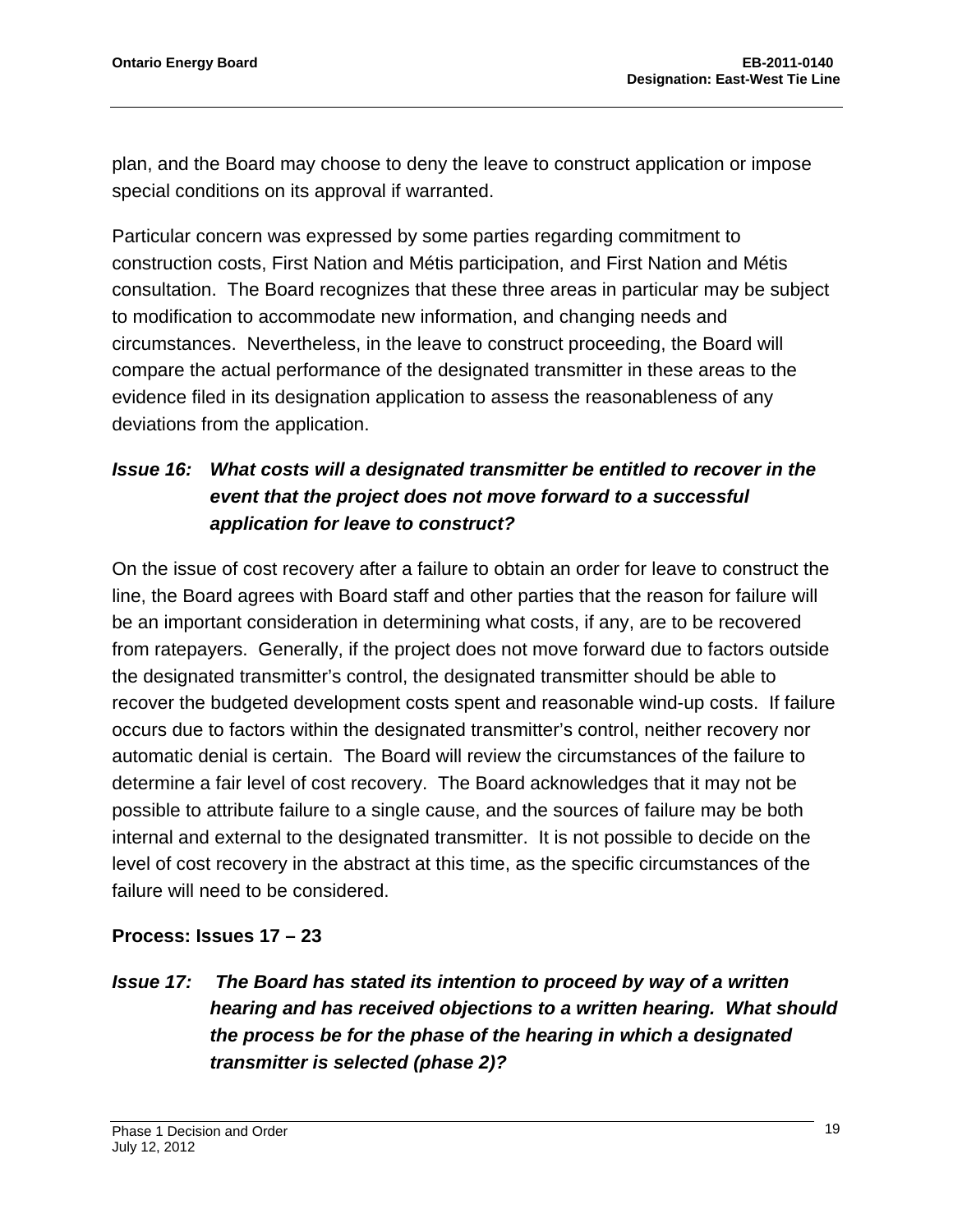The Board will continue to proceed for the present by way of written hearing, and adopt the procedural steps proposed by Board staff (and largely supported by the registered transmitters). The Board is master of its own process, within the limits set by the *Ontario Energy Board Act, 1998* and the *Statutory Powers Procedure Act*. In the interests of fairness to all applicants and of keeping the costs of the designation proceeding within reasonable limits, the Board will exercise considerable control over the process. The Board's primary aim in Phase 2 is to obtain a good record upon which to make a decision on designation. The Board will ensure, as it does in all its hearings, that the process is open, transparent and fair.

The Board notes the concern of parties over the suggestion by Board staff that interrogatories be funneled through the Board, and that "culling and editing" may occur before the Board sends the interrogatories to the applicants. The Board will require all parties to send their interrogatories to the Board, and the Board panel (not Board staff) reserves the right to combine and edit interrogatories for matters such as relevance, duplication and excessive demands upon the applicants. The primary purpose of the interrogatory process is to create a good record for the Board to assist it in making a determination in this designation proceeding. The fact that this proceeding involves multiple competitive applicants and has elements similar to a procurement process that are absent from most Board proceedings calls for specific procedural approaches that respect fairness and efficiency.

Some parties suggested that an oral hearing is necessary to ensure full participation from non-applicant intervenors, particularly First Nation and Métis intervenors, and intervenors from northern communities. The Board will evaluate the need for an oral component to this proceeding, including the scope and location of any oral component, as the hearing proceeds.

The Board will not adopt the proposal of the PWU to remove intervenor status from the registered transmitters. The Board expects to receive useful information and submissions from all intervenors.

# *Issue 18: Should the Board clarify the roles of the Board's expert advisor, the IESO, the OPA, Hydro One Networks Inc. and Great Lakes Power Transmission LP in the designation process? If yes, what should those roles be?*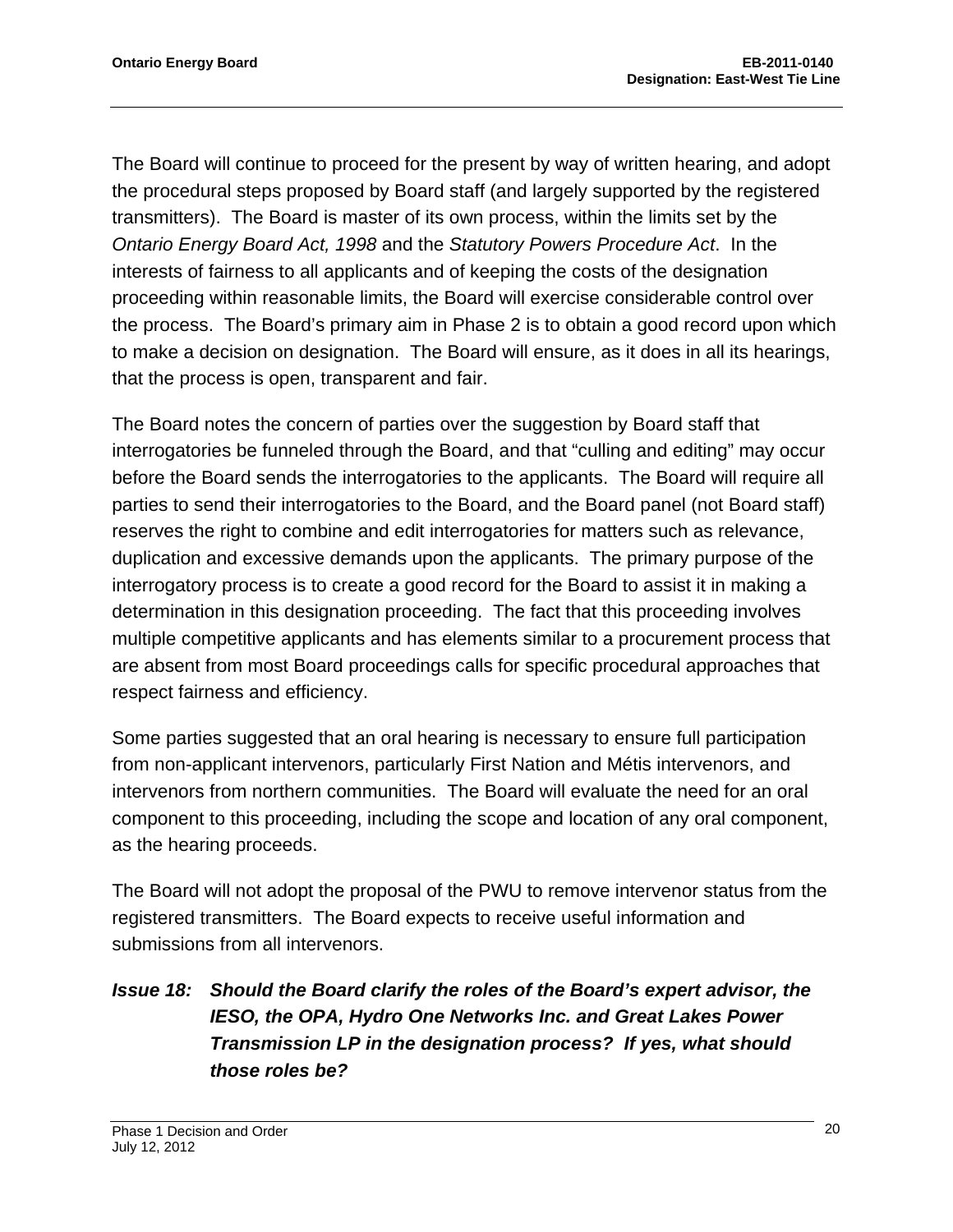The Board agrees with the description of the roles of the IESO and the OPA provided in their respective submissions. The Board panel will not receive information from either of these participants privately, and requires that any advice they have to offer be provided on the record of the hearing. The Board expects that the OPA and the IESO will remain neutral as between applicants. Consistent with the reply submissions from the OPA and the IESO, the Board does not anticipate that the participation of these entities in this proceeding will be affected by Bill 75, which contemplates their merger.

The Board panel will communicate with Board staff both on and off the record. The panel will be vigilant to ensure that Board staff continues to remain neutral as between other parties in the proceeding, and provides any new information or any opinion on the record so that other parties may respond to it. The Board will not receive any advice off the record from the Board's expert advisor, and expects any information from this expert to be placed on the record by Board staff.

HONI and GLPT must remain neutral as between applicants. The Board expects that the primary role of these transmitters will be to respond to reasonable requests for information. The Board would also appreciate receiving comment from these transmitters on any technical matters, or matters affecting existing infrastructure, as they see fit, through submissions in Phase 2 of the proceeding.

## *Issue 19: What information should Hydro One Networks Inc. and Great Lakes Power Transmission be required to disclose?*

The Board ruled on this issue in the Phase 1 Partial Decision and Order, dated June 14, 2012.

- *Issue 20. Are any special conditions required regarding the participation in the designation process of any or all registered transmitters?*
- *Issue 21. Are the protocols put in place by Hydro One Networks Inc. and Great Lakes Power Transmission LP, and described in response to the Board's letter of December 22, 2011, adequate, and if not, should the Board require modification of the protocols?*
- *Issue 22. Given that EWT LP shares a common parent with Great Lakes Power Transmission LP and Hydro One Networks Inc., should the relationship between EWT LP and each of Great Lakes Power*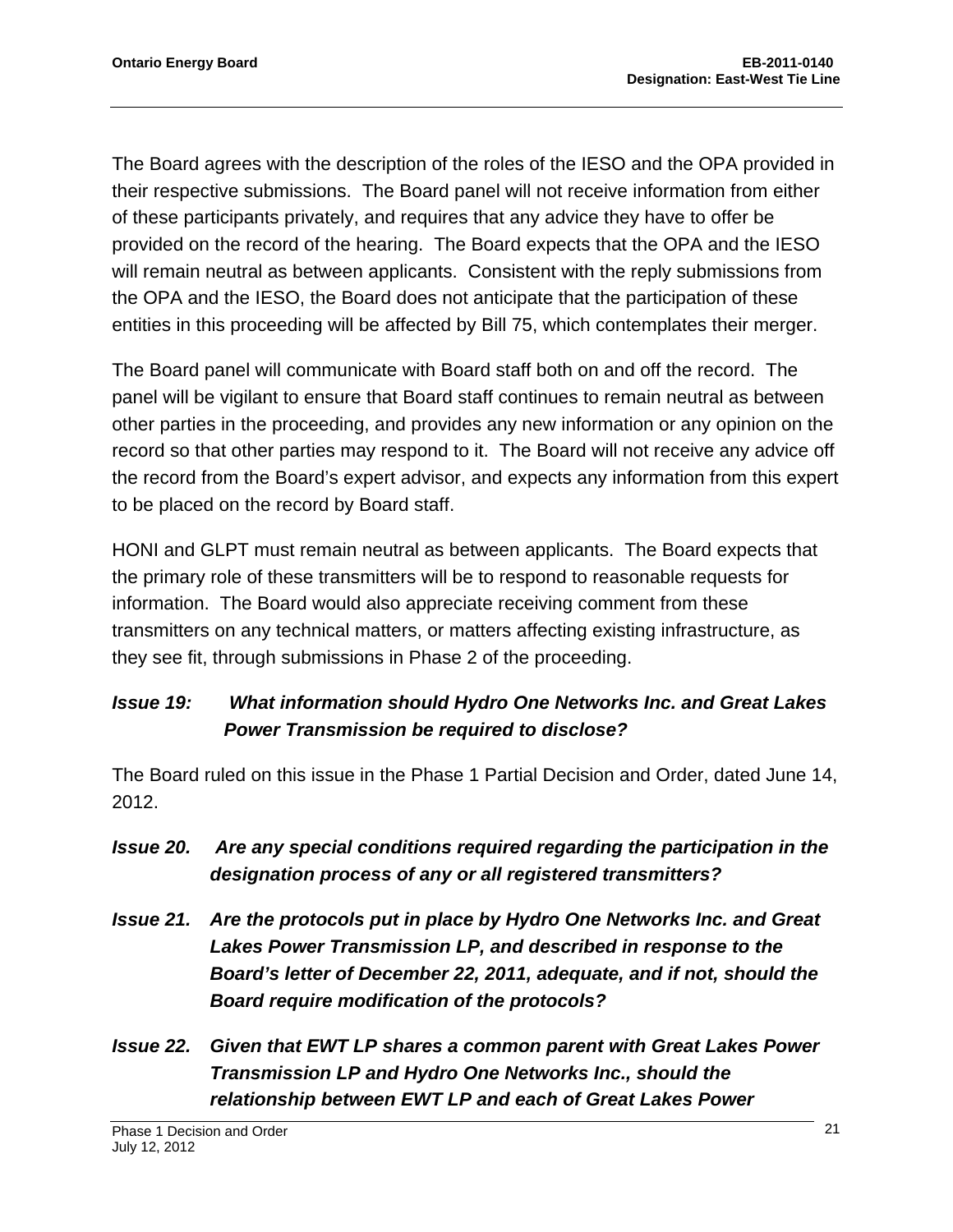# *Transmission LP and Hydro One Networks Inc. be governed by the Board's regulatory requirements (in particular the Affiliate Relationships Code) that pertain to the relationship between licensed transmission utilities and their energy service provider affiliates?*

Board staff did not suggest any particular measures to address the concerns raised by issues 20 through 22, but asked that parties requesting such measures "explain the harm they are seeking to prevent, how the proposed condition or measure mitigates that harm without causing other harm, and whether the proposed condition or measure should apply to all similar participants in the interest of fairness."

EWT LP submitted that all designation applicants should be prohibited from working together or coordinating the preparation of plans or strategies and, moreover, that any party found to be coordinating or communicating with other designation applicants with respect to their designation plans or designation strategy be disqualified. In their reply submissions, a number of the other parties disagreed and, instead, suggested that a prohibition of co-operative submissions or co-development agreements was not only unwarranted but potentially counter-productive.

As discussed in the Board's findings on issue 8, the Board will not prohibit co-operation or co-ordination between the prospective applicants, whether among themselves or with other parties. As there may be potential for certain parties to demonstrate that their cooperation and co-ordination of efforts will be to the advantage of ratepayers, the Board will not impose conditions to preclude this. However, the nature and extent of any cooperation or co-ordination must be disclosed in the application(s).

A number of the parties submitted that there should be special conditions placed specifically on EWT LP, generally in furtherance of the Board's objective for a fair process. In particular, these applicants point to a perceived informational advantage of EWT LP given its relationship with HONI and GLPT, and submit that such advantage should be negated by preventing the sharing of employees between them, or by precluding EWT LP from participating altogether. Several of the parties submitted that EWT LP's relationship with HONI and GLPT should be governed by the Board's Affiliate Relationships Code for Electricity Distributors and Transmitters ("ARC"). As well, a number of these parties suggested that the protocols put in place by HONI and GLPT are insufficient to address data management and data access for shared employees, and they proposed various remedies, including modifications to the protocols.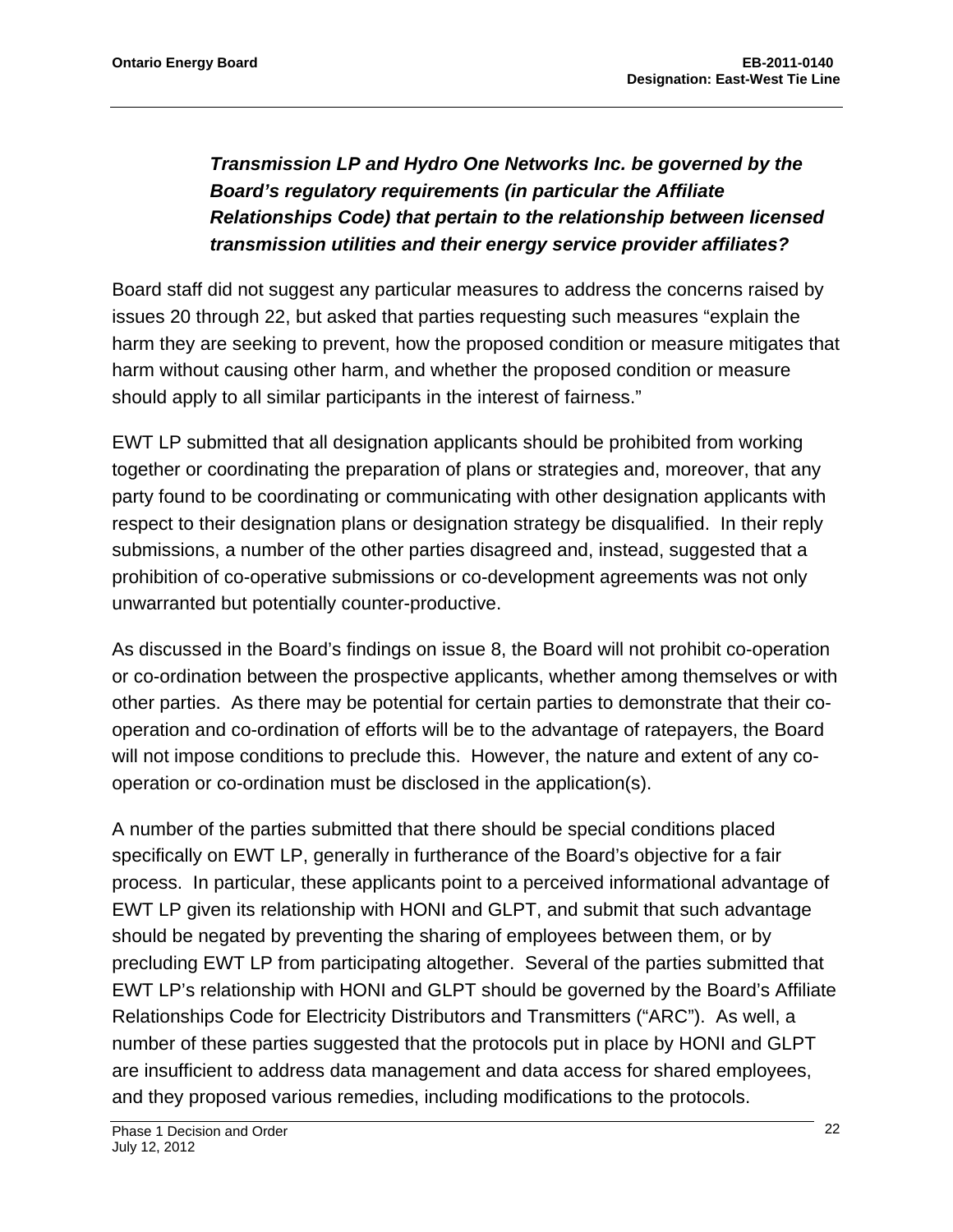EWT LP argued that the current protocols are adequate, and that they have effectively served to ensure that no information from HONI and GLPT was or will be provided to EWT LP that was or will not also be provided to all proponents. EWT LP also submitted that it is neither an affiliate of HONI nor GLPT; that the activities of EWT LP are not analogous to the activities of energy service providers; that EWT LP is comprised of three arm's length partners each of whom is unable to control EWT LP; and that, ultimately, the circumstances for which the ARC was developed do not apply to their circumstances.

The Board acknowledges the arguments of EWT LP that neither transmission development nor participation in the designation process is an activity controlled by the ARC and that no affiliate relationship exists between EWT LP and either of GLPT or HONI. The Board also appreciates the point made by PWU that, as the licenses currently stand, the ARC would not apply to many of the proponents.

In the Board's view, while the ARC does not apply to the relationship between EWT LP and each of HONI and GLPT, the types of harm that the ARC seeks to prevent in the context of affiliate relationships can also exist in other contexts. The Board notes that almost all of the parties to this proceeding have referred to HONI and GLPT as the "incumbents". While it is true that each of them (as well as CNPI) are transmission utilities operating in the Province of Ontario, the position of HONI is unique. HONI has information critical to the proposed East-West Tie line, as it owns the assets to which the East-West Tie line will connect and, under the Reference Option, the East-West Tie line will be located beside HONI's existing line and right of way. While GLPT, and to a lesser extent CNPI, may have some knowledge of similar terrain and the local transmission system, neither has the advantage of owning and operating an existing line in this specific area, or of determining the conditions and costing related to connection of the new line to the existing transmission system.

The Board believes that HONI and GLPT have been and will continue to be diligent in following the existing protocols. However, the Board is not satisfied that the protocols provide adequate protection against the inadvertent sharing or disclosure of information between HONI and EWT LP, if they continue to share employees in Phase 2 of this proceeding. While the Board is confident in the commitment of staff at HONI to not intentionally share information with one applicant that is not also shared with all other applicants, the legitimacy and integrity of this process requires that, going forward, there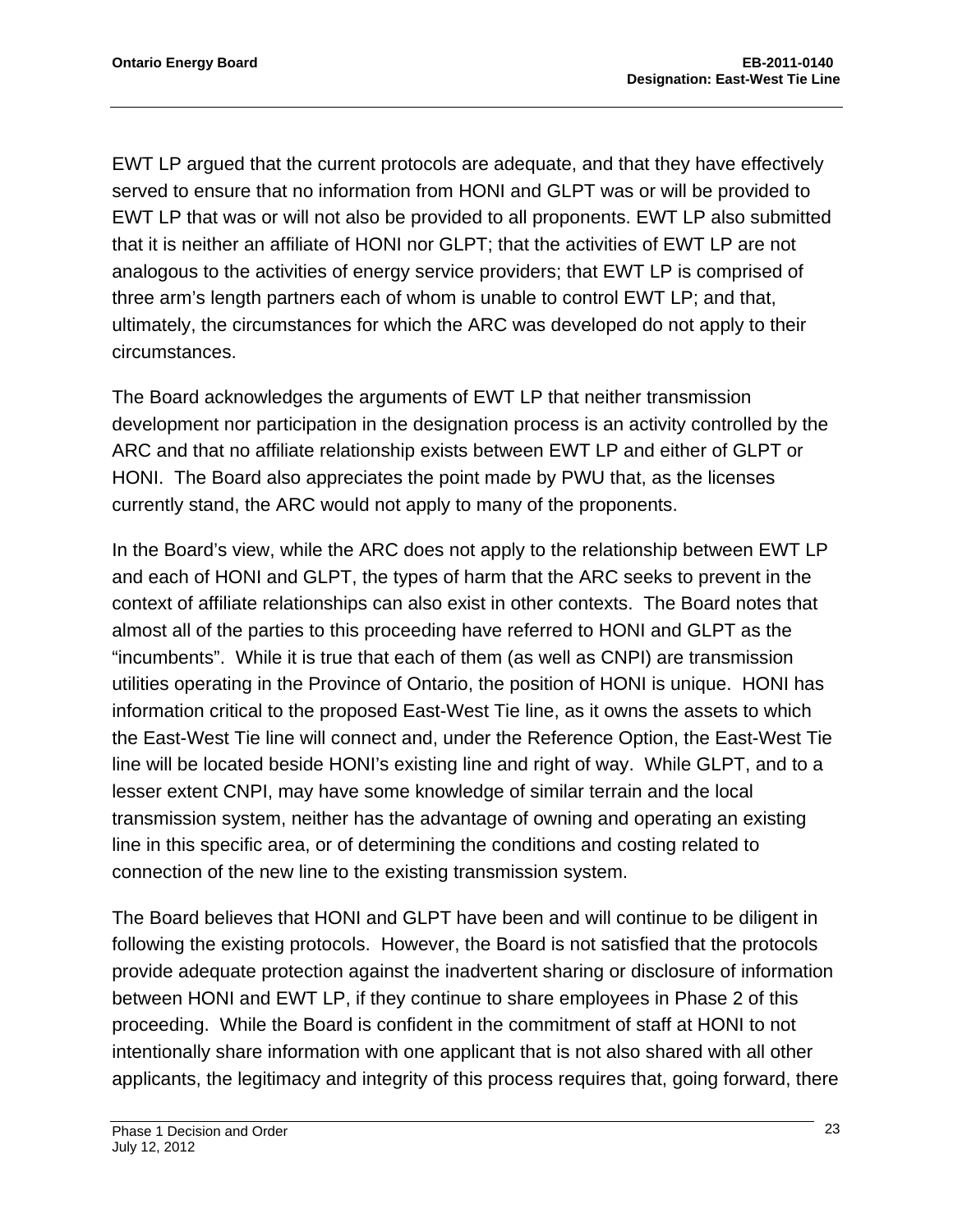be no opportunity during Phase 2 of this process for the disclosure or sharing (whether intentional or inadvertent) of any relevant information by HONI to EWT LP.

In order to avoid any real or perceived informational advantage, the Board will require that EWT LP make arrangements to ensure that no individual will be performing work concurrently for HONI and EWT LP during Phase 2 of this proceeding. This condition will be effective as of fifteen days from the date of issuance of this decision until the close of the record in Phase 2 of this proceeding.

Employees engaged by EWT LP must be placed in the position where they cannot inadvertently acquire advantageous information from employees currently employed by HONI, and, therefore, the work location of EWT LP must also be physically separated from the HONI offices until the record is closed in Phase 2 of this proceeding. This means, at a minimum, that HONI and EWT LP must not share a computer system or other data management system, and must occupy separate premises.

EWT LP's continued participation as an intervenor and as a registered transmitter is dependent on compliance with these conditions, as well as its role in adhering to the protocols established by HONI and GLPT.

Except for this ruling requiring a separation of employees and premises between EWT LP and HONI, the Board will not impose regulatory conditions governing the relationship between EWT LP and each of HONI and GLPT. However, the Board reminds both HONI and GLPT that careful separation of costs attributable to EWT LP's creation and participation in the designation process must be maintained.

# *Issue 23: What should be the required date for filing an application for designation?*

The Board has considered the various timelines, and reasons for those timelines, proposed in the submissions on this issue. The Board finds that it will require applications for designation to be filed no later than January 4, 2013. This filing date should allow sufficient time for the preparation of applications, and is consistent with the period of six months which many transmitters proposed. The Board is of the view that this relatively generous timeline is appropriate because this is the first designation proceeding for transmission in Ontario, and all parties may need time to resolve matters related to the provision of information and the preparation of plans.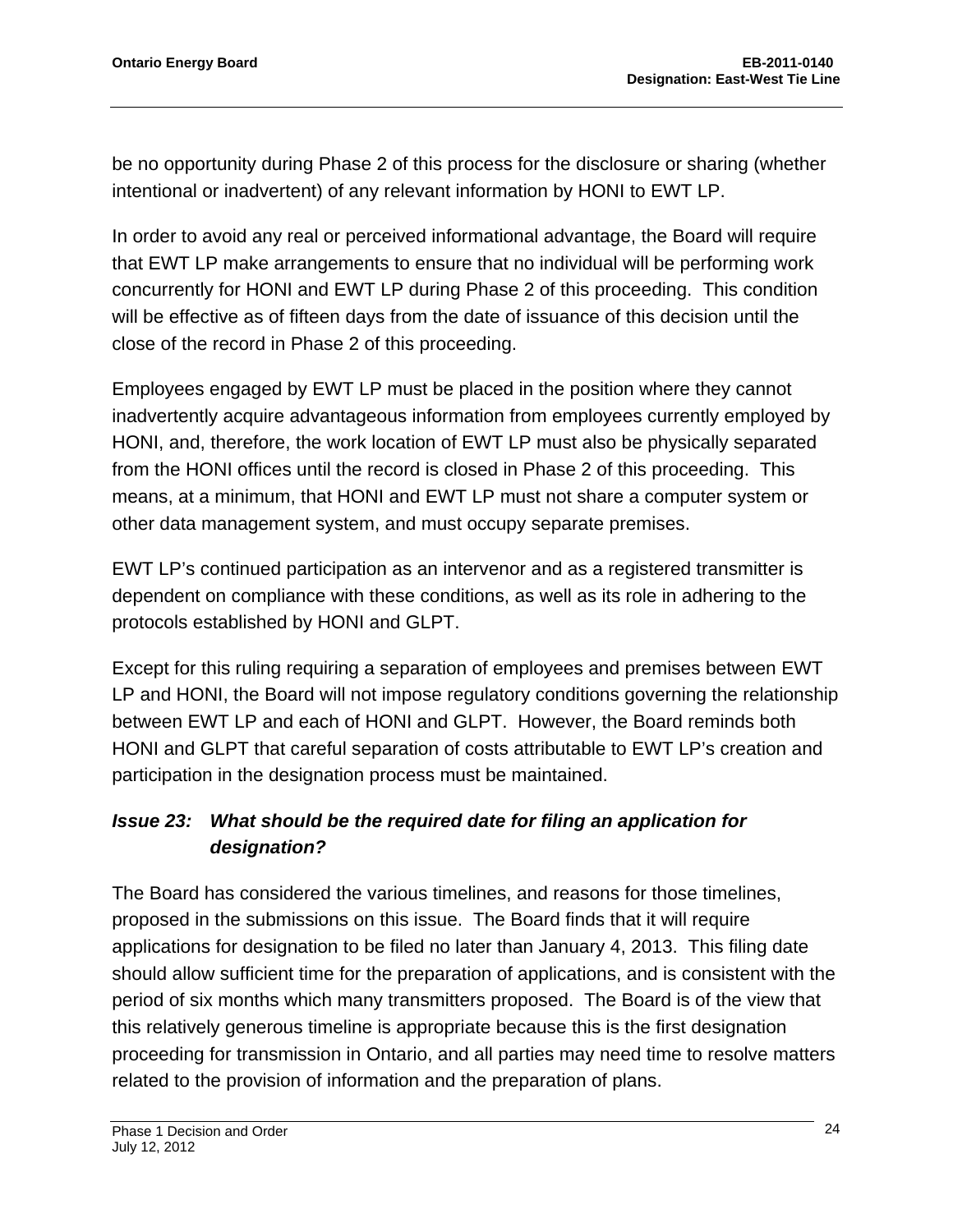## **THE BOARD ORDERS THAT:**

- 1. The Board adopts the filing requirements attached as Appendix A to this decision for the purpose of applications for designation to undertake development work for the East-West Tie line.
- 2. EWT LP must make arrangements so as to ensure that no individual will be performing work concurrently for HONI and EWT LP during Phase 2 of this designation proceeding, and the work location of EWT LP must also be physically separated from the HONI offices as described in this decision. This condition will be effective as of fifteen days from the date of issuance of this decision until the close of the record in Phase 2 of this proceeding. EWT LP must provide confirmation to the Board that this condition has been implemented, within 21 days of the date of this decision.
- 3. A licensed transmitter seeking designation to undertake development work for the East-West Tie line must file its application for designation no later than January 4, 2013.

### **Cost Claims for Phase 1 of the Proceeding**

On March 30, 2012, the Board issued its Decision on Intervention and Cost Award Eligibility. Procedural Order No. 2 issued on April 16, 2012 also, to some extent, dealt with the issues of interventions and cost award eligibility. As a result of these orders, certain parties have been ruled eligible to apply for cost awards in both phases of this designation proceeding and certain other parties have been ruled eligible to apply for limited cost awards relating to their attendance at an all party conference in Phase 1 of this designation proceeding.

In total, nine parties have been determined to be eligible to apply for cost awards in both phases of this designation proceeding. These parties will be referred to as the "eligible parties". They are:

• the coalition representing the City of Thunder Bay, Northwestern Ontario Associated Chambers of Commerce and Northwestern Ontario Municipal Association;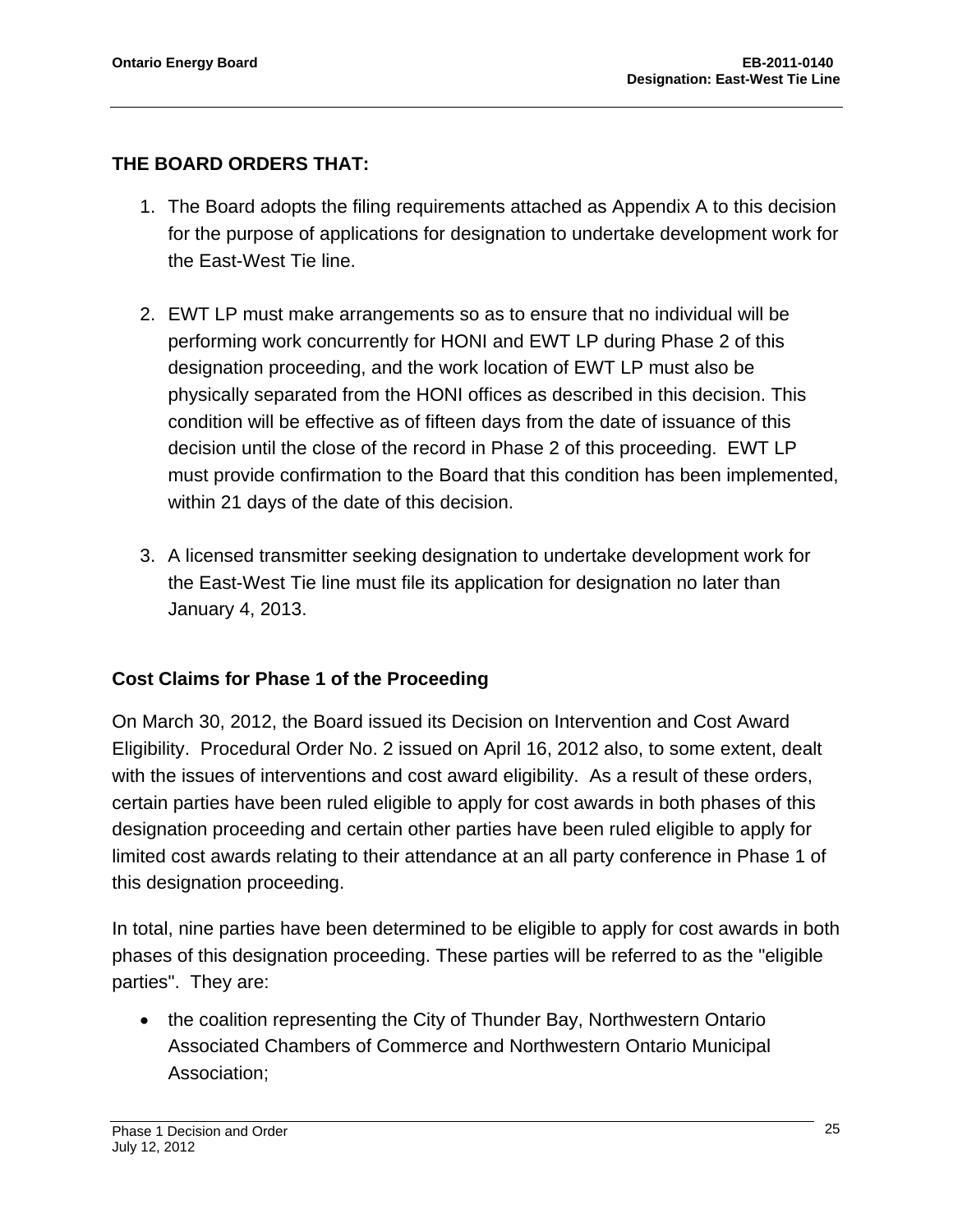- the coalition representing the Municipality of Wawa and the Algoma Coalition;
- Consumers Council of Canada;
- MNO;
- National Chief's Office on Behalf of the Assembly of First Nations;
- Nishnawbe-Aski Nation;
- Northwatch;
- PRFN; and
- $\bullet$  SEC.

Each of the following parties has been granted eligibility for an award of costs up to a maximum of 12 hours if it attended the all party conference in Phase 1 of this proceeding on March 23, 2012:

- Association of Major Power Consumers in Ontario ("AMPCO");
- Building Owners and Managers Association Toronto ("BOMA");
- Canadian Manufacturers and Exporters ("CME"); and
- Energy Probe Research Foundation ("Energy Probe").

The cost awards to the eligible parties, the cost awards to AMPCO, BOMA, CME and Energy Probe, and the Board's own costs will be recovered from licensed transmitters whose revenue requirements are recovered through the Ontario Uniform Transmission Rate (and the costs will be apportioned between the transmitters based on their respective transmission revenues). These transmitters are:

- CNPI:
- Five Nations Energy Inc. ("FNEI");
- GLPT; and
- HONI.

A schedule for claiming cost awards for Phase 1 is provided in the Board's order below. A decision and order on cost awards will be issued after these steps have been completed.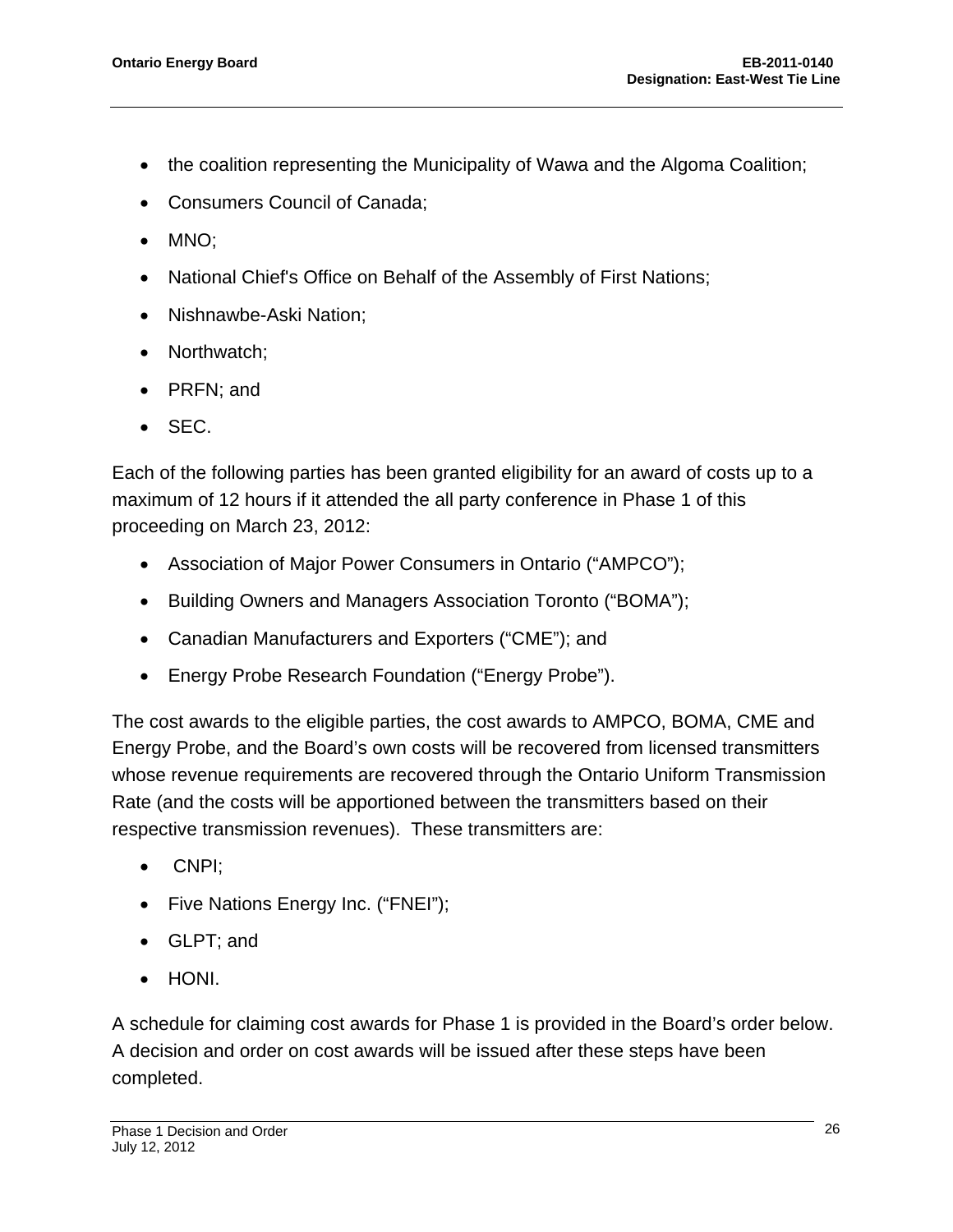Furthermore, parties claiming cost awards are reminded that they must submit their cost claims in accordance with the Board's *Practice Direction on Cost Awards* and ensure that their claims are consistent with the Board's required forms and the Cost Awards Tariff.

# **THE BOARD FURTHER ORDERS THAT:**

- 1. Eligible parties shall submit their cost claims for Phase 1 of the Designation Proceeding by **July 26, 2012**. A copy of the cost claim must be filed with the Board and one copy is to be served on each of CNPI, FNEI, GLPT and HONI.
- 2. AMPCO, BOMA, CME and Energy Probe shall submit their cost claims up to a maximum of 12 hours if they attended the all party conference in Phase 1 of the Designation Proceeding on March 23, 2012 by **July 26, 2012**. A copy of the cost claim must be filed with the Board and one copy is to be served on each of CNPI, FNEI, GLPT and HONI.
- 3. CNPI, FNEI, GLPT and HONI will have until **August 2, 2012** to object to any aspect of the costs claimed. A copy of the objection must be filed with the Board and one copy must be served on the party against whose claim the objection is being made.
- 4. The party whose cost claim was objected to will have until **August 9, 2012** to make a reply submission as to why its cost claim should be allowed. A copy of the submission must be filed with the Board and one copy must be served on the party who objected to the claim.

All filings with the Board must quote the file number EB-2011-0140, and be made through the Board's web portal at [www.errr.ontarioenergyboard.ca,](www.errr.ontarioenergyboard.ca) and consist of two paper copies and one electronic copy in searchable / unrestricted PDF format. Filings must be received by the Board by 4:45 p.m. on the stated date. Parties should use the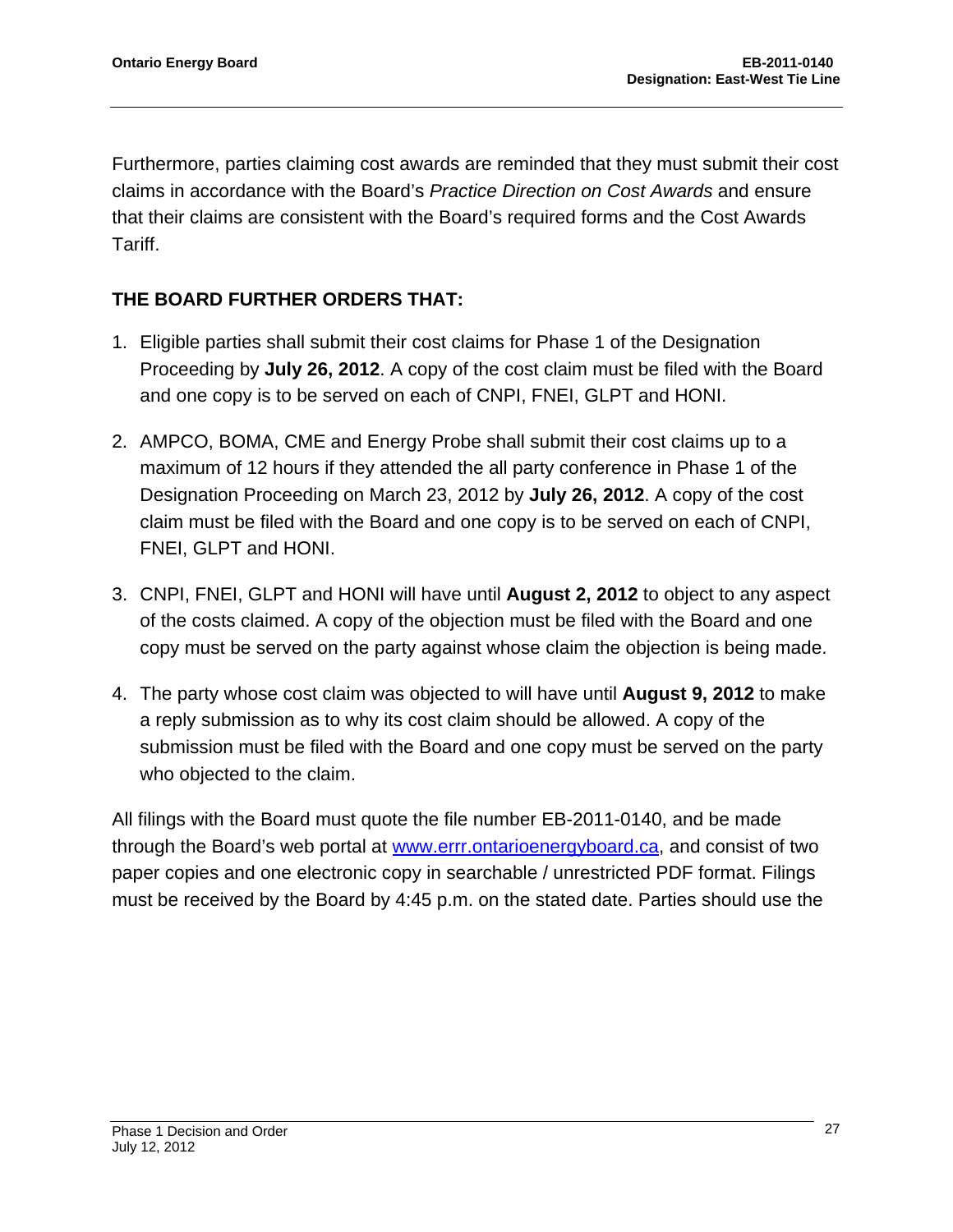document naming conventions and document submission standards outlined in the RESS Document Guideline found at <www.ontarioenergyboard.ca>. If the web portal is not available, parties may e-mail their documents to the attention of the Board Secretary at BoardSec@ontarioenergyboard.ca.

### **DATED** at Toronto, July 12, 2012 **ONTARIO ENERGY BOARD**

*Original Signed By* 

Kirsten Walli Board Secretary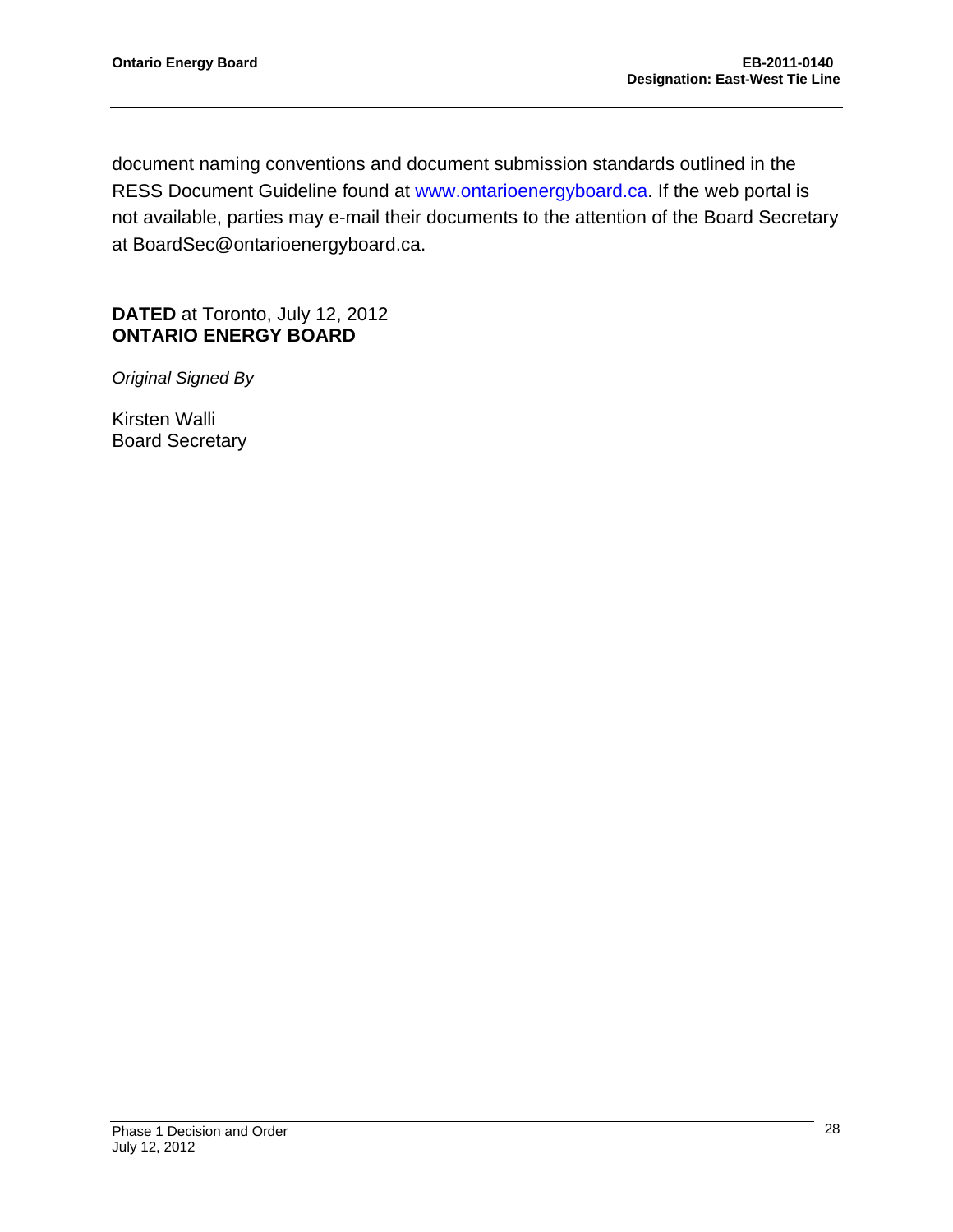# **APPENDIX A**

**To Phase 1 Decision and Order** 

**East-West Tie Designation Process** 

**Filing Requirements for Designation Applications** 

**Board File No: EB-2011-0140**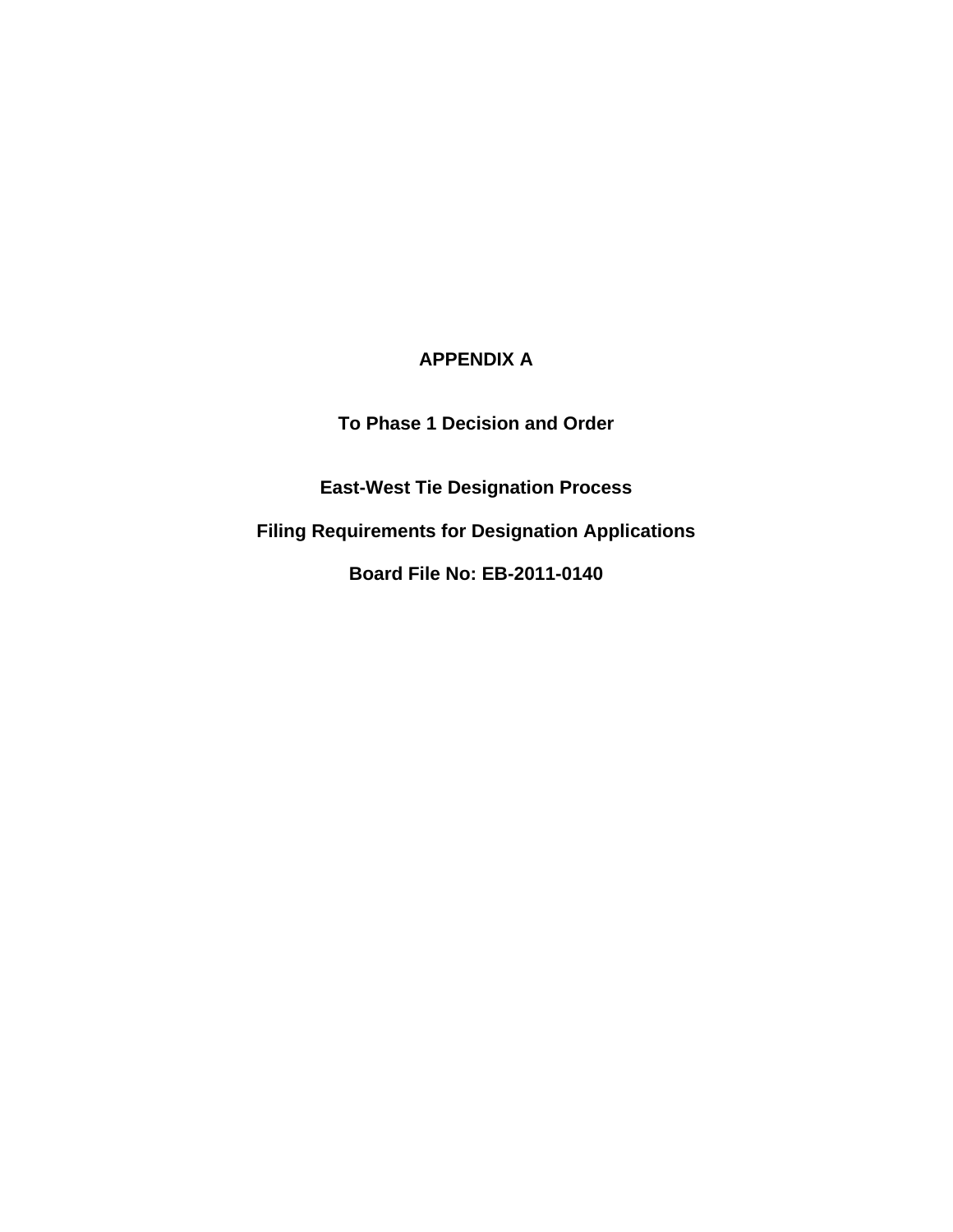#### **FILING REQUIREMENTS**

#### **EAST-WEST TIE DESIGNATION APPLICATIONS**

An application for designation will contain three main sections. Together, these sections of the application address the Board's decision criteria for the East-West Tie line designation process:

- (A) Evidence addressing the capability of the applicant to carry out the East-West Tie line project;
- (B) The applicant's Plan for the East-West Tie line; and
- (C) Other factors.

## **(A) CAPABILITY OF THE APPLICANT**

#### **1. Background Information**

The applicant must provide the following information:

- **1.1** the applicant's name;
- **1.2** the applicant's OEB transmission licence number;
- **1.3** any change in information provided as part of the transmitter's licence application;
- **1.4** confirmation that the applicant has not previously had a licence or permit revoked and is not currently under investigation by any regulatory body;
- **1.5** confirmation that the applicant is committed to the completion of the development work for the East-West Tie line, and to the filing of a leave to construct application for the line, to the best of its ability;
- **1.6** a statement from a senior officer that the application for designation is complete and accurate to the best of his/her information and belief;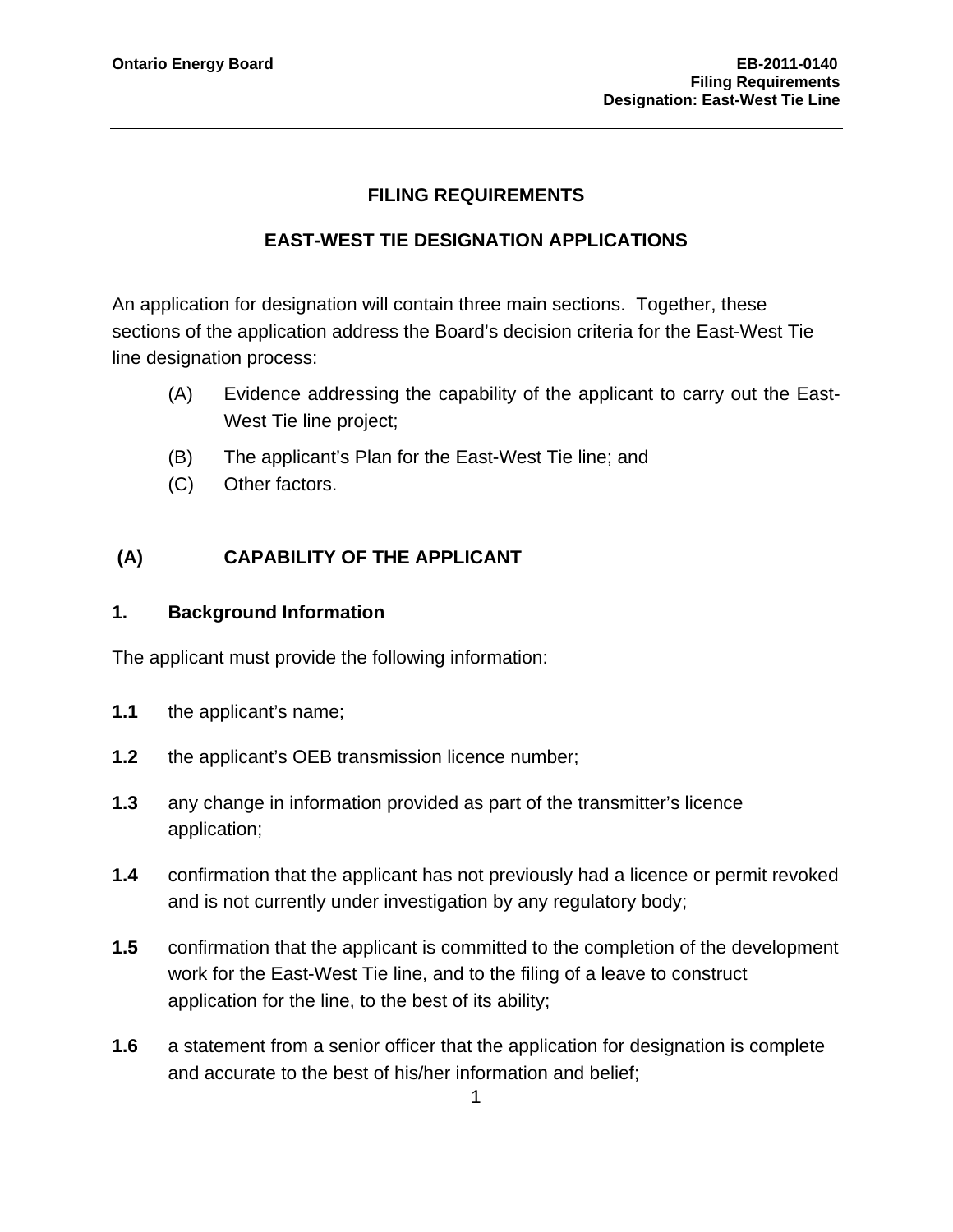- **1.7** an indication of whether the applicant is willing to be named as a runner up designated transmitter and a statement of any conditions necessary to this role.
- **1.8** a description of any co-ordination or co-operation with other parties that has contributed to this application.

### **2. Organization**

The applicant shall identify how, from an organizational perspective, it intends to undertake the East-West Tie line project. The applicant must file:

- **2.1** an overview of the organizational plan for undertaking the project, including:
	- any partnerships or contracting for significant work;
	- identification and description of the role of any third parties that are proposed to have a major role in the development, construction, operation or maintenance of the line; and
	- a chart to illustrate the organizational structure described.
- **2.2** identification of the specific management team for the project, with resumés for key management personnel.
- **2.3** an overview of the applicant's experience with:
	- the management of similar projects; and
	- regulatory processes and approvals related to similar projects.
- **2.4** an explanation of the relevance of the applicant's experience to the East-West Tie line project.

### **3. First Nation and Métis Participation**

The applicant must address its approach to First Nation and Métis participation in the East-West Tie line project. To that end, the applicant must file evidence of one of the following: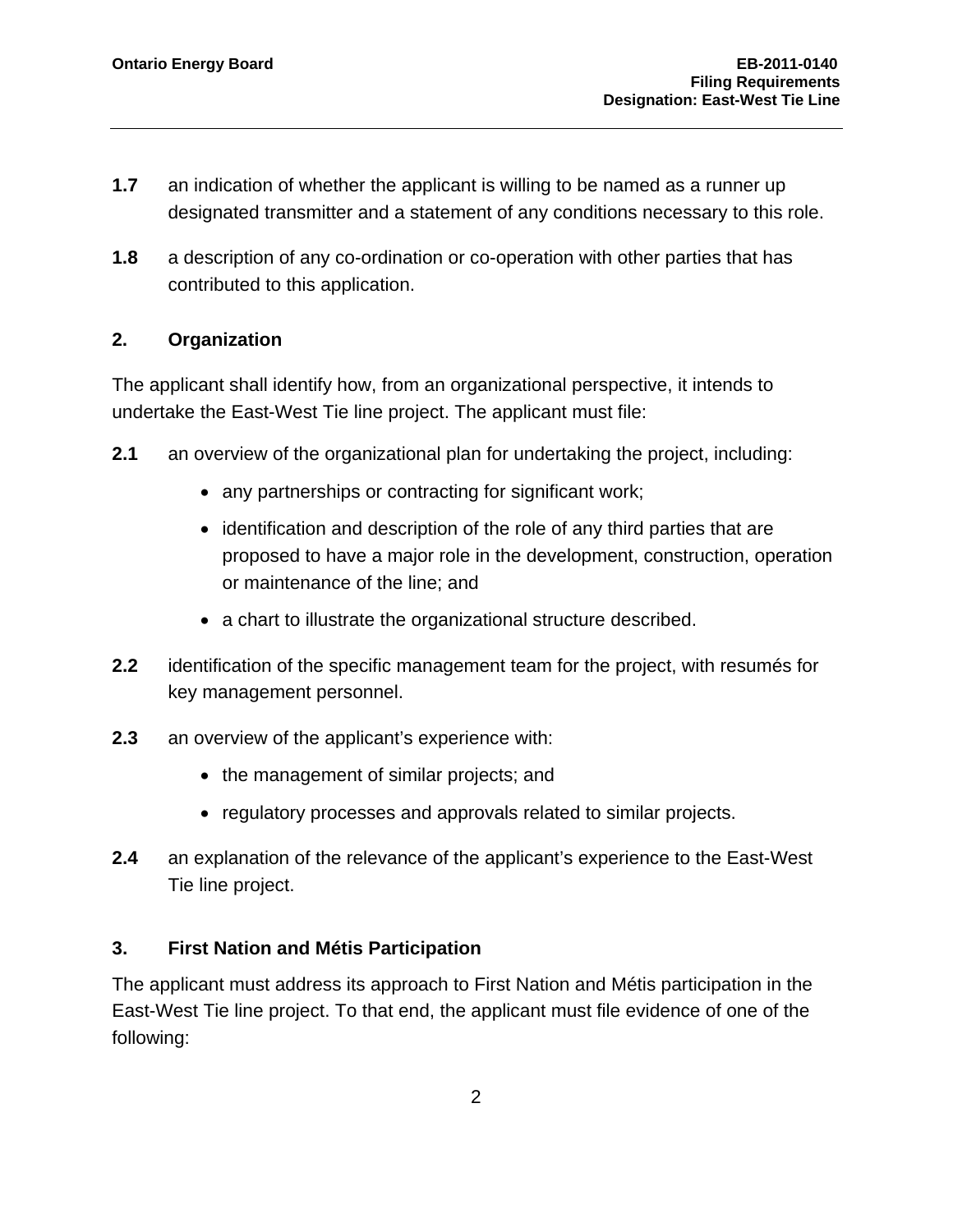- **3.1** If arrangements for First Nation and Métis participation have been made, a description of:
	- the First Nation and Métis communities that will be participating in the project;
	- the nature of the participation (e.g. type of arrangement, timing of participation);
	- benefits to First Nation and Métis communities arising from the participation; and
	- whether participation opportunities are available for other First Nation and Métis communities in proximity to the line.
- **3.2** If arrangements for First Nation and Métis participation have not been made but are planned, a description of:
	- the plan for First Nation and Métis participation in the project, including the method and schedule for seeking participation;
	- the nature of the planned participation; and
	- the planned benefits to First Nation and Métis communities arising from the participation;
- **3.3** If no First Nation or Métis participation in the project is planned, detailed reasons for this choice.

# **4. Technical Capability**

The applicant must demonstrate that it has the technical capability to engineer, plan, construct, operate and maintain the line, based on experience with projects of equivalent nature, magnitude and complexity. To that end, the following must be filed:

**4.1** a discussion of the type of resources, including relevant capability (in-house personnel, contractors, other transmitters, etc.) that would be dedicated to each activity associated with developing, constructing, operating and maintaining the line, including: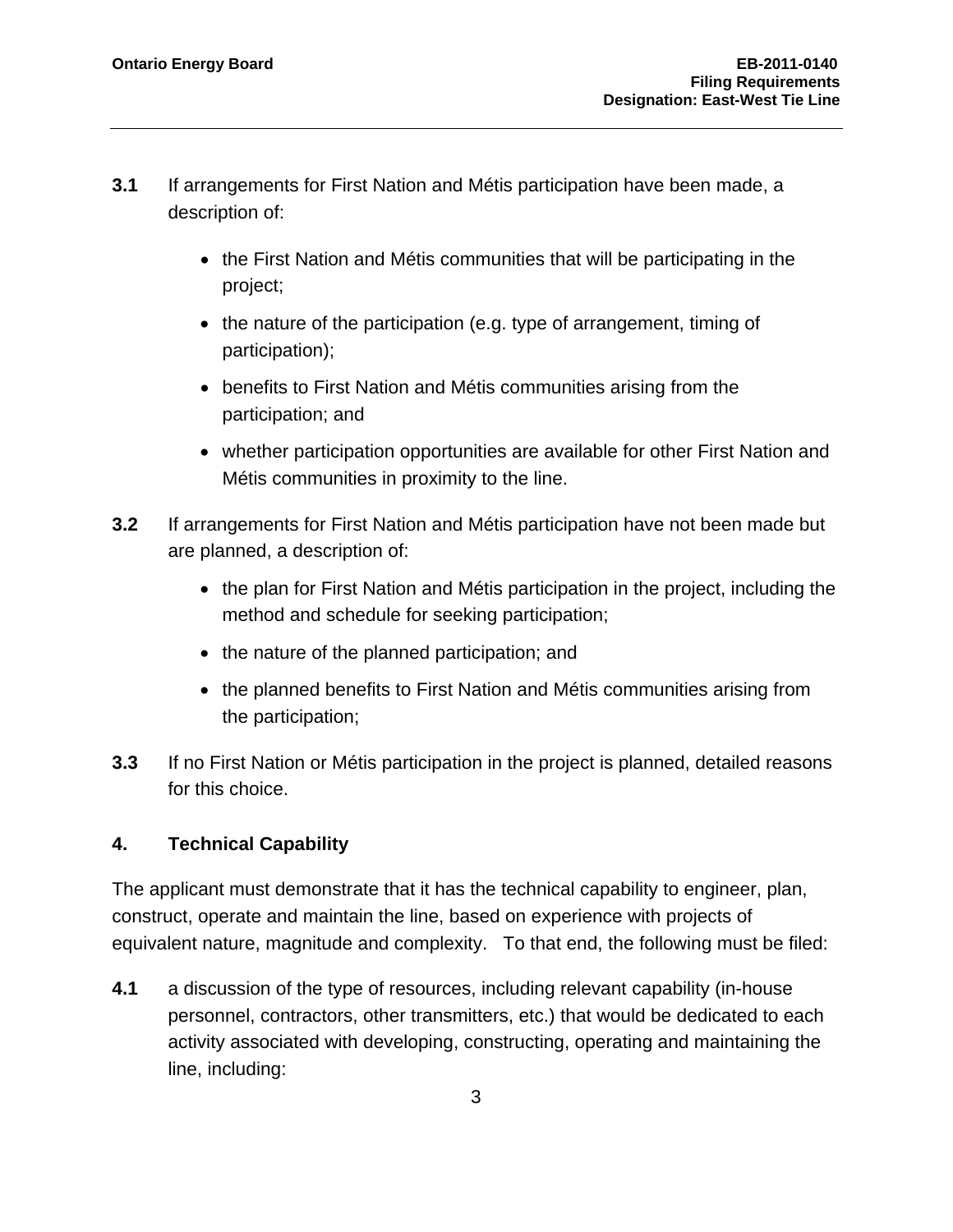- design;
- engineering;
- material and equipment procurement;
- licensing and permitting;
- completion of environmental assessment and other regulatory approvals;
- consultations, both with First Nation and Métis, and other communities;
- construction;
- operation and maintenance; and
- project management.
- **4.2** resumés for key technical team personnel;
- **4.3** A description of sample projects, and other evidence of experience in Ontario and/or other jurisdictions in developing, constructing and operating transmission lines or other infrastructure and why these projects and experience are relevant to the East-West Tie line project. The evidence should include a description of experience with:
	- the acquisition of land use rights from private landowners and the Crown;
	- the acquisition of necessary permits from government agencies;
	- obtaining environmental approvals similar to the environmental approvals that will be necessary for the East-West Tie line;
	- community consultation; and
	- completion of the procedural aspects of Crown consultation with First Nation and Métis communities.
- **4.4** Evidence that the applicant's business practices are consistent with good utility practices for the following:
	- design;
	- engineering;
	- material and equipment procurement;
	- right-of-way and other land use acquisitions;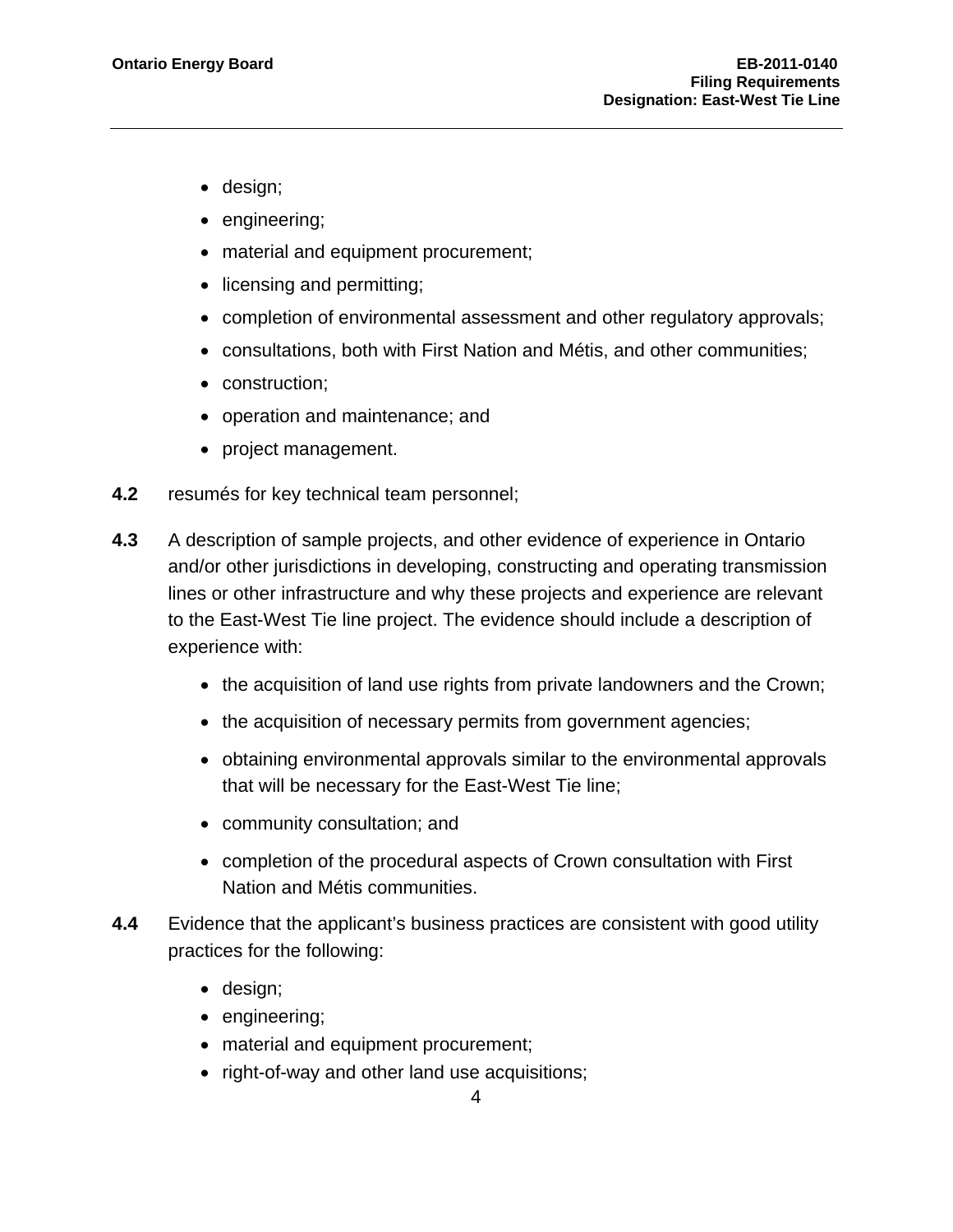- licensing and permitting;
- consultations, both with First Nation and Métis, and other communities
- construction;
- operation and maintenance;
- project management;
- safety;
- environmental compliance; and
- regulatory compliance
- **4.5** A description of:
	- the challenges involved in achieving the required capacity and reliability of the East-West Tie line, including challenges related to terrain and weather; and
	- the plan for addressing these challenges though the design and construction of the line (e.g. number and spacing of towers, planned resistance to failure).

### **5. Financial Capacity**

The applicant must demonstrate that it has the financial capability necessary to develop, construct, operate and maintain the line. To that end, the applicant shall provide the following:

- **5.1** evidence that it has capital resources that are sufficient to develop, finance, construct, operate and maintain the line;
- **5.2** evidence of the current credit rating of the applicant, its parent or associated companies;
- **5.3** evidence that the financing, construction, operation, and maintenance of the line will not have a significant adverse effect on the applicant's creditworthiness or financial condition;
- **5.4** the applicant's financing plan, including: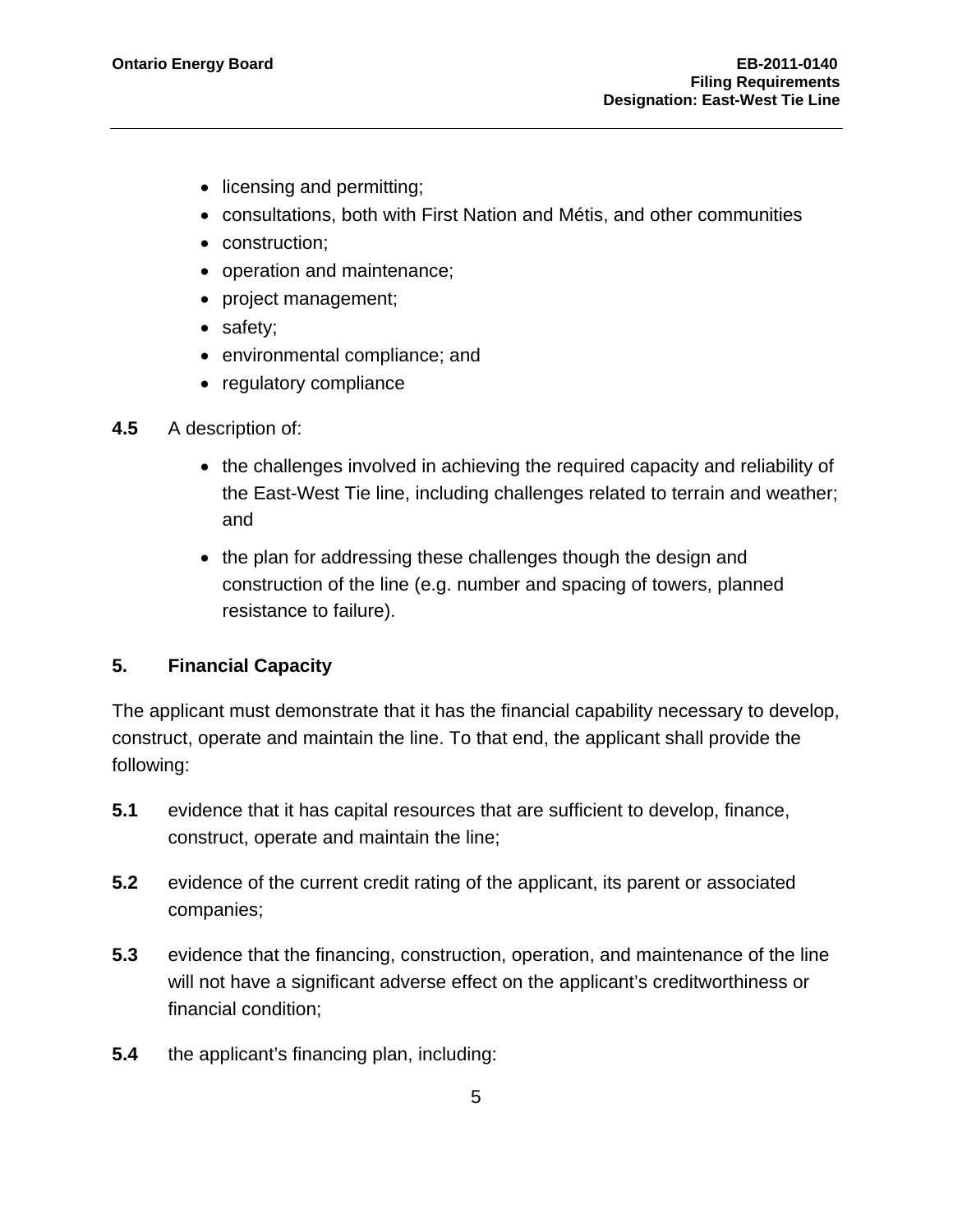- the estimated proportions of debt and equity; and
- the estimated cost of debt and equity, including:
	- the use of variable and fixed cost financing;
	- short-term and long-term maturities; and
	- a discussion of how the project might impact the applicant's cost of debt.
- **5.5** if the financing plan contemplates the need to raise additional debt or equity, evidence of the applicant's ability to access the debt and equity markets;
- **5.6** evidence of the applicant's ability to finance the project in the case of cost overruns, delay in completion of the project and other factors that may impact the financing plan;
- **5.7** evidence of the applicant's experience in financing similar projects;
- **5.8** the identification of any alternative mechanisms (e.g., rate treatment of construction work in progress) that the applicant is requesting or likely to request.<sup>[1](#page-83-0)</sup>

### **(B) PLAN FOR THE EAST-WEST TIE LINE**

### **6. Proposed Design**

The applicant must provide an overview of its proposed design for the East-West Tie line including:

<span id="page-83-0"></span>**6.1** a summary description of how the Plan meets the specified requirements for the East-West Tie Line to the extent known at the time of the designation application. This could include the items listed below as well as any other relevant information the applicant may wish to provide. For items that are unknown, the applicant should describe the method and criteria for determination.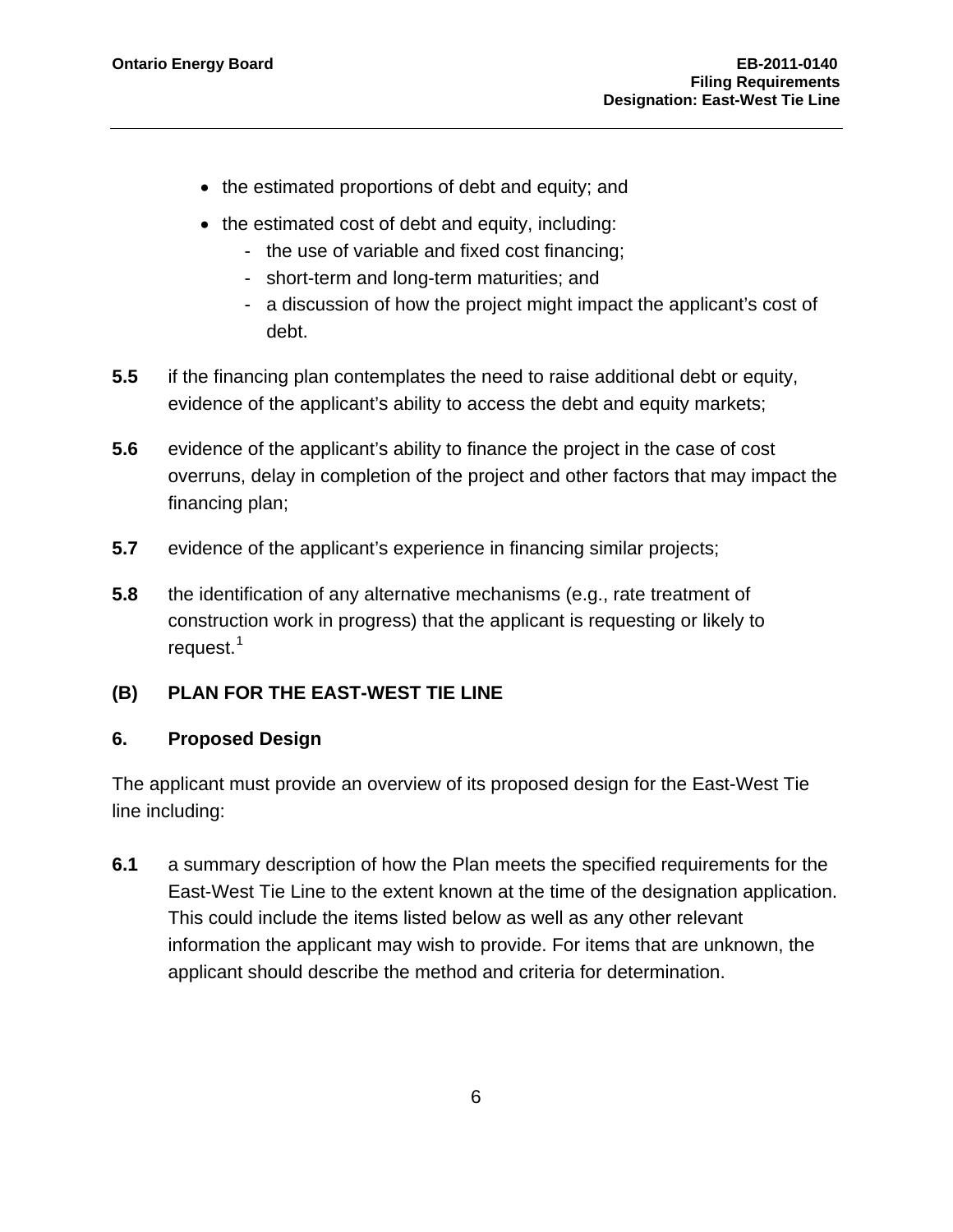-

- length of the proposed transmission line;
- number of circuits:
- voltage class;
- load carrying capacity;
	- summer continuous rating  $(MVA)^2$  $(MVA)^2$ ; and
	- summer emergency rating (MVA) $3$ ;
- resulting total transfer capability for the East-West Tie line (MW);
- anticipated lifetime of the line;
- structures and conductors
	- number and average spacing of towers;
	- tower structure types (lattice, monopole, etc.) and composition (wood, steel, concrete, hybrid, etc.);
	- conductor size and type; and
	- protection against cascading failure and conductor galloping;
- design assumptions; and
- other relevant transmission facility characteristics.
- **6.2** confirmation that the line will interconnect with the existing transformer stations at Wawa and Lakehead, and an indication of whether the line will be switched at the Marathon transformer station.
- **6.3** a signed affidavit from an officer of the licensed transmitter to confirm:

<sup>&</sup>lt;sup>1</sup>See Report of the Board on The Regulatory Treatment of Infrastructure Investment in connection with the Rate-regulated Activities of Distributors and Transmitters in Ontario.

<span id="page-84-0"></span> $^{2}$  Based on an operating voltage of 240 kV, ambient temperature of 30°C and conductor temperature of 93ºC

<span id="page-84-1"></span> $^3$  Based on an operating voltage of 240 kV, ambient temperature of 30°C and conductor temperature of 127 ºC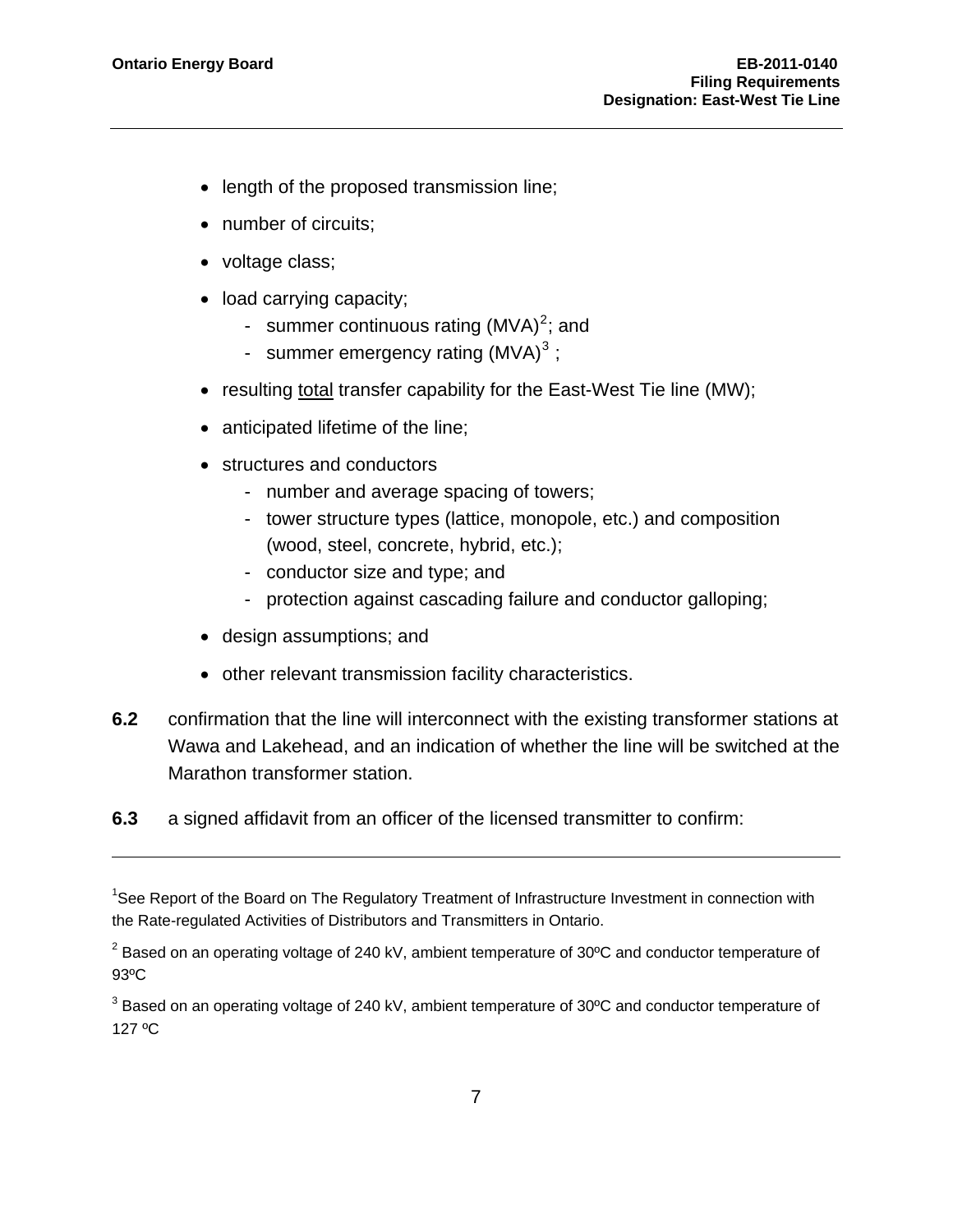- that the line will be designed to meet or exceed the existing NERC, NPCC and IESO reliability standards; and
- that the line will be designed to meet or exceed the Board's Minimum Technical Requirements; or documentation of where the applicant seeks to differ from the Minimum Technical Requirements and evidence as to the equivalence or superiority of the proposed alternative option.
- **6.4** an indication as to whether the Plan will be based on the Reference Option for the East-West Tie line. Where the Plan is not based on the Reference Option, the applicant must file:
	- a description of the main differences between the applicant's Plan and the Reference Option;
	- a description of the interconnection of the line with the relevant transformer stations; and
	- a Feasibility Study performed by the IESO, or performed to IESO requirements.
- **6.5** a brief description which highlights the strengths of the Plan, which may include:
	- any technological innovation proposed for the line;
	- reduction of ratepayer risk for the costs of development, construction, operation and maintenance;
	- how the plan satisfies the identified need for the line at a lower cost than other options;
	- local benefits (e.g. employment, partnerships); and
	- enhanced reliability for the transmission grid.
- **6.6** an indication as to whether the applicant's present intention is to own and operate the line once the line is in service.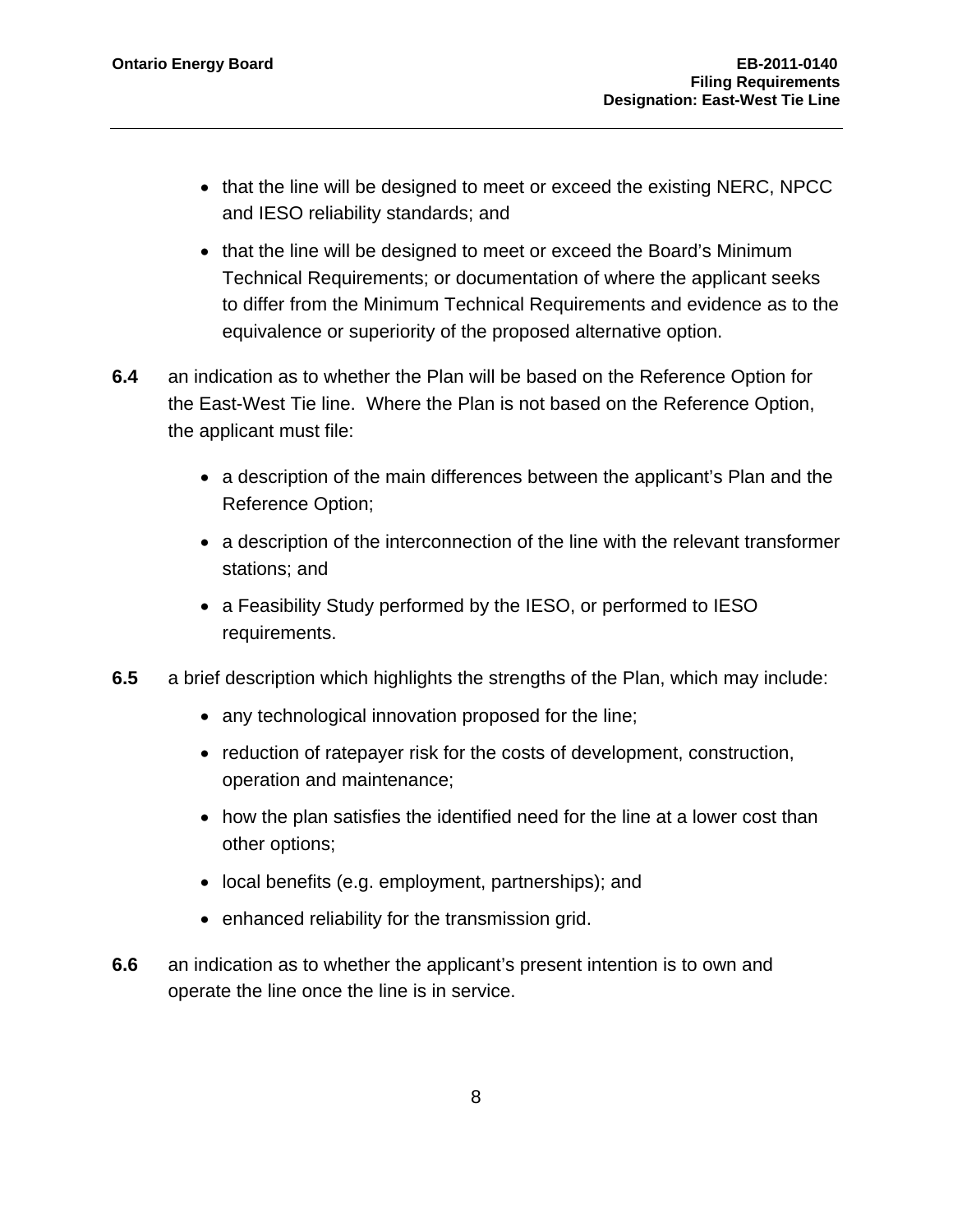#### **7. Schedule**

The applicant must file, as part of its Plan:

- **7.1** a project execution chart showing major milestones for both line development and line construction phases of the project.
- **7.2** for the development phase of the project:
	- a detailed line development schedule identifying significant milestones that are part of the development phase of the project, and estimated dates for completing these milestones;
	- proposed reporting requirements for the development phase;
	- proposed consequences for failure to meet the required performance milestones and reporting requirements for the development phase;
	- a chart of the major risks to achievement of the line development schedule, indicating the likelihood of the item (e.g. not likely, somewhat likely, very likely) and the severity of its effects on the schedule (e.g. minor, moderate, major); and
	- a description of the applicant's strategy to mitigate or address the identified risks.
- **7.3** for the construction phase of the project:
	- a preliminary line construction schedule identifying significant milestones that are part of the construction phase of the project, and estimated dates for completing these milestones;
	- proposed reporting requirements for the construction phase;
	- proposed consequences for failure to meet the required performance milestones and reporting requirements for the construction phase;
	- proposed in-service date for the line (can be 2017 or another date);
	- a chart of the major risks to achievement of the construction schedule, indicating the likelihood of the item (e.g. not likely, somewhat likely, very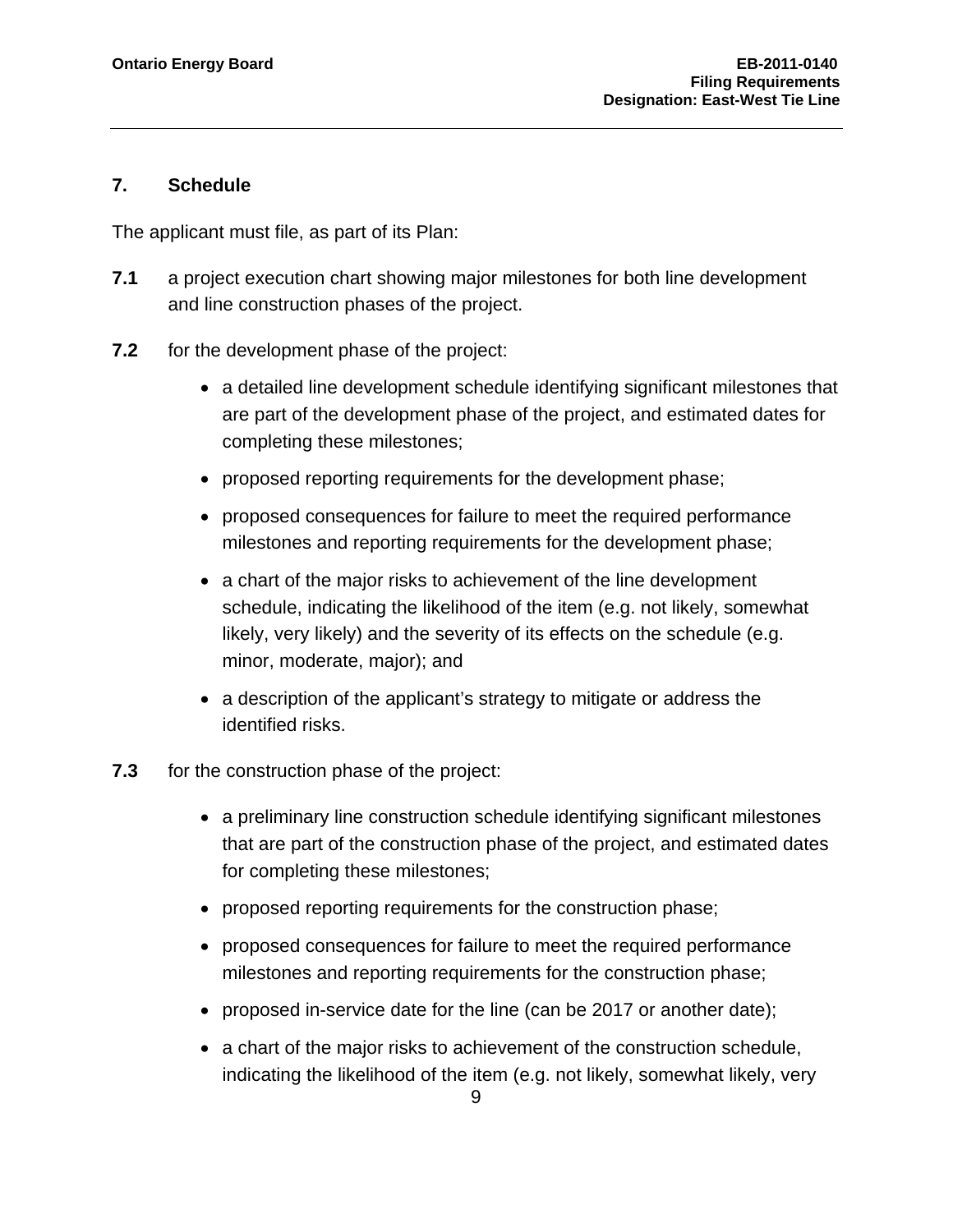likely) and the severity of its effects on the schedule (e.g. minor, moderate, major); and

- a description of the applicant's strategy to mitigate or address the identified risks.
- **7.4** evidence of the applicant's past experience in completing similar transmission line or other infrastructure projects within planned time frames. Such evidence could include a comparison of the construction schedule filed with a regulator when seeking approval to proceed with a transmission line project and the actual completion dates of the milestones identified in the schedule.
- **7.5** any innovative practices that the applicant is proposing to use to ensure compliance with, or accelerate, the line development and line construction schedules.

### **8. Costs**

As part of its Plan, the applicant must file a summary of the total costs associated with the Plan, divided into development costs, construction costs and operation and maintenance costs. In addition, the applicant must file:

- **8.1** the amount already spent for preparation of an application for designation, and an estimate of remaining costs to achieve designation.
- **8.2** the estimated total development costs of the line, broken down by the following categories of cost:
	- permitting, licensing, environmental assessment and other regulatory approvals
	- engineering and design
	- procurement of material and equipment;
	- costs of the acquisition of land use rights, First Nation and Métis participation, and consultations with landowners, municipalities, the public and First Nation and Métis communities;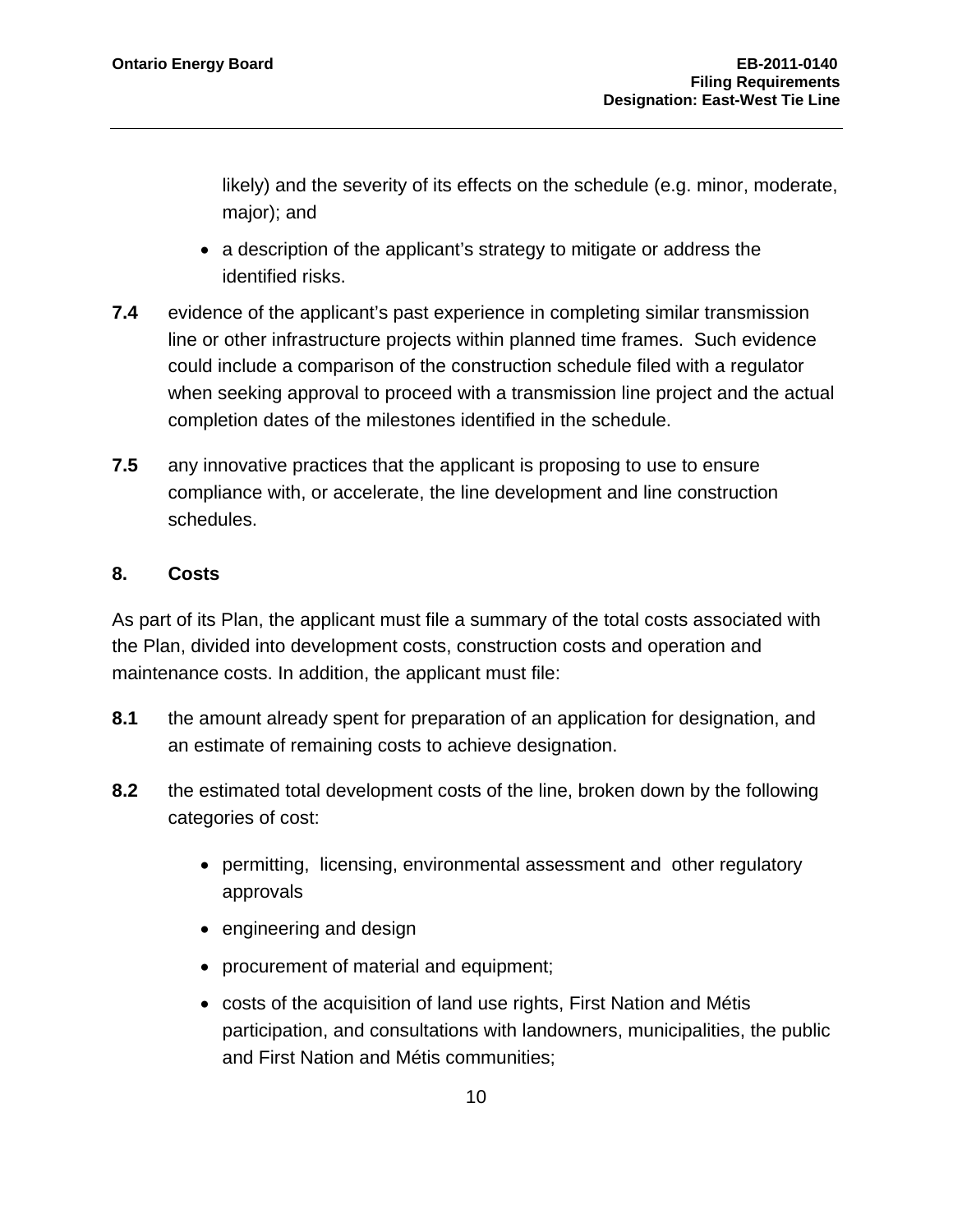- contingencies; and
- other significant expenditures.
- **8.3** the basis for and assumptions underlying the development cost estimates, and a description of how the applicant plans to manage the cost of development;
- **8.4** a schedule of development expenditures.
- **8.5** a chart of the major risks that could lead the applicant to exceed the line development budget, indicating the likelihood of the item (e.g. not likely, somewhat likely, very likely) and the severity of its effects on the budget (e.g. minor, moderate, major), and a description of the applicant's strategy to mitigate or address the identified risks.
- **8.6** a statement as to the allocation between the applicant and transmission ratepayers of risks relating to costs of development. For example:
	- if the costs of development are less than budgeted, does the applicant propose to recover only spent costs, or all budgeted costs (spent and unspent) or spent costs plus a portion of unspent cost (savings sharing)? and
	- if the costs of development exceed budgeted costs, does the applicant plan to seek recovery of the excess costs?
- **8.7** an estimated budget for the construction of the line. This budget and its elements may be expressed as a range. If a range is used, the applicant must provide an explanation for the width of the range;
- **8.8** if the Plan is not based on the Reference Option, evidence as to the difference in cost (positive or negative) of work required at the transformer stations to which the line connects, and at any other location identified by the IESO.
- **8.9** a list of the major risks that could lead the applicant to exceed the line construction budget, and the applicant's strategies to mitigate or address those risks.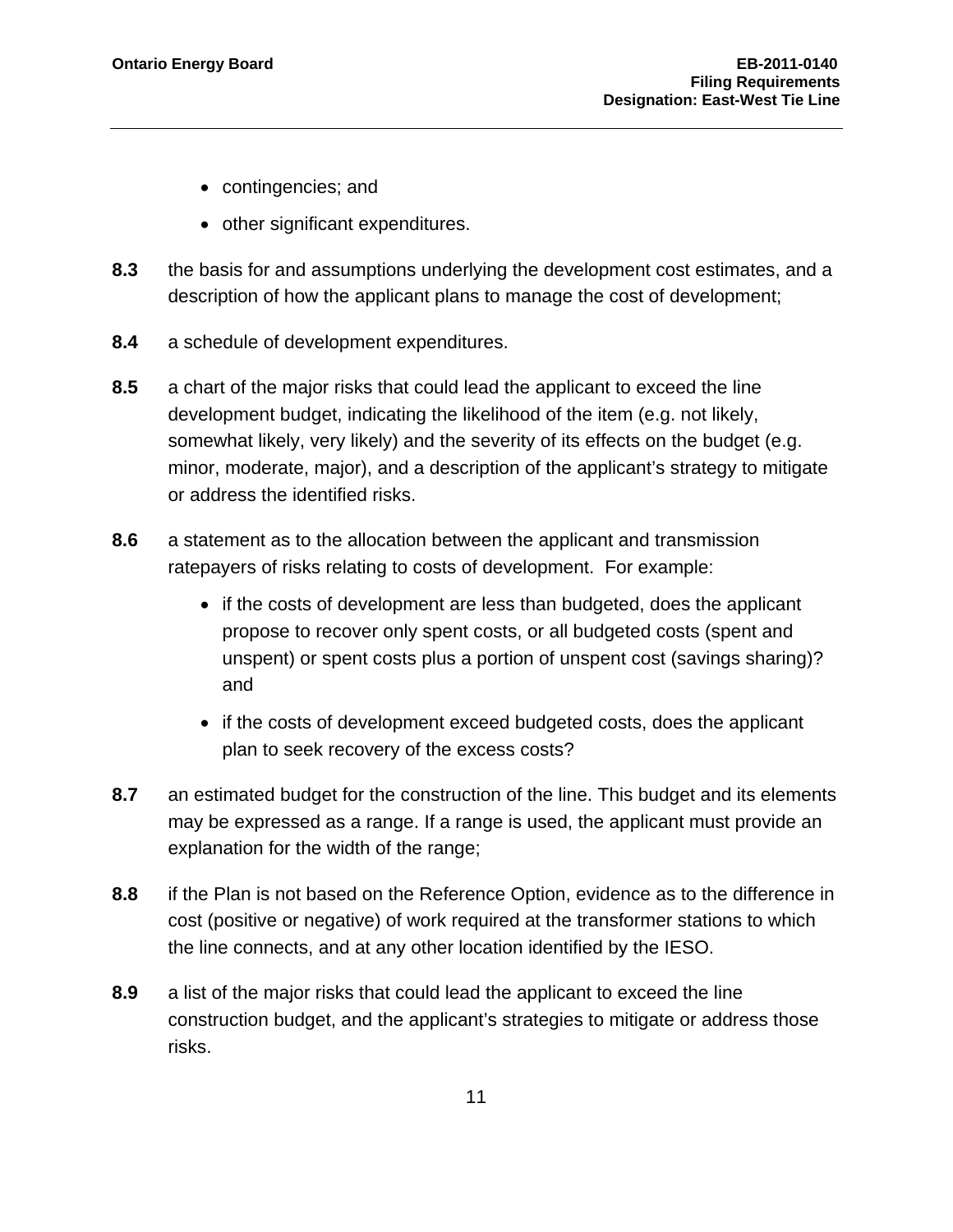- **8.10** evidence of the applicant's past experience in completing similar transmission line projects within planned construction budgets. Such evidence could include a comparison of the budget filed with a regulator when seeking approval to proceed with a transmission line project and the actual costs of the project.
- **8.11** a statement as to the allocation between the applicant and transmission ratepayers of the risks relating to construction costs;
- **8.12** the estimated average annual cost of operating and maintaining the line. This cost may be expressed as a range. If a range is used, the applicant must provide an explanation for the width of the range.

### **9. Landowner, Municipal and Community Consultation**

The applicant must demonstrate the ability to conduct successful consultations with landowners, municipalities and local communities. In addition, the designated transmitter will be required to satisfy environmental and other requirements that are outside the jurisdiction of the Board.

As part of its Plan, the applicant must file:

- **9.1** an overview of:
	- the rights-of-way and other land use rights, presented by category, that would need to be acquired for the purposes of the development, construction, operation and maintenance of the line;
	- the applicant's plan for obtaining those rights; and
	- a description of any significant issues anticipated in land acquisition or permitting and a plan to mitigate them.
- **9.2** a landowner, municipal and community consultation plan for the line, including:
	- identification of the categories of parties to be consulted;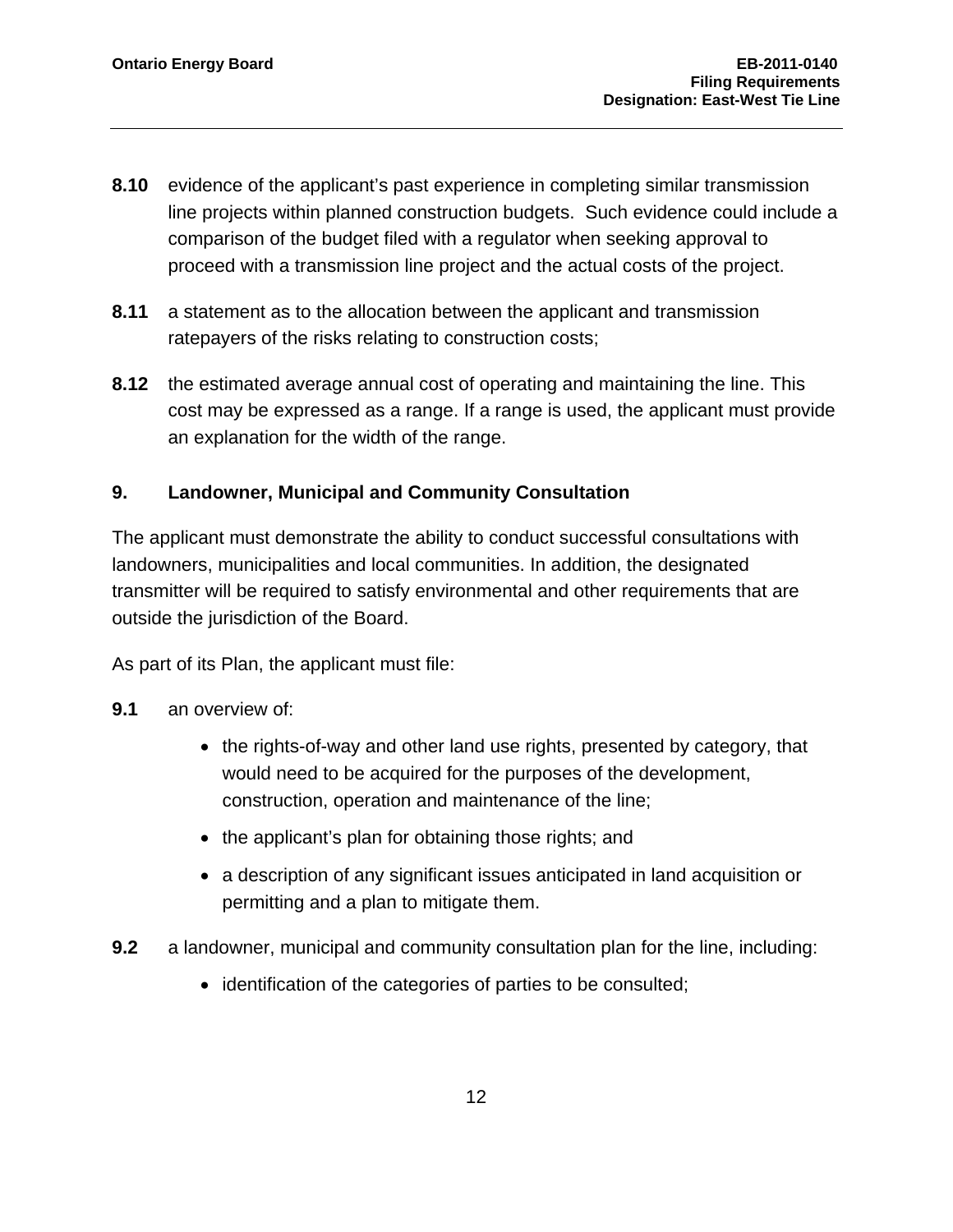- the applicant's plan for consultation for each party or category of party, including method and tentative schedule in relation to the overall project schedule; and
- A description of any significant issues anticipated in consultation and a plan to mitigate them.
- **9.3** If the applicant has identified a proposed route for the line, the applicant must file a general description of the planned route for the line and may include:
	- approximate right-of-way width;
	- approximate portion of the route that is:
		- adjacent to the existing corridor (%); or
		- along a new corridor (%):
	- a brief description of the environmental challenges posed by the proposed route; and
	- an estimate of ownership by category of lands along the proposed route:
		- Crown (federal or provincial) (%);
		- Private (%);
		- First Nation or Métis (%); and
		- Other (%).
- **9.4** If a proposed route for the line has not been identified, the applicant must file:
	- a list of alternative routes;
	- an explanation of the method and decision criteria for route analysis and selection; and
	- the planned schedule for route selection.

#### **10. First Nation and Métis Consultation**

The applicant must demonstrate the ability to conduct successful consultations with First Nation and Métis communities, as may be delegated by the Crown.

As part of its Plan, the applicant must file: